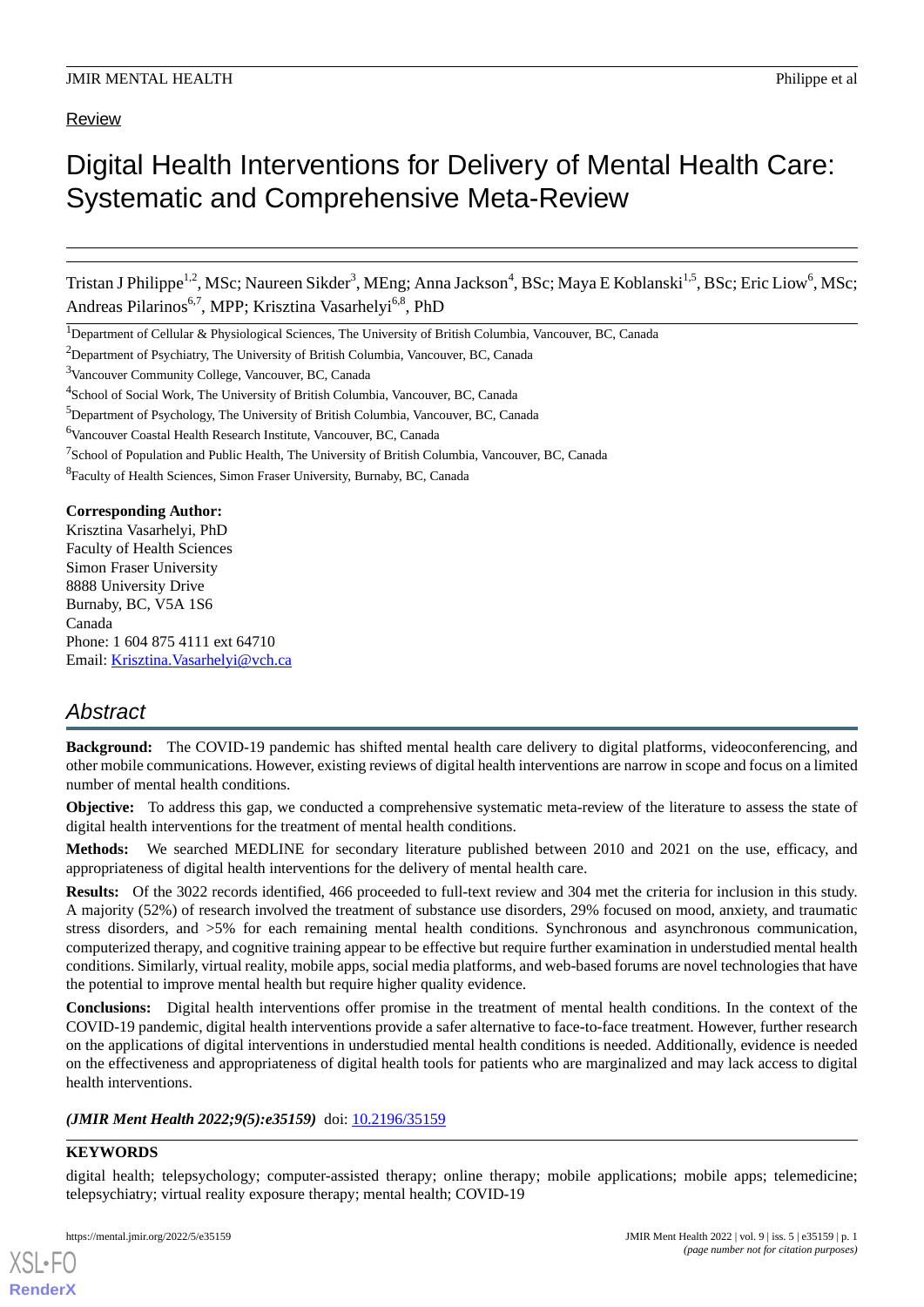# *Introduction*

Patients with mental health conditions often experience long-term disability, resulting from challenges in accessing mental health services, including low treatment availability and long wait times [\[1](#page-14-0)]. Moreover, the COVID-19 pandemic has exposed crucial gaps in mental health care systems, which significantly impact the well-being of many people globally [[2](#page-14-1)[-4](#page-14-2)]. Increased fears of contracting SARS-CoV-2, the burden of quarantine requirements, social distancing, social isolation, rising economic inequities, unemployment, and new workplace requirements are additional stressors brought on by the pandemic, which can exacerbate the symptoms of mental health conditions [[5-](#page-14-3)[14\]](#page-14-4). The pandemic is thought to account for recent increases in mood, anxiety, trauma, and substance use disorders [[10](#page-14-5)[-16](#page-14-6)]. Similar trends in mental illness were observed during the 2003 severe acute respiratory syndrome outbreak, other previous pandemics [[10-](#page-14-5)[12](#page-14-7)[,17](#page-14-8),[18\]](#page-14-9), and recent economic crises [[10](#page-14-5)[-12](#page-14-7),[17,](#page-14-8)[18](#page-14-9)]. The rise in mental health issues due to the COVID-19 pandemic creates substantial pressures on an already strained mental health care system [[12](#page-14-7)[,19](#page-14-10)], with evidence pointing to a silent mental health crisis as resources are prioritized for stemming the spread of SARS-CoV-2 infections [[12\]](#page-14-7).

Consequently, interest in web-based health service delivery has been growing in recent years. These include synchronous and asynchronous therapist contact via messaging, phone call, and videoconferencing; computer, web-based, and mobile delivery of therapy programs; virtual or augmented reality–based programs; computerized or web-based cognitive training, and web-based peer and social support groups (defined below). The global reach of digital health care potentially extends to billions of people with internet access. Web-based and mobile delivery of therapy programs may save practitioner time owing to efficient and effective delivery of treatments at lower associated cost [[20\]](#page-14-11). Digital health interventions may also offer a way to reduce or avert care interruptions while allowing practitioners to adhere to safe social distancing measures [\[20](#page-14-11)]. At the onset of the COVID-19 pandemic, health care providers rapidly transitioned to web-based health care delivery to limit the risk of COVID-19 transmission. However, the state of the evidence on the effectiveness of digital interventions is unclear, and the implications for health outcomes of such a drastic shift to digital health platforms are difficult to predict [[12,](#page-14-7)[21](#page-15-0)-[25\]](#page-15-1). Whether clinicians can provide effective and reliable treatment, perform assessments [\[26](#page-15-2),[27\]](#page-15-3), identify ailments and symptoms [[28\]](#page-15-4), manage suicidal behaviors [\[26](#page-15-2),[28](#page-15-4)[,29](#page-15-5)], and provide personable, compassionate services [\[26](#page-15-2),[30](#page-15-6)[,31](#page-15-7)] remains uncertain. Furthermore, digital delivery of services may be complicated by the symptomatology of some mental health conditions [[26,](#page-15-2)[29\]](#page-15-5), concurrent medical conditions [[29\]](#page-15-5), and socioeconomic factors [\[31](#page-15-7)-[42\]](#page-15-8). A lack of information, resources, and understanding of complex patient-related factors could negatively affect care delivery and overall patient health.

Mobile apps are increasingly used by the public for the treatment of mood and anxiety disorders, sometimes without professional referral or guidance [\[13](#page-14-12),[43](#page-15-9)[,44](#page-16-0)]. There is also some evidence that web-based forums and resources are increasingly common

[[45](#page-16-1)[-54](#page-16-2)]. Similarly, over the past decade, there have been noticeable shifts in the provision of cognitive and behavioral training for developmental disorders and dementia to computer and other web-based platforms [[55](#page-16-3)[-64](#page-16-4)]. There are also significant developments in the application of virtual reality tools in health care settings [\[65](#page-17-0)-[67\]](#page-17-1). The need for professional guidance in the use of web-based or mobile services and forums is subject to controversy [\[68](#page-17-2)-[77\]](#page-17-3), and more evidence is needed on optimal ways to integrate these tools into a comprehensive approach to mental health care.

This review is motivated primarily by questions from health care stakeholders in a Canadian setting, who were required to rapidly shift to digital delivery of mental health services during the COVID-19 pandemic. However, to date, there has been no comprehensive review on the use of digital interventions for the treatment of a representative range of mental health conditions. With the present meta-review, we seek to fill this gap and summarize existing evidence on the use of digital health interventions in mental health care. Our hope is that our review will be used by health care stakeholders to inform their consideration of mental health care options for digital delivery.

# *Methods*

# **Literature Search**

We conducted a review of peer-reviewed literature examining the application of digital health interventions for the treatment of mental health conditions described below. We searched Medline on November 1, 2021, for research published after January 1, 2010. We used Medline filters to restrict retrieved records to meta-analyses, systematic reviews, and other types (narrative and conceptual) of literature reviews. We used broad term definitions to maximize the types of digital health interventions and mental health conditions captured in the search. The search strategy consisted of combinations of Medical Subject Headings (MeSH) words and other keywords including the following: virtual reality; telemedicine; computer-assisted therapy; digital health; videoconferencing; mental health; mental health services; psychotherapy; attention deficit and disruptive behavior disorders; anxiety disorders; trauma and stressor related disorders; mood disorders; bipolar and related disorders; dementia; disruptive, impulse control and conduct disorders; dissociative disorders; feeding and eating disorders; neurodevelopmental disorders; neurotic disorders; pain; personality disorders; schizophrenia spectrum and other psychotic disorders; sleep wake disorders; and substance-related disorders (see search query in [Multimedia Appendix 1](#page-13-0)).

#### **Inclusion and Exclusion Criteria**

This review is restricted to other reviews that assessed the use of digital interventions for the treatment of mental health conditions. Studies that did not report on the effectiveness of digital interventions on mental health outcomes or did not outline a study protocol were excluded from this review.

#### **Data Extraction, Analysis, and Quality Assessment**

Once records were retrieved and deduplicated, TJP, NS, and AJ conducted title and abstract screening where any disagreements were resolved through consensus. Team members

 $XS$ -FO **[RenderX](http://www.renderx.com/)**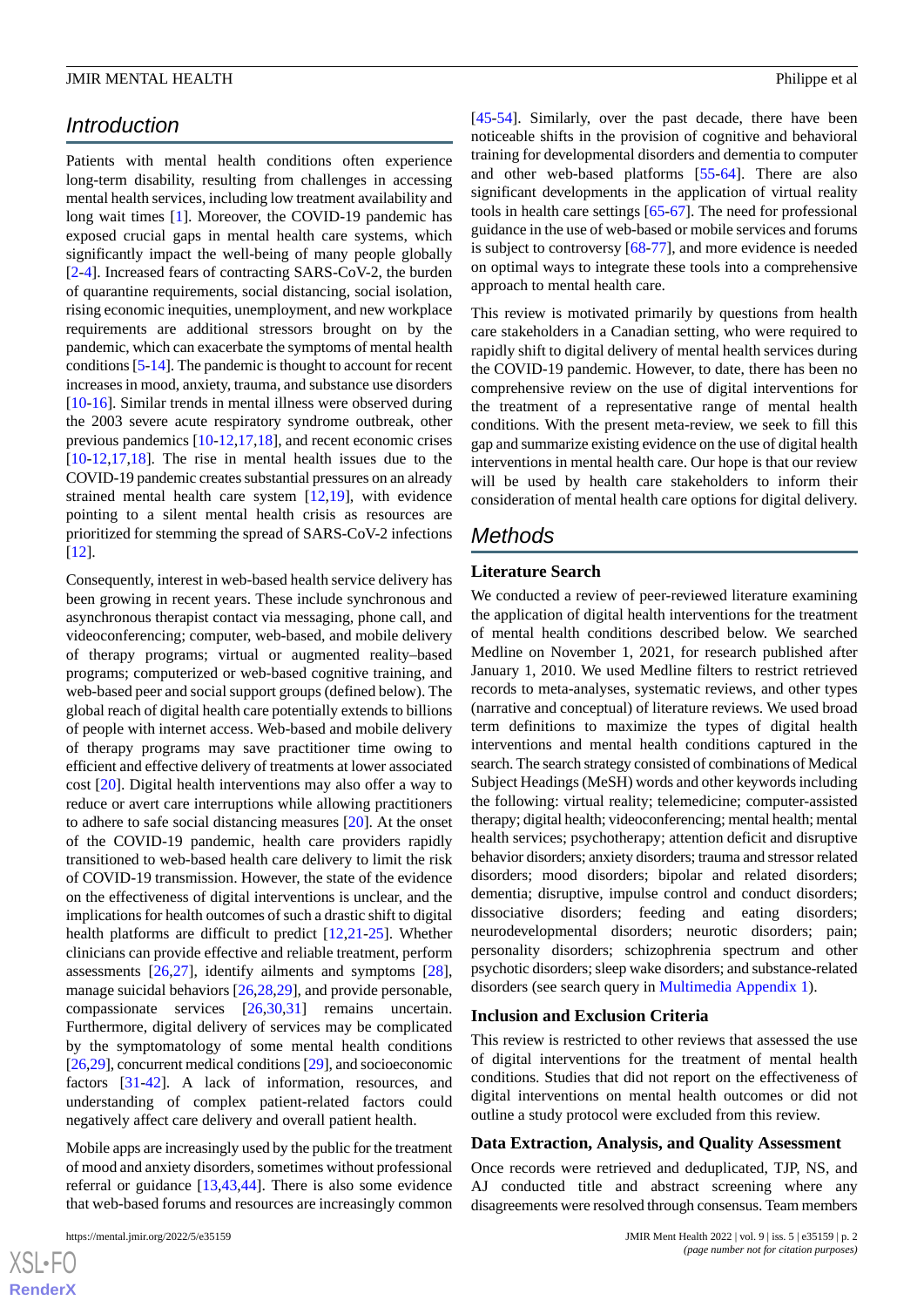then proceeded with mutually exclusive full-text screening to identify articles that qualified for inclusion in the review. As with previous meta-reviews, adherence to Preferred Reporting Items for Systematic Reviews and Meta-Analyses (PRISMA) guidelines [\[78](#page-17-4)] was considered to assess risk of bias in selected studies (maximum score of 1: completely adheres to PRISMA Guidelines). To assess the quality and reliability of research within the field, one reviewer conducted data extraction using a standardized and iterative data extraction form ([Multimedia](#page-14-13) [Appendix 2](#page-14-13)). Extracted data included study details (author, date, and type), participant characteristics (mental health conditions), intervention details (intervention type and effectiveness), number of participants, and controls used (treatment as usual, waitlist, placebo, or not applicable). Quality and bias scores describing the primary literature reported in included studies were averaged and faithfully converted (when necessary) to a consistent 3-point scale (1=low, 2=moderate, and 3=high). Owing to the significant heterogeneity in research approaches and findings, we selected a qualitative and semiquantitative approach to summarize and present research findings.

# **Organization of Mental Health Conditions**

To provide a clearer picture of how digital interventions are used in treating various mental health conditions, we separated mental health conditions based on the parent MeSH terms and Diagnostic and Statistical Manual of Mental Disorders, Fifth Edition (DSM-5) criteria. Where we identified dissimilarities or similarities in treatment, we either added a subcategory or combined categories together. We removed attention-deficit/hyperactivity disorder (ADHD) from developmental disorders and added it as a separate category owing to dissimilarities in the treatment and management of this condition versus other developmental disorders. We combined the frequently comorbid anxiety, mood, and trauma disorders owing to similar treatment approaches, effectiveness, and reporting in the literature. Additionally, patients with chronic pain, chronic medical illnesses, and chronic disabilities (shortened to chronic illnesses) often experience mental health issues that are underrecognized, receive little attention within

digital health intervention literature [\[79](#page-17-5)-[83\]](#page-17-6), and have unreliable treatment efficacies [\[79](#page-17-5)-[83\]](#page-17-6). Despite the use of similar psychological treatments anxiety, mood, and trauma disorders [[84](#page-17-7)[-87](#page-17-8)], chronic illness treatments also involve acceptance, remediation, music, and virtual reality [[79](#page-17-5)[-82](#page-17-9),[84-](#page-17-7)[86](#page-17-10)]. We therefore retain chronic illness as a category related to but separate from anxiety, mood, and trauma disorders. Similarly, caregivers are often untrained family members who face significant stress and anxiety in the process of providing care for loved ones. Caregivers also benefit from mental health services such as cognitive behavioral therapy and specific psychoeducation, which overlap with some mental health conditions. but also benefit from peer support, training, and acceptance therapy [\[70](#page-17-11),[88-](#page-18-0)[95\]](#page-18-1). Substance use disorder was included since treatments include therapies based on psychological principles [[32,](#page-15-10)[78](#page-17-4),[96-](#page-18-2)[115](#page-19-0)], and this disorder is often comorbid with other mental health disorders and is considered a mental health condition by medical associations (eg, Canadian Medical Association, American Medical Association, and World Health Organization) and diagnostic manuals (eg, DSM-5).

This review adheres to PRISMA guidelines [\[116](#page-19-1)] [\(Multimedia](#page-13-0) [Appendix 1\)](#page-13-0).

# *Results*

# **Included Studies**

The PRISMA flowchart of the screening process is presented in [Figure 1.](#page-3-0) We identified 3051 records and used Medline selection tools to exclude primary articles (n=2510), and studies published before 2010 (n=42). Of the remainder, 4 were inaccessible and authors did not respond to copy requests; thus, 466 studies proceeded to full-text review where 159 were excluded for not reporting on intervention effectiveness and 3 were proposals. This selection resulted in 77 meta-analyses, 84 systematic reviews, and 143 literature reviews examining the use of digital health interventions for the treatment of mental health conditions.

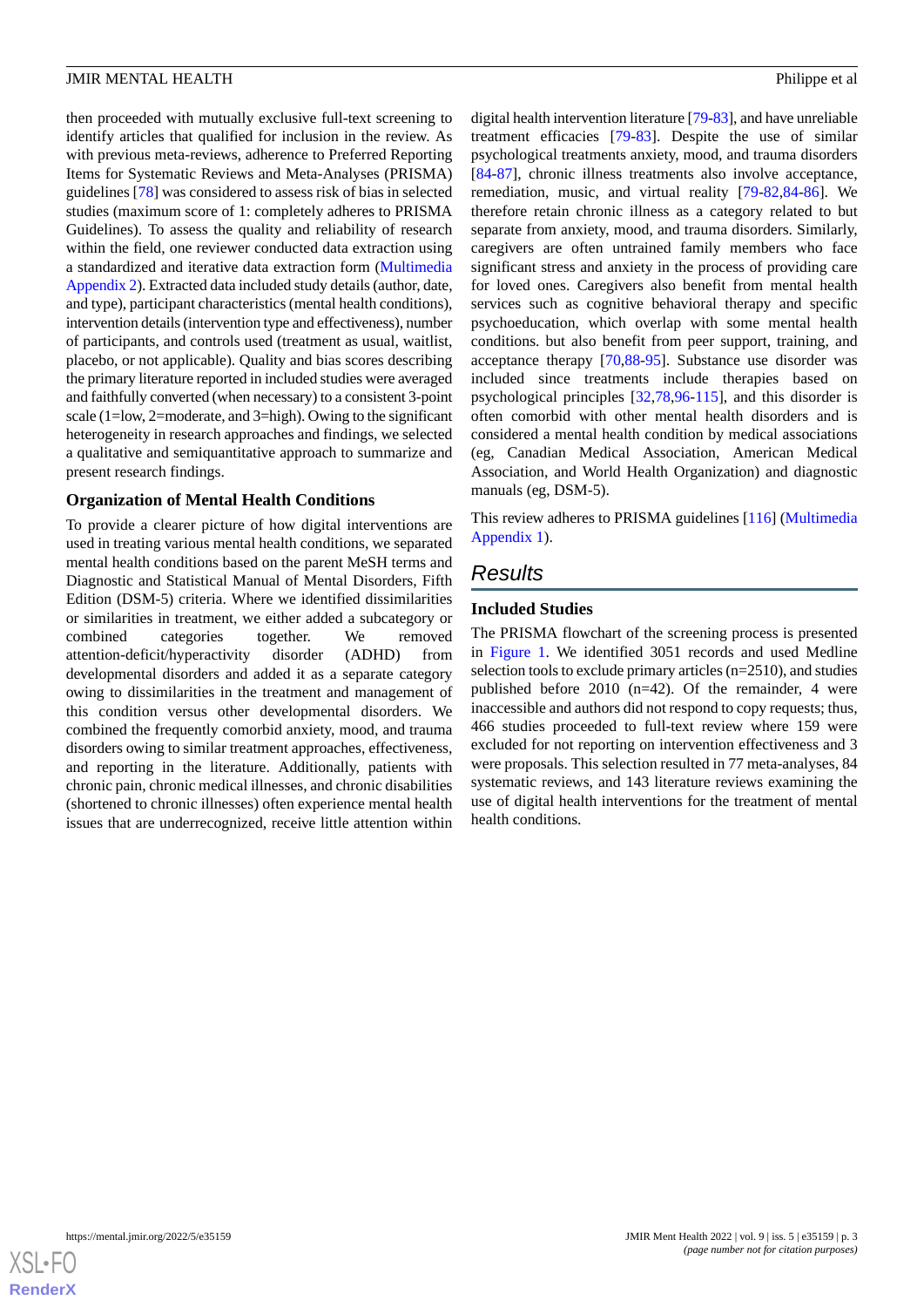<span id="page-3-0"></span>**Figure 1.** PRISMA (Preferred Reporting Items for Systematic Reviews and Meta-Analyses) flowchart for study selection.



# **Mental Health Conditions**

A summary of metadata extracted from database searches, curated secondary literature, curated primary literature, and participant numbers is provided in [Table 1](#page-4-0). Per participant, studies on substance use disorders account for a majority (n=241,377, 52%) of digital mental health research, followed by mood, anxiety, and trauma disorders (136,121, n=29%), and >5% for other mental health conditions (pain: n=24,327, schizophrenia: n=20,500, dementia: n=10,823, feeding and eating: n=10,441, developmental: n=8736, bipolar: n=3573, sleep-wake: n=3333; and ADHD: n=2428). Additionally, limited research has examined the use of digital health to provide psychological support to caregivers of people with dementia

and developmental disorders. Lastly, we retrieved no records examining the use of digital health interventions to treat antisocial, avoidant, borderline, dependent, histrionic, and narcissistic personality, dissociative identity, paraphilic, and sexual health disorders. To demonstrate how the amount and reliability of research can be estimated from metadata, we correlated elements in [Table 1](#page-4-0) and report a 4D correlation (*P*<.05; see Table S2 and 4D illustration in Figure S1 in [Multimedia Appendix 1](#page-13-0)). Overall, this illustrates a significant need for the development and testing of digital interventions for other mental health conditions. Nevertheless, the number of research publications has steadily increased since 2015 ([Figure 2\)](#page-4-1)—a trend that will likely continue with greater interest in digital mental health research.

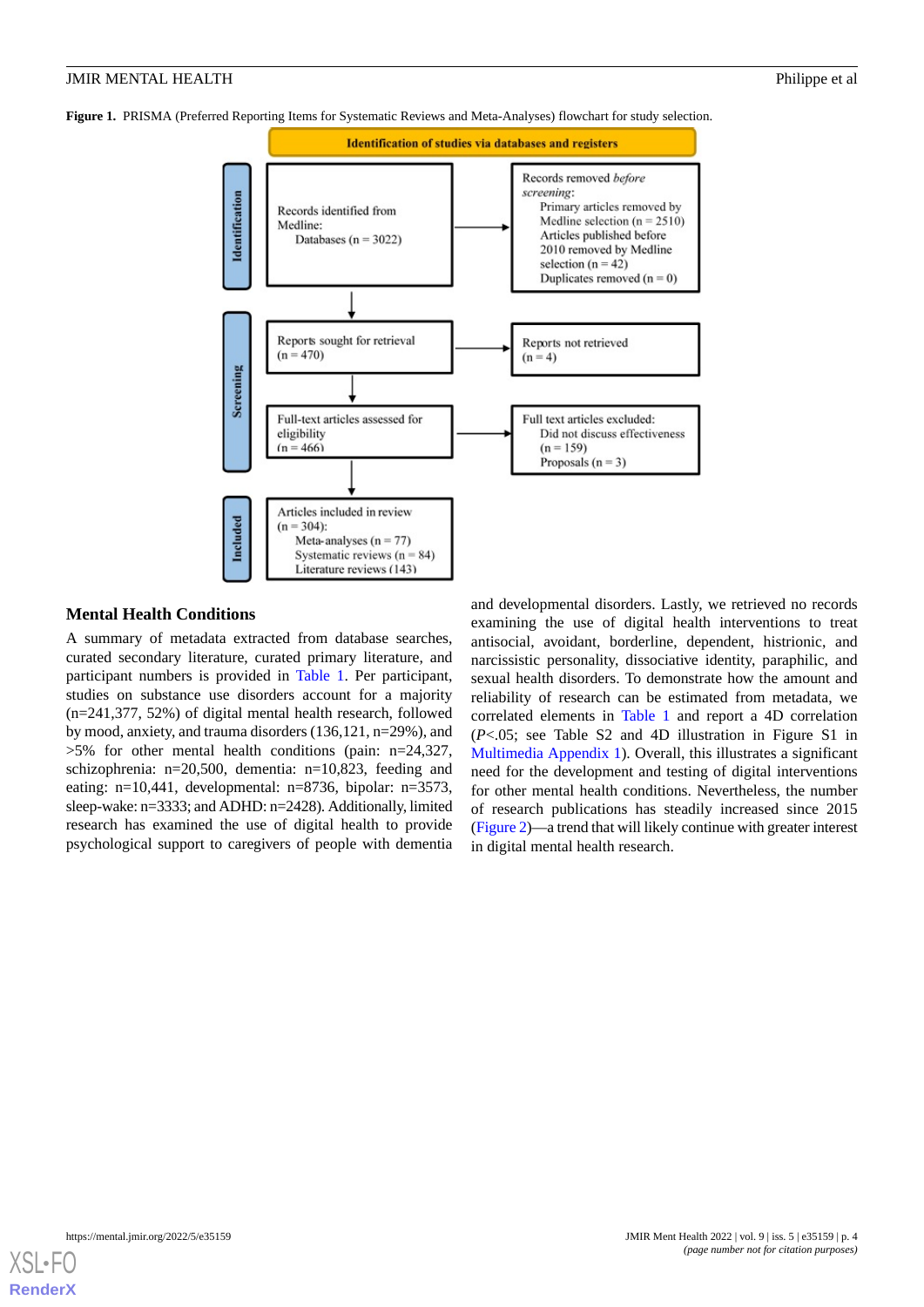<span id="page-4-0"></span>**Table 1.** Metadata per mental health condition examining article and participant numbers.

| Mental health conditions                                                         | Total literature <sup>a</sup> , n | Secondary literature <sup>b</sup> , n | Primary literature <sup>c</sup> , n | Participants, n (%) |
|----------------------------------------------------------------------------------|-----------------------------------|---------------------------------------|-------------------------------------|---------------------|
| Attention-deficit/hyperactivity disorder                                         | 90                                | 8                                     | 35                                  | 2428(0.5)           |
| Anxiety, mood, stress, trauma                                                    | 1205                              | 123                                   | 923                                 | 136, 121 (29.5)     |
| Bipolar and related disorders                                                    | 65                                | 9                                     | 42                                  | 3573 (0.8)          |
| Dementia                                                                         | 246                               | 24                                    | 180                                 | 10,823(2.3)         |
| Developmental disorders (excluding attention-<br>deficit/hyperactivity disorder) | 326                               | 24                                    | 349                                 | 8736 (1.9)          |
| Feeding and eating disorders                                                     | 154                               | 23                                    | 117                                 | 10,441(2.3)         |
| Pain                                                                             | 147                               | 23                                    | 348                                 | 24,327(5.3)         |
| Schizophrenia and psychotic disorders                                            | 263                               | 30                                    | 304                                 | 20,500(4.4)         |
| Sleep-wake disorders                                                             | 145                               | 8                                     | 29                                  | 3333 (0.7)          |
| Substance-related disorders                                                      | 555                               | 59                                    | 466                                 | 241, 377 (52.3)     |

<sup>a</sup>Total number of articles from Medline searches.

<span id="page-4-1"></span>**b**Selected secondary literature.

<sup>c</sup>Primary literature curated by secondary sources.

**Figure 2.** Number of included articles per year.



# **Digital Health Interventions**

To more precisely measure the amount of research available to treat specific mental health conditions using a specific digital

health intervention, we superimposed the primary digital health interventions on study characteristics and conclusions drawn from our search results ([Table 2](#page-5-0)). All digital health interventions are supplementary to synchronous or real-time communication.

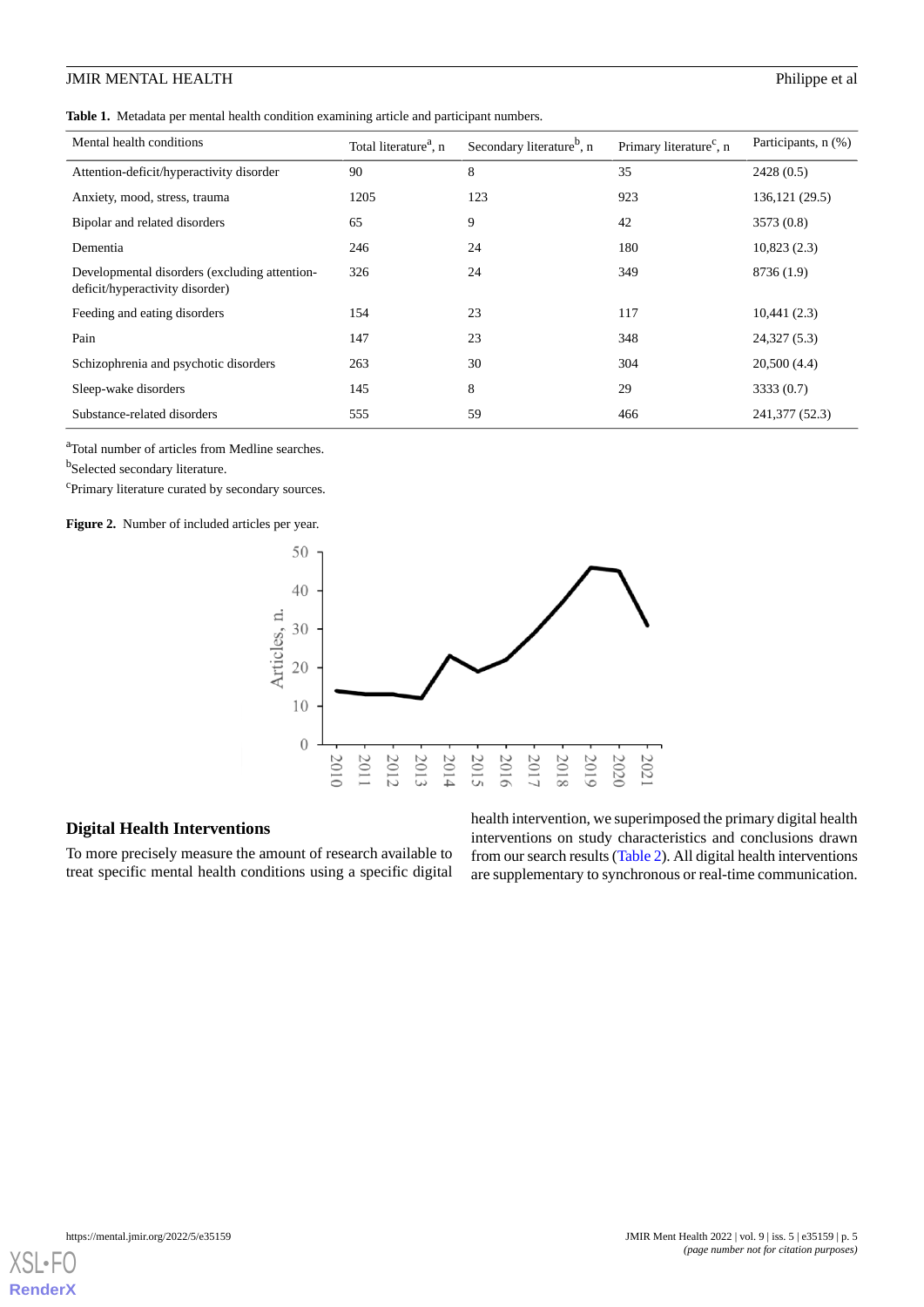<span id="page-5-0"></span>**Table 2.** Digital health interventions used to treat mental health conditions.

| Condition                                              | Therapist contact Online peer | support               | Web-based therapy                                                                                             | Mobile therapy                                         | Virtual reality                                 | Cognitive train-<br>ing                    |  |  |
|--------------------------------------------------------|-------------------------------|-----------------------|---------------------------------------------------------------------------------------------------------------|--------------------------------------------------------|-------------------------------------------------|--------------------------------------------|--|--|
| Attention-deficit/hyperactivity disorder               |                               |                       |                                                                                                               |                                                        |                                                 |                                            |  |  |
| RCT-TAU <sup>a</sup> (patients/stud-<br>ies), n/n      | 45/1                          | $\mathbf{b}$          |                                                                                                               |                                                        |                                                 | 363/4                                      |  |  |
| RTC-other <sup>c</sup> (patients/stud-<br>ies), n/n    | 968/6                         |                       |                                                                                                               |                                                        |                                                 | 929/14                                     |  |  |
| Observational (pa-<br>tients/studies), n/n             | 45/4                          |                       |                                                                                                               |                                                        | 2/1                                             | 36/5                                       |  |  |
| Reported study quality<br>$(1 = low to 3 = high)$      | Not reported                  |                       |                                                                                                               |                                                        | 1.00                                            | 1.00                                       |  |  |
| Overall strength of evi-<br>dence <sup>d</sup>         | Medium                        |                       |                                                                                                               |                                                        | Low                                             | Medium                                     |  |  |
| Effective as treatment<br>modality? <sup>e</sup>       | Yes                           |                       |                                                                                                               |                                                        | Emerging                                        | Inconclusive                               |  |  |
| Effective as assessment<br>modality? <sup>e</sup>      | Yes<br>$[55, 56, 117 - 119]$  |                       |                                                                                                               |                                                        | Emerging<br>[56, 120, 121]                      | Inconclusive<br>[56, 57, 117, 118,<br>122] |  |  |
| Anxiety-, mood-, stress-, and trauma-related disorders |                               |                       |                                                                                                               |                                                        |                                                 |                                            |  |  |
| RCT-TAU (patients/stud- 7156/60<br>ies), $n/n$         |                               |                       | 19,803/105                                                                                                    | 1333/6                                                 | 2842/65                                         | 42/3                                       |  |  |
| RTC-other (patients/stud-5460/38<br>ies), n/n          |                               | 73/1                  | 51,074/279                                                                                                    | 3905/22                                                | 2974/69                                         | 222/6                                      |  |  |
| Observational (pa-<br>tients/studies), n/n             | 1567/41                       |                       | 31,461/93                                                                                                     | 45/1                                                   | 305/21                                          |                                            |  |  |
| Reported study quality<br>$(1 = low to 3 = high)$      | $2.33$ (SD 0.57)              | Not reported          | $2.38$ (SD 0.68)                                                                                              | $1.64$ (SD 0.64)                                       | $1.78$ (SD 0.68)                                | 1.00                                       |  |  |
| Overall strength of evi-<br>dence                      | High                          | Low                   | High                                                                                                          | Medium                                                 | High                                            | Low                                        |  |  |
| Effective as treatment<br>modality?                    | Yes                           | Emerging              | Yes                                                                                                           | Yes                                                    | Yes                                             | Emerging                                   |  |  |
| Effective as assessment<br>modality?                   | Yes<br>$[68,96,123-144]$      | No studies<br>$[129]$ | Emerging<br>[1,30,31,68]<br>69,84-86,96,<br>118, 124, 125, 129,<br>130, 133 - 135, 137,<br>138, 142, 144-192] | Yes $[1,43,68,96,$<br>144, 185 - 187, 191,<br>193-2041 | Emerging<br>$[65-67, 134, 183,$<br>184,205-229] | Emerging<br>[166, 230]                     |  |  |
| <b>Bipolar and Related Disorders</b>                   |                               |                       |                                                                                                               |                                                        |                                                 |                                            |  |  |
| RCT-TAU (patients/stud-<br>ies), $n/n$                 |                               |                       | 992/14                                                                                                        | 132/1                                                  |                                                 |                                            |  |  |
| RTC-other (patients/stud-14/1<br>ies), $n/n$           |                               | 286/3                 | 1499/7                                                                                                        |                                                        |                                                 |                                            |  |  |
| Observational (pa-<br>tients/studies), n/n             | $-$ /3                        | 156/1                 | 273/5                                                                                                         | 51/1                                                   |                                                 |                                            |  |  |
| Reported study quality<br>$(1 = low to 3 = high)$      | Not reported                  | 1.00                  | 1.00                                                                                                          | 2.75                                                   |                                                 |                                            |  |  |
| Overall strength of evi-<br>dence                      | Low                           | Medium                | Medium                                                                                                        | Low                                                    |                                                 |                                            |  |  |
| Effective as treatment<br>modality?                    | Yes                           | Emerging              | No <sup>j</sup>                                                                                               | Emerging                                               |                                                 |                                            |  |  |
| Effective as assessment<br>modality?                   | Yes [231,232]                 | No studies<br>$[233]$ | No studies<br>$[231 - 235]$                                                                                   | No studies<br>[201, 231, 236, 237]                     | $[231]$                                         |                                            |  |  |

[XSL](http://www.w3.org/Style/XSL)•FO **[RenderX](http://www.renderx.com/)**

https://mental.jmir.org/2022/5/e35159 JMIR Ment Health 2022 | vol. 9 | iss. 5 | e35159 | p. 6 *(page number not for citation purposes)*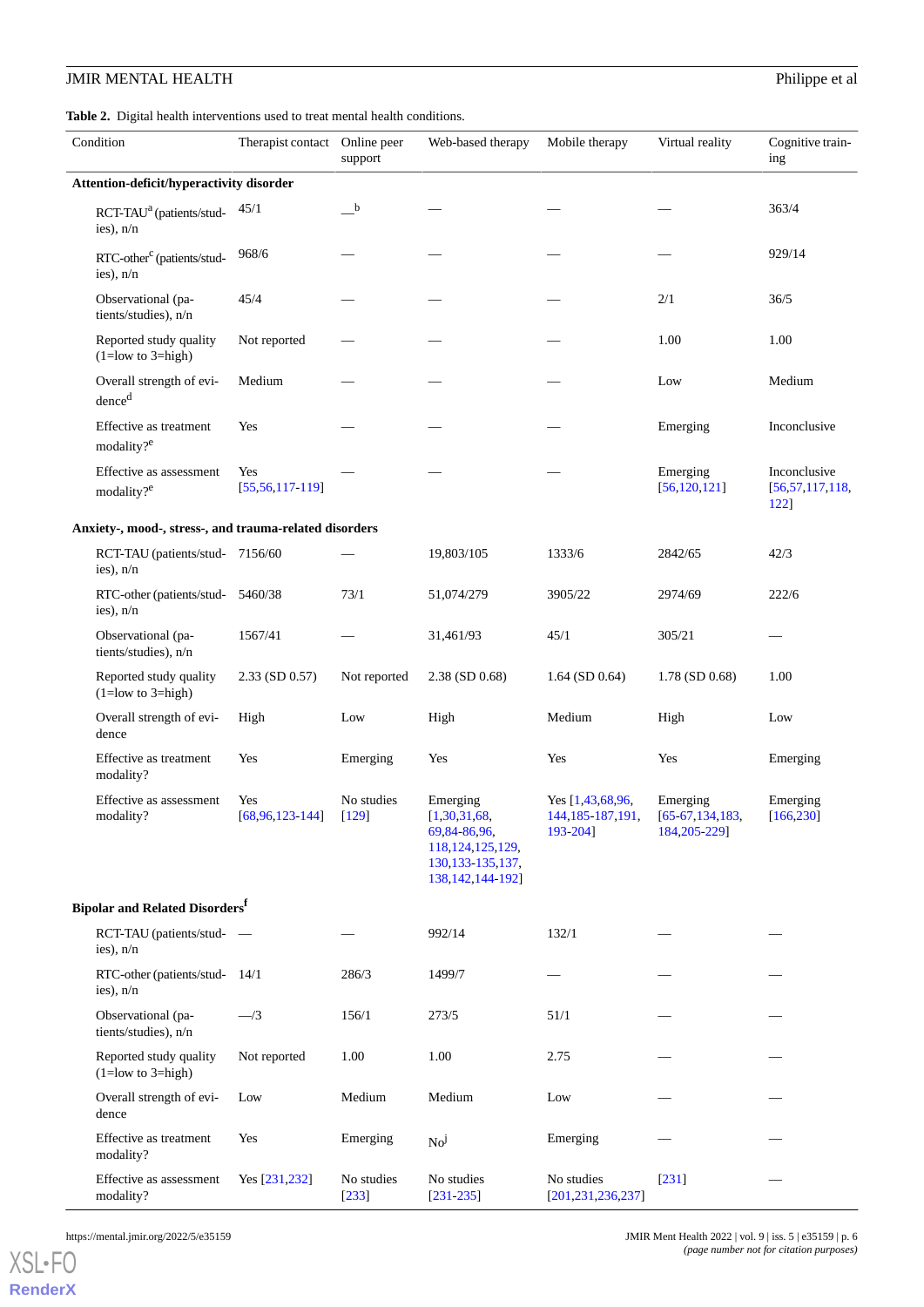| Condition                                                                    | Therapist contact Online peer | support                       | Web-based therapy                         | Mobile therapy             | Virtual reality                           | Cognitive train-<br>ing                      |  |
|------------------------------------------------------------------------------|-------------------------------|-------------------------------|-------------------------------------------|----------------------------|-------------------------------------------|----------------------------------------------|--|
| <b>Dementia and Related Disorders</b>                                        |                               |                               |                                           |                            |                                           |                                              |  |
| RCT-TAU (patients/stud- 483/6<br>ies), $n/n$                                 |                               |                               |                                           | 3981/7                     | 331/11                                    | 590/16                                       |  |
| RTC-other (patients/stud-486/4<br>ies), n/n                                  |                               |                               |                                           | $-$ /30                    | 30/1                                      | 1222/19                                      |  |
| Observational (pa-<br>tients/studies), n/n                                   | 1695/29                       |                               |                                           | $-$ /30                    | 273/10                                    | 282/16                                       |  |
| Reported study quality<br>$(1 = low to 3 = high)$                            | $1.75$ (SD 0.75)              |                               |                                           | Not reported               | $1.50$ (SD 0.50)                          | $1.63$ (SD 0.41)                             |  |
| Overall strength of evi-<br>dence                                            | Medium                        |                               |                                           | Medium                     | Medium                                    | Medium                                       |  |
| Effective as treatment<br>modality?                                          | Yes                           |                               |                                           | Yes                        | Inconclusive                              | Yes                                          |  |
| Effective as assessment<br>modality?                                         | Yes $[58, 238, 245]$          | $\hspace{0.1mm}$              |                                           | Yes<br>[59,60,240,242,246] | No studies<br>[221, 240, 242,<br>247-249] | Yes<br>$[61 - 64, 166, 240,$<br>242,250-252] |  |
| Dementia: caregiver support                                                  |                               |                               |                                           |                            |                                           |                                              |  |
| RCT-TAU (patients/stud- 773/8<br>ies), $n/n$                                 |                               | 11/1                          | 1054/10                                   |                            |                                           |                                              |  |
| RTC-other (patients/stud-1019/10<br>ies), n/n                                |                               | 384/4                         | 2852/17                                   |                            |                                           |                                              |  |
| Observational (pa-<br>tients/studies), n/n                                   | 78/3                          | 54/2                          | 176/6                                     |                            |                                           |                                              |  |
| Reported study quality<br>$(1 = low to 3 = high)$                            | 1.50                          | 1.50                          | 1.50                                      |                            |                                           |                                              |  |
| Overall strength of evi-<br>dence                                            | Medium                        | Low                           | Medium                                    |                            |                                           |                                              |  |
| Effective as treatment<br>modality?                                          | Yes                           | Emerging                      | Yes                                       |                            |                                           |                                              |  |
| Effective as assessment<br>modality?                                         | Yes [88,89,240]               | No studies<br>$[70, 88 - 91]$ | Emerging [70,88,89]                       |                            |                                           |                                              |  |
| Developmental disorders (excluding attention-deficit/hyperactivity disorder) |                               |                               |                                           |                            |                                           |                                              |  |
| RCT-TAU (patients/stud-535/13)<br>ies), $n/n$                                |                               |                               |                                           | 107/4                      | 222/7                                     | 984/20                                       |  |
| RTC-other (patients/stud-327/10)<br>ies), $n/n$                              |                               |                               | 80/3                                      | 69/3                       | 877/24                                    | 1298/55                                      |  |
| Observational (pa-<br>tients/studies), n/n                                   | 3330/88                       |                               | 7/1                                       | 7/2                        | 212/24                                    | 392/37                                       |  |
| Reported study quality<br>$(1 = low to 3 = high)$                            | $1.56$ (SD 0.77)              |                               | 1.00                                      | 1.50                       | $2.50$ (SD 0.50)                          | $1.00$ (SD 0)                                |  |
| Overall strength of evi-<br>dence                                            | High                          |                               | Low                                       | Low                        | Medium                                    | High                                         |  |
| Effective as treatment<br>modality?                                          | Yes                           |                               | Inconclusive                              | Inconclusive               | Inconclusive                              | Yes                                          |  |
| Effective as assessment<br>modality?                                         | Yes<br>[92, 119, 253, 263]    |                               | No studies $[119,263]$ No studies $[264]$ |                            | No studies<br>[120,221,253,265,266]       | Yes<br>[118, 253, 267, 270]                  |  |
| <b>Feeding and eating disorders</b>                                          |                               |                               |                                           |                            |                                           |                                              |  |
| RCT-TAU (patients/stud-833/15<br>ies), $n/n$                                 |                               |                               | 2497/23                                   | 276/3                      | 628/9                                     |                                              |  |
| RTC-other (patients/stud-97/1<br>ies), $n/n$                                 |                               | 275/3                         | 3361/29                                   | 143/3                      |                                           |                                              |  |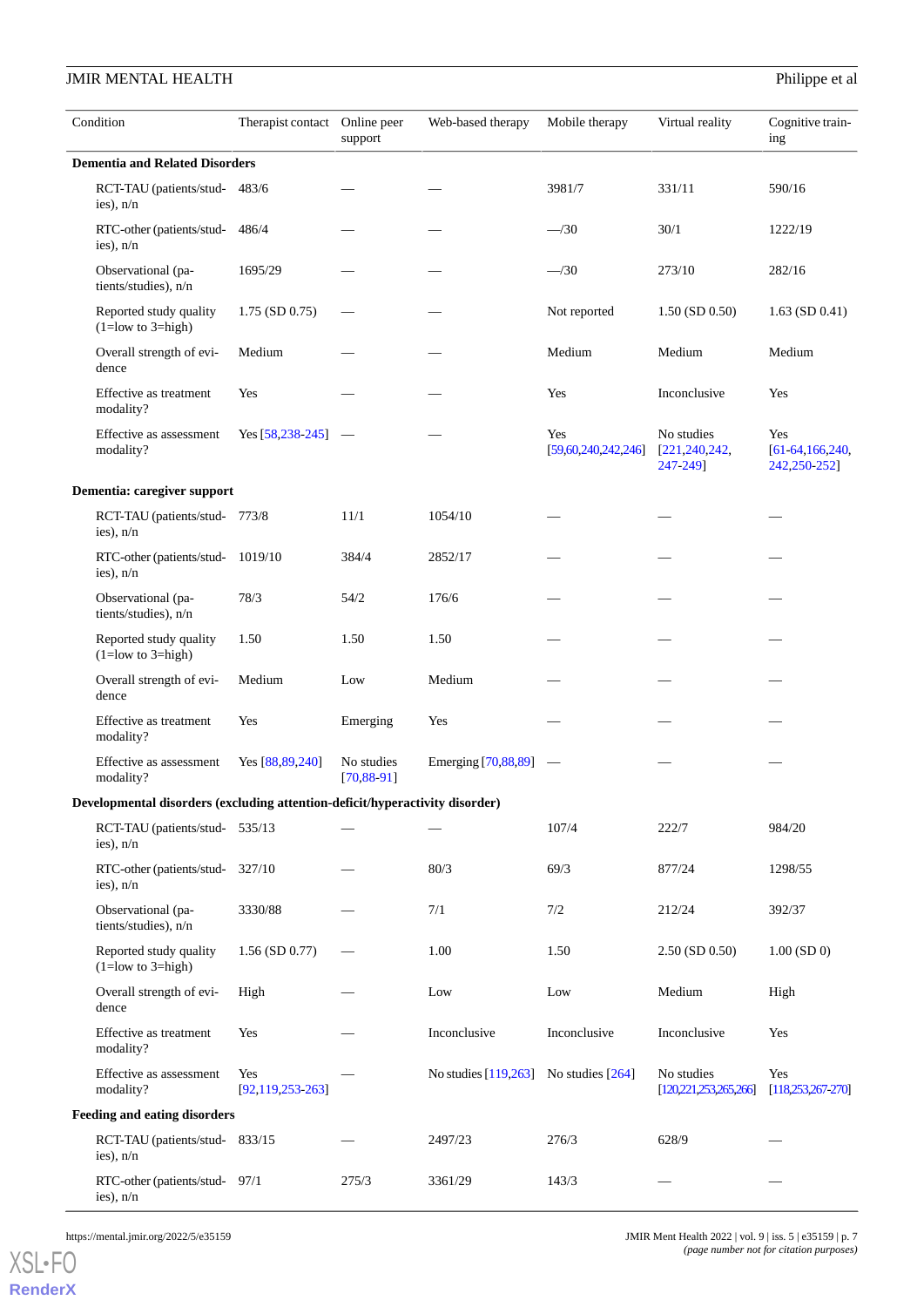|                      | Condition                                           | Therapist contact           | Online peer<br>support      | Web-based therapy                         | Mobile therapy                                  | Virtual reality                       | Cognitive train-<br>ing            |
|----------------------|-----------------------------------------------------|-----------------------------|-----------------------------|-------------------------------------------|-------------------------------------------------|---------------------------------------|------------------------------------|
|                      | Observational (pa-<br>tients/studies), n/n          | 296/8                       |                             | 1928/18                                   | 107/5                                           |                                       |                                    |
|                      | Reported study quality<br>$(1 = low to 3 = high)$   | 2.00                        | 2.00                        | 1.83 (SD 0.69)                            | 1.00                                            | 1.00                                  |                                    |
|                      | Overall strength of evi-<br>dence                   | Medium                      | Medium                      | High                                      | Medium                                          | Medium                                |                                    |
|                      | Effective as treatment<br>modality?                 | Yes                         | Emerging                    | Yes                                       | Emerging                                        | Yes                                   |                                    |
|                      | Effective as assessment<br>modality?                | Yes<br>[28,71,72,271,272]   | No studies<br>[72]          | Emerging<br>$[71-74, 171, 272-278]$       | Emerging<br>$[74, 276, 279 - 282]$              | No studies<br>$[120, 211, 283 - 285]$ | N/A                                |
|                      | Chronic pain, disability, and other medical illness |                             |                             |                                           |                                                 |                                       |                                    |
|                      | RCT-TAU (patients/stud-4350/54<br>ies), $n/n$       |                             |                             | 1339/10                                   | $\mathbf{0}$                                    | 3583/43                               |                                    |
|                      | RTC-other (patients/stud-<br>ies), n/n              | 3203/46                     |                             | 5666/37                                   |                                                 | 2642/35                               |                                    |
|                      | Observational (pa-<br>tients/studies), n/n          | 2066/66                     |                             |                                           |                                                 | 1478/56                               |                                    |
|                      | Reported study quality<br>$(1 = low to 3 = high)$   | $1.42$ (SD 0.55)            |                             | $2.0$ (SD $0.71$ )                        |                                                 | 1.21 (SD 0.37)                        |                                    |
|                      | Overall strength of evi-<br>dence                   | High                        |                             | High                                      |                                                 | High                                  |                                    |
|                      | Effective as treatment<br>modality?                 | Yes                         |                             | Yes                                       |                                                 | Yes                                   |                                    |
|                      | Effective as assessment<br>modality?                | No studies<br>[286, 287]    |                             | Emerging<br>$[79,80,85,286-289]$          |                                                 | No studies<br>$[81-83,290-301]$       |                                    |
|                      | Schizophrenia and psychotic disorders <sup>g</sup>  |                             |                             |                                           |                                                 |                                       |                                    |
|                      | RCT-TAU (patients/stud-<br>ies), $n/n$              |                             | $-\frac{4}{3}$              | $-$ /9                                    | 1580/6                                          | 292/4                                 | 1495/33                            |
|                      | RTC-other (patients/stud-3287/5<br>ies), n/n        |                             | $-$ /2                      | 101/3                                     | 5837/4                                          | 1735/28                               | 1783/31                            |
|                      | Observational (pa-<br>tients/studies), n/n          | 404/5                       | $-$ /2                      | 20/2                                      | 1891/23                                         | 1267/32                               | 86/5                               |
|                      | Reported study quality<br>$(1 = low to 3 = high)$   | $1.50$ (SD $0.87$ )         | $1.67$ (SD 0.94)            | $2.00$ (SD $1.00$ )                       | $1.83$ (SD 0.62)                                | $2.25$ (SD 1.0)                       | $2.50$ (SD 0.41)                   |
|                      | Overall strength of evi-<br>dence                   | Medium                      | Low                         | Low                                       | Medium                                          | High                                  | High                               |
|                      | Effective as treatment<br>modality?                 | Yes                         | Yes                         | Yes                                       | Yes                                             | Inconclusive                          | Yes                                |
|                      | Effective as assessment<br>modality?                | Yes<br>[231, 232, 302, 304] | No studies<br>$[304 - 306]$ | Emerging<br>[231,232,304,305,<br>307,3081 | Emerging<br>[201, 231, 232,<br>302-305,307,308] | No studies<br>[120,211,221,309,315]   | Yes<br>[231, 252, 312,<br>316-3211 |
| Sleep-wake disorders |                                                     |                             |                             |                                           |                                                 |                                       |                                    |
|                      | RCT-TAU (patients/stud-<br>ies), $n/n$              |                             |                             | 1779/9                                    |                                                 |                                       |                                    |
|                      | RTC-other (patients/stud-<br>ies), n/n              |                             |                             | 1220/13                                   |                                                 |                                       |                                    |
|                      | Observational (pa-<br>tients/studies), n/n          |                             |                             | 334/6                                     |                                                 |                                       |                                    |
|                      | Reported study quality<br>$(1 = low to 3 = high)$   |                             |                             | $2.00$ (SD 0.63)                          |                                                 |                                       |                                    |

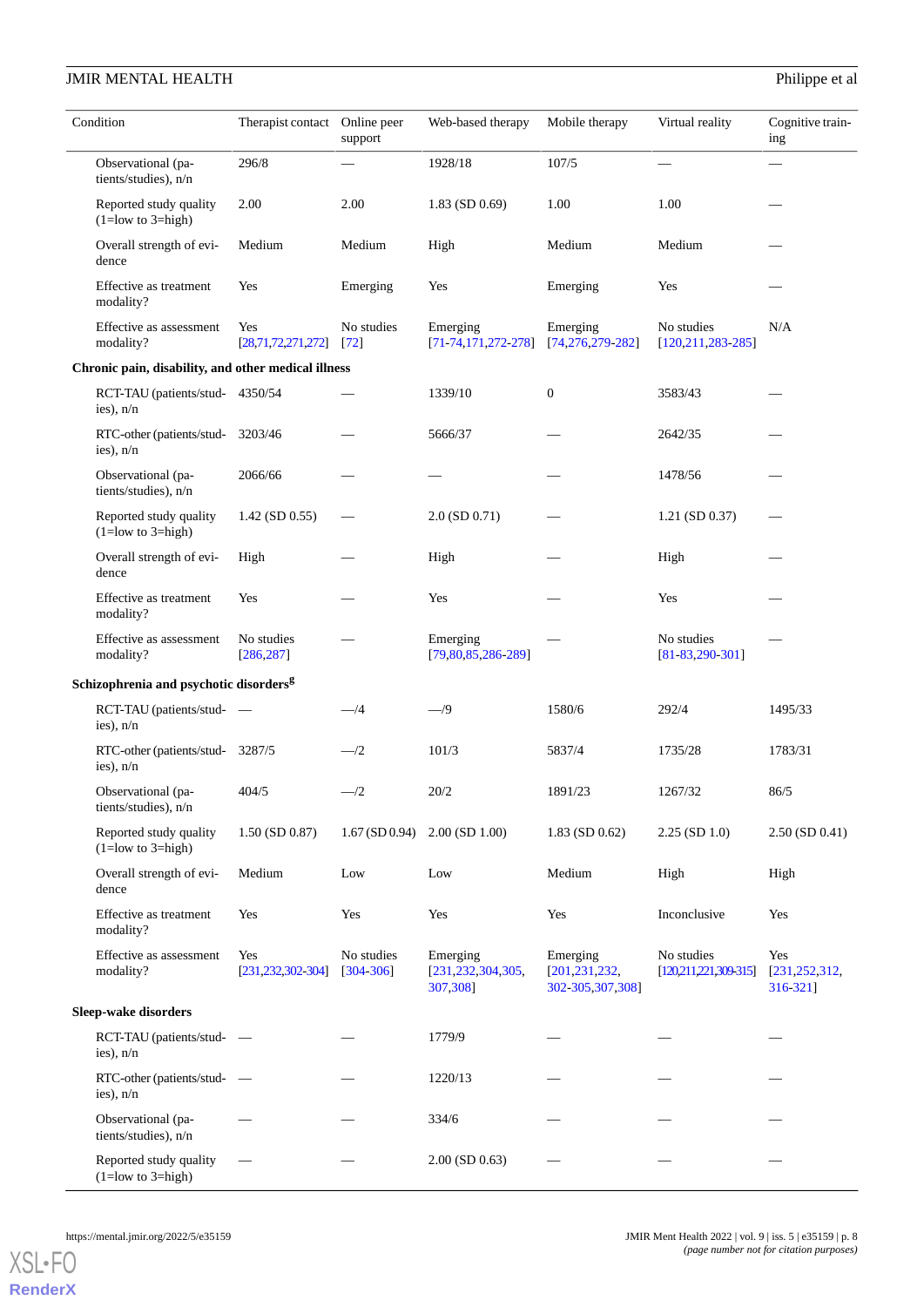|              | Condition                                          | Therapist contact                  | Online peer<br>support | Web-based therapy                                           | Mobile therapy                                              | Virtual reality                    | Cognitive train-<br>ing |
|--------------|----------------------------------------------------|------------------------------------|------------------------|-------------------------------------------------------------|-------------------------------------------------------------|------------------------------------|-------------------------|
|              | Overall strength of evi-<br>dence                  |                                    |                        | Medium                                                      |                                                             |                                    |                         |
|              | Effective as treatment<br>modality?                |                                    |                        | No                                                          |                                                             |                                    |                         |
|              | Effective as assessment<br>modality?               |                                    |                        | No studies<br>$[182, 322 - 328]$                            |                                                             |                                    |                         |
|              | <b>Substance use disorders</b>                     |                                    |                        |                                                             |                                                             |                                    |                         |
|              | RCT-TAU (patients/stud-8151/21<br>ies), $n/n$      |                                    |                        | 61,896/93                                                   | 4650/8                                                      | 11/1                               |                         |
|              | RTC-other (patients/stud-15,610/31)<br>ies), $n/n$ |                                    |                        | 97,802/180                                                  | 12,385/22                                                   | 219/5                              |                         |
|              | Observational (pa-<br>tients/studies), n/n         | 984/5                              |                        | 14,603/35                                                   | 5231/30                                                     | 181/8                              |                         |
|              | Reported study quality<br>$(1 = low to 3 = high)$  | $2.13$ (SD 0.74)                   |                        | $2.07$ (SD 0.63)                                            | $2.26$ (SD 0.74)                                            | $1.33$ (SD 0.47)                   |                         |
|              | Overall strength of evi-<br>dence                  | High                               |                        | High                                                        | High                                                        | Medium                             |                         |
|              | Effective as treatment<br>modality?                | Yes                                |                        | Yes                                                         | Yes                                                         | Inconclusive                       |                         |
|              | Effective as assessment<br>modality?               | Yes<br>$[32,75,96-99,$<br>329-3451 |                        | Yes [32,75,78,<br>96-114,188,277,<br>332-339, 344, 346-354] | Emerging<br>[32,99,100,<br>333-339,<br>344,346-348,354-359] | No studies<br>[115, 120, 211, 221] |                         |
| <b>Total</b> |                                                    |                                    |                        |                                                             |                                                             |                                    |                         |
|              | RCT-TAU (patients/stud-22,326/178<br>ies), $n/n$   |                                    | 11/5                   | 89,360/273                                                  | 11,927/34                                                   | 7909/140                           | 3474/76                 |
|              | RTC-other (patients/stud-<br>ies), n/n             | 30,471/152                         | 1018/13                | 163,655/569                                                 | 22,521/63                                                   | 8477/162                           | 5494/125                |
|              | Observational (pa-<br>tients/studies), n/n         | 10,465/252                         | 210/5                  | 48,802/166                                                  | 7332/92                                                     | 3718/152                           | 796/63                  |
|              | Reported study quality<br>$(1=low to 3=high)$      | 1.69                               | 1.54                   | 1.86                                                        | 1.83                                                        | 1.64                               | 1.45                    |
|              | Overall strength of evi-<br>dence                  | High                               | Low                    | High                                                        | Medium                                                      | High                               | Medium                  |
|              | Effective as treatment<br>modality?                | Yes                                | Emerging               | Inconclusive                                                | Inconclusive                                                | Inconclusive                       | Yes                     |
|              | Effective as assessment<br>modality?               | Yes                                | No studies             | Yes                                                         | Emerging                                                    | Emerging                           | Yes                     |

<sup>a</sup>RCT-TAU control: Randomized controlled trials with a treatment-as-usual control.

b<sub>—</sub>: not determined.

 ${}^{\mathrm{c}}$ RCT-other control: Randomized controlled trials with a waitlist or placebo control.

 $d$ High confidence based on >30 randomized controlled trials with >2000 participants in total; Medium confidence owing to <30 randomized controlled trials with <2000 participants; Low confidence owing to <500 participants; N/A: not applicable.

<sup>e</sup>Yes=positive treatment outcomes and low drop-out rates; Inconclusive=mixed findings, may be effective; Emerging=novel area of research with insufficient evidence; No=no significant difference in outcomes between intervention and controls.

<sup>f</sup>Web-based programs developed for bipolar disorders only address depression symptoms but not mania symptoms.

<sup>g</sup>Patients with schizophrenia and psychotic disorders or symptoms may not be willing to use any digital modalities owing to paranoia about technology, which stems from the underlying psychopathology.

Digital health interventions can be separated into 7 primary categories.

# *Synchronous and Asynchronous Therapist Contact*

Synchronous contact refers to methods where providers and patients communicate at the same time (eg, phone call and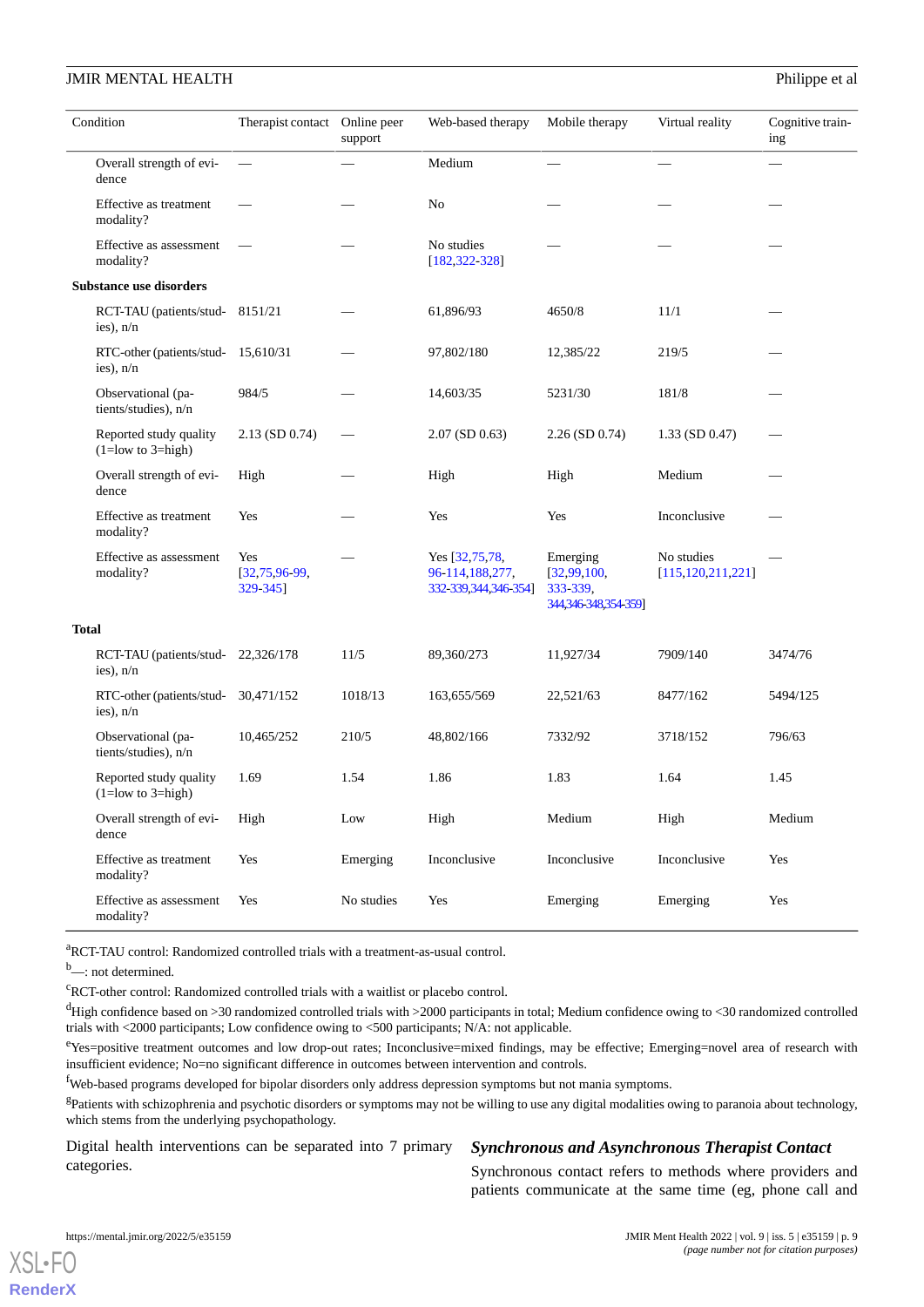videoconference). With better technology practitioners have gravitated toward videoconferencing, but a telephone call is used in the event of technical issues [[232](#page-24-6)[,360](#page-30-5),[361\]](#page-30-6). Delivery of assessment or treatment (eg, prescribing medication, parent and caregiver training, and various therapies) are usually provided using synchronous forms of communication. Nonetheless, it may also be more difficult to deliver time-dependent neurological tests [\[238](#page-25-8)]. Synchronous contact remains the primary form of treatment where other forms of treatment described below are only supplementary  $[68, 69, 84, 98, 109, 111, 112, 124,$  $[68, 69, 84, 98, 109, 111, 112, 124,$  $[68, 69, 84, 98, 109, 111, 112, 124,$  $[68, 69, 84, 98, 109, 111, 112, 124,$  $[68, 69, 84, 98, 109, 111, 112, 124,$  $[68, 69, 84, 98, 109, 111, 112, 124,$  $[68, 69, 84, 98, 109, 111, 112, 124,$  $[68, 69, 84, 98, 109, 111, 112, 124,$  $[68, 69, 84, 98, 109, 111, 112, 124,$ [135,](#page-20-3)[151](#page-20-7),[159](#page-21-2)[,169](#page-21-3)[,170,](#page-21-4)[178](#page-22-9),[179](#page-22-10)[,199](#page-23-4)[,273,](#page-26-12)[348](#page-30-1),[349](#page-30-7)[,362](#page-30-8)].

From a patient's perspective, most felt that synchronous contact with a therapist afforded greater accessibility, independence, and made it easier for them to express themselves, others felt that it was impersonal [[231,](#page-24-2)[363](#page-30-9)], and some patients with schizophrenia and psychosis disorders were not comfortable with the technology, felt monitored or recorded, and refused care [[147](#page-20-8)[,232,](#page-24-6)[308](#page-28-8),[360](#page-30-5),[361](#page-30-6)].

For asynchronous communications, there is a time delay between responses (eg, email and text). These methods can be useful in encouraging patients to attend their appointments, take their medications, exercise, relax, complete daily life tasks, and reduce relapse following remission [[74](#page-17-13)[,110](#page-19-17),[157](#page-21-5)[,198](#page-23-5),[232](#page-24-6)[,274](#page-26-13),[279](#page-26-7)[,330](#page-29-6),[361](#page-30-6)[,364](#page-30-10)-[367\]](#page-31-0). However, asynchronous forms of communication were not as effective as synchronous forms of communication before remission [[123](#page-19-11)[,129](#page-19-10),[142](#page-20-6)[,147](#page-20-8),[148\]](#page-20-9). Furthermore, asynchronous communications are rarely tested in emergency situations with patients who are potentially suicidal or violent [\[29](#page-15-5)[,125](#page-19-9)[,149](#page-20-10)[,179\]](#page-22-10).

# *Web-Based Peer Support*

Mental health support provided by people with lived experience of mental health issues took place via web-based discussion groups (video calls, forums, and social media) where patients with similar disorders can interact. Treatment programs rarely include web-based groups, and few studies explore their role in treatment and adherence; therefore, we retained it as a separate category. Online communities and forums (eg, specific subreddits, forums, discord, and Facebook groups) are prevalent for all mental health conditions since patients can learn more about others' experiences, learn about their condition, receive peer support, and accept their condition [\[87](#page-17-8),[232](#page-24-6)[,304](#page-28-9),[305\]](#page-28-6). Online communities have also formed on YouTube where people living with mental health conditions are able to share their lived experience and insights. While there are examples of evidence-based forums and media content on mental health conditions, web-based content is not usually moderated, which may lead to the spread of misinformation. Indeed, unmoderated online communities have lower retention rates [\[306\]](#page-28-10), suggesting that moderation by a practitioner may be required to reduce potential problems. Nevertheless, patient involvement and interaction on social media platforms provide significant insights, alternative perspectives, and fortitude to the general population, other patients, health care providers, and researchers. Despite their prominence, their use and effectiveness are rarely evaluated.

#### *Web-Based or Computer-Based Therapy Programs*

Various types of content delivered on the internet included psychoeducation, self-help therapy, journaling, assessments, topics traditionally covered in workbooks and paper format, reminders to take medication, motivational interventions, and web-based peer support. Web-based and mobile programs delivered with administrative or therapist guidance are as effective as treatment as usual (TAU), while those without guidance show significantly lower effectiveness and variable dropout rates [\[68](#page-17-2),[69](#page-17-12)[,84](#page-17-7),[98](#page-18-8)[,109](#page-19-14),[111](#page-19-15)[,112](#page-19-16),[124](#page-19-8)[,135](#page-20-3), [151](#page-20-7),[159,](#page-21-2)[169](#page-21-3)[,170](#page-21-4)[,178](#page-22-9),[179](#page-22-10),[199,](#page-23-4)[273](#page-26-12)[,308](#page-28-8)[,348](#page-30-1),[349](#page-30-7)[,362\]](#page-30-8). These are well developed for substance use–, mood-, anxiety-, and trauma-related disorders but not bipolar, personality, and sleep-wake disorders ([Table 2](#page-5-0)). Indeed, for the latter disorders these interventions yield mixed results since they primarily treat anxiety and mood symptoms, but not mania or other symptoms [[233](#page-24-5)[,323,](#page-28-12)[326\]](#page-29-7).

# *Mobile-Based Therapy Programs*

Mobile apps are a novel way to deliver therapy programs on mobile devices and share similarities to web-based or computer-based therapy programs. Over 2200 mobile apps claim to deliver therapy for several mental health conditions but lack rigorous validation, are not necessarily based on therapeutic principles, are gamified and addictive, or harm recovery [\[1](#page-14-0)[,43](#page-15-9)[,74](#page-17-13)[,154](#page-21-6)[,180](#page-22-11)[,185](#page-22-2)[,187](#page-22-3)[,194](#page-22-12)[-196](#page-23-6)[,198](#page-23-5)[,200](#page-23-7)[,231](#page-24-2)[,237](#page-25-0)[,280](#page-27-8)[,308](#page-28-8)[,333](#page-29-1)[,356](#page-30-11)[,368\]](#page-31-1). Furthermore, 38% of trials for mobile apps were uncontrolled ([Table 2](#page-5-0)). Mobile apps were therefore separated from web-based and computerized therapy [\(Table 2\)](#page-5-0). We also urge caution when selecting mobile apps and provide a list of web-based tools and apps that have previously been validated (Table S1 in [Multimedia Appendix 1\)](#page-13-0).

# *Virtual and Augmented Reality*

Virtual and augmented reality provide realistic and immersive experiences with a sense of presence for participants. It is a promising tool for new forms of assessment, treatment, and research to understand psychological processes (eg, psychosis and paranoia) [\[310](#page-28-13)]. Virtual reality is easier to implement, perform, and more realistic, motivating, and enjoyable than traditional exposure therapy [[65](#page-17-0)-[67,](#page-17-1)[98](#page-18-8),[115](#page-19-0),[134](#page-20-0),[183,](#page-22-0)[205,](#page-23-0)[206](#page-23-8),[208](#page-23-9)-[210,](#page-23-10)[212-](#page-23-11)[215](#page-23-12), [219,](#page-24-8)[222](#page-24-9),[311,](#page-28-14)[369](#page-31-2)]. Virtual reality can be used to deliver psychotherapy, education, cognitive therapy, and exposure therapy [\[65](#page-17-0)-[67](#page-17-1),[98](#page-18-8)[,115](#page-19-0),[134](#page-20-0), [183,](#page-22-0)[205](#page-23-0)[,206](#page-23-8),[208](#page-23-9)-[210,](#page-23-10)[212](#page-23-11)[-215](#page-23-12)[,217](#page-24-10), [219,](#page-24-8)[222](#page-24-9)[,248](#page-25-11),[257](#page-25-12)[,292](#page-27-9),[310,](#page-28-13)[311](#page-28-14),[369](#page-31-2),[370\]](#page-31-3). Experiential cognitive therapy, a combination of virtual and cognitive therapy, has also been successful in treating eating- and weight-related disorders [\[284,](#page-27-10)[371](#page-31-4)]. Lastly, virtual reality is valuable as a distraction tool, which leads to reduced pain perception, improved functional ability, and lower stress in patients with various acute and chronic illnesses [\[81](#page-17-16),[83](#page-17-6)[,290](#page-27-3),[291](#page-27-11)[,294](#page-27-12),[295\]](#page-27-13). Virtual reality could also provide otherwise inaccessible experiences to individuals with a disability, older individuals, or those living with a chronic illness or disability. Nevertheless, virtual reality should be part of a comprehensive treatment strategy [[67\]](#page-17-1).



**[RenderX](http://www.renderx.com/)**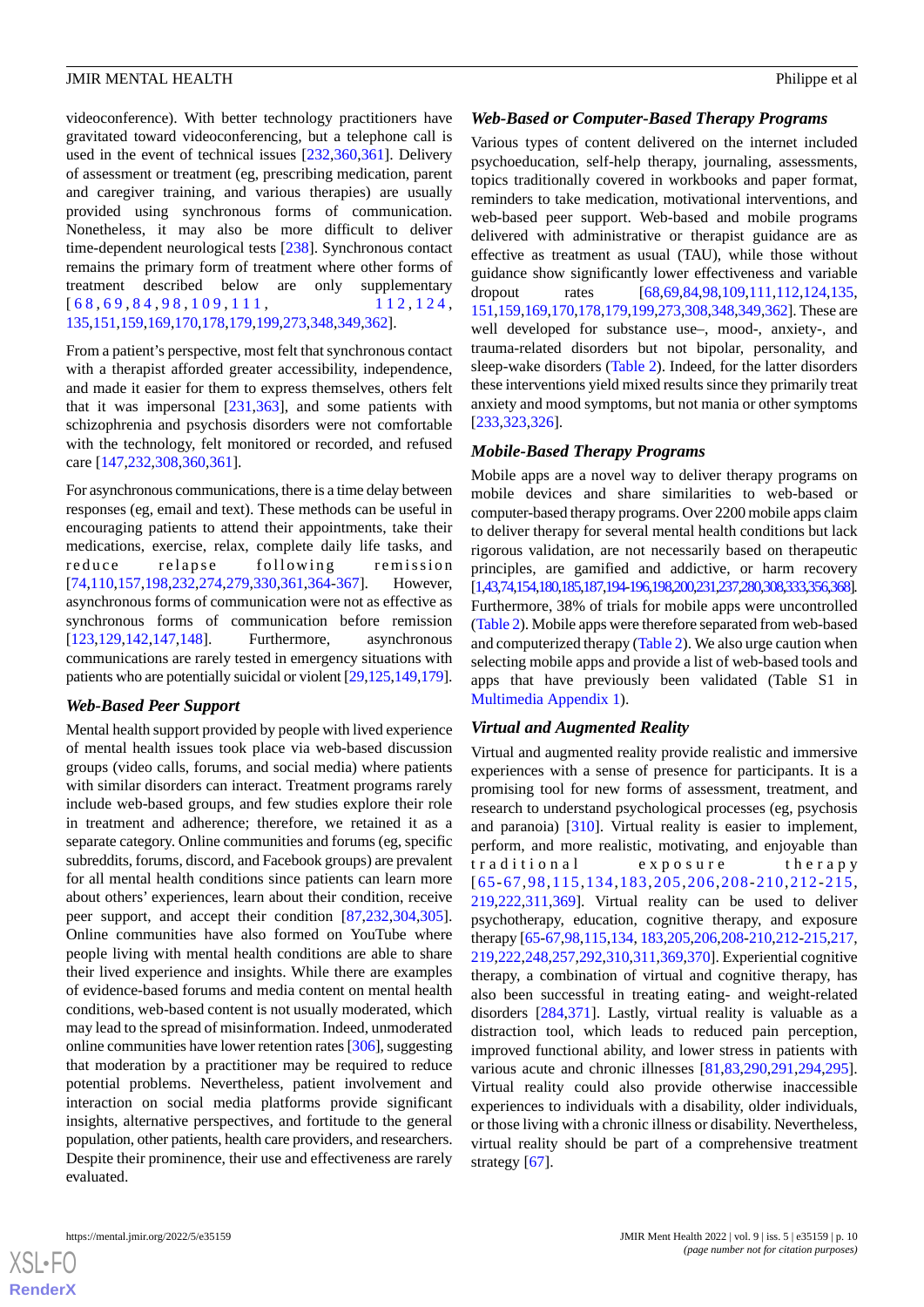Initial concerns that virtual reality could induce nausea, headaches, and other negative side effects, which could ultimately worsen phobias and attrition [[207](#page-23-13)] have been assuaged by several improvements in the technology [\[67](#page-17-1),[206\]](#page-23-8). Practitioners should nevertheless use caution and test participants for susceptibility to motion sickness [\[218](#page-24-11)]. Some of these concerns may be addressed by using augmented reality where 3D representations of elements are imposed on the user's native world, but more research is necessary for conclusive evidence of treatment efficacy between virtual reality and augmented reality [[184\]](#page-22-1). Therapists also need to carefully assess for signs of cognitive avoidance in patients where they might treat virtual environment and stimuli as a "game" instead of cognitive immersion [[218\]](#page-24-11). Mobile-based virtual reality treatments may provide new treatment avenues for patients who cannot attend in-person therapy owing to disability, transportation, or health concerns [\[137](#page-20-4),[220\]](#page-24-12).

### *Cognitive Training*

Cognitive training includes training exercises, neurofeedback, and games provided over mobile, web-based, or computer devices or virtual reality. These provide greater flexibility and development than pen-and-paper methods. Evidence suggests broad cognitive training is more effective than a narrow focus on a single cognitive modality [[61](#page-16-7)[,244](#page-25-13),[252](#page-25-4)[,316](#page-28-1),[318\]](#page-28-15). Additionally, these must also be combined with tailored remediation to extract the greatest benefits in everyday life [[58](#page-16-10)[,92](#page-18-5),[244](#page-25-13)[,252](#page-25-4),[258](#page-25-14)[,316](#page-28-1)-[318,](#page-28-15)[372](#page-31-5)]. Cognitive declines are also reported in anxiety, mood, bipolar, and personality disorders, where similarly broad cognitive training could be useful to alleviate cognitive decline, reduce premature brain aging [[59](#page-16-8)[-62](#page-16-11),[64,](#page-16-4)[150](#page-20-11),[251,](#page-25-15)[252](#page-25-4)], and increase remission [[166](#page-21-0)[,230\]](#page-24-0), and where the success of cognitive training in disorders such as schizophrenia, ADHD, developmental disorders, and dementia could be applied. Cognitive training and virtual reality could also improve broad motor and cognitive functions in patients with neurological disorders such as stroke, traumatic brain injury, Parkinson disease, and multiple sclerosis [\[61](#page-16-7),[247\]](#page-25-5). Attention bias modification appears to be successful in treating negative cognitive and attentional biases in patients with mood and anxiety disorders [[163\]](#page-21-7).

# *Other Technologies*

Monitoring technologies (eg, breathalyzer, pill dispenser Wisepill, mobile apps, smart watches) are used to regularly monitor psychological symptoms, heart rate, blood pressure, location, and sleep and to alert practitioners to early signs of relapse, missed doses, or to flag early warning signs of disease [[60](#page-16-9)[,232](#page-24-6),[236](#page-24-3)[,243](#page-25-16),[251](#page-25-15)[,302](#page-28-5),[305](#page-28-6)[,306](#page-28-10),[333](#page-29-1)[,334](#page-29-8)]. Security systems, call screening technology (for scams), and chatbots can also improve quality of life, but more research is needed [[60,](#page-16-9)[243](#page-25-16),[245](#page-25-9),[251\]](#page-25-15). Lastly, transcranial direct current stimulation (tDCS) and similar treatments can be delivered remotely for dementia and schizophrenia [[244\]](#page-25-13).

# *Discussion*

# **Principal Findings**

This review found that a majority of studies on digital health interventions are focused on substance use–, anxiety-, mood-, and trauma-related disorders. For patients with these conditions, the greater flexibility, comfort, and routine associated with digital health offered a favorable substitute for in-person visits and retained therapeutic utility. Given this finding, we expect the use of digital health interventions to persist during and after the pandemic owing to the relaxation of insurance and administrative regulations [\[12](#page-14-7)[,373](#page-31-6)[-377\]](#page-31-7). The volume and quality of research for these disorders has enabled the discovery of new treatment methods and the refinement of existing digital health tools to improve treatment efficacy.

We also found that the sudden onset of the COVID-19 pandemic led to a rapid shift toward the use of new technology and interventions without the necessary time to train or prepare practitioners and posed challenges for many health care providers. To remedy this, governments, professional organizations, and academics, have created region-specific digital health toolkits [[12](#page-14-7)[,378](#page-31-8)-[383\]](#page-31-9) to facilitate and encourage the provision of digital health services. These toolkits are extensive and provide examples of ways in which digital health can be delivered in a meaningful and effective way.

Evidence from this review also suggests that digital health interventions have implications for combatting the dual public health emergencies across North America: the COVID-19 pandemic and the ongoing overdose crisis [\[11](#page-14-14),[384\]](#page-31-10). Findings indicate that there is significant potential for digital health interventions in reducing the harms experienced by people who use substances [[32](#page-15-10)[,75](#page-17-19),[78](#page-17-4)[,96](#page-18-2)-[114](#page-19-13)[,329](#page-29-5)-[339,](#page-29-2)[346](#page-30-0)[-353](#page-30-12),[385\]](#page-31-11). Research into digital health interventions for substance use disorders is relatively new and demonstrates the promising use of web-based programs and social media to reach participants instead of relying solely on referrals from practitioners [[100](#page-18-7)[,102,](#page-18-9)[111](#page-19-15)[-114](#page-19-13),[171](#page-21-1)[,339](#page-29-2),[349](#page-30-7)[,385](#page-31-11)]. These interventions may offer timely and cost-effective solutions, where texting, moderated forums, validated web-based or computer-based programs, or mobile apps may be used for treatment, psychoeducation, managing ongoing symptoms, and preventing relapse [\[12](#page-14-7),[20](#page-14-11)[,25](#page-15-1),[30,](#page-15-6) [79,](#page-17-5)[80](#page-17-17)[,85](#page-17-18),[147](#page-20-8)[,157,](#page-21-5)[175,](#page-22-13)[351](#page-30-13)] (see Table S1 in [Multimedia Appendix 1](#page-13-0) for a list of validated tools). Nevertheless, it is important to acknowledge that there are certain instances where in-person contact with a service provider is most suitable. This is particularly important given that many homeless and street-involved populations lack access to and knowledge of technology [[386](#page-31-12)[-388](#page-31-13)].

Similarly, this review found indications that web-based programs in anxiety-, mood-, and trauma-related disorders are poised for similar expansion. Since anxiety and depression symptoms have risen in the general population during the pandemic [\[10](#page-14-5)-[16\]](#page-14-6), several interventions can be useful for short-term symptom management, such as synchronous communication (videoconferencing or telephone calls) with a therapist [\[68](#page-17-2)[,96](#page-18-2),[123-](#page-19-11)[126](#page-19-18),[129](#page-19-10)[,130,](#page-19-12)[133-](#page-20-2)[139,](#page-20-12)[141](#page-20-13)[,142\]](#page-20-6) and referral validated web-based [\[1](#page-14-0),[30](#page-15-6)[,68](#page-17-2),[69](#page-17-12)[,84](#page-17-7)-[86](#page-17-10)[,96](#page-18-2),[118](#page-19-3)[,124](#page-19-8),

 $XS$  $\cdot$ FC **[RenderX](http://www.renderx.com/)**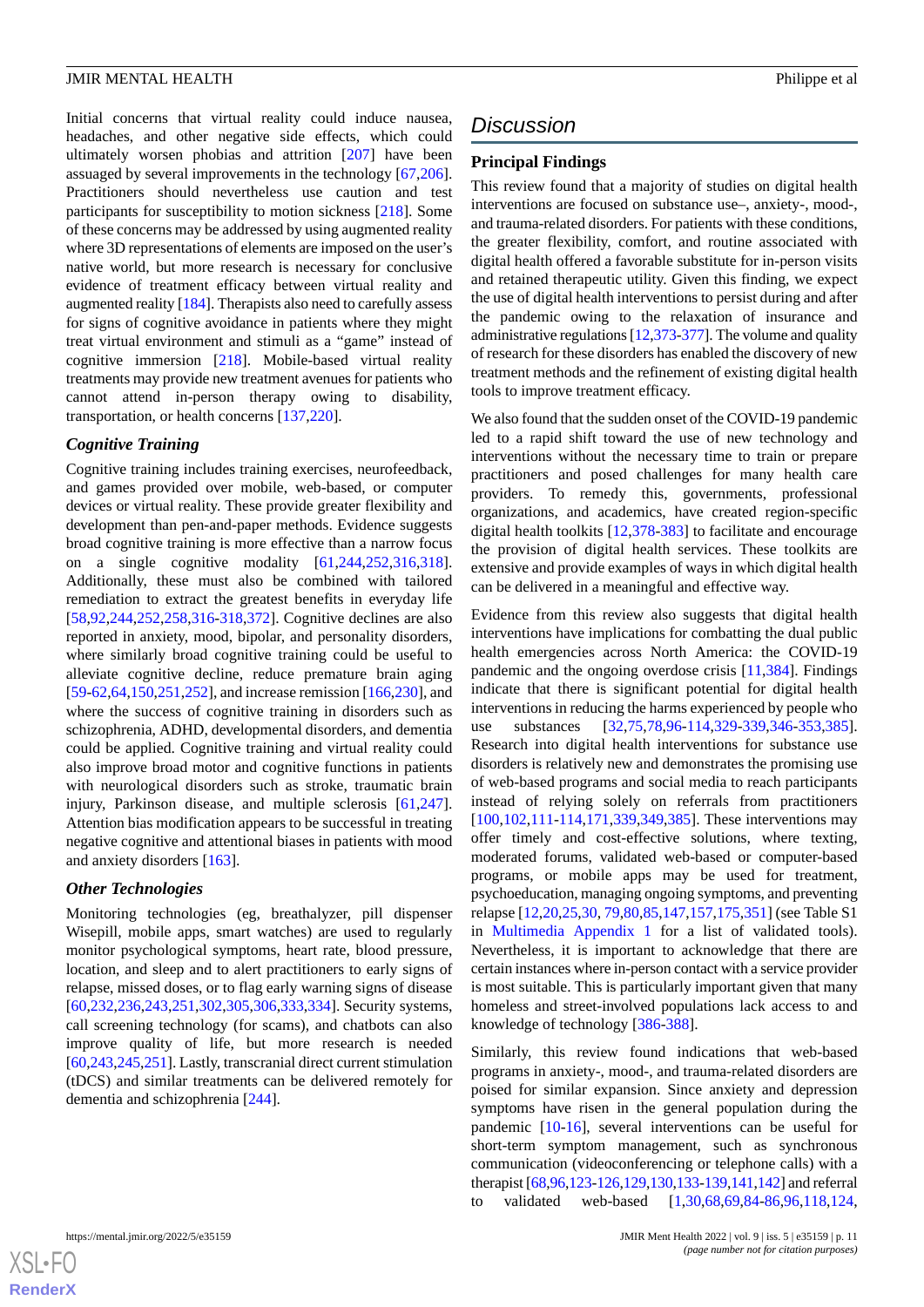[125,](#page-19-9)[129](#page-19-10),[130](#page-19-12)[,133](#page-20-2)[-135](#page-20-3),[137](#page-20-4)[,138](#page-20-5),[142](#page-20-6)[,145](#page-20-14)-[187\]](#page-22-3), computer-, or mobile-based applications [\[1](#page-14-0),[68,](#page-17-2)[96](#page-18-2)[,185-](#page-22-2)[187](#page-22-3)[,193](#page-22-5)-[200\]](#page-23-7) such as those listed in Table S1 in [Multimedia Appendix 1](#page-13-0). However, we would like to emphasize that interventions were far less successful without practitioner guidance [[30](#page-15-6)[,69](#page-17-12),[73](#page-17-20)[,76](#page-17-21),[77](#page-17-3)[,155](#page-21-8),[157](#page-21-5)[,252](#page-25-4)].

While this review also identified promising developments in digital programs for ADHD, developmental, dementia, eating, schizophrenia, and chronic illness, we found that digital health interventions for these conditions are nascent. Negative findings in sleep-wake and bipolar disorders suggest that significant retooling is necessary for treating these conditions. Furthermore, no reviews on the use of digital health tools for dissociative, elimination, sexual, and personality disorders were identified. The positive outcomes reported for digital health interventions in a wide range of mental health conditions suggest that there may be merit to exploring these interventions in additional clinical contexts during and after the COVID-19 pandemic. Caution is also warranted with patients with schizophrenia, psychosis, or bipolar disorder as technology may be triggering or could exacerbate existing symptoms [\[147](#page-20-8),[232,](#page-24-6)[360](#page-30-5),[361\]](#page-30-6).

Review findings also suggest that synchronous digital contact is an effective substitution for in-person treatment and assessment for many mental health conditions. Considering successes in most mental health conditions, these findings can be generalized to other conditions where less research is available, such as bipolar, sleep-wake–related, and personality disorders. While some health care providers have expressed concerns regarding their ability to build a therapeutic alliance with their patients, research shows that this is not significantly affected by synchronous communication [[26](#page-15-2)[,389](#page-31-14),[390\]](#page-32-0). Interestingly, synchronous digital health may be beneficial for autism spectrum disorders [[269\]](#page-26-14) and social anxiety since it reduces social interaction–related stress, need for eye contact, oversensitivity, and overstimulation. Evidence from this review indicates that synchronous platforms are associated with significant cost and time savings. First, this transition is also beneficial by reducing commutes to work, the ability to organize one's working day and tasks [[391](#page-32-1)[-393](#page-32-2)], and protects therapists from the risk of physical confrontations [[394](#page-32-3)[,395](#page-32-4)].

Digital health tools have also been found to allow practitioners to reduce the time they spend with each patient, where evidence suggests that spending 10 minutes with patients through synchronous platforms, and providing referrals to asynchronous platforms (eg, web-based, mobile-, or computer-based therapy and cognitive training) is sufficient [[30](#page-15-6)[,69](#page-17-12),[73](#page-17-20)[,76](#page-17-21),[77](#page-17-3)[,155](#page-21-8),[157](#page-21-5)[,252](#page-25-4),[308\]](#page-28-8). Some patients (eg, children and elderly) may face other barriers to using or accessing technology [\[396](#page-32-5)[,397\]](#page-32-6), which can be resolved by specific training on using the application [[59](#page-16-8),[62\]](#page-16-11), obtaining help from a caregiver, and could even be accomplished through remote desktop applications (such as Microsoft Teams: Remote Desktop Protocol). Nonetheless, transferring this responsibility to a family member increases caregiver burden and may lead to suboptimal results over the long term. However, the proliferation of untested applications (especially mobile apps) raises concerns around the quality of existing platforms [[1](#page-14-0),[74](#page-17-13),[154,](#page-21-6)[180](#page-22-11),[185,](#page-22-2)[187,](#page-22-3)[194](#page-22-12)-[196](#page-23-6),[198](#page-23-5)[,200](#page-23-7),[231](#page-24-2),[237,](#page-25-0)[280](#page-27-8),[333\]](#page-29-1).

 $XS$ -FO **[RenderX](http://www.renderx.com/)**

More specifically, these applications often lack validation, reliability, and are not always built on sound psychotherapeutic principles [[1](#page-14-0),74,[154](#page-21-6),[180](#page-22-11),[185](#page-22-2),[187](#page-22-3), [194-](#page-22-12)[196,](#page-23-6)[198](#page-23-5),[200](#page-23-7)[,231,](#page-24-2)[237,](#page-25-0)[280](#page-27-8),[308](#page-28-8)[,333\]](#page-29-1).

Digital health interventions are also less effective at mitigating the impacts of social isolation, particularly in the context of the COVID-19 pandemic, where public health orders and the requirement of physical distancing is expected to drastically impact peoples' mental health. Human connection contributes significantly to one's mental health; therefore, it is important that digital health interventions maintain their human aspect as this is associated with increased efficacy [ [6 8](#page-17-2) , [6 9](#page-17-12) , [8 4](#page-17-7) , [9 8](#page-18-8) , [109](#page-19-14) , [111](#page-19-15) , [112](#page-19-16) , [124,](#page-19-8)[135,](#page-20-3)[151,](#page-20-7)[159](#page-21-2),[169](#page-21-3),[170](#page-21-4),[178](#page-22-9),[179](#page-22-10),[199,](#page-23-4)[273,](#page-26-12)[348,](#page-30-1)[349,](#page-30-7)[362](#page-30-8)]. Findings demonstrate that asynchronous platforms, such as web-based forums, social media, and other digital communities, likely increase patient engagement and adherence to treatment across all mental health conditions [\[87](#page-17-8),[232](#page-24-6)[,304](#page-28-9),[305\]](#page-28-6). Additionally, preventative education can be disseminated via asynchronous platforms (eg, social media, groups, forums, and schools) for all mental health conditions, as seen in substance use disorders [\[100](#page-18-7),[102](#page-18-9)[,111](#page-19-15)[-114](#page-19-13),[171](#page-21-1)[,339](#page-29-2),[349\]](#page-30-7). Owing to increased demand and lack of availability of services during the COVID-19 pandemic, many patients have transitioned to mobile apps and web-based programs without the guidance of a practitioner [\[13](#page-14-12)]. Hence, the absence of sufficient research into these venues, their impact on mental health, and the lack of practitioner guidance and support [[1,](#page-14-0)[74](#page-17-13)[,154](#page-21-6)[,180](#page-22-11)[,185](#page-22-2)[,187](#page-22-3)[,194](#page-22-12)[-196](#page-23-6)[,198](#page-23-5)[,200](#page-23-7),[231](#page-24-2),[237](#page-25-0),[280](#page-27-8),[333](#page-29-1)] raise concerns that these platforms may cause harm. Indeed, government intervention to increase the prominence of validated region-specific tools and resources in web-based and app-related searches may be required.

Another emerging asynchronous technology that can be used for the treatment of mental health conditions are virtual reality tools. Greater accessibility, comfort, and normalcy of the technology will encourage the development of virtual reality interventions on site or at home. Nevertheless, there are also barriers to providing and expanding virtual reality tools. For example, the high cost of equipment acts as a significant barrier, however, lower priced equipment or mobile phones can be used as substitutes [[137](#page-20-4)[,220](#page-24-12),[247\]](#page-25-5). Additionally, virtual reality tools are based on recent technological advancements, and there is little quality research on the use of industry-standard equipment and even less so for low-cost virtual reality options. Despite these limitations, virtual reality addresses a particular niche of therapeutic tools (eg, exposure therapy) [[65](#page-17-0)[-67](#page-17-1)[,98,](#page-18-8)[115,](#page-19-0)[134,](#page-20-0)[183,](#page-22-0)[205,](#page-23-0)[206,](#page-23-8)[208-](#page-23-9)[210](#page-23-10),[212](#page-23-11)-[215](#page-23-12),[219](#page-24-8),[222](#page-24-9),[311](#page-28-14),[369](#page-31-2)] and is an effective tool for pain management [[81,](#page-17-16)[83,](#page-17-6)[290,](#page-27-3)[291](#page-27-11),[294](#page-27-12)[,295\]](#page-27-13), indicating that as technology and research advances, it may become a central component of any comprehensive mental health treatment strategy.

Owing to the social distancing and quarantine requirements posed by the pandemic, patients with mental health disorders already face social isolation in addition to increased stress and anxiety [\[5](#page-14-3)[-14](#page-14-4)]. Additionally, patients surviving COVID-19 may experience lingering symptoms and post–intensive care syndrome long after discharge from intensive care units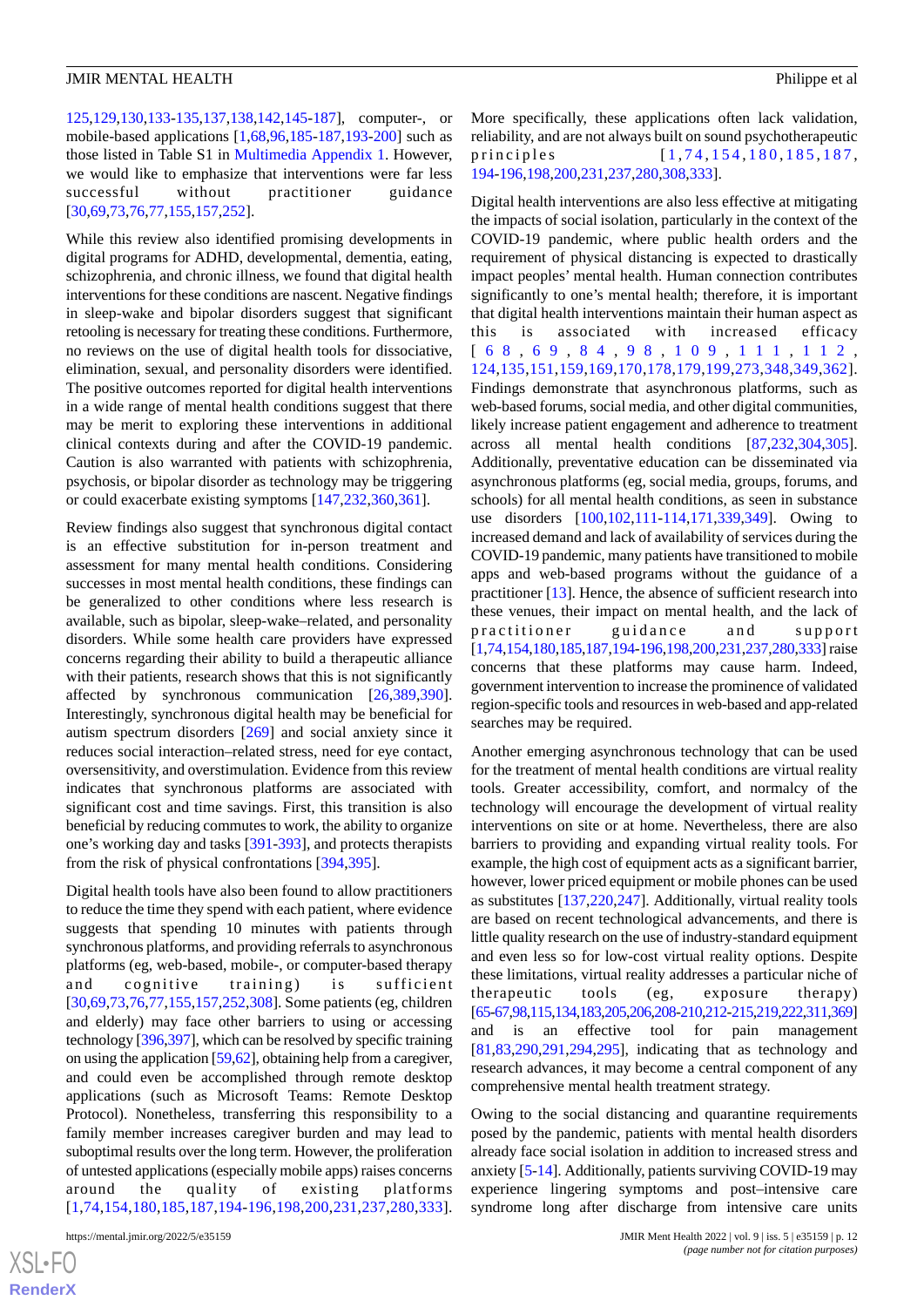[[398](#page-32-7)[,399](#page-32-8)]. Mental health challenges for these patients include anxiety, depression, posttraumatic stress disorder (PTSD), cognitive decline, and chronic illness [[398](#page-32-7)[,399\]](#page-32-8). Along with previously mentioned interventions to deal with symptoms of anxiety, depression, and posttraumatic stress, virtual reality can be used to reduce stress, distract from pain, and retrain functional movement in patients who experience chronic illness after COVID-19.

Health care providers are also at risk of feeling social and professional isolation as well as burnout [\[26](#page-15-2),[394,](#page-32-3)[400](#page-32-9)], which must be properly managed by managers, the professional organization, and practitioners themselves. Given the anticipated impact of the pandemic on the mental health of health care providers [\[11](#page-14-14),[18](#page-14-9)[,401-](#page-32-10)[403\]](#page-32-11), health care organizations will benefit from specialized synchronous, web-based, and mobile therapy and moderated discussion forums to alleviate this burden. Similar interventions have been used with family caregivers [[70](#page-17-11)[,88](#page-18-0)-[90\]](#page-18-10) and health care providers [\[18](#page-14-9),[401](#page-32-10)[,402](#page-32-12),[404](#page-32-13)[,405](#page-32-14)] to treat anxiety, depression, PTSD, and burn out. Therefore, such interventions can help manage health care providers' mental health.

## **Future Directions**

Over the last two decades, research on the use of digital health interventions to deliver mental health care has increased significantly. Lessons learned from highly studied fields (eg, substance use–, anxiety-, mood-, and trauma-related disorders) can guide the implementation of digital health interventions to treat other mental health conditions. Starting at the most basic level, where practitioner guidance for 10 minutes was essential and often sufficient for the treatment of anxiety-, mood-, and trauma-related disorders, web-based, computer-based, or mobile programs or apps developed for these conditions could be adapted, improved upon, and evaluated to treat other conditions with overlapping symptomatology. For example, one could consider the overlap in symptomatology among mood-related, anxiety, bipolar, sleep-wake–related, and some personality disorders [\[406](#page-32-15)]. Thus, digital interventions for the former two conditions could be adapted to include journaling, behavioral modification prompts, and other psychotherapeutic treatments akin to these conditions, and finally be re-evaluated. Nonetheless, for conditions where no treatments exist, the development and digitization of novel treatment strategies is required [\[233](#page-24-5),[323,](#page-28-12)[326](#page-29-7)]. Indeed, the digital nature of these programs enables the collection of regular assessment data, input from patients, and evaluation by health care providers to develop decision trees and machine learning algorithms to instantly improve and personalize treatment plans, require less practitioner time, and provide greater flexibility in treatment delivery.

The rapid pace of technological advancements also poses significant challenges. For example, treatment program implementation has evolved from computerized delivery with CDs to web platforms to mobile apps in the last two decades. Significant technological shifts have forced researchers to completely rebuild the programs despite apparent similarities between these modes of delivery. Many validated programs identified (Table S2 in [Multimedia Appendix 1\)](#page-13-0) are outpaced

 $XS$  $\cdot$ FC **[RenderX](http://www.renderx.com/)** by technological advancements and lack recent updates. First, easy-to-use development and cross-platform tools (eg, React Native and Xamarin) will enable researchers to make, evaluate, and maintain programs despite rapid technological advancements. Second, health care policies and evaluation may need to be modified so that validated tools can evolve over time and across platforms when the underlying therapeutic principles remain consistent.

Existing research on digital interventions rarely covers comorbid conditions, emergency situations, or complex socioeconomic factors. For example, research on people experiencing homelessness is limited to commentaries and policy recommendations based on available research in the general population [[32-](#page-15-10)[42](#page-15-8)]. This is of particular concern when considering that those of lower socioeconomic status or with complex life circumstances show reduced benefits from digital health interventions [\[148](#page-20-9),[165,](#page-21-9)[407](#page-32-16)]. Additional research considering individuals experiencing various psychosocial complexities or comorbid conditions is required.

Further research must endeavor to use appropriate controls and more rigorous design to improve overall study quality assessed in [Table 2.](#page-5-0) Blinding patients to the digital nature of the treatment is difficult, but creative solutions (eg, unrelated cognitive tasks in lieu of treatment) are recommended. Additionally, standardized rating scales (ie, DSM-V criteria) should be used instead of nonstandard assessments or a participant's opinion on the treatment. Most studies are restricted to treatment duration and lack long-term follow-up (>6 months). Considering digitization of treatments and records, practitioners can automatically request follow-up surveys and assessments via email or text. Follow-up surveys must also consider whether patients have pursued other treatment programs, as these could confound any pertinent treatment effects. Lastly, following successful remission, there is limited research on the use of digital health interventions (eg, email, text, social media, and forums) to prevent relapse, which can be accomplished via email or text [\[74](#page-17-13),[110,](#page-19-17)[157](#page-21-5),[198,](#page-23-5)[232](#page-24-6),[274,](#page-26-13)[279](#page-26-7),[330,](#page-29-6)[361](#page-30-6),[364-](#page-30-10)[367\]](#page-31-0).

Web-based peer support is dependent on human interaction, which can be unpredictable and include uncontrolled variables. For example, since any large number of people can participate in forums for intermittent periods of time, the inevitable turnover can cause cultural shifts. This would therefore require moderation by practitioners. Evaluation is further complicated by the lack of objective and quantifiable pre-post measures in open social media groups and forums. Indeed, practitioner moderated forums or groups may fare better and could automatically request participants to fill out monthly surveys. Further research is needed to address these hypotheses.

# **Limitations**

There are several limitations to this review. First, to rapidly inform health care stakeholders responsible for managing treatment of a broad range of mental health disorders, we took a comprehensive approach. As a result, we limited the scope to secondary literature sources and utilized a systematic methodology designed for meta-reviews [[167](#page-21-10)]. Since we primarily report on the effectiveness, feasibility, and reliability of digital delivery in lieu of face-to-face treatment, we did not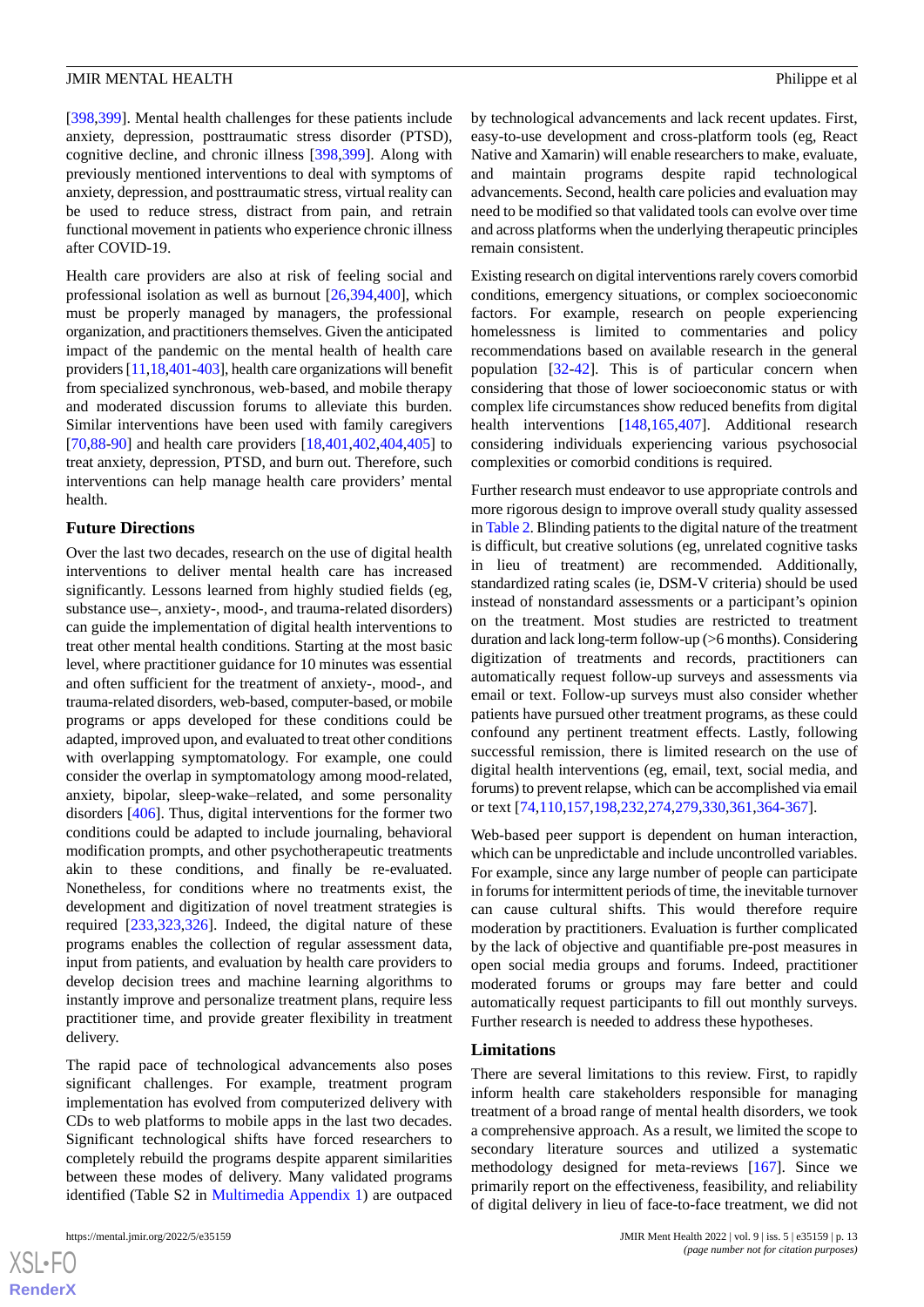attempt to compare different forms of therapy. This included drawing comparisons to nondigital interventions reported within identified studies, when available (27% of primary studies compared digital health interventions to TAU). Owing to the urgency of this endeavor and to limit the already substantial number of references, we focus exclusively on reports obtained from Medline. This is not atypical as many of the included reports use a single database but can miss some reports.

Additionally, the metadata collection procedure described only approximates the state and volume of research. Reliance on secondary research articles implies that we likely missed recent relevant primary research articles. Nevertheless, our correlative analysis (Table S2 and Figure S1 in [Multimedia Appendix 1](#page-13-0)) suggests that metadata and secondary research can be used to estimate the relative amount and reliability of primary research.

Owing to differences in quality and bias reporting between included literature, we could not report this for individual studies and instead relied on the included literature sources to dictate the quality of research in the field. We observed considerable variability in quality assessments between reviews [\(Table 2\)](#page-5-0). Potential explanations include the specific selection and inclusion or exclusion criteria of reviews or lower stringency in early discovery studies versus later RCTs. Nevertheless, this raises concerns regarding interreview reliability, which we did not assess here. To enable policy makers and researchers to reliably compile all amassed data, reliably rate studies, and reduce time lost to re-evaluating studies we recommend an update to Cochrane and PRISMA requirements to include the adoption of a single consistent bias and quality assessment reporting methodology and consistent reporting of study details in all reviews. In addition to ensuring similar quality and bias assessment between reviewers within a review, we recommend comparison with previous reviews to ensure greater reproducibility of quality and bias assessments between independent reviews. Nevertheless, living systematic reviews are likely to accelerate research and development in digital

mental health interventions and may if designed accordingly upend the systematic review process. Living reviews stem from the ability to continuously update web-based articles with the latest developments in the field. These are a way forward for rapid evidence-based development, collaboration, standardization of digital health tools, and a necessary step forward to improve treatment options.

# **Conclusions**

Although digital delivery of mental health treatment has been in clinical use for a long time, the available research on the topic is far from comprehensive or consistent. New guidelines to increase reliability and consistency of reporting, evaluation, and quality and bias assessments would enable faster literature synthesis and increase confidence. Living systematic reviews for bipolar, personality, developmental, dementia, and sleep-wake disorders would also be very useful to guide and organize novel digital treatment strategies.

Overall, digital treatment strategies paired with synchronous practitioner contact are as effective as nondigital alternatives. However, in offering digital treatments, it is essential to consider feasibility of treatment, caregiver burden, patient-specific symptoms (eg, paranoia), and patient-specific parameters. More research is especially needed in marginalized populations who face greater barriers to mental health treatment access. Thus, to maintain treatment quality and efficacy, patients should have the option for face-to-face interventions, despite the challenges posed by the COVID-19 pandemic. Nonetheless, digital treatments offer many benefits such as increased patient engagement, accessibility, and availability paired with reduced practitioner workload. Additionally, the drastic shift to digital health is likely to encourage further developments in treatments for many mental health disorders and expansion into other digital modalities, such as virtual reality, social media, and web-based forums. These developments promise significant advances in mental health treatment via global collaboration and investment.

#### **Acknowledgments**

This review was initially conducted to provide comprehensive information about the use of digital health to treat mental health conditions in complex populations for a community clinic and was not funded. Publication of this article was cosponsored by the *Journal of Medical Internet Research*, the University of British Columbia (Graduate Student Travel and Research Dissemination Fund to TJP), and Simon Fraser University (SFU Central Open Access Fund to KV). We thank the VCHRI Rapid Evidence Synthesis Team and VCH Operations Director, Andy Day, for valuable feedback. All authors discussed and refined the direction and development of this review. TJP, AJ, and MEK carried out research for the Introduction section, which TJP wrote. TJP with guidance from EL and Evan Sterling developed the methodology and search strategy. TJP, NS, and AJ screened articles for inclusion. TJP, NS, and AJ designed the tables and figures and wrote the Results and Discussion sections. AP and KV supervised all stages in equal capacity. All authors approved of and reviewed the final manuscript.

# <span id="page-13-0"></span>**Conflicts of Interest**

None declared

# **Multimedia Appendix 1**

Supplementary. [[PDF File \(Adobe PDF File\), 392 KB](https://jmir.org/api/download?alt_name=mental_v9i5e35159_app1.pdf&filename=cd4004d811673868640bdcd90872738e.pdf)-[Multimedia Appendix 1\]](https://jmir.org/api/download?alt_name=mental_v9i5e35159_app1.pdf&filename=cd4004d811673868640bdcd90872738e.pdf)

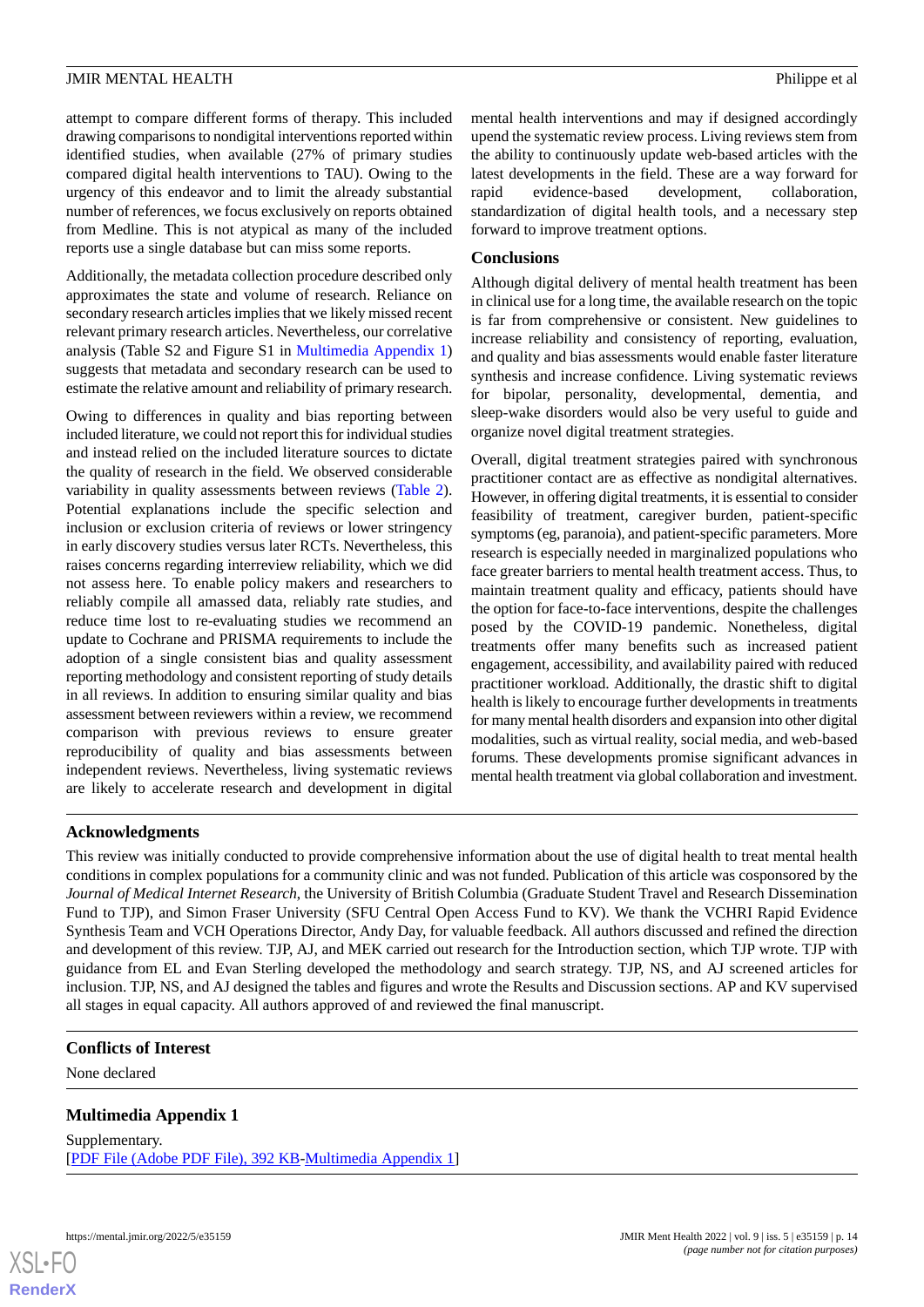# <span id="page-14-13"></span>**Multimedia Appendix 2**

Extracted data for digital health interventions per mental health condition. [[XLSX File \(Microsoft Excel File\), 468 KB](https://jmir.org/api/download?alt_name=mental_v9i5e35159_app2.xlsx&filename=ba69842deadd766ee64ea0329f5edf02.xlsx)-[Multimedia Appendix 2\]](https://jmir.org/api/download?alt_name=mental_v9i5e35159_app2.xlsx&filename=ba69842deadd766ee64ea0329f5edf02.xlsx)

# <span id="page-14-0"></span>**References**

- <span id="page-14-1"></span>1. Sander L, Ebert DD, Baumeister H. [Internet- and Mobile Based Psychotherapy for Depression]. Fortschr Neurol Psychiatr 2017 Jan;85(1):48-58. [doi: [10.1055/s-0042-123540](http://dx.doi.org/10.1055/s-0042-123540)] [Medline: [28114693\]](http://www.ncbi.nlm.nih.gov/entrez/query.fcgi?cmd=Retrieve&db=PubMed&list_uids=28114693&dopt=Abstract)
- 2. Strike C, Watson TM. Losing the uphill battle? Emergent harm reduction interventions and barriers during the opioid overdose crisis in Canada. Int J Drug Policy 2019 Sep;71:178-182. [doi: [10.1016/j.drugpo.2019.02.005](http://dx.doi.org/10.1016/j.drugpo.2019.02.005)] [Medline: [30975595\]](http://www.ncbi.nlm.nih.gov/entrez/query.fcgi?cmd=Retrieve&db=PubMed&list_uids=30975595&dopt=Abstract)
- <span id="page-14-2"></span>3. Gordon AL, Goodman C, Achterberg W, Barker RO, Burns E, Hanratty B, et al. Commentary: COVID in care homes-challenges and dilemmas in healthcare delivery. Age Ageing 2020 Aug 24;49(5):701-705 [\[FREE Full text\]](http://europepmc.org/abstract/MED/32402088) [doi: [10.1093/ageing/afaa113\]](http://dx.doi.org/10.1093/ageing/afaa113) [Medline: [32402088\]](http://www.ncbi.nlm.nih.gov/entrez/query.fcgi?cmd=Retrieve&db=PubMed&list_uids=32402088&dopt=Abstract)
- <span id="page-14-3"></span>4. Malek J. Senior's care was in crisis before COVID-19. The Council of Canadians. URL: [https://canadians.org/analysis/](https://canadians.org/analysis/seniors-care-was-crisis-covid-19) [seniors-care-was-crisis-covid-19](https://canadians.org/analysis/seniors-care-was-crisis-covid-19) [accessed 2020-04-10]
- 5. Qadir J, Al-Fuqaha A. A Student Primer on How to Thrive in Engineering Education during and beyond COVID-19. Educ Sci 2020 Sep 05;10(9):236. [doi: [10.3390/educsci10090236\]](http://dx.doi.org/10.3390/educsci10090236)
- 6. Isumi A, Doi S, Yamaoka Y, Takahashi K, Fujiwara T. Do suicide rates in children and adolescents change during school closure in Japan? The acute effect of the first wave of COVID-19 pandemic on child and adolescent mental health. Child Abuse Negl 2020 Dec;110(Pt 2):104680 [[FREE Full text](http://europepmc.org/abstract/MED/32847679)] [doi: [10.1016/j.chiabu.2020.104680](http://dx.doi.org/10.1016/j.chiabu.2020.104680)] [Medline: [32847679](http://www.ncbi.nlm.nih.gov/entrez/query.fcgi?cmd=Retrieve&db=PubMed&list_uids=32847679&dopt=Abstract)]
- 7. Muratori P, Ciacchini R. Children and the Covid-19 Transition: Psychological Reflections and Suggestions on Adapting to the Emergency. Clin Neuropsychiatry 2020 Apr; 17(2): 131-134 [\[FREE Full text](http://europepmc.org/abstract/MED/34908983)] [doi: [10.36131/CN20200219](http://dx.doi.org/10.36131/CN20200219)] [Medline: [34908983](http://www.ncbi.nlm.nih.gov/entrez/query.fcgi?cmd=Retrieve&db=PubMed&list_uids=34908983&dopt=Abstract)]
- <span id="page-14-5"></span>8. Golberstein E, Wen H, Miller BF. Coronavirus Disease 2019 (COVID-19) and Mental Health for Children and Adolescents. JAMA Pediatr 2020 Sep 01;174(9):819-820. [doi: [10.1001/jamapediatrics.2020.1456](http://dx.doi.org/10.1001/jamapediatrics.2020.1456)] [Medline: [32286618\]](http://www.ncbi.nlm.nih.gov/entrez/query.fcgi?cmd=Retrieve&db=PubMed&list_uids=32286618&dopt=Abstract)
- 9. Robinson J, Borgo L, Fennel K, Funahashi T. The Covid-19 Pandemic Accelerates the Transition to Virtual Care. NEJM Catal Innov Care Deliv 2020. [doi: [10.1056/CAT.20.0399](http://dx.doi.org/10.1056/CAT.20.0399)]
- <span id="page-14-14"></span>10. Mendes-Santos C, Andersson G, Weiderpass E, Santana R. Mitigating COVID-19 Impact on the Portuguese Population Mental Health: The Opportunity That Lies in Digital Mental Health. Front Public Health 2020;8:553345 [\[FREE Full text](https://doi.org/10.3389/fpubh.2020.553345)] [doi: [10.3389/fpubh.2020.553345\]](http://dx.doi.org/10.3389/fpubh.2020.553345) [Medline: [33313033](http://www.ncbi.nlm.nih.gov/entrez/query.fcgi?cmd=Retrieve&db=PubMed&list_uids=33313033&dopt=Abstract)]
- <span id="page-14-7"></span>11. Brooks SK, Webster RK, Smith LE, Woodland L, Wessely S, Greenberg N, et al. The psychological impact of quarantine and how to reduce it: rapid review of the evidence. Lancet 2020 Mar 14;395(10227):912-920 [\[FREE Full text](http://europepmc.org/abstract/MED/32112714)] [doi: [10.1016/S0140-6736\(20\)30460-8\]](http://dx.doi.org/10.1016/S0140-6736(20)30460-8) [Medline: [32112714](http://www.ncbi.nlm.nih.gov/entrez/query.fcgi?cmd=Retrieve&db=PubMed&list_uids=32112714&dopt=Abstract)]
- <span id="page-14-12"></span>12. Torous J, Jän Myrick K, Rauseo-Ricupero N, Firth J. Digital Mental Health and COVID-19: Using Technology Today to Accelerate the Curve on Access and Quality Tomorrow. JMIR Ment Health 2020 Mar 26;7(3):e18848 [\[FREE Full text\]](https://mental.jmir.org/2020/3/e18848/) [doi: [10.2196/18848](http://dx.doi.org/10.2196/18848)] [Medline: [32213476\]](http://www.ncbi.nlm.nih.gov/entrez/query.fcgi?cmd=Retrieve&db=PubMed&list_uids=32213476&dopt=Abstract)
- <span id="page-14-4"></span>13. Rauschenberg C, Schick A, Goetzl C, Roehr S, Riedel-Heller SG, Koppe G, et al. Social isolation, mental health, and use of digital interventions in youth during the COVID-19 pandemic: A nationally representative survey. Eur Psychiatry 2021 Mar 09;64(1):e20 [\[FREE Full text\]](http://europepmc.org/abstract/MED/33686930) [doi: [10.1192/j.eurpsy.2021.17](http://dx.doi.org/10.1192/j.eurpsy.2021.17)] [Medline: [33686930](http://www.ncbi.nlm.nih.gov/entrez/query.fcgi?cmd=Retrieve&db=PubMed&list_uids=33686930&dopt=Abstract)]
- <span id="page-14-6"></span>14. Zheng J, Morstead T, Sin N, Klaiber P, Umberson D, Kamble S, et al. Psychological distress in North America during COVID-19: The role of pandemic-related stressors. Soc Sci Med 2021 Feb;270:113687. [doi: [10.1016/j.socscimed.2021.113687\]](http://dx.doi.org/10.1016/j.socscimed.2021.113687) [Medline: [33465600\]](http://www.ncbi.nlm.nih.gov/entrez/query.fcgi?cmd=Retrieve&db=PubMed&list_uids=33465600&dopt=Abstract)
- <span id="page-14-8"></span>15. Ahmed O, Ahmed MZ, Alim SMAHM, Khan MDAU, Jobe MC. COVID-19 outbreak in Bangladesh and associated psychological problems: An online survey. Death Stud 2022;46(5):1080-1089. [doi: [10.1080/07481187.2020.1818884](http://dx.doi.org/10.1080/07481187.2020.1818884)] [Medline: [32915701](http://www.ncbi.nlm.nih.gov/entrez/query.fcgi?cmd=Retrieve&db=PubMed&list_uids=32915701&dopt=Abstract)]
- <span id="page-14-9"></span>16. Zhong B, Huang Y, Liu Q. Mental health toll from the coronavirus: Social media usage reveals Wuhan residents' depression and secondary trauma in the COVID-19 outbreak. Comput Human Behav 2021 Jan;114:106524 [[FREE Full text\]](http://europepmc.org/abstract/MED/32836728) [doi: [10.1016/j.chb.2020.106524](http://dx.doi.org/10.1016/j.chb.2020.106524)] [Medline: [32836728\]](http://www.ncbi.nlm.nih.gov/entrez/query.fcgi?cmd=Retrieve&db=PubMed&list_uids=32836728&dopt=Abstract)
- <span id="page-14-10"></span>17. Hong Y, Lawrence J, Williams D, Mainous I. Population-Level Interest and Telehealth Capacity of US Hospitals in Response to COVID-19: Cross-Sectional Analysis of Google Search and National Hospital Survey Data. JMIR Public Health Surveill 2020 Apr 07;6(2):e18961 [[FREE Full text\]](https://publichealth.jmir.org/2020/2/e18961/) [doi: [10.2196/18961](http://dx.doi.org/10.2196/18961)] [Medline: [32250963](http://www.ncbi.nlm.nih.gov/entrez/query.fcgi?cmd=Retrieve&db=PubMed&list_uids=32250963&dopt=Abstract)]
- <span id="page-14-11"></span>18. Grover S, Dua D, Sahoo S, Mehra A, Nehra R, Chakrabarti S. Why all COVID-19 hospitals should have mental health professionals: The importance of mental health in a worldwide crisis!. Asian J Psychiatr 2020 Jun;51:102147 [\[FREE Full](http://europepmc.org/abstract/MED/32473537) [text](http://europepmc.org/abstract/MED/32473537)] [doi: [10.1016/j.ajp.2020.102147](http://dx.doi.org/10.1016/j.ajp.2020.102147)] [Medline: [32473537](http://www.ncbi.nlm.nih.gov/entrez/query.fcgi?cmd=Retrieve&db=PubMed&list_uids=32473537&dopt=Abstract)]
- 19. Kessler RC, Aguilar-Gaxiola S, Alonso J, Chatterji S, Lee S, Ormel J, et al. The global burden of mental disorders: an update from the WHO World Mental Health (WMH) surveys. Epidemiol Psichiatr Soc 2009;18(1):23-33 [\[FREE Full text](http://europepmc.org/abstract/MED/19378696)] [doi: [10.1017/s1121189x00001421](http://dx.doi.org/10.1017/s1121189x00001421)] [Medline: [19378696\]](http://www.ncbi.nlm.nih.gov/entrez/query.fcgi?cmd=Retrieve&db=PubMed&list_uids=19378696&dopt=Abstract)
- 20. Whaibeh E, Mahmoud H, Naal H. Telemental Health in the Context of a Pandemic: the COVID-19 Experience. Curr Treat Options Psychiatry 2020;7(2):198-202 [[FREE Full text](http://europepmc.org/abstract/MED/32292687)] [doi: [10.1007/s40501-020-00210-2\]](http://dx.doi.org/10.1007/s40501-020-00210-2) [Medline: [32292687](http://www.ncbi.nlm.nih.gov/entrez/query.fcgi?cmd=Retrieve&db=PubMed&list_uids=32292687&dopt=Abstract)]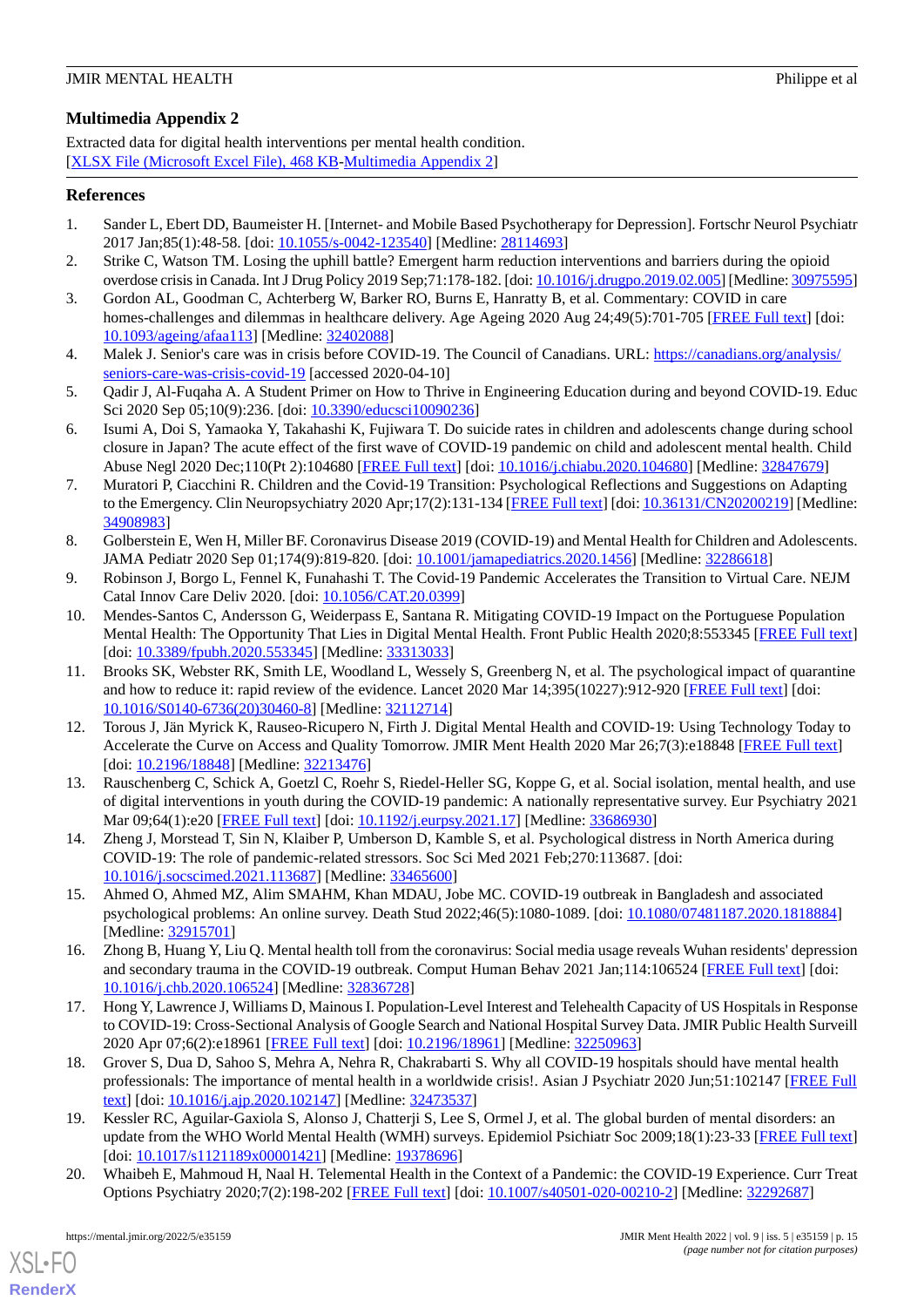- <span id="page-15-0"></span>21. Gates B. Responding to Covid-19 - A Once-in-a-Century Pandemic? N Engl J Med 2020 Apr 30;382(18):1677-1679. [doi: [10.1056/NEJMp2003762\]](http://dx.doi.org/10.1056/NEJMp2003762) [Medline: [32109012\]](http://www.ncbi.nlm.nih.gov/entrez/query.fcgi?cmd=Retrieve&db=PubMed&list_uids=32109012&dopt=Abstract)
- 22. Knopf A. Addiction telemedicine comes into its own with COVID 19. Alcoholism Drug Abuse Weekly 2020 Mar 30;32(13):5-6. [doi: [10.1002/adaw.32673\]](http://dx.doi.org/10.1002/adaw.32673)
- 23. Knopf A. Telemental health comes into its own with social distancing. The Brown University Child and Adolescent Behavior Letter 2020 May;36(5):7-7. [doi: [10.1002/cbl.30463\]](http://dx.doi.org/10.1002/cbl.30463)
- <span id="page-15-1"></span>24. Wind TR, Rijkeboer M, Andersson G, Riper H. The COVID-19 pandemic: The 'black swan' for mental health care and a turning point for e-health. Internet Interv 2020 Apr;20:100317 [[FREE Full text](https://linkinghub.elsevier.com/retrieve/pii/S2214-7829(20)30046-4)] [doi: [10.1016/j.invent.2020.100317](http://dx.doi.org/10.1016/j.invent.2020.100317)] [Medline: [32289019](http://www.ncbi.nlm.nih.gov/entrez/query.fcgi?cmd=Retrieve&db=PubMed&list_uids=32289019&dopt=Abstract)]
- <span id="page-15-2"></span>25. Zhou X, Snoswell CL, Harding LE, Bambling M, Edirippulige S, Bai X, et al. The Role of Telehealth in Reducing the Mental Health Burden from COVID-19. Telemed J E Health 2020 Apr;26(4):377-379. [doi: [10.1089/tmj.2020.0068](http://dx.doi.org/10.1089/tmj.2020.0068)] [Medline: [32202977](http://www.ncbi.nlm.nih.gov/entrez/query.fcgi?cmd=Retrieve&db=PubMed&list_uids=32202977&dopt=Abstract)]
- <span id="page-15-3"></span>26. Cowan KE, McKean AJ, Gentry MT, Hilty DM. Barriers to Use of Telepsychiatry: Clinicians as Gatekeepers. Mayo Clin Proc 2019 Dec;94(12):2510-2523. [doi: [10.1016/j.mayocp.2019.04.018\]](http://dx.doi.org/10.1016/j.mayocp.2019.04.018) [Medline: [31806104](http://www.ncbi.nlm.nih.gov/entrez/query.fcgi?cmd=Retrieve&db=PubMed&list_uids=31806104&dopt=Abstract)]
- <span id="page-15-4"></span>27. Öngür D, Perlis R, Goff D. Psychiatry and COVID-19. JAMA 2020 Sep 22;324(12):1149-1150. [doi: [10.1001/jama.2020.14294](http://dx.doi.org/10.1001/jama.2020.14294)] [Medline: [32960247](http://www.ncbi.nlm.nih.gov/entrez/query.fcgi?cmd=Retrieve&db=PubMed&list_uids=32960247&dopt=Abstract)]
- <span id="page-15-5"></span>28. Sproch LE, Anderson KP. Clinician-Delivered Teletherapy for Eating Disorders. Psychiatr Clin North Am 2019 Jun;42(2):243-252. [doi: [10.1016/j.psc.2019.01.008\]](http://dx.doi.org/10.1016/j.psc.2019.01.008) [Medline: [31046926\]](http://www.ncbi.nlm.nih.gov/entrez/query.fcgi?cmd=Retrieve&db=PubMed&list_uids=31046926&dopt=Abstract)
- <span id="page-15-6"></span>29. McGrath P, Wozney L, Bishop A, Curran J, Chorney J, Rathore S. Toolkit for e-Mental Health Implementation. Mental Health Commission of Canada. 2018. URL: [https://mentalhealthcommission.ca/wp-content/uploads/2021/05/](https://mentalhealthcommission.ca/wp-content/uploads/2021/05/E_Mental_Health_Implementation_Toolkit_2018_eng.pdf) [E\\_Mental\\_Health\\_Implementation\\_Toolkit\\_2018\\_eng.pdf](https://mentalhealthcommission.ca/wp-content/uploads/2021/05/E_Mental_Health_Implementation_Toolkit_2018_eng.pdf) [accessed 2020-04-20]
- <span id="page-15-7"></span>30. Eells TD, Barrett MS, Wright JH, Thase M. Computer-assisted cognitive-behavior therapy for depression. Psychotherapy (Chic) 2014 Jun;51(2):191-197. [doi: [10.1037/a0032406\]](http://dx.doi.org/10.1037/a0032406) [Medline: [24059735](http://www.ncbi.nlm.nih.gov/entrez/query.fcgi?cmd=Retrieve&db=PubMed&list_uids=24059735&dopt=Abstract)]
- <span id="page-15-10"></span>31. Patel S, Akhtar A, Malins S, Wright N, Rowley E, Young E, et al. The Acceptability and Usability of Digital Health Interventions for Adults With Depression, Anxiety, and Somatoform Disorders: Qualitative Systematic Review and Meta-Synthesis. J Med Internet Res 2020 Jul 06;22(7):e16228 [[FREE Full text](https://www.jmir.org/2020/7/e16228/)] [doi: [10.2196/16228\]](http://dx.doi.org/10.2196/16228) [Medline: [32628116](http://www.ncbi.nlm.nih.gov/entrez/query.fcgi?cmd=Retrieve&db=PubMed&list_uids=32628116&dopt=Abstract)]
- 32. Kaner EF, Beyer FR, Garnett C, Crane D, Brown J, Muirhead C, et al. Personalised digital interventions for reducing hazardous and harmful alcohol consumption in community-dwelling populations. Cochrane Database Syst Rev 2017 Sep 25;9:CD011479 [[FREE Full text](http://europepmc.org/abstract/MED/28944453)] [doi: [10.1002/14651858.CD011479.pub2\]](http://dx.doi.org/10.1002/14651858.CD011479.pub2) [Medline: [28944453](http://www.ncbi.nlm.nih.gov/entrez/query.fcgi?cmd=Retrieve&db=PubMed&list_uids=28944453&dopt=Abstract)]
- 33. Robards F, Kang M, Usherwood T, Sanci L. How Marginalized Young People Access, Engage With, and Navigate Health-Care Systems in the Digital Age: Systematic Review. J Adolesc Health 2018 Apr;62(4):365-381. [doi: [10.1016/j.jadohealth.2017.10.018](http://dx.doi.org/10.1016/j.jadohealth.2017.10.018)] [Medline: [29429819](http://www.ncbi.nlm.nih.gov/entrez/query.fcgi?cmd=Retrieve&db=PubMed&list_uids=29429819&dopt=Abstract)]
- 34. Kannarkat JT, Smith NN, McLeod-Bryant SA. Mobilization of Telepsychiatry in Response to COVID-19-Moving Toward 21 Century Access to Care. Adm Policy Ment Health 2020 Jul;47(4):489-491 [\[FREE Full text\]](http://europepmc.org/abstract/MED/32333227) [doi: [10.1007/s10488-020-01044-z](http://dx.doi.org/10.1007/s10488-020-01044-z)] [Medline: [32333227\]](http://www.ncbi.nlm.nih.gov/entrez/query.fcgi?cmd=Retrieve&db=PubMed&list_uids=32333227&dopt=Abstract)
- 35. Mongelli F, Georgakopoulos P, Pato MT. Challenges and Opportunities to Meet the Mental Health Needs of Underserved and Disenfranchised Populations in the United States. Focus (Am Psychiatr Publ) 2020 Jan;18(1):16-24 [[FREE Full text\]](http://europepmc.org/abstract/MED/32047393) [doi: [10.1176/appi.focus.20190028](http://dx.doi.org/10.1176/appi.focus.20190028)] [Medline: [32047393\]](http://www.ncbi.nlm.nih.gov/entrez/query.fcgi?cmd=Retrieve&db=PubMed&list_uids=32047393&dopt=Abstract)
- 36. Whaibeh E, Mahmoud H, Vogt EL. Reducing the Treatment Gap for LGBT Mental Health Needs: the Potential of Telepsychiatry. J Behav Health Serv Res 2020 Jul;47(3):424-431. [doi: [10.1007/s11414-019-09677-1](http://dx.doi.org/10.1007/s11414-019-09677-1)] [Medline: [31845073](http://www.ncbi.nlm.nih.gov/entrez/query.fcgi?cmd=Retrieve&db=PubMed&list_uids=31845073&dopt=Abstract)]
- 37. Crowe T, Jani S, Jani S, Jani N, Jani R. A pilot program in rural telepsychiatry for deaf and hard of hearing populations. Heliyon 2016 Mar;2(3):e00077 [[FREE Full text](https://linkinghub.elsevier.com/retrieve/pii/S2405-8440(15)30432-1)] [doi: [10.1016/j.heliyon.2016.e00077](http://dx.doi.org/10.1016/j.heliyon.2016.e00077)] [Medline: [27441259](http://www.ncbi.nlm.nih.gov/entrez/query.fcgi?cmd=Retrieve&db=PubMed&list_uids=27441259&dopt=Abstract)]
- 38. Lal S, Abdel-Baki A, Sujanani S, Bourbeau F, Sahed I, Whitehead J. Perspectives of Young Adults on Receiving Telepsychiatry Services in an Urban Early Intervention Program for First-Episode Psychosis: A Cross-Sectional, Descriptive Survey Study. Front Psychiatry 2020;11:117 [\[FREE Full text](https://doi.org/10.3389/fpsyt.2020.00117)] [doi: [10.3389/fpsyt.2020.00117\]](http://dx.doi.org/10.3389/fpsyt.2020.00117) [Medline: [32194457\]](http://www.ncbi.nlm.nih.gov/entrez/query.fcgi?cmd=Retrieve&db=PubMed&list_uids=32194457&dopt=Abstract)
- <span id="page-15-8"></span>39. Jiménez A, de Léon EM, Sims G, Hiraldo-Lebrón C, Small P, Kamel Boulos MN. Leveraging Technology for Health Equity. In: Stigma and Prejudice. Cham: Humana Press; Jun 03, 2016:277-301.
- 40. Sandre AR, Newbold KB. Telemedicine: Bridging the Gap between Refugee Health and Health Services Accessibility in Hamilton, Ontario. Refuge 2016 Nov 23;32(3):108-118. [doi: [10.25071/1920-7336.40396](http://dx.doi.org/10.25071/1920-7336.40396)]
- <span id="page-15-9"></span>41. Mantler T, Jackson KT, Walsh EJ. Integration of Primary Health-Care Services in Women's Shelters: A Scoping Review. Trauma Violence Abuse 2020 Jul;21(3):610-623. [doi: [10.1177/1524838018781105](http://dx.doi.org/10.1177/1524838018781105)] [Medline: [29916310\]](http://www.ncbi.nlm.nih.gov/entrez/query.fcgi?cmd=Retrieve&db=PubMed&list_uids=29916310&dopt=Abstract)
- 42. Rhee JY, Chan EJ, Elizondo III PM, Bourgeois JA, Breur JG, Shemuel JK, et al. Home-Based Telepsychiatry and in-Home CBT for Management of Major Depression in HIV-Positive Adults 50 Years and Older: A Proof-of-Concept Study. Acta Psychopathol 2017;03(03):A. [doi: [10.4172/2469-6676.100096\]](http://dx.doi.org/10.4172/2469-6676.100096)
- 43. Baumel A, Torous J, Edan S, Kane JM. There is a non-evidence-based app for that: A systematic review and mixed methods analysis of depression- and anxiety-related apps that incorporate unrecognized techniques. J Affect Disord 2020 Aug 01;273:410-421. [doi: [10.1016/j.jad.2020.05.011](http://dx.doi.org/10.1016/j.jad.2020.05.011)] [Medline: [32560936\]](http://www.ncbi.nlm.nih.gov/entrez/query.fcgi?cmd=Retrieve&db=PubMed&list_uids=32560936&dopt=Abstract)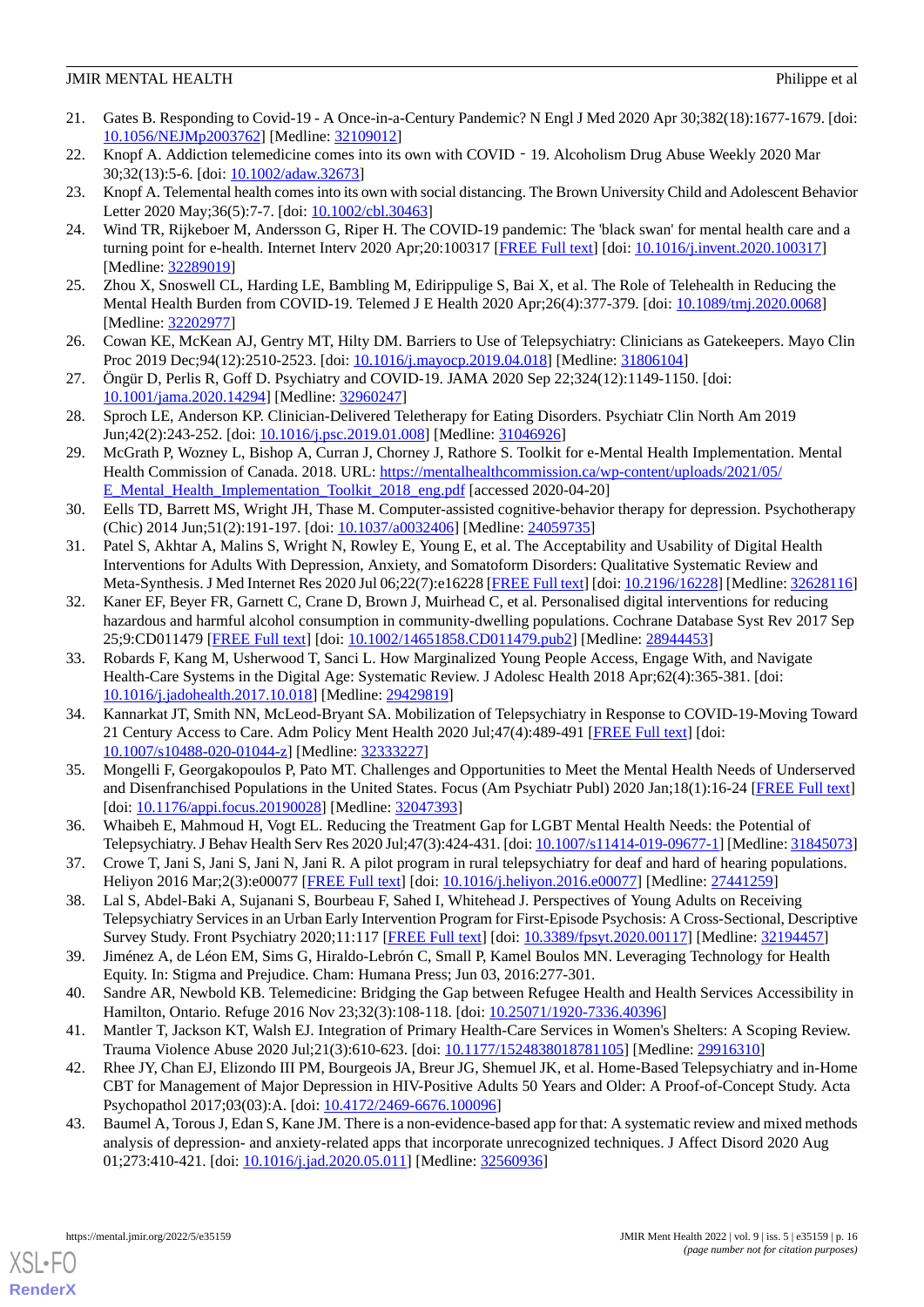- <span id="page-16-0"></span>44. Kerst A, Zielasek J, Gaebel W. Smartphone applications for depression: a systematic literature review and a survey of health care professionals' attitudes towards their use in clinical practice. Eur Arch Psychiatry Clin Neurosci 2020 Mar; 270(2): 139-152. [doi: [10.1007/s00406-018-0974-3](http://dx.doi.org/10.1007/s00406-018-0974-3)] [Medline: [30607530](http://www.ncbi.nlm.nih.gov/entrez/query.fcgi?cmd=Retrieve&db=PubMed&list_uids=30607530&dopt=Abstract)]
- <span id="page-16-1"></span>45. Hanley T, Prescott J, Gomez KU. A systematic review exploring how young people use online forums for support around mental health issues. J Ment Health 2019 Oct;28(5):566-576. [doi: [10.1080/09638237.2019.1630725](http://dx.doi.org/10.1080/09638237.2019.1630725)] [Medline: [31267813\]](http://www.ncbi.nlm.nih.gov/entrez/query.fcgi?cmd=Retrieve&db=PubMed&list_uids=31267813&dopt=Abstract)
- 46. Hargreaves S, Bath PA, Duffin S, Ellis J. Sharing and Empathy in Digital Spaces: Qualitative Study of Online Health Forums for Breast Cancer and Motor Neuron Disease (Amyotrophic Lateral Sclerosis). J Med Internet Res 2018 Jun 14;20(6):e222 [\[FREE Full text](https://www.jmir.org/2018/6/e222/)] [doi: [10.2196/jmir.9709](http://dx.doi.org/10.2196/jmir.9709)] [Medline: [29903695](http://www.ncbi.nlm.nih.gov/entrez/query.fcgi?cmd=Retrieve&db=PubMed&list_uids=29903695&dopt=Abstract)]
- 47. Lee E, Cooper RJ. Codeine Addiction and Internet Forum Use and Support: Qualitative Netnographic Study. JMIR Ment Health 2019 Apr 25;6(4):e12354 [[FREE Full text](https://mental.jmir.org/2019/4/e12354/)] [doi: [10.2196/12354\]](http://dx.doi.org/10.2196/12354) [Medline: [31021328](http://www.ncbi.nlm.nih.gov/entrez/query.fcgi?cmd=Retrieve&db=PubMed&list_uids=31021328&dopt=Abstract)]
- 48. Moore D, Drey N, Ayers S. A meta-synthesis of women's experiences of online forums for maternal mental illness and stigma. Arch Womens Ment Health 2020 Aug;23(4):507-515. [doi: [10.1007/s00737-019-01002-1](http://dx.doi.org/10.1007/s00737-019-01002-1)] [Medline: [31646392](http://www.ncbi.nlm.nih.gov/entrez/query.fcgi?cmd=Retrieve&db=PubMed&list_uids=31646392&dopt=Abstract)]
- 49. Prescott J, Hanley T, Ujhelyi Gomez K. Why do young people use online forums for mental health and emotional support? Benefits and challenges. British Journal of Guidance & Counselling 2019 May 20;47(3):317-327. [doi: [10.1080/03069885.2019.1619169\]](http://dx.doi.org/10.1080/03069885.2019.1619169)
- 50. Prescott J, Hanley T, Ujhelyi K. Peer Communication in Online Mental Health Forums for Young People: Directional and Nondirectional Support. JMIR Ment Health 2017 Aug 02;4(3):e29 [\[FREE Full text](https://mental.jmir.org/2017/3/e29/)] [doi: [10.2196/mental.6921\]](http://dx.doi.org/10.2196/mental.6921) [Medline: [28768607](http://www.ncbi.nlm.nih.gov/entrez/query.fcgi?cmd=Retrieve&db=PubMed&list_uids=28768607&dopt=Abstract)]
- 51. Ransom DC, La Guardia JG, Woody EZ, Boyd JL. Interpersonal interactions on online forums addressing eating concerns. Int J Eat Disord 2010 Mar;43(2):161-170. [doi: [10.1002/eat.20629\]](http://dx.doi.org/10.1002/eat.20629) [Medline: [19308991](http://www.ncbi.nlm.nih.gov/entrez/query.fcgi?cmd=Retrieve&db=PubMed&list_uids=19308991&dopt=Abstract)]
- 52. Smith-Merry J, Goggin G, Campbell A, McKenzie K, Ridout B, Baylosis C. Social Connection and Online Engagement: Insights From Interviews With Users of a Mental Health Online Forum. JMIR Ment Health 2019 Mar 26;6(3):e11084 [[FREE Full text](https://mental.jmir.org/2019/3/e11084/)] [doi: [10.2196/11084\]](http://dx.doi.org/10.2196/11084) [Medline: [30912760\]](http://www.ncbi.nlm.nih.gov/entrez/query.fcgi?cmd=Retrieve&db=PubMed&list_uids=30912760&dopt=Abstract)
- <span id="page-16-2"></span>53. Tighe B, Dunn M, McKay FH, Piatkowski T. Information sought, information shared: exploring performance and image enhancing drug user-facilitated harm reduction information in online forums. Harm Reduct J 2017 Jul 21;14(1):48 [\[FREE](https://harmreductionjournal.biomedcentral.com/articles/10.1186/s12954-017-0176-8) [Full text\]](https://harmreductionjournal.biomedcentral.com/articles/10.1186/s12954-017-0176-8) [doi: [10.1186/s12954-017-0176-8](http://dx.doi.org/10.1186/s12954-017-0176-8)] [Medline: [28732534](http://www.ncbi.nlm.nih.gov/entrez/query.fcgi?cmd=Retrieve&db=PubMed&list_uids=28732534&dopt=Abstract)]
- <span id="page-16-3"></span>54. Widemalm M, Hjärthag F. The forum as a friend: parental mental illness and communication on open Internet forums. Soc Psychiatry Psychiatr Epidemiol 2015 Oct;50(10):1601-1607. [doi: [10.1007/s00127-015-1036-z\]](http://dx.doi.org/10.1007/s00127-015-1036-z) [Medline: [25702167](http://www.ncbi.nlm.nih.gov/entrez/query.fcgi?cmd=Retrieve&db=PubMed&list_uids=25702167&dopt=Abstract)]
- <span id="page-16-5"></span>55. Palmer NB, Myers KM, Vander Stoep A, McCarty CA, Geyer JR, Desalvo A. Attention-deficit/hyperactivity disorder and telemental health. Curr Psychiatry Rep 2010 Oct;12(5):409-417 [[FREE Full text](http://europepmc.org/abstract/MED/20625857)] [doi: [10.1007/s11920-010-0132-8](http://dx.doi.org/10.1007/s11920-010-0132-8)] [Medline: [20625857](http://www.ncbi.nlm.nih.gov/entrez/query.fcgi?cmd=Retrieve&db=PubMed&list_uids=20625857&dopt=Abstract)]
- <span id="page-16-6"></span>56. Powell L, Parker J, Harpin V. What is the level of evidence for the use of currently available technologies in facilitating the self-management of difficulties associated with ADHD in children and young people? A systematic review. Eur Child Adolesc Psychiatry 2018 Nov;27(11):1391-1412. [doi: [10.1007/s00787-017-1092-x](http://dx.doi.org/10.1007/s00787-017-1092-x)] [Medline: [29222634\]](http://www.ncbi.nlm.nih.gov/entrez/query.fcgi?cmd=Retrieve&db=PubMed&list_uids=29222634&dopt=Abstract)
- <span id="page-16-10"></span><span id="page-16-8"></span>57. Benyakorn S, Riley SJ, Calub CA, Schweitzer JB. Current State and Model for Development of Technology-Based Care for Attention Deficit Hyperactivity Disorder. Telemed J E Health 2016 Sep;22(9):761-768 [\[FREE Full text\]](http://europepmc.org/abstract/MED/26985703) [doi: [10.1089/tmj.2015.0169](http://dx.doi.org/10.1089/tmj.2015.0169)] [Medline: [26985703\]](http://www.ncbi.nlm.nih.gov/entrez/query.fcgi?cmd=Retrieve&db=PubMed&list_uids=26985703&dopt=Abstract)
- <span id="page-16-9"></span>58. Cotelli M, Manenti R, Brambilla M, Gobbi E, Ferrari C, Binetti G, et al. Cognitive telerehabilitation in mild cognitive impairment, Alzheimer's disease and frontotemporal dementia: A systematic review. J Telemed Telecare 2019 Feb;25(2):67-79. [doi: [10.1177/1357633X17740390\]](http://dx.doi.org/10.1177/1357633X17740390) [Medline: [29117794\]](http://www.ncbi.nlm.nih.gov/entrez/query.fcgi?cmd=Retrieve&db=PubMed&list_uids=29117794&dopt=Abstract)
- <span id="page-16-7"></span>59. Moussa Y, Mahdanian AA, Yu C, Segal M, Looper KJ, Vahia IV, et al. Mobile Health Technology in Late-Life Mental Illness: A Focused Literature Review. Am J Geriatr Psychiatry 2017 Aug;25(8):865-872. [doi: [10.1016/j.jagp.2017.04.003](http://dx.doi.org/10.1016/j.jagp.2017.04.003)] [Medline: [28495467](http://www.ncbi.nlm.nih.gov/entrez/query.fcgi?cmd=Retrieve&db=PubMed&list_uids=28495467&dopt=Abstract)]
- <span id="page-16-11"></span>60. Yousaf K, Mehmood Z, Saba T, Rehman A, Munshi AM, Alharbey R, et al. Mobile-Health Applications for the Efficient Delivery of Health Care Facility to People with Dementia (PwD) and Support to Their Carers: A Survey. Biomed Res Int 2019;2019:7151475 [[FREE Full text](https://doi.org/10.1155/2019/7151475)] [doi: [10.1155/2019/7151475\]](http://dx.doi.org/10.1155/2019/7151475) [Medline: [31032361](http://www.ncbi.nlm.nih.gov/entrez/query.fcgi?cmd=Retrieve&db=PubMed&list_uids=31032361&dopt=Abstract)]
- 61. Coyle H, Traynor V, Solowij N. Computerized and virtual reality cognitive training for individuals at high risk of cognitive decline: systematic review of the literature. Am J Geriatr Psychiatry 2015 Apr;23(4):335-359. [doi: [10.1016/j.jagp.2014.04.009\]](http://dx.doi.org/10.1016/j.jagp.2014.04.009) [Medline: [24998488\]](http://www.ncbi.nlm.nih.gov/entrez/query.fcgi?cmd=Retrieve&db=PubMed&list_uids=24998488&dopt=Abstract)
- <span id="page-16-4"></span>62. García-Casal JA, Loizeau A, Csipke E, Franco-Martín M, Perea-Bartolomé MV, Orrell M. Computer-based cognitive interventions for people living with dementia: a systematic literature review and meta-analysis. Aging Ment Health 2017 May;21(5):454-467. [doi: [10.1080/13607863.2015.1132677](http://dx.doi.org/10.1080/13607863.2015.1132677)] [Medline: [26806365\]](http://www.ncbi.nlm.nih.gov/entrez/query.fcgi?cmd=Retrieve&db=PubMed&list_uids=26806365&dopt=Abstract)
- 63. Ten Brinke LF, Davis JC, Barha CK, Liu-Ambrose T. Effects of computerized cognitive training on neuroimaging outcomes in older adults: a systematic review. BMC Geriatr 2017 Jul 10;17(1):139 [\[FREE Full text\]](https://bmcgeriatr.biomedcentral.com/articles/10.1186/s12877-017-0529-x) [doi:  $10.1186/s12877-017-0529-x$ ] [Medline: [28693437](http://www.ncbi.nlm.nih.gov/entrez/query.fcgi?cmd=Retrieve&db=PubMed&list_uids=28693437&dopt=Abstract)]
- 64. Webb SL, Loh V, Lampit A, Bateman JE, Birney DP. Meta-Analysis of the Effects of Computerized Cognitive Training on Executive Functions: a Cross-Disciplinary Taxonomy for Classifying Outcome Cognitive Factors. Neuropsychol Rev 2018 Jun;28(2):232-250. [doi: [10.1007/s11065-018-9374-8](http://dx.doi.org/10.1007/s11065-018-9374-8)] [Medline: [29721646\]](http://www.ncbi.nlm.nih.gov/entrez/query.fcgi?cmd=Retrieve&db=PubMed&list_uids=29721646&dopt=Abstract)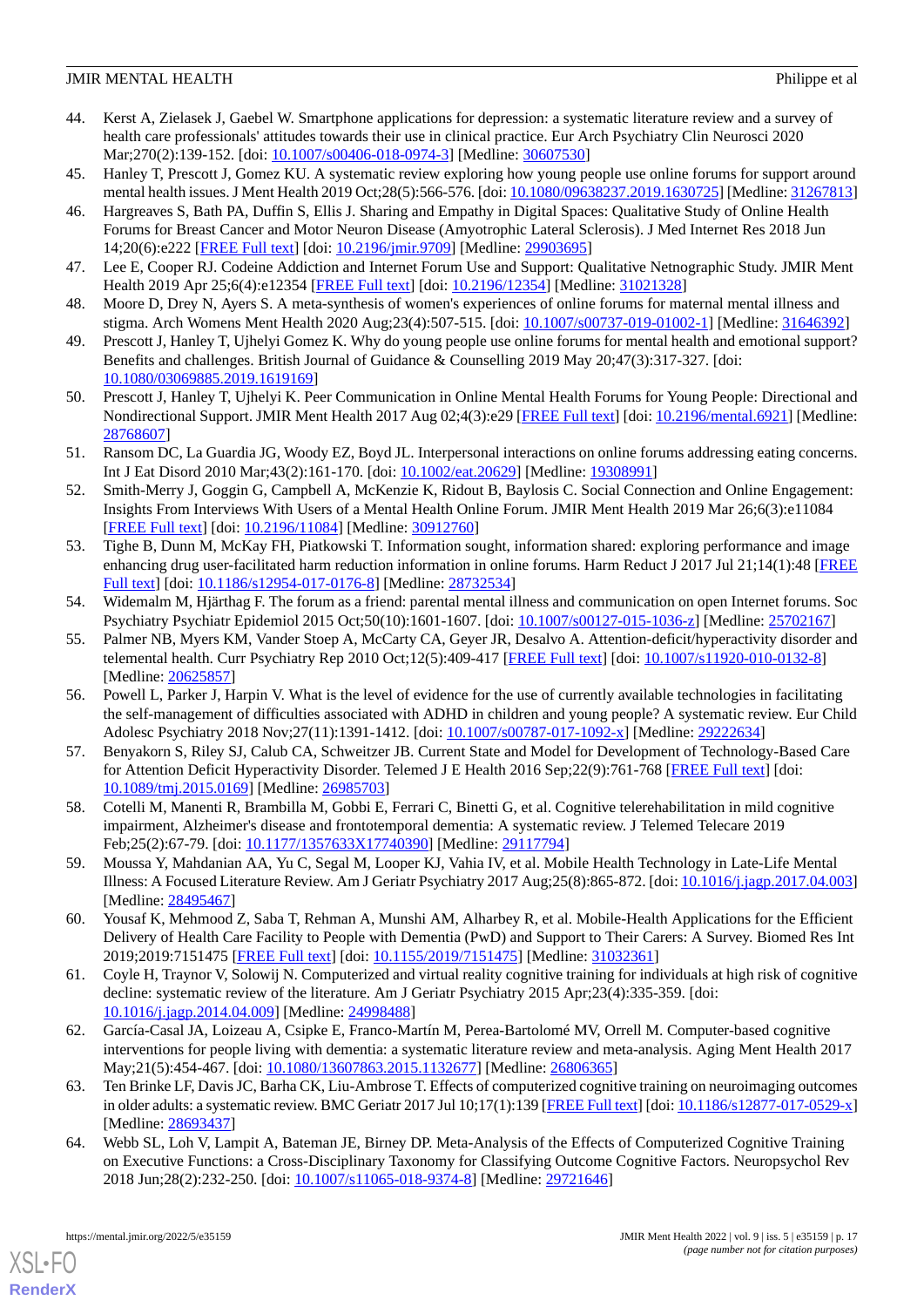- <span id="page-17-0"></span>65. Benbow AA, Anderson PL. A meta-analytic examination of attrition in virtual reality exposure therapy for anxiety disorders. J Anxiety Disord 2019 Jan;61:18-26. [doi: [10.1016/j.janxdis.2018.06.006](http://dx.doi.org/10.1016/j.janxdis.2018.06.006)] [Medline: [30646997](http://www.ncbi.nlm.nih.gov/entrez/query.fcgi?cmd=Retrieve&db=PubMed&list_uids=30646997&dopt=Abstract)]
- 66. Carl E, Stein AT, Levihn-Coon A, Pogue JR, Rothbaum B, Emmelkamp P, et al. Virtual reality exposure therapy for anxiety and related disorders: A meta-analysis of randomized controlled trials. J Anxiety Disord 2019 Jan;61:27-36. [doi: [10.1016/j.janxdis.2018.08.003](http://dx.doi.org/10.1016/j.janxdis.2018.08.003)] [Medline: [30287083](http://www.ncbi.nlm.nih.gov/entrez/query.fcgi?cmd=Retrieve&db=PubMed&list_uids=30287083&dopt=Abstract)]
- <span id="page-17-2"></span><span id="page-17-1"></span>67. Fernández-Álvarez J, Di Lernia D, Riva G. Virtual Reality for Anxiety Disorders: Rethinking a Field in Expansion. Adv Exp Med Biol 2020;1191:389-414. [doi: [10.1007/978-981-32-9705-0\\_21\]](http://dx.doi.org/10.1007/978-981-32-9705-0_21) [Medline: [32002939](http://www.ncbi.nlm.nih.gov/entrez/query.fcgi?cmd=Retrieve&db=PubMed&list_uids=32002939&dopt=Abstract)]
- <span id="page-17-12"></span>68. Gaebel W, Großimlinghaus I, Mucic D, Maercker A, Zielasek J, Kerst A. EPA guidance on eMental health interventions in the treatment of posttraumatic stress disorder (PTSD). Eur Psychiatry 2017 Mar;41:140-152. [doi: [10.1016/j.eurpsy.2017.01.001\]](http://dx.doi.org/10.1016/j.eurpsy.2017.01.001) [Medline: [28242486](http://www.ncbi.nlm.nih.gov/entrez/query.fcgi?cmd=Retrieve&db=PubMed&list_uids=28242486&dopt=Abstract)]
- <span id="page-17-11"></span>69. Titov N. Internet-delivered psychotherapy for depression in adults. Curr Opin Psychiatry 2011 Jan;24(1):18-23. [doi: [10.1097/YCO.0b013e32833ed18f\]](http://dx.doi.org/10.1097/YCO.0b013e32833ed18f) [Medline: [20827199](http://www.ncbi.nlm.nih.gov/entrez/query.fcgi?cmd=Retrieve&db=PubMed&list_uids=20827199&dopt=Abstract)]
- <span id="page-17-14"></span>70. McKechnie V, Barker C, Stott J. Effectiveness of computer-mediated interventions for informal carers of people with dementia-a systematic review. Int Psychogeriatr 2014 Oct;26(10):1619-1637 [[FREE Full text](http://journals.cambridge.org/abstract_S1041610214001045)] [doi: [10.1017/S1041610214001045](http://dx.doi.org/10.1017/S1041610214001045)] [Medline: [24989249](http://www.ncbi.nlm.nih.gov/entrez/query.fcgi?cmd=Retrieve&db=PubMed&list_uids=24989249&dopt=Abstract)]
- <span id="page-17-15"></span>71. Dölemeyer R, Tietjen A, Kersting A, Wagner B. Internet-based interventions for eating disorders in adults: a systematic review. BMC Psychiatry 2013 Aug 06;13:207 [[FREE Full text](https://bmcpsychiatry.biomedcentral.com/articles/10.1186/1471-244X-13-207)] [doi: [10.1186/1471-244X-13-207\]](http://dx.doi.org/10.1186/1471-244X-13-207) [Medline: [23919625\]](http://www.ncbi.nlm.nih.gov/entrez/query.fcgi?cmd=Retrieve&db=PubMed&list_uids=23919625&dopt=Abstract)
- <span id="page-17-20"></span>72. Aardoom JJ, Dingemans AE, Spinhoven P, Van Furth EF. Treating eating disorders over the internet: a systematic review and future research directions. Int J Eat Disord 2013 Sep;46(6):539-552. [doi: [10.1002/eat.22135](http://dx.doi.org/10.1002/eat.22135)] [Medline: [23674367](http://www.ncbi.nlm.nih.gov/entrez/query.fcgi?cmd=Retrieve&db=PubMed&list_uids=23674367&dopt=Abstract)]
- <span id="page-17-13"></span>73. Wilson GT, Zandberg LJ. Cognitive-behavioral guided self-help for eating disorders: effectiveness and scalability. Clin Psychol Rev 2012 Jun;32(4):343-357. [doi: [10.1016/j.cpr.2012.03.001\]](http://dx.doi.org/10.1016/j.cpr.2012.03.001) [Medline: [22504491](http://www.ncbi.nlm.nih.gov/entrez/query.fcgi?cmd=Retrieve&db=PubMed&list_uids=22504491&dopt=Abstract)]
- <span id="page-17-19"></span>74. Bauer S, Moessner M. Harnessing the power of technology for the treatment and prevention of eating disorders. Int J Eat Disord 2013 Jul;46(5):508-515. [doi: [10.1002/eat.22109\]](http://dx.doi.org/10.1002/eat.22109) [Medline: [23658102\]](http://www.ncbi.nlm.nih.gov/entrez/query.fcgi?cmd=Retrieve&db=PubMed&list_uids=23658102&dopt=Abstract)
- <span id="page-17-21"></span>75. Moreira TDC, Signor L, Figueiró LR, Fernandes S, Bortolon CB, Benchaya MC, et al. Non-adherence to telemedicine interventions for drug users: systematic review. Rev Saude Publica 2014 Jun;48(3):521-531 [\[FREE Full text\]](https://www.scielo.br/scielo.php?script=sci_arttext&pid=S0034-89102014000300521&lng=en&nrm=iso&tlng=en) [doi: [10.1590/s0034-8910.2014048005130](http://dx.doi.org/10.1590/s0034-8910.2014048005130)] [Medline: [25119947](http://www.ncbi.nlm.nih.gov/entrez/query.fcgi?cmd=Retrieve&db=PubMed&list_uids=25119947&dopt=Abstract)]
- <span id="page-17-3"></span>76. Abuwalla Z, Clark MD, Burke B, Tannenbaum V, Patel S, Mitacek R, et al. Long-term telemental health prevention interventions for youth: A rapid review. Internet Interv 2018 Mar;11:20-29 [[FREE Full text](https://linkinghub.elsevier.com/retrieve/pii/S2214-7829(17)30065-9)] [doi: [10.1016/j.invent.2017.11.006](http://dx.doi.org/10.1016/j.invent.2017.11.006)] [Medline: [30135756\]](http://www.ncbi.nlm.nih.gov/entrez/query.fcgi?cmd=Retrieve&db=PubMed&list_uids=30135756&dopt=Abstract)
- <span id="page-17-5"></span><span id="page-17-4"></span>77. Shore JH, Yellowlees P, Caudill R, Johnston B, Turvey C, Mishkind M, et al. Best Practices in Videoconferencing-Based Telemental Health April 2018. Telemed J E Health 2018 Nov;24(11):827-832. [doi: [10.1089/tmj.2018.0237](http://dx.doi.org/10.1089/tmj.2018.0237)] [Medline: [30358514](http://www.ncbi.nlm.nih.gov/entrez/query.fcgi?cmd=Retrieve&db=PubMed&list_uids=30358514&dopt=Abstract)]
- <span id="page-17-17"></span>78. Gainsbury S, Blaszczynski A. A systematic review of Internet-based therapy for the treatment of addictions. Clin Psychol Rev 2011 Apr;31(3):490-498. [doi: [10.1016/j.cpr.2010.11.007](http://dx.doi.org/10.1016/j.cpr.2010.11.007)] [Medline: [21146272\]](http://www.ncbi.nlm.nih.gov/entrez/query.fcgi?cmd=Retrieve&db=PubMed&list_uids=21146272&dopt=Abstract)
- <span id="page-17-16"></span>79. Fisher E, Law E, Palermo TM, Eccleston C. Psychological therapies (remotely delivered) for the management of chronic and recurrent pain in children and adolescents. Cochrane Database Syst Rev 2015 Mar 23(3):CD011118 [\[FREE Full text](http://europepmc.org/abstract/MED/25803793)] [doi: [10.1002/14651858.CD011118.pub2](http://dx.doi.org/10.1002/14651858.CD011118.pub2)] [Medline: [25803793\]](http://www.ncbi.nlm.nih.gov/entrez/query.fcgi?cmd=Retrieve&db=PubMed&list_uids=25803793&dopt=Abstract)
- <span id="page-17-9"></span>80. Fisher E, Law E, Dudeney J, Eccleston C, Palermo TM. Psychological therapies (remotely delivered) for the management of chronic and recurrent pain in children and adolescents. Cochrane Database Syst Rev 2019 Apr 02;4:CD011118 [[FREE](http://europepmc.org/abstract/MED/30939227) [Full text\]](http://europepmc.org/abstract/MED/30939227) [doi: [10.1002/14651858.CD011118.pub3](http://dx.doi.org/10.1002/14651858.CD011118.pub3)] [Medline: [30939227](http://www.ncbi.nlm.nih.gov/entrez/query.fcgi?cmd=Retrieve&db=PubMed&list_uids=30939227&dopt=Abstract)]
- <span id="page-17-6"></span>81. Garrett B, Taverner T, Masinde W, Gromala D, Shaw C, Negraeff M. A rapid evidence assessment of immersive virtual reality as an adjunct therapy in acute pain management in clinical practice. Clin J Pain 2014 Dec;30(12):1089-1098. [doi: [10.1097/AJP.0000000000000064\]](http://dx.doi.org/10.1097/AJP.0000000000000064) [Medline: [24535053\]](http://www.ncbi.nlm.nih.gov/entrez/query.fcgi?cmd=Retrieve&db=PubMed&list_uids=24535053&dopt=Abstract)
- <span id="page-17-7"></span>82. Herrador Colmenero L, Perez Marmol JM, Martí-García C, Querol Zaldivar MÁ, Tapia Haro RM, Castro Sánchez AM, et al. Effectiveness of mirror therapy, motor imagery, and virtual feedback on phantom limb pain following amputation: A systematic review. Prosthet Orthot Int 2018 Jun;42(3):288-298. [doi: [10.1177/0309364617740230](http://dx.doi.org/10.1177/0309364617740230)] [Medline: [29153043](http://www.ncbi.nlm.nih.gov/entrez/query.fcgi?cmd=Retrieve&db=PubMed&list_uids=29153043&dopt=Abstract)]
- <span id="page-17-18"></span>83. Honzel E, Murthi S, Brawn-Cinani B, Colloca G, Kier C, Varshney A, et al. Virtual reality, music, and pain: developing the premise for an interdisciplinary approach to pain management. Pain 2019 Sep;160(9):1909-1919 [[FREE Full text](http://europepmc.org/abstract/MED/30817437)] [doi: [10.1097/j.pain.0000000000001539\]](http://dx.doi.org/10.1097/j.pain.0000000000001539) [Medline: [30817437\]](http://www.ncbi.nlm.nih.gov/entrez/query.fcgi?cmd=Retrieve&db=PubMed&list_uids=30817437&dopt=Abstract)
- <span id="page-17-10"></span><span id="page-17-8"></span>84. Charova E, Dorstyn D, Tully P, Mittag O. Web-based interventions for comorbid depression and chronic illness: a systematic review. J Telemed Telecare 2015 Jun;21(4):189-201. [doi: [10.1177/1357633X15571997\]](http://dx.doi.org/10.1177/1357633X15571997) [Medline: [25712111\]](http://www.ncbi.nlm.nih.gov/entrez/query.fcgi?cmd=Retrieve&db=PubMed&list_uids=25712111&dopt=Abstract)
- 85. Vigerland S, Lenhard F, Bonnert M, Lalouni M, Hedman E, Ahlen J, et al. Internet-delivered cognitive behavior therapy for children and adolescents: A systematic review and meta-analysis. Clin Psychol Rev 2016 Dec;50:1-10 [[FREE Full text](https://linkinghub.elsevier.com/retrieve/pii/S0272-7358(15)30090-8)] [doi: [10.1016/j.cpr.2016.09.005](http://dx.doi.org/10.1016/j.cpr.2016.09.005)] [Medline: [27668988\]](http://www.ncbi.nlm.nih.gov/entrez/query.fcgi?cmd=Retrieve&db=PubMed&list_uids=27668988&dopt=Abstract)
- 86. Wright JH, McCray LW, Eells TD, Gopalraj R, Bishop LB. Computer-Assisted Cognitive-Behavior Therapy in Medical Care Settings. Curr Psychiatry Rep 2018 Sep 07;20(10):92. [doi: [10.1007/s11920-018-0947-2](http://dx.doi.org/10.1007/s11920-018-0947-2)] [Medline: [30194498\]](http://www.ncbi.nlm.nih.gov/entrez/query.fcgi?cmd=Retrieve&db=PubMed&list_uids=30194498&dopt=Abstract)
- 87. Gavin J, Rodham K, Coulson N, Watts L. Meeting the support needs of patients with complex regional pain syndrome through innovative use of wiki technology: a mixed-methods study. In: Health Services and Delivery Research. Southampton: NIHR Journals Library; 2014.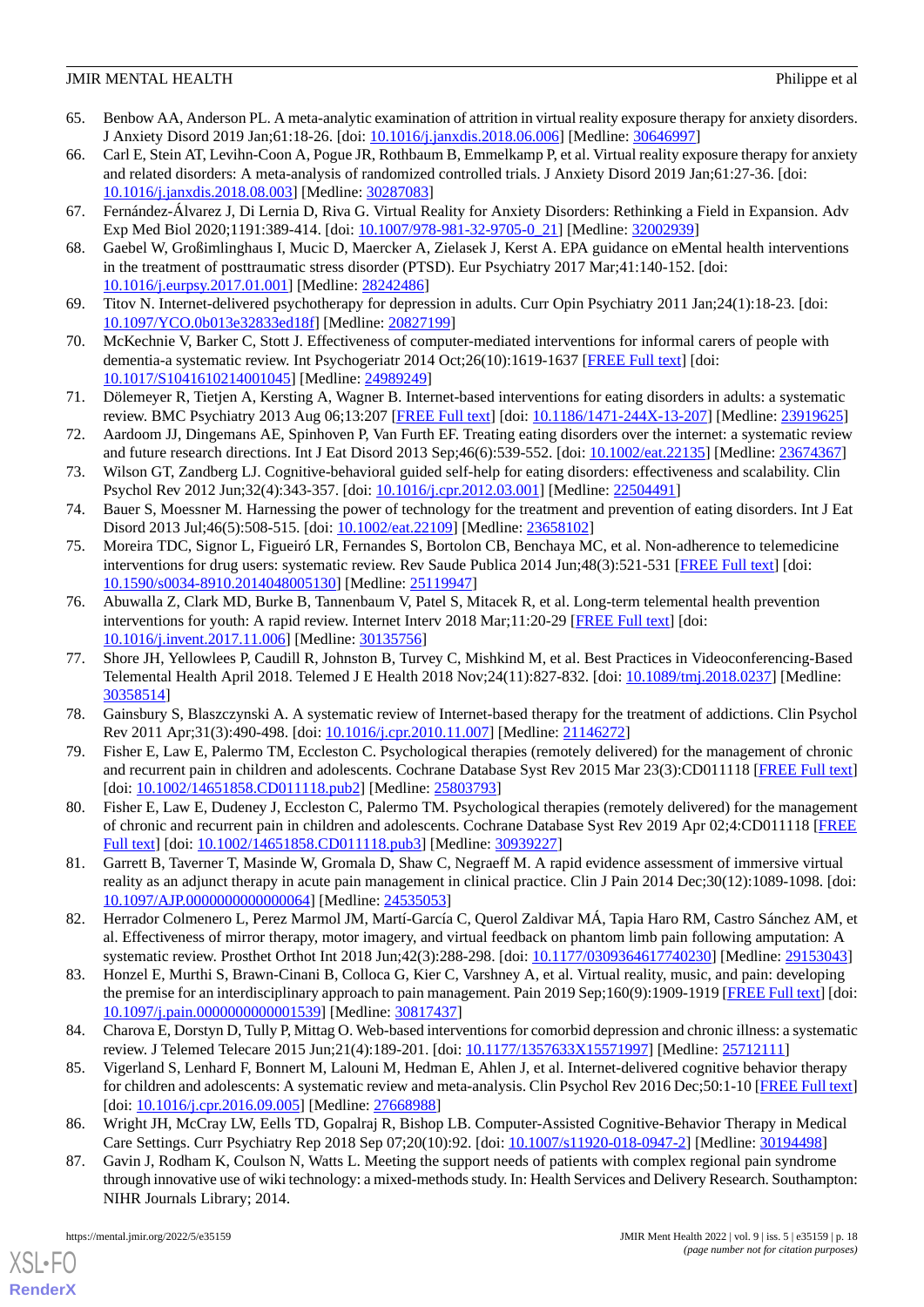- <span id="page-18-0"></span>88. Deeken F, Rezo A, Hinz M, Discher R, Rapp MA. Evaluation of Technology-Based Interventions for Informal Caregivers of Patients With Dementia-A Meta-Analysis of Randomized Controlled Trials. Am J Geriatr Psychiatry 2019 Apr;27(4):426-445. [doi: [10.1016/j.jagp.2018.12.003](http://dx.doi.org/10.1016/j.jagp.2018.12.003)] [Medline: [30642650](http://www.ncbi.nlm.nih.gov/entrez/query.fcgi?cmd=Retrieve&db=PubMed&list_uids=30642650&dopt=Abstract)]
- <span id="page-18-10"></span><span id="page-18-3"></span>89. Ruggiano N, Brown EL, Li J, Scaccianoce M. Rural Dementia Caregivers and Technology: What Is the Evidence? Res Gerontol Nurs 2018 Jul 01;11(4):216-224. [doi: [10.3928/19404921-20180628-04](http://dx.doi.org/10.3928/19404921-20180628-04)] [Medline: [30036405\]](http://www.ncbi.nlm.nih.gov/entrez/query.fcgi?cmd=Retrieve&db=PubMed&list_uids=30036405&dopt=Abstract)
- <span id="page-18-4"></span>90. Lee E. Do Technology-Based Support Groups Reduce Care Burden Among Dementia Caregivers? A Review. J Evid Inf Soc Work 2015;12(5):474-487. [doi: [10.1080/15433714.2014.930362\]](http://dx.doi.org/10.1080/15433714.2014.930362) [Medline: [25794367\]](http://www.ncbi.nlm.nih.gov/entrez/query.fcgi?cmd=Retrieve&db=PubMed&list_uids=25794367&dopt=Abstract)
- <span id="page-18-5"></span>91. Rathnayake S, Moyle W, Jones C, Calleja P. mHealth applications as an educational and supportive resource for family carers of people with dementia: An integrative review. Dementia (London) 2019;18(7-8):3091-3112. [doi: [10.1177/1471301218768903\]](http://dx.doi.org/10.1177/1471301218768903) [Medline: [29631492\]](http://www.ncbi.nlm.nih.gov/entrez/query.fcgi?cmd=Retrieve&db=PubMed&list_uids=29631492&dopt=Abstract)
- 92. Ferguson J, Craig EA, Dounavi K. Telehealth as a Model for Providing Behaviour Analytic Interventions to Individuals with Autism Spectrum Disorder: A Systematic Review. J Autism Dev Disord 2019 Feb;49(2):582-616 [\[FREE Full text\]](http://europepmc.org/abstract/MED/30155578) [doi: [10.1007/s10803-018-3724-5](http://dx.doi.org/10.1007/s10803-018-3724-5)] [Medline: [30155578\]](http://www.ncbi.nlm.nih.gov/entrez/query.fcgi?cmd=Retrieve&db=PubMed&list_uids=30155578&dopt=Abstract)
- 93. Dadds MR, Thai C, Mendoza Diaz A, Broderick J, Moul C, Tully LA, et al. Therapist-assisted online treatment for child conduct problems in rural and urban families: Two randomized controlled trials. J Consult Clin Psychol 2019 Aug;87(8):706-719. [doi: [10.1037/ccp0000419\]](http://dx.doi.org/10.1037/ccp0000419) [Medline: [31204839\]](http://www.ncbi.nlm.nih.gov/entrez/query.fcgi?cmd=Retrieve&db=PubMed&list_uids=31204839&dopt=Abstract)
- <span id="page-18-1"></span>94. Parsons D, Cordier R, Vaz S, Lee HC. Parent-Mediated Intervention Training Delivered Remotely for Children With Autism Spectrum Disorder Living Outside of Urban Areas: Systematic Review. J Med Internet Res 2017 Aug 14;19(8):e198 [\[FREE](https://www.jmir.org/2017/8/e198/) [Full text\]](https://www.jmir.org/2017/8/e198/) [doi: [10.2196/jmir.6651](http://dx.doi.org/10.2196/jmir.6651)] [Medline: [28807892\]](http://www.ncbi.nlm.nih.gov/entrez/query.fcgi?cmd=Retrieve&db=PubMed&list_uids=28807892&dopt=Abstract)
- <span id="page-18-2"></span>95. Sheehan R, Hassiotis A. Digital mental health and intellectual disabilities: state of the evidence and future directions. Evid Based Ment Health 2017 Nov;20(4):107-111. [doi: [10.1136/eb-2017-102759](http://dx.doi.org/10.1136/eb-2017-102759)] [Medline: [28947677\]](http://www.ncbi.nlm.nih.gov/entrez/query.fcgi?cmd=Retrieve&db=PubMed&list_uids=28947677&dopt=Abstract)
- 96. Gilmore AK, Wilson SM, Skopp NA, Osenbach JE, Reger G. A systematic review of technology-based interventions for co-occurring substance use and trauma symptoms. J Telemed Telecare 2017 Sep;23(8):701-709. [doi: [10.1177/1357633X16664205](http://dx.doi.org/10.1177/1357633X16664205)] [Medline: [27534823\]](http://www.ncbi.nlm.nih.gov/entrez/query.fcgi?cmd=Retrieve&db=PubMed&list_uids=27534823&dopt=Abstract)
- <span id="page-18-8"></span>97. Batastini AB, King CM, Morgan RD, McDaniel B. Telepsychological services with criminal justice and substance abuse clients: A systematic review and meta-analysis. Psychol Serv 2016 Feb;13(1):20-30. [doi: [10.1037/ser0000042\]](http://dx.doi.org/10.1037/ser0000042) [Medline: [26192259](http://www.ncbi.nlm.nih.gov/entrez/query.fcgi?cmd=Retrieve&db=PubMed&list_uids=26192259&dopt=Abstract)]
- <span id="page-18-7"></span><span id="page-18-6"></span>98. Newman MG, Szkodny LE, Llera SJ, Przeworski A. A review of technology-assisted self-help and minimal contact therapies for drug and alcohol abuse and smoking addiction: is human contact necessary for therapeutic efficacy? Clin Psychol Rev 2011 Feb;31(1):178-186. [doi: [10.1016/j.cpr.2010.10.002](http://dx.doi.org/10.1016/j.cpr.2010.10.002)] [Medline: [21095051](http://www.ncbi.nlm.nih.gov/entrez/query.fcgi?cmd=Retrieve&db=PubMed&list_uids=21095051&dopt=Abstract)]
- 99. Song T, Qian S, Yu P. Mobile Health Interventions for Self-Control of Unhealthy Alcohol Use: Systematic Review. JMIR Mhealth Uhealth 2019 Jan 29;7(1):e10899 [\[FREE Full text\]](https://mhealth.jmir.org/2019/1/e10899/) [doi: [10.2196/10899](http://dx.doi.org/10.2196/10899)] [Medline: [30694200](http://www.ncbi.nlm.nih.gov/entrez/query.fcgi?cmd=Retrieve&db=PubMed&list_uids=30694200&dopt=Abstract)]
- <span id="page-18-9"></span>100. Dallery J, Jarvis B, Marsch L, Xie H. Mechanisms of change associated with technology-based interventions for substance use. Drug Alcohol Depend 2015 May 01;150:14-23 [\[FREE Full text\]](http://europepmc.org/abstract/MED/25813268) [doi: [10.1016/j.drugalcdep.2015.02.036](http://dx.doi.org/10.1016/j.drugalcdep.2015.02.036)] [Medline: [25813268](http://www.ncbi.nlm.nih.gov/entrez/query.fcgi?cmd=Retrieve&db=PubMed&list_uids=25813268&dopt=Abstract)]
- 101. Boumparis N, Karyotaki E, Schaub MP, Cuijpers P, Riper H. Internet interventions for adult illicit substance users: a meta-analysis. Addiction 2017 Sep;112(9):1521-1532 [[FREE Full text](http://europepmc.org/abstract/MED/28295758)] [doi: [10.1111/add.13819\]](http://dx.doi.org/10.1111/add.13819) [Medline: [28295758](http://www.ncbi.nlm.nih.gov/entrez/query.fcgi?cmd=Retrieve&db=PubMed&list_uids=28295758&dopt=Abstract)]
- 102. Carey KB, Scott-Sheldon LAJ, Elliott JC, Garey L, Carey MP. Face-to-face versus computer-delivered alcohol interventions for college drinkers: a meta-analytic review, 1998 to 2010. Clin Psychol Rev 2012 Dec;32(8):690-703 [[FREE Full text](http://europepmc.org/abstract/MED/23022767)] [doi: [10.1016/j.cpr.2012.08.001](http://dx.doi.org/10.1016/j.cpr.2012.08.001)] [Medline: [23022767\]](http://www.ncbi.nlm.nih.gov/entrez/query.fcgi?cmd=Retrieve&db=PubMed&list_uids=23022767&dopt=Abstract)
- 103. Donoghue K, Patton R, Phillips T, Deluca P, Drummond C. The effectiveness of electronic screening and brief intervention for reducing levels of alcohol consumption: a systematic review and meta-analysis. J Med Internet Res 2014 Jun 02;16(6):e142 [[FREE Full text](https://www.jmir.org/2014/6/e142/)] [doi: [10.2196/jmir.3193](http://dx.doi.org/10.2196/jmir.3193)] [Medline: [24892426](http://www.ncbi.nlm.nih.gov/entrez/query.fcgi?cmd=Retrieve&db=PubMed&list_uids=24892426&dopt=Abstract)]
- 104. Garnett CV, Crane D, Brown J, Kaner EFS, Beyer FR, Muirhead CR, et al. Behavior Change Techniques Used in Digital Behavior Change Interventions to Reduce Excessive Alcohol Consumption: A Meta-regression. Ann Behav Med 2018 May 18;52(6):530-543 [[FREE Full text](http://europepmc.org/abstract/MED/29788261)] [doi: [10.1093/abm/kax029](http://dx.doi.org/10.1093/abm/kax029)] [Medline: [29788261\]](http://www.ncbi.nlm.nih.gov/entrez/query.fcgi?cmd=Retrieve&db=PubMed&list_uids=29788261&dopt=Abstract)
- 105. Kiluk BD, Ray LA, Walthers J, Bernstein M, Tonigan JS, Magill M. Technology-Delivered Cognitive-Behavioral Interventions for Alcohol Use: A Meta-Analysis. Alcohol Clin Exp Res 2019 Nov;43(11):2285-2295 [\[FREE Full text\]](http://europepmc.org/abstract/MED/31566787) [doi: [10.1111/acer.14189](http://dx.doi.org/10.1111/acer.14189)] [Medline: [31566787](http://www.ncbi.nlm.nih.gov/entrez/query.fcgi?cmd=Retrieve&db=PubMed&list_uids=31566787&dopt=Abstract)]
- 106. Lin LA, Casteel D, Shigekawa E, Weyrich MS, Roby DH, McMenamin SB. Telemedicine-delivered treatment interventions for substance use disorders: A systematic review. J Subst Abuse Treat 2019 Jun;101:38-49. [doi: [10.1016/j.jsat.2019.03.007](http://dx.doi.org/10.1016/j.jsat.2019.03.007)] [Medline: [31006553](http://www.ncbi.nlm.nih.gov/entrez/query.fcgi?cmd=Retrieve&db=PubMed&list_uids=31006553&dopt=Abstract)]
- 107. Moore BA, Fazzino T, Garnet B, Cutter CJ, Barry DT. Computer-based interventions for drug use disorders: a systematic review. J Subst Abuse Treat 2011 Apr;40(3):215-223 [\[FREE Full text](http://europepmc.org/abstract/MED/21185683)] [doi: [10.1016/j.jsat.2010.11.002](http://dx.doi.org/10.1016/j.jsat.2010.11.002)] [Medline: [21185683\]](http://www.ncbi.nlm.nih.gov/entrez/query.fcgi?cmd=Retrieve&db=PubMed&list_uids=21185683&dopt=Abstract)
- 108. Olmos A, Tirado-Muñoz J, Farré M, Torrens M. The efficacy of computerized interventions to reduce cannabis use: A systematic review and meta-analysis. Addict Behav 2018 Apr;79:52-60. [doi: [10.1016/j.addbeh.2017.11.045](http://dx.doi.org/10.1016/j.addbeh.2017.11.045)] [Medline: [29248863](http://www.ncbi.nlm.nih.gov/entrez/query.fcgi?cmd=Retrieve&db=PubMed&list_uids=29248863&dopt=Abstract)]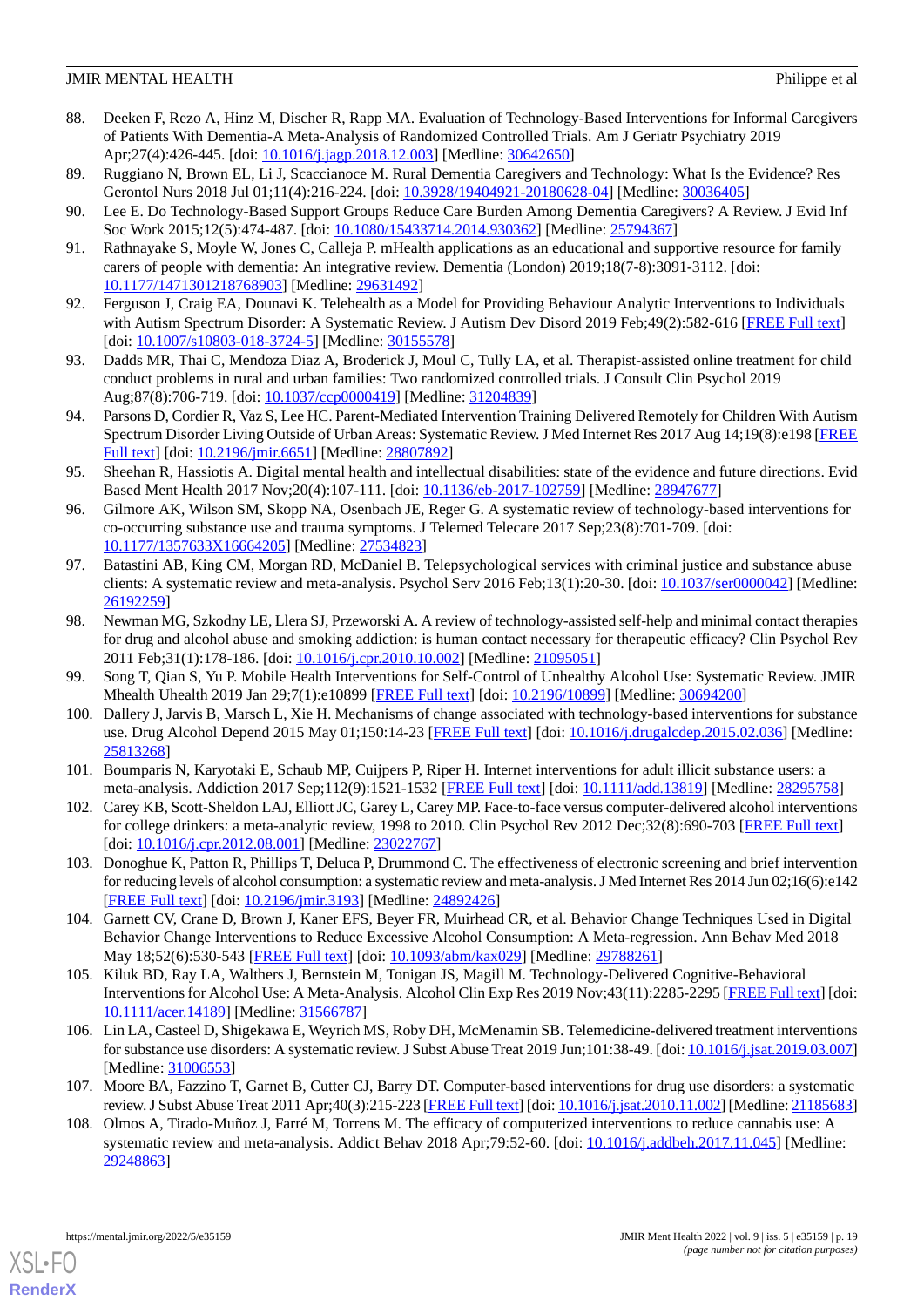- <span id="page-19-14"></span>109. Riper H, Hoogendoorn A, Cuijpers P, Karyotaki E, Boumparis N, Mira A, et al. Effectiveness and treatment moderators of internet interventions for adult problem drinking: An individual patient data meta-analysis of 19 randomised controlled trials. PLoS Med 2018 Dec;15(12):e1002714 [[FREE Full text](https://dx.plos.org/10.1371/journal.pmed.1002714)] [doi: [10.1371/journal.pmed.1002714\]](http://dx.doi.org/10.1371/journal.pmed.1002714) [Medline: [30562347](http://www.ncbi.nlm.nih.gov/entrez/query.fcgi?cmd=Retrieve&db=PubMed&list_uids=30562347&dopt=Abstract)]
- <span id="page-19-17"></span><span id="page-19-15"></span>110. Rooke S, Thorsteinsson E, Karpin A, Copeland J, Allsop D. Computer-delivered interventions for alcohol and tobacco use: a meta-analysis. Addiction 2010 Aug;105(8):1381-1390. [doi: [10.1111/j.1360-0443.2010.02975.x](http://dx.doi.org/10.1111/j.1360-0443.2010.02975.x)] [Medline: [20528806\]](http://www.ncbi.nlm.nih.gov/entrez/query.fcgi?cmd=Retrieve&db=PubMed&list_uids=20528806&dopt=Abstract)
- <span id="page-19-16"></span>111. Tait RJ, Christensen H. Internet-based interventions for young people with problematic substance use: a systematic review. Med J Aust 2010 Jun 07;192(S11):S15-S21. [doi: [10.5694/j.1326-5377.2010.tb03687.x\]](http://dx.doi.org/10.5694/j.1326-5377.2010.tb03687.x) [Medline: [20528701\]](http://www.ncbi.nlm.nih.gov/entrez/query.fcgi?cmd=Retrieve&db=PubMed&list_uids=20528701&dopt=Abstract)
- 112. Vernon ML. A review of computer-based alcohol problem services designed for the general public. J Subst Abuse Treat 2010 Apr;38(3):203-211 [[FREE Full text](http://europepmc.org/abstract/MED/20015607)] [doi: [10.1016/j.jsat.2009.11.001\]](http://dx.doi.org/10.1016/j.jsat.2009.11.001) [Medline: [20015607](http://www.ncbi.nlm.nih.gov/entrez/query.fcgi?cmd=Retrieve&db=PubMed&list_uids=20015607&dopt=Abstract)]
- <span id="page-19-13"></span>113. White A, Kavanagh D, Stallman H, Klein B, Kay-Lambkin F, Proudfoot J, et al. Online alcohol interventions: a systematic review. J Med Internet Res 2010 Dec 19;12(5):e62 [\[FREE Full text\]](https://www.jmir.org/2010/5/e62/) [doi: [10.2196/jmir.1479](http://dx.doi.org/10.2196/jmir.1479)] [Medline: [21169175\]](http://www.ncbi.nlm.nih.gov/entrez/query.fcgi?cmd=Retrieve&db=PubMed&list_uids=21169175&dopt=Abstract)
- <span id="page-19-0"></span>114. Wood SK, Eckley L, Hughes K, Hardcastle KA, Bellis MA, Schrooten J, et al. Computer-based programmes for the prevention and management of illicit recreational drug use: a systematic review. Addict Behav 2014 Jan;39(1):30-38. [doi: [10.1016/j.addbeh.2013.09.010](http://dx.doi.org/10.1016/j.addbeh.2013.09.010)] [Medline: [24144590](http://www.ncbi.nlm.nih.gov/entrez/query.fcgi?cmd=Retrieve&db=PubMed&list_uids=24144590&dopt=Abstract)]
- <span id="page-19-1"></span>115. Ghiţă A, Gutiérrez-Maldonado J. Applications of virtual reality in individuals with alcohol misuse: A systematic review. Addict Behav 2018 Jun;81:1-11. [doi: [10.1016/j.addbeh.2018.01.036\]](http://dx.doi.org/10.1016/j.addbeh.2018.01.036) [Medline: [29421343](http://www.ncbi.nlm.nih.gov/entrez/query.fcgi?cmd=Retrieve&db=PubMed&list_uids=29421343&dopt=Abstract)]
- <span id="page-19-2"></span>116. Moher D, Shamseer L, Clarke M, Ghersi D, Liberati A, Petticrew M, PRISMA-P Group. Preferred reporting items for systematic review and meta-analysis protocols (PRISMA-P) 2015 statement. Syst Rev 2015 Jan 01;4:1 [[FREE Full text\]](https://systematicreviewsjournal.biomedcentral.com/articles/10.1186/2046-4053-4-1) [doi: [10.1186/2046-4053-4-1](http://dx.doi.org/10.1186/2046-4053-4-1)] [Medline: [25554246\]](http://www.ncbi.nlm.nih.gov/entrez/query.fcgi?cmd=Retrieve&db=PubMed&list_uids=25554246&dopt=Abstract)
- <span id="page-19-3"></span>117. Baum RA, Epstein JN, Kelleher K. Healthcare reform, quality, and technology: ADHD as a case study. Curr Psychiatry Rep 2013 Jul;15(7):369 [\[FREE Full text\]](http://europepmc.org/abstract/MED/23712720) [doi: [10.1007/s11920-013-0369-0](http://dx.doi.org/10.1007/s11920-013-0369-0)] [Medline: [23712720\]](http://www.ncbi.nlm.nih.gov/entrez/query.fcgi?cmd=Retrieve&db=PubMed&list_uids=23712720&dopt=Abstract)
- <span id="page-19-7"></span>118. Hollis C, Falconer CJ, Martin JL, Whittington C, Stockton S, Glazebrook C, et al. Annual Research Review: Digital health interventions for children and young people with mental health problems - a systematic and meta-review. J Child Psychol Psychiatry 2017 Apr;58(4):474-503. [doi: [10.1111/jcpp.12663](http://dx.doi.org/10.1111/jcpp.12663)] [Medline: [27943285](http://www.ncbi.nlm.nih.gov/entrez/query.fcgi?cmd=Retrieve&db=PubMed&list_uids=27943285&dopt=Abstract)]
- <span id="page-19-5"></span>119. Valentine AZ, Hall SS, Young E, Brown BJ, Groom MJ, Hollis C, et al. Implementation of Telehealth Services to Assess, Monitor, and Treat Neurodevelopmental Disorders: Systematic Review. J Med Internet Res 2021 Jan 20;23(1):e22619 [[FREE Full text](https://www.jmir.org/2021/1/e22619/)] [doi: [10.2196/22619\]](http://dx.doi.org/10.2196/22619) [Medline: [33326409\]](http://www.ncbi.nlm.nih.gov/entrez/query.fcgi?cmd=Retrieve&db=PubMed&list_uids=33326409&dopt=Abstract)
- <span id="page-19-6"></span>120. Emmelkamp PMG, Meyerbröker K. Virtual Reality Therapy in Mental Health. Annu Rev Clin Psychol 2021 May 07;17:495-519. [doi: [10.1146/annurev-clinpsy-081219-115923\]](http://dx.doi.org/10.1146/annurev-clinpsy-081219-115923) [Medline: [33606946\]](http://www.ncbi.nlm.nih.gov/entrez/query.fcgi?cmd=Retrieve&db=PubMed&list_uids=33606946&dopt=Abstract)
- <span id="page-19-4"></span>121. Pandian GSB, Jain A, Raza Q, Sahu KK. Digital health interventions (DHI) for the treatment of attention deficit hyperactivity disorder (ADHD) in children - a comparative review of literature among various treatment and DHI. Psychiatry Res 2021 Mar;297:113742. [doi: [10.1016/j.psychres.2021.113742\]](http://dx.doi.org/10.1016/j.psychres.2021.113742) [Medline: [33515870](http://www.ncbi.nlm.nih.gov/entrez/query.fcgi?cmd=Retrieve&db=PubMed&list_uids=33515870&dopt=Abstract)]
- <span id="page-19-11"></span><span id="page-19-8"></span>122. Oldrati V, Corti C, Poggi G, Borgatti R, Urgesi C, Bardoni A. Effectiveness of Computerized Cognitive Training Programs (CCTP) with Game-like Features in Children with or without Neuropsychological Disorders: a Meta-Analytic Investigation. Neuropsychol Rev 2020 Mar;30(1):126-141. [doi: [10.1007/s11065-020-09429-5\]](http://dx.doi.org/10.1007/s11065-020-09429-5) [Medline: [32112369](http://www.ncbi.nlm.nih.gov/entrez/query.fcgi?cmd=Retrieve&db=PubMed&list_uids=32112369&dopt=Abstract)]
- <span id="page-19-9"></span>123. Andersson G, Topooco N, Havik O, Nordgreen T. Internet-supported versus face-to-face cognitive behavior therapy for depression. Expert Rev Neurother 2016;16(1):55-60. [doi: [10.1586/14737175.2015.1125783](http://dx.doi.org/10.1586/14737175.2015.1125783)] [Medline: [26610160\]](http://www.ncbi.nlm.nih.gov/entrez/query.fcgi?cmd=Retrieve&db=PubMed&list_uids=26610160&dopt=Abstract)
- <span id="page-19-18"></span>124. Andersson G, Carlbring P. Internet-Assisted Cognitive Behavioral Therapy. Psychiatr Clin North Am 2017 Dec;40(4):689-700. [doi: [10.1016/j.psc.2017.08.004\]](http://dx.doi.org/10.1016/j.psc.2017.08.004) [Medline: [29080594\]](http://www.ncbi.nlm.nih.gov/entrez/query.fcgi?cmd=Retrieve&db=PubMed&list_uids=29080594&dopt=Abstract)
- 125. Andrews G, Newby JM, Williams AD. Internet-delivered cognitive behavior therapy for anxiety disorders is here to stay. Curr Psychiatry Rep 2015 Jan;17(1):533. [doi: [10.1007/s11920-014-0533-1](http://dx.doi.org/10.1007/s11920-014-0533-1)] [Medline: [25413639](http://www.ncbi.nlm.nih.gov/entrez/query.fcgi?cmd=Retrieve&db=PubMed&list_uids=25413639&dopt=Abstract)]
- 126. Berryhill MB, Culmer N, Williams N, Halli-Tierney A, Betancourt A, Roberts H, et al. Videoconferencing Psychotherapy and Depression: A Systematic Review. Telemed J E Health 2019 Jun;25(6):435-446. [doi: [10.1089/tmj.2018.0058\]](http://dx.doi.org/10.1089/tmj.2018.0058) [Medline: [30048211](http://www.ncbi.nlm.nih.gov/entrez/query.fcgi?cmd=Retrieve&db=PubMed&list_uids=30048211&dopt=Abstract)]
- <span id="page-19-10"></span>127. Christensen LF, Moller AM, Hansen JP, Nielsen CT, Gildberg FA. Patients' and providers' experiences with video consultations used in the treatment of older patients with unipolar depression: A systematic review. J Psychiatr Ment Health Nurs 2020 Jun;27(3):258-271. [doi: [10.1111/jpm.12574](http://dx.doi.org/10.1111/jpm.12574)] [Medline: [31677331\]](http://www.ncbi.nlm.nih.gov/entrez/query.fcgi?cmd=Retrieve&db=PubMed&list_uids=31677331&dopt=Abstract)
- <span id="page-19-12"></span>128. Guaiana G, Mastrangelo J, Hendrikx S, Barbui C. A Systematic Review of the Use of Telepsychiatry in Depression. Community Ment Health J 2021 Jan;57(1):93-100 [\[FREE Full text](http://europepmc.org/abstract/MED/33040191)] [doi: [10.1007/s10597-020-00724-2\]](http://dx.doi.org/10.1007/s10597-020-00724-2) [Medline: [33040191\]](http://www.ncbi.nlm.nih.gov/entrez/query.fcgi?cmd=Retrieve&db=PubMed&list_uids=33040191&dopt=Abstract)
- 129. Herbst N, Voderholzer U, Stelzer N, Knaevelsrud C, Hertenstein E, Schlegl S, et al. The potential of telemental health applications for obsessive-compulsive disorder. Clin Psychol Rev 2012 Aug;32(6):454-466. [doi: [10.1016/j.cpr.2012.04.005\]](http://dx.doi.org/10.1016/j.cpr.2012.04.005) [Medline: [22705583](http://www.ncbi.nlm.nih.gov/entrez/query.fcgi?cmd=Retrieve&db=PubMed&list_uids=22705583&dopt=Abstract)]
- 130. Kruse CS, Atkins JM, Baker TD, Gonzales EN, Paul JL, Brooks M. Factors influencing the adoption of telemedicine for treatment of military veterans with post-traumatic stress disorder. J Rehabil Med 2018 May 08;50(5):385-392 [[FREE Full](https://www.medicaljournals.se/jrm/content/abstract/10.2340/16501977-2302) [text](https://www.medicaljournals.se/jrm/content/abstract/10.2340/16501977-2302)] [doi: [10.2340/16501977-2302](http://dx.doi.org/10.2340/16501977-2302)] [Medline: [29700551\]](http://www.ncbi.nlm.nih.gov/entrez/query.fcgi?cmd=Retrieve&db=PubMed&list_uids=29700551&dopt=Abstract)
- 131. Lenferink LIM, Meyerbröker K, Boelen PA. PTSD treatment in times of COVID-19: A systematic review of the effects of online EMDR. Psychiatry Res 2020 Nov;293:113438 [\[FREE Full text\]](https://linkinghub.elsevier.com/retrieve/pii/S0165-1781(20)31459-1) [doi: [10.1016/j.psychres.2020.113438](http://dx.doi.org/10.1016/j.psychres.2020.113438)] [Medline: [32905864](http://www.ncbi.nlm.nih.gov/entrez/query.fcgi?cmd=Retrieve&db=PubMed&list_uids=32905864&dopt=Abstract)]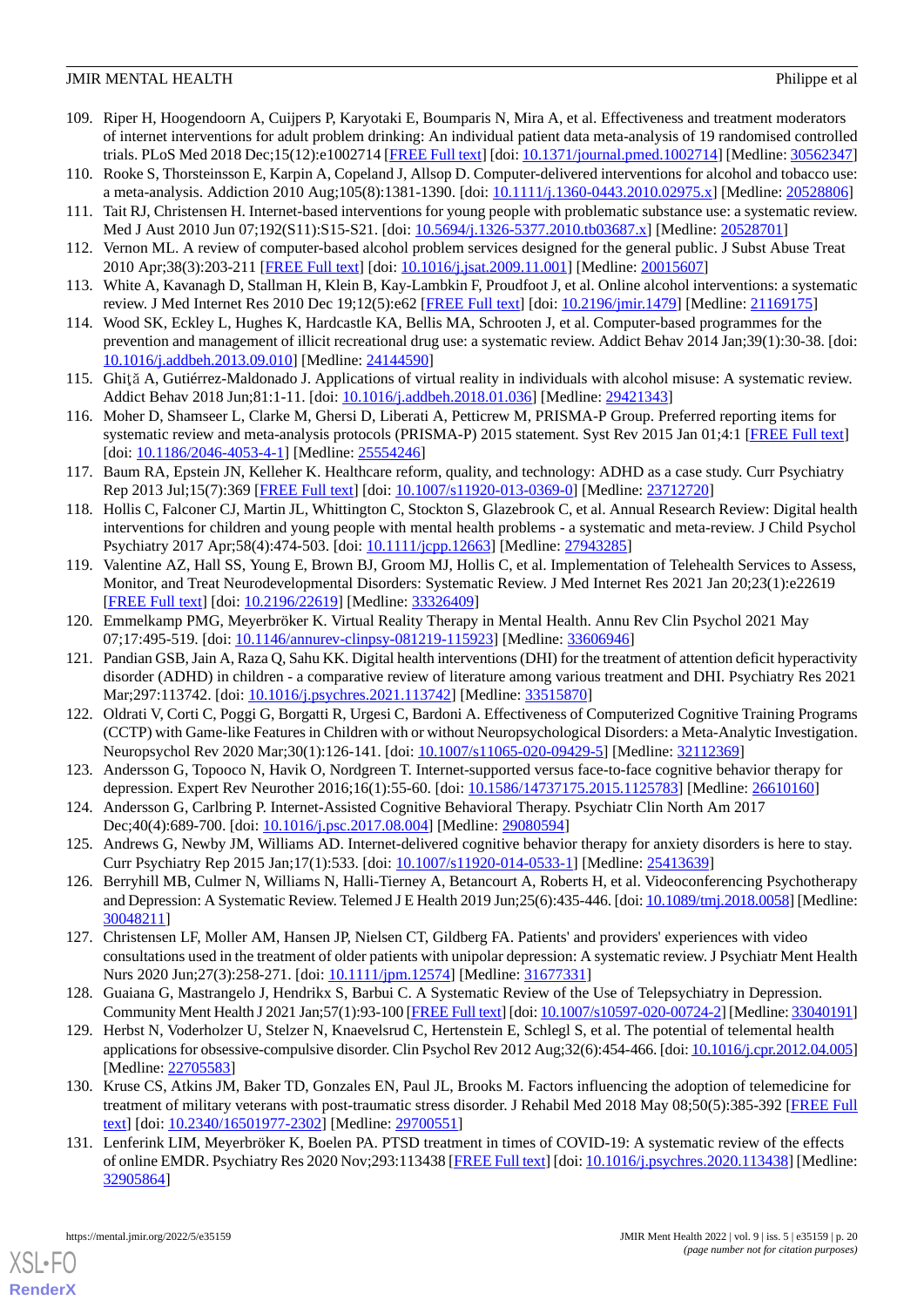- 132. McLean SA, Booth AT, Schnabel A, Wright BJ, Painter FL, McIntosh JE. Exploring the Efficacy of Telehealth for Family Therapy Through Systematic, Meta-analytic, and Qualitative Evidence. Clin Child Fam Psychol Rev 2021 Jun;24(2):244-266 [[FREE Full text](http://europepmc.org/abstract/MED/33492545)] [doi: [10.1007/s10567-020-00340-2\]](http://dx.doi.org/10.1007/s10567-020-00340-2) [Medline: [33492545](http://www.ncbi.nlm.nih.gov/entrez/query.fcgi?cmd=Retrieve&db=PubMed&list_uids=33492545&dopt=Abstract)]
- <span id="page-20-2"></span>133. Olthuis JV, Wozney L, Asmundson GJG, Cramm H, Lingley-Pottie P, McGrath PJ. Distance-delivered interventions for PTSD: A systematic review and meta-analysis. J Anxiety Disord 2016 Dec;44:9-26. [doi: [10.1016/j.janxdis.2016.09.010](http://dx.doi.org/10.1016/j.janxdis.2016.09.010)] [Medline: [27697658](http://www.ncbi.nlm.nih.gov/entrez/query.fcgi?cmd=Retrieve&db=PubMed&list_uids=27697658&dopt=Abstract)]
- <span id="page-20-3"></span><span id="page-20-0"></span>134. Paul LA, Hassija CM, Clapp JD. Technological advances in the treatment of trauma: a review of promising practices. Behav Modif 2012 Nov;36(6):897-923. [doi: [10.1177/0145445512450733\]](http://dx.doi.org/10.1177/0145445512450733) [Medline: [22956588\]](http://www.ncbi.nlm.nih.gov/entrez/query.fcgi?cmd=Retrieve&db=PubMed&list_uids=22956588&dopt=Abstract)
- 135. Richards D, Richardson T. Computer-based psychological treatments for depression: a systematic review and meta-analysis. Clin Psychol Rev 2012 Jun;32(4):329-342. [doi: [10.1016/j.cpr.2012.02.004](http://dx.doi.org/10.1016/j.cpr.2012.02.004)] [Medline: [22466510](http://www.ncbi.nlm.nih.gov/entrez/query.fcgi?cmd=Retrieve&db=PubMed&list_uids=22466510&dopt=Abstract)]
- <span id="page-20-4"></span>136. Roth DE, Ramtekkar U, Zeković-Roth S. Telepsychiatry: A New Treatment Venue for Pediatric Depression. Child Adolesc Psychiatr Clin N Am 2019 Jul;28(3):377-395. [doi: [10.1016/j.chc.2019.02.007](http://dx.doi.org/10.1016/j.chc.2019.02.007)] [Medline: [31076115](http://www.ncbi.nlm.nih.gov/entrez/query.fcgi?cmd=Retrieve&db=PubMed&list_uids=31076115&dopt=Abstract)]
- <span id="page-20-5"></span>137. Saltzman LY, Solomyak L, Pat-Horenczyk R. Addressing the Needs of Children and Youth in the Context of War and Terrorism: the Technological Frontier. Curr Psychiatry Rep 2017 Jun;19(6):30. [doi: [10.1007/s11920-017-0786-6\]](http://dx.doi.org/10.1007/s11920-017-0786-6) [Medline: [28447296](http://www.ncbi.nlm.nih.gov/entrez/query.fcgi?cmd=Retrieve&db=PubMed&list_uids=28447296&dopt=Abstract)]
- <span id="page-20-12"></span>138. Sloan DM, Gallagher MW, Feinstein BA, Lee DJ, Pruneau GM. Efficacy of telehealth treatments for posttraumatic stress-related symptoms: a meta-analysis. Cogn Behav Ther 2011;40(2):111-125. [doi: [10.1080/16506073.2010.550058\]](http://dx.doi.org/10.1080/16506073.2010.550058) [Medline: [21547778](http://www.ncbi.nlm.nih.gov/entrez/query.fcgi?cmd=Retrieve&db=PubMed&list_uids=21547778&dopt=Abstract)]
- 139. Shore JH. Telepsychiatry: videoconferencing in the delivery of psychiatric care. Am J Psychiatry 2013 Mar;170(3):256-262. [doi: [10.1176/appi.ajp.2012.12081064](http://dx.doi.org/10.1176/appi.ajp.2012.12081064)] [Medline: [23450286\]](http://www.ncbi.nlm.nih.gov/entrez/query.fcgi?cmd=Retrieve&db=PubMed&list_uids=23450286&dopt=Abstract)
- <span id="page-20-13"></span>140. Sunjaya AP, Chris A, Novianti D. Efficacy, patient-doctor relationship, costs and benefits of utilizing telepsychiatry for the management of post-traumatic stress disorder (PTSD): a systematic review. Trends Psychiatry Psychother 2020;42(1):102-110 [[FREE Full text](https://doi.org/10.1590/2237-6089-2019-0024)] [doi: [10.1590/2237-6089-2019-0024\]](http://dx.doi.org/10.1590/2237-6089-2019-0024) [Medline: [32321088\]](http://www.ncbi.nlm.nih.gov/entrez/query.fcgi?cmd=Retrieve&db=PubMed&list_uids=32321088&dopt=Abstract)
- <span id="page-20-6"></span>141. Turgoose D, Ashwick R, Murphy D. Systematic review of lessons learned from delivering tele-therapy to veterans with post-traumatic stress disorder. J Telemed Telecare 2018 Oct;24(9):575-585. [doi: [10.1177/1357633X17730443\]](http://dx.doi.org/10.1177/1357633X17730443) [Medline: [28958211](http://www.ncbi.nlm.nih.gov/entrez/query.fcgi?cmd=Retrieve&db=PubMed&list_uids=28958211&dopt=Abstract)]
- 142. Wootton BM. Remote cognitive-behavior therapy for obsessive-compulsive symptoms: A meta-analysis. Clin Psychol Rev 2016 Feb;43:103-113. [doi: [10.1016/j.cpr.2015.10.001\]](http://dx.doi.org/10.1016/j.cpr.2015.10.001) [Medline: [26494179](http://www.ncbi.nlm.nih.gov/entrez/query.fcgi?cmd=Retrieve&db=PubMed&list_uids=26494179&dopt=Abstract)]
- <span id="page-20-1"></span>143. Weightman M. Digital psychotherapy as an effective and timely treatment option for depression and anxiety disorders: Implications for rural and remote practice. J Int Med Res 2020 Jun;48(6):300060520928686 [\[FREE Full text\]](https://journals.sagepub.com/doi/10.1177/0300060520928686?url_ver=Z39.88-2003&rfr_id=ori:rid:crossref.org&rfr_dat=cr_pub%3dpubmed) [doi: [10.1177/0300060520928686\]](http://dx.doi.org/10.1177/0300060520928686) [Medline: [32527170\]](http://www.ncbi.nlm.nih.gov/entrez/query.fcgi?cmd=Retrieve&db=PubMed&list_uids=32527170&dopt=Abstract)
- <span id="page-20-14"></span>144. Zhao L, Chen J, Lan L, Deng N, Liao Y, Yue L, et al. Effectiveness of Telehealth Interventions for Women With Postpartum Depression: Systematic Review and Meta-analysis. JMIR Mhealth Uhealth 2021 Oct 07;9(10):e32544 [[FREE Full text](https://mhealth.jmir.org/2021/10/e32544/)] [doi: [10.2196/32544](http://dx.doi.org/10.2196/32544)] [Medline: [34617909\]](http://www.ncbi.nlm.nih.gov/entrez/query.fcgi?cmd=Retrieve&db=PubMed&list_uids=34617909&dopt=Abstract)
- <span id="page-20-8"></span>145. Andersson G, Carlbring P, Titov N, Lindefors N. Internet Interventions for Adults with Anxiety and Mood Disorders: A Narrative Umbrella Review of Recent Meta-Analyses. Can J Psychiatry 2019 Jul;64(7):465-470 [\[FREE Full text](http://europepmc.org/abstract/MED/31096757)] [doi: [10.1177/0706743719839381\]](http://dx.doi.org/10.1177/0706743719839381) [Medline: [31096757\]](http://www.ncbi.nlm.nih.gov/entrez/query.fcgi?cmd=Retrieve&db=PubMed&list_uids=31096757&dopt=Abstract)
- <span id="page-20-9"></span>146. Andrews G, Cuijpers P, Craske MG, McEvoy P, Titov N. Computer therapy for the anxiety and depressive disorders is effective, acceptable and practical health care: a meta-analysis. PLoS One 2010 Oct 13;5(10):e13196 [\[FREE Full text\]](https://dx.plos.org/10.1371/journal.pone.0013196) [doi: [10.1371/journal.pone.0013196\]](http://dx.doi.org/10.1371/journal.pone.0013196) [Medline: [20967242](http://www.ncbi.nlm.nih.gov/entrez/query.fcgi?cmd=Retrieve&db=PubMed&list_uids=20967242&dopt=Abstract)]
- <span id="page-20-10"></span>147. Andrews G, Basu A, Cuijpers P, Craske MG, McEvoy P, English CL, et al. Computer therapy for the anxiety and depression disorders is effective, acceptable and practical health care: An updated meta-analysis. J Anxiety Disord 2018 Apr;55:70-78 [[FREE Full text](https://linkinghub.elsevier.com/retrieve/pii/S0887-6185(17)30447-4)] [doi: [10.1016/j.janxdis.2018.01.001](http://dx.doi.org/10.1016/j.janxdis.2018.01.001)] [Medline: [29422409](http://www.ncbi.nlm.nih.gov/entrez/query.fcgi?cmd=Retrieve&db=PubMed&list_uids=29422409&dopt=Abstract)]
- <span id="page-20-11"></span>148. Bayrampour H, Trieu J, Tharmaratnam T. Effectiveness of eHealth Interventions to Reduce Perinatal Anxiety: A Systematic Review and Meta-Analysis. J Clin Psychiatry 2019 Jan 22;80(1):18r12386. [doi: [10.4088/JCP.18r12386](http://dx.doi.org/10.4088/JCP.18r12386)] [Medline: [30688418](http://www.ncbi.nlm.nih.gov/entrez/query.fcgi?cmd=Retrieve&db=PubMed&list_uids=30688418&dopt=Abstract)]
- <span id="page-20-7"></span>149. Christensen H, Batterham PJ, O'Dea B. E-health interventions for suicide prevention. Int J Environ Res Public Health 2014 Aug 12;11(8):8193-8212 [[FREE Full text](https://www.mdpi.com/resolver?pii=ijerph110808193)] [doi: [10.3390/ijerph110808193\]](http://dx.doi.org/10.3390/ijerph110808193) [Medline: [25119698\]](http://www.ncbi.nlm.nih.gov/entrez/query.fcgi?cmd=Retrieve&db=PubMed&list_uids=25119698&dopt=Abstract)
- 150. Crabb RM, Cavanagh K, Proudfoot J, Learmonth D, Rafie S, Weingardt KR. Is computerized cognitive-behavioural therapy a treatment option for depression in late-life? A systematic review. Br J Clin Psychol 2012 Nov;51(4):459-464. [doi: [10.1111/j.2044-8260.2012.02038.x\]](http://dx.doi.org/10.1111/j.2044-8260.2012.02038.x) [Medline: [23078214\]](http://www.ncbi.nlm.nih.gov/entrez/query.fcgi?cmd=Retrieve&db=PubMed&list_uids=23078214&dopt=Abstract)
- 151. Cuijpers P, Donker T, Johansson R, Mohr DC, van Straten A, Andersson G. Self-guided psychological treatment for depressive symptoms: a meta-analysis. PLoS One 2011;6(6):e21274 [\[FREE Full text](https://dx.plos.org/10.1371/journal.pone.0021274)] [doi: [10.1371/journal.pone.0021274](http://dx.doi.org/10.1371/journal.pone.0021274)] [Medline: [21712998](http://www.ncbi.nlm.nih.gov/entrez/query.fcgi?cmd=Retrieve&db=PubMed&list_uids=21712998&dopt=Abstract)]
- 152. Deady M, Choi I, Calvo RA, Glozier N, Christensen H, Harvey SB. eHealth interventions for the prevention of depression and anxiety in the general population: a systematic review and meta-analysis. BMC Psychiatry 2017 Aug 29;17(1):310 [[FREE Full text](https://bmcpsychiatry.biomedcentral.com/articles/10.1186/s12888-017-1473-1)] [doi: [10.1186/s12888-017-1473-1\]](http://dx.doi.org/10.1186/s12888-017-1473-1) [Medline: [28851342](http://www.ncbi.nlm.nih.gov/entrez/query.fcgi?cmd=Retrieve&db=PubMed&list_uids=28851342&dopt=Abstract)]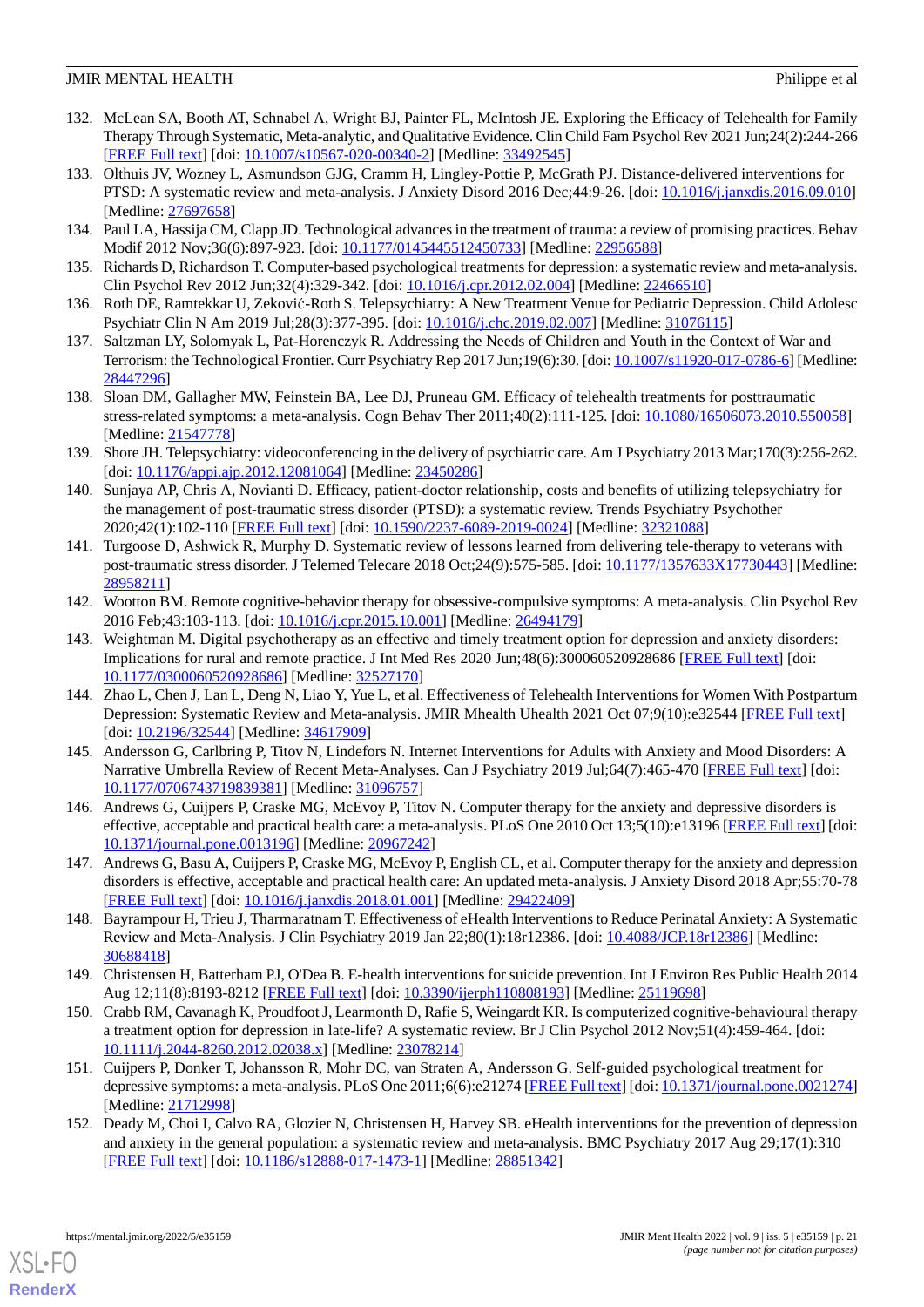- 153. Dèttore D, Pozza A, Andersson G. Efficacy of technology-delivered cognitive behavioural therapy for OCD versus control conditions, and in comparison with therapist-administered CBT: meta-analysis of randomized controlled trials. Cogn Behav Ther 2015;44(3):190-211. [doi: [10.1080/16506073.2015.1005660](http://dx.doi.org/10.1080/16506073.2015.1005660)] [Medline: [25705787\]](http://www.ncbi.nlm.nih.gov/entrez/query.fcgi?cmd=Retrieve&db=PubMed&list_uids=25705787&dopt=Abstract)
- <span id="page-21-6"></span>154. Ebert DD, Zarski A, Christensen H, Stikkelbroek Y, Cuijpers P, Berking M, et al. Internet and computer-based cognitive behavioral therapy for anxiety and depression in youth: a meta-analysis of randomized controlled outcome trials. PLoS One 2015;10(3):e0119895 [\[FREE Full text\]](https://dx.plos.org/10.1371/journal.pone.0119895) [doi: [10.1371/journal.pone.0119895\]](http://dx.doi.org/10.1371/journal.pone.0119895) [Medline: [25786025\]](http://www.ncbi.nlm.nih.gov/entrez/query.fcgi?cmd=Retrieve&db=PubMed&list_uids=25786025&dopt=Abstract)
- <span id="page-21-8"></span>155. Griffiths KM, Farrer L, Christensen H. The efficacy of internet interventions for depression and anxiety disorders: a review of randomised controlled trials. Med J Aust 2010 Jun 07;192(S11):S4-S11. [doi: [10.5694/j.1326-5377.2010.tb03685.x\]](http://dx.doi.org/10.5694/j.1326-5377.2010.tb03685.x) [Medline: [20528707](http://www.ncbi.nlm.nih.gov/entrez/query.fcgi?cmd=Retrieve&db=PubMed&list_uids=20528707&dopt=Abstract)]
- <span id="page-21-5"></span>156. Grist R, Croker A, Denne M, Stallard P. Technology Delivered Interventions for Depression and Anxiety in Children and Adolescents: A Systematic Review and Meta-analysis. Clin Child Fam Psychol Rev 2019 Jun;22(2):147-171 [\[FREE Full](http://europepmc.org/abstract/MED/30229343) [text](http://europepmc.org/abstract/MED/30229343)] [doi: [10.1007/s10567-018-0271-8\]](http://dx.doi.org/10.1007/s10567-018-0271-8) [Medline: [30229343](http://www.ncbi.nlm.nih.gov/entrez/query.fcgi?cmd=Retrieve&db=PubMed&list_uids=30229343&dopt=Abstract)]
- 157. Iakimova G, Dimitrova S, Burté T. [Can we do therapy without a therapist? Active components of computer-based CBT for depression]. Encephale 2017 Dec;43(6):582-593. [doi: [10.1016/j.encep.2016.08.006\]](http://dx.doi.org/10.1016/j.encep.2016.08.006) [Medline: [27745720\]](http://www.ncbi.nlm.nih.gov/entrez/query.fcgi?cmd=Retrieve&db=PubMed&list_uids=27745720&dopt=Abstract)
- <span id="page-21-2"></span>158. Karyotaki E, Riper H, Twisk J, Hoogendoorn A, Kleiboer A, Mira A, et al. Efficacy of Self-guided Internet-Based Cognitive Behavioral Therapy in the Treatment of Depressive Symptoms: A Meta-analysis of Individual Participant Data. JAMA Psychiatry 2017 Apr 01;74(4):351-359. [doi: [10.1001/jamapsychiatry.2017.0044\]](http://dx.doi.org/10.1001/jamapsychiatry.2017.0044) [Medline: [28241179](http://www.ncbi.nlm.nih.gov/entrez/query.fcgi?cmd=Retrieve&db=PubMed&list_uids=28241179&dopt=Abstract)]
- 159. Karyotaki E, Kemmeren L, Riper H, Twisk J, Hoogendoorn A, Kleiboer A, et al. Is self-guided internet-based cognitive behavioural therapy (iCBT) harmful? An individual participant data meta-analysis. Psychol Med 2018 Nov;48(15):2456-2466 [[FREE Full text](http://europepmc.org/abstract/MED/29540243)] [doi: [10.1017/S0033291718000648](http://dx.doi.org/10.1017/S0033291718000648)] [Medline: [29540243](http://www.ncbi.nlm.nih.gov/entrez/query.fcgi?cmd=Retrieve&db=PubMed&list_uids=29540243&dopt=Abstract)]
- 160. Kendall PC, Khanna MS, Edson A, Cummings C, Harris MS. Computers and psychosocial treatment for child anxiety: recent advances and ongoing efforts. Depress Anxiety 2011 Jan;28(1):58-66. [doi: [10.1002/da.20757](http://dx.doi.org/10.1002/da.20757)] [Medline: [21049529](http://www.ncbi.nlm.nih.gov/entrez/query.fcgi?cmd=Retrieve&db=PubMed&list_uids=21049529&dopt=Abstract)]
- 161. Lee EW, Denison FC, Hor K, Reynolds RM. Web-based interventions for prevention and treatment of perinatal mood disorders: a systematic review. BMC Pregnancy Childbirth 2016 Feb 29;16:38 [\[FREE Full text\]](https://bmcpregnancychildbirth.biomedcentral.com/articles/10.1186/s12884-016-0831-1) [doi: [10.1186/s12884-016-0831-1\]](http://dx.doi.org/10.1186/s12884-016-0831-1) [Medline: [26928898](http://www.ncbi.nlm.nih.gov/entrez/query.fcgi?cmd=Retrieve&db=PubMed&list_uids=26928898&dopt=Abstract)]
- <span id="page-21-7"></span>162. Loughnan SA, Joubert AE, Grierson A, Andrews G, Newby JM. Internet-delivered psychological interventions for clinical anxiety and depression in perinatal women: a systematic review and meta-analysis. Arch Womens Ment Health 2019 Dec;22(6):737-750. [doi: [10.1007/s00737-019-00961-9\]](http://dx.doi.org/10.1007/s00737-019-00961-9) [Medline: [31101993](http://www.ncbi.nlm.nih.gov/entrez/query.fcgi?cmd=Retrieve&db=PubMed&list_uids=31101993&dopt=Abstract)]
- 163. Lowther H, Newman E. Attention bias modification (ABM) as a treatment for child and adolescent anxiety: a systematic review. J Affect Disord 2014 Oct;168:125-135. [doi: [10.1016/j.jad.2014.06.051\]](http://dx.doi.org/10.1016/j.jad.2014.06.051) [Medline: [25046738\]](http://www.ncbi.nlm.nih.gov/entrez/query.fcgi?cmd=Retrieve&db=PubMed&list_uids=25046738&dopt=Abstract)
- <span id="page-21-9"></span><span id="page-21-0"></span>164. Martínez P, Rojas G, Martínez V, Lara MA, Pérez JC. Internet-based interventions for the prevention and treatment of depression in people living in developing countries: A systematic review. J Affect Disord 2018 Jul;234:193-200. [doi: [10.1016/j.jad.2018.02.079\]](http://dx.doi.org/10.1016/j.jad.2018.02.079) [Medline: [29529553\]](http://www.ncbi.nlm.nih.gov/entrez/query.fcgi?cmd=Retrieve&db=PubMed&list_uids=29529553&dopt=Abstract)
- <span id="page-21-10"></span>165. Melville KM, Casey LM, Kavanagh DJ. Dropout from Internet-based treatment for psychological disorders. Br J Clin Psychol 2010 Nov;49(Pt 4):455-471. [doi: [10.1348/014466509X472138\]](http://dx.doi.org/10.1348/014466509X472138) [Medline: [19799804](http://www.ncbi.nlm.nih.gov/entrez/query.fcgi?cmd=Retrieve&db=PubMed&list_uids=19799804&dopt=Abstract)]
- 166. Morimoto SS, Wexler BE, Alexopoulos GS. Neuroplasticity-based computerized cognitive remediation for geriatric depression. Int J Geriatr Psychiatry 2012 Dec;27(12):1239-1247 [[FREE Full text](http://europepmc.org/abstract/MED/22451346)] [doi: [10.1002/gps.3776](http://dx.doi.org/10.1002/gps.3776)] [Medline: [22451346](http://www.ncbi.nlm.nih.gov/entrez/query.fcgi?cmd=Retrieve&db=PubMed&list_uids=22451346&dopt=Abstract)]
- <span id="page-21-3"></span>167. Peñate W, Fumero A. A meta-review of Internet computer-based psychological treatments for anxiety disorders. J Telemed Telecare 2016 Jan;22(1):3-11. [doi: [10.1177/1357633X15586491](http://dx.doi.org/10.1177/1357633X15586491)] [Medline: [26026188\]](http://www.ncbi.nlm.nih.gov/entrez/query.fcgi?cmd=Retrieve&db=PubMed&list_uids=26026188&dopt=Abstract)
- <span id="page-21-4"></span>168. Rasing SPA, Stikkelbroek YAJ, Bodden DHM. Is Digital Treatment the Holy Grail? Literature Review on Computerized and Blended Treatment for Depressive Disorders in Youth. Int J Environ Res Public Health 2019 Dec 24;17(1):153 [\[FREE](https://www.mdpi.com/resolver?pii=ijerph17010153) [Full text\]](https://www.mdpi.com/resolver?pii=ijerph17010153) [doi: [10.3390/ijerph17010153\]](http://dx.doi.org/10.3390/ijerph17010153) [Medline: [31878249\]](http://www.ncbi.nlm.nih.gov/entrez/query.fcgi?cmd=Retrieve&db=PubMed&list_uids=31878249&dopt=Abstract)
- <span id="page-21-1"></span>169. Richardson T, Stallard P, Velleman S. Computerised cognitive behavioural therapy for the prevention and treatment of depression and anxiety in children and adolescents: a systematic review. Clin Child Fam Psychol Rev 2010 Sep;13(3):275-290. [doi: [10.1007/s10567-010-0069-9](http://dx.doi.org/10.1007/s10567-010-0069-9)] [Medline: [20532980\]](http://www.ncbi.nlm.nih.gov/entrez/query.fcgi?cmd=Retrieve&db=PubMed&list_uids=20532980&dopt=Abstract)
- 170. Shim M, Mahaffey B, Bleidistel M, Gonzalez A. A scoping review of human-support factors in the context of Internet-based psychological interventions (IPIs) for depression and anxiety disorders. Clin Psychol Rev 2017 Nov;57:129-140. [doi: [10.1016/j.cpr.2017.09.003\]](http://dx.doi.org/10.1016/j.cpr.2017.09.003) [Medline: [28934623\]](http://www.ncbi.nlm.nih.gov/entrez/query.fcgi?cmd=Retrieve&db=PubMed&list_uids=28934623&dopt=Abstract)
- 171. Siemer CP, Fogel J, Van Voorhees BW. Telemental health and web-based applications in children and adolescents. Child Adolesc Psychiatr Clin N Am 2011 Jan;20(1):135-153 [[FREE Full text](http://europepmc.org/abstract/MED/21092918)] [doi: [10.1016/j.chc.2010.08.012](http://dx.doi.org/10.1016/j.chc.2010.08.012)] [Medline: [21092918](http://www.ncbi.nlm.nih.gov/entrez/query.fcgi?cmd=Retrieve&db=PubMed&list_uids=21092918&dopt=Abstract)]
- 172. Sijbrandij M, Kunovski I, Cuijpers P. Effectiveness of Internet-Delivered Cognitive Behavioral Therapy for Posttraumatic Stress Disorder: A Systematic Review and Meta-Analysis. Depress Anxiety 2016 Sep;33(9):783-791. [doi: [10.1002/da.22533\]](http://dx.doi.org/10.1002/da.22533) [Medline: [27322710](http://www.ncbi.nlm.nih.gov/entrez/query.fcgi?cmd=Retrieve&db=PubMed&list_uids=27322710&dopt=Abstract)]
- 173. Sikorski C, Luppa M, Kersting A, König HH, Riedel-Heller SG. [Computer-aided cognitive behavioral therapy for depression]. Psychiatr Prax 2011 Feb;38(2):61-68. [doi: [10.1055/s-0030-1248575](http://dx.doi.org/10.1055/s-0030-1248575)] [Medline: [20972949](http://www.ncbi.nlm.nih.gov/entrez/query.fcgi?cmd=Retrieve&db=PubMed&list_uids=20972949&dopt=Abstract)]
- 174. So M, Yamaguchi S, Hashimoto S, Sado M, Furukawa TA, McCrone P. Is computerised CBT really helpful for adult depression?-A meta-analytic re-evaluation of CCBT for adult depression in terms of clinical implementation and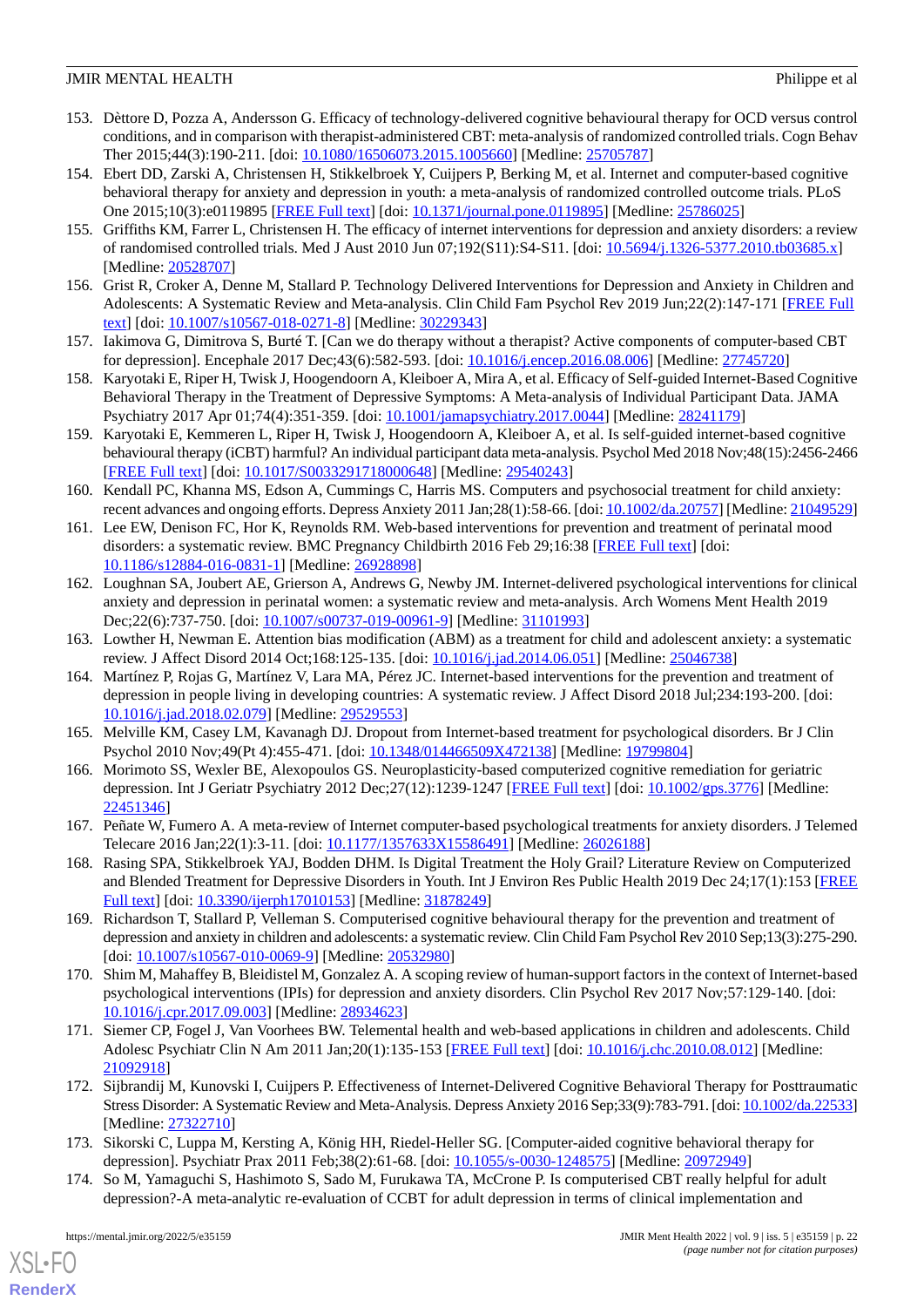methodological validity. BMC Psychiatry 2013 Apr 15;13:113 [\[FREE Full text](https://bmcpsychiatry.biomedcentral.com/articles/10.1186/1471-244X-13-113)] [doi: [10.1186/1471-244X-13-113\]](http://dx.doi.org/10.1186/1471-244X-13-113) [Medline: [23587347](http://www.ncbi.nlm.nih.gov/entrez/query.fcgi?cmd=Retrieve&db=PubMed&list_uids=23587347&dopt=Abstract)]

- <span id="page-22-13"></span>175. Spurgeon JA, Wright JH. Computer-assisted cognitive-behavioral therapy. Curr Psychiatry Rep 2010 Dec;12(6):547-552. [doi: [10.1007/s11920-010-0152-4](http://dx.doi.org/10.1007/s11920-010-0152-4)] [Medline: [20872100\]](http://www.ncbi.nlm.nih.gov/entrez/query.fcgi?cmd=Retrieve&db=PubMed&list_uids=20872100&dopt=Abstract)
- 176. Stefanopoulou E, Lewis D, Taylor M, Broscombe J, Larkin J. Digitally Delivered Psychological Interventions for Anxiety Disorders: a Comprehensive Review. Psychiatr Q 2019 Mar;90(1):197-215. [doi: [10.1007/s11126-018-9620-5\]](http://dx.doi.org/10.1007/s11126-018-9620-5) [Medline: [30488330](http://www.ncbi.nlm.nih.gov/entrez/query.fcgi?cmd=Retrieve&db=PubMed&list_uids=30488330&dopt=Abstract)]
- <span id="page-22-9"></span>177. Vallury KD, Jones M, Oosterbroek C. Computerized Cognitive Behavior Therapy for Anxiety and Depression in Rural Areas: A Systematic Review. J Med Internet Res 2015 Jun 05;17(6):e139 [\[FREE Full text\]](https://www.jmir.org/2015/6/e139/) [doi: [10.2196/jmir.4145\]](http://dx.doi.org/10.2196/jmir.4145) [Medline: [26048193](http://www.ncbi.nlm.nih.gov/entrez/query.fcgi?cmd=Retrieve&db=PubMed&list_uids=26048193&dopt=Abstract)]
- <span id="page-22-10"></span>178. Wells MJ, Owen JJ, McCray LW, Bishop LB, Eells TD, Brown GK, et al. Computer-Assisted Cognitive-Behavior Therapy for Depression in Primary Care: Systematic Review and Meta-Analysis. Prim Care Companion CNS Disord 2018 Mar 01;20(2):17r02196 [[FREE Full text](http://www.psychiatrist.com/pcc/computer-assisted-cbt-for-depression-in-primary-care)] [doi: [10.4088/PCC.17r02196](http://dx.doi.org/10.4088/PCC.17r02196)] [Medline: [29570963](http://www.ncbi.nlm.nih.gov/entrez/query.fcgi?cmd=Retrieve&db=PubMed&list_uids=29570963&dopt=Abstract)]
- <span id="page-22-11"></span>179. Wilks CR, Zieve GG, Lessing HK. Are Trials of Computerized Therapy Generalizable? A Multidimensional Meta-analysis. Telemed J E Health 2016 May;22(5):450-457 [[FREE Full text](http://europepmc.org/abstract/MED/26461235)] [doi: [10.1089/tmj.2015.0129\]](http://dx.doi.org/10.1089/tmj.2015.0129) [Medline: [26461235\]](http://www.ncbi.nlm.nih.gov/entrez/query.fcgi?cmd=Retrieve&db=PubMed&list_uids=26461235&dopt=Abstract)
- 180. Wright JH, Mishkind M, Eells TD, Chan SR. Computer-Assisted Cognitive-Behavior Therapy and Mobile Apps for Depression and Anxiety. Curr Psychiatry Rep 2019 Jun 27;21(7):62. [doi: [10.1007/s11920-019-1031-2](http://dx.doi.org/10.1007/s11920-019-1031-2)] [Medline: [31250242\]](http://www.ncbi.nlm.nih.gov/entrez/query.fcgi?cmd=Retrieve&db=PubMed&list_uids=31250242&dopt=Abstract)
- <span id="page-22-7"></span>181. Wright JH, Owen JJ, Richards D, Eells TD, Richardson T, Brown GK, et al. Computer-Assisted Cognitive-Behavior Therapy for Depression: A Systematic Review and Meta-Analysis. J Clin Psychiatry 2019 Mar 19;80(2):18r12188 [[FREE Full text](http://www.psychiatrist.com/JCP/article/Pages/2019/v80/18r12188.aspx)] [doi: [10.4088/JCP.18r12188](http://dx.doi.org/10.4088/JCP.18r12188)] [Medline: [30900849\]](http://www.ncbi.nlm.nih.gov/entrez/query.fcgi?cmd=Retrieve&db=PubMed&list_uids=30900849&dopt=Abstract)
- <span id="page-22-0"></span>182. Ye Y, Zhang Y, Chen J, Liu J, Li X, Liu Y, et al. Internet-Based Cognitive Behavioral Therapy for Insomnia (ICBT-i) Improves Comorbid Anxiety and Depression-A Meta-Analysis of Randomized Controlled Trials. PLoS One 2015;10(11):e0142258 [\[FREE Full text](https://dx.plos.org/10.1371/journal.pone.0142258)] [doi: [10.1371/journal.pone.0142258\]](http://dx.doi.org/10.1371/journal.pone.0142258) [Medline: [26581107](http://www.ncbi.nlm.nih.gov/entrez/query.fcgi?cmd=Retrieve&db=PubMed&list_uids=26581107&dopt=Abstract)]
- <span id="page-22-1"></span>183. Kampmann IL, Emmelkamp PMG, Morina N. Meta-analysis of technology-assisted interventions for social anxiety disorder. J Anxiety Disord 2016 Aug;42:71-84. [doi: [10.1016/j.janxdis.2016.06.007](http://dx.doi.org/10.1016/j.janxdis.2016.06.007)] [Medline: [27376634](http://www.ncbi.nlm.nih.gov/entrez/query.fcgi?cmd=Retrieve&db=PubMed&list_uids=27376634&dopt=Abstract)]
- <span id="page-22-2"></span>184. Suso-Ribera C, Fernández-Álvarez J, García-Palacios A, Hoffman HG, Bretón-López J, Baños RM, et al. Virtual Reality, Augmented Reality, and In Vivo Exposure Therapy: A Preliminary Comparison of Treatment Efficacy in Small Animal Phobia. Cyberpsychol Behav Soc Netw 2019 Jan;22(1):31-38 [\[FREE Full text\]](http://europepmc.org/abstract/MED/30335525) [doi: [10.1089/cyber.2017.0672\]](http://dx.doi.org/10.1089/cyber.2017.0672) [Medline: [30335525](http://www.ncbi.nlm.nih.gov/entrez/query.fcgi?cmd=Retrieve&db=PubMed&list_uids=30335525&dopt=Abstract)]
- 185. Callan JA, Wright J, Siegle GJ, Howland RH, Kepler BB. Use of Computer and Mobile Technologies in the Treatment of Depression. Arch Psychiatr Nurs 2017 Jun;31(3):311-318. [doi: [10.1016/j.apnu.2016.10.002](http://dx.doi.org/10.1016/j.apnu.2016.10.002)] [Medline: [28499574](http://www.ncbi.nlm.nih.gov/entrez/query.fcgi?cmd=Retrieve&db=PubMed&list_uids=28499574&dopt=Abstract)]
- <span id="page-22-3"></span>186. Nair U, Armfield NR, Chatfield MD, Edirippulige S. The effectiveness of telemedicine interventions to address maternal depression: A systematic review and meta-analysis. J Telemed Telecare 2018 Dec;24(10):639-650. [doi: [10.1177/1357633X18794332](http://dx.doi.org/10.1177/1357633X18794332)] [Medline: [30343660\]](http://www.ncbi.nlm.nih.gov/entrez/query.fcgi?cmd=Retrieve&db=PubMed&list_uids=30343660&dopt=Abstract)
- <span id="page-22-8"></span>187. Søgaard Neilsen A, Wilson RL. Combining e-mental health intervention development with human computer interaction (HCI) design to enhance technology-facilitated recovery for people with depression and/or anxiety conditions: An integrative literature review. Int J Ment Health Nurs 2019 Feb;28(1):22-39. [doi: [10.1111/inm.12527\]](http://dx.doi.org/10.1111/inm.12527) [Medline: [30133096](http://www.ncbi.nlm.nih.gov/entrez/query.fcgi?cmd=Retrieve&db=PubMed&list_uids=30133096&dopt=Abstract)]
- 188. Fu Z, Burger H, Arjadi R, Bockting CLH. Effectiveness of digital psychological interventions for mental health problems in low-income and middle-income countries: a systematic review and meta-analysis. Lancet Psychiatry 2020 Oct;7(10):851-864 [\[FREE Full text\]](http://europepmc.org/abstract/MED/32866459) [doi: [10.1016/S2215-0366\(20\)30256-X](http://dx.doi.org/10.1016/S2215-0366(20)30256-X)] [Medline: [32866459](http://www.ncbi.nlm.nih.gov/entrez/query.fcgi?cmd=Retrieve&db=PubMed&list_uids=32866459&dopt=Abstract)]
- <span id="page-22-4"></span>189. Orsolini L, Pompili S, Salvi V, Volpe U. A Systematic Review on TeleMental Health in Youth Mental Health: Focus on Anxiety, Depression and Obsessive-Compulsive Disorder. Medicina (Kaunas) 2021 Jul 31;57(8):793 [\[FREE Full text](https://www.mdpi.com/resolver?pii=medicina57080793)] [doi: [10.3390/medicina57080793\]](http://dx.doi.org/10.3390/medicina57080793) [Medline: [34440999\]](http://www.ncbi.nlm.nih.gov/entrez/query.fcgi?cmd=Retrieve&db=PubMed&list_uids=34440999&dopt=Abstract)
- <span id="page-22-6"></span>190. Stech EP, Lim J, Upton EL, Newby JM. Internet-delivered cognitive behavioral therapy for panic disorder with or without agoraphobia: a systematic review and meta-analysis. Cogn Behav Ther 2020 Jul;49(4):270-293. [doi: [10.1080/16506073.2019.1628808\]](http://dx.doi.org/10.1080/16506073.2019.1628808) [Medline: [31303121\]](http://www.ncbi.nlm.nih.gov/entrez/query.fcgi?cmd=Retrieve&db=PubMed&list_uids=31303121&dopt=Abstract)
- <span id="page-22-5"></span>191. Burger F, Neerincx MA, Brinkman W. Technological State of the Art of Electronic Mental Health Interventions for Major Depressive Disorder: Systematic Literature Review. J Med Internet Res 2020 Jan 20;22(1):e12599 [\[FREE Full text\]](https://www.jmir.org/2020/1/e12599/) [doi: [10.2196/12599\]](http://dx.doi.org/10.2196/12599) [Medline: [31958063\]](http://www.ncbi.nlm.nih.gov/entrez/query.fcgi?cmd=Retrieve&db=PubMed&list_uids=31958063&dopt=Abstract)
- <span id="page-22-12"></span>192. Roman M, Constantin T, Bostan CM. The efficiency of online cognitive-behavioral therapy for postpartum depressive symptomatology: a systematic review and meta-analysis. Women Health 2020 Jan;60(1):99-112. [doi: [10.1080/03630242.2019.1610824\]](http://dx.doi.org/10.1080/03630242.2019.1610824) [Medline: [31057080\]](http://www.ncbi.nlm.nih.gov/entrez/query.fcgi?cmd=Retrieve&db=PubMed&list_uids=31057080&dopt=Abstract)
- 193. Firth J, Torous J, Nicholas J, Carney R, Pratap A, Rosenbaum S, et al. The efficacy of smartphone-based mental health interventions for depressive symptoms: a meta-analysis of randomized controlled trials. World Psychiatry 2017 Oct;16(3):287-298 [\[FREE Full text\]](https://doi.org/10.1002/wps.20472) [doi: [10.1002/wps.20472\]](http://dx.doi.org/10.1002/wps.20472) [Medline: [28941113\]](http://www.ncbi.nlm.nih.gov/entrez/query.fcgi?cmd=Retrieve&db=PubMed&list_uids=28941113&dopt=Abstract)
- 194. Alyami M, Giri B, Alyami H, Sundram F. Social anxiety apps: a systematic review and assessment of app descriptors across mobile store platforms. Evid Based Ment Health 2017 Aug;20(3):65-70. [doi: [10.1136/eb-2017-102664](http://dx.doi.org/10.1136/eb-2017-102664)] [Medline: [28666986\]](http://www.ncbi.nlm.nih.gov/entrez/query.fcgi?cmd=Retrieve&db=PubMed&list_uids=28666986&dopt=Abstract)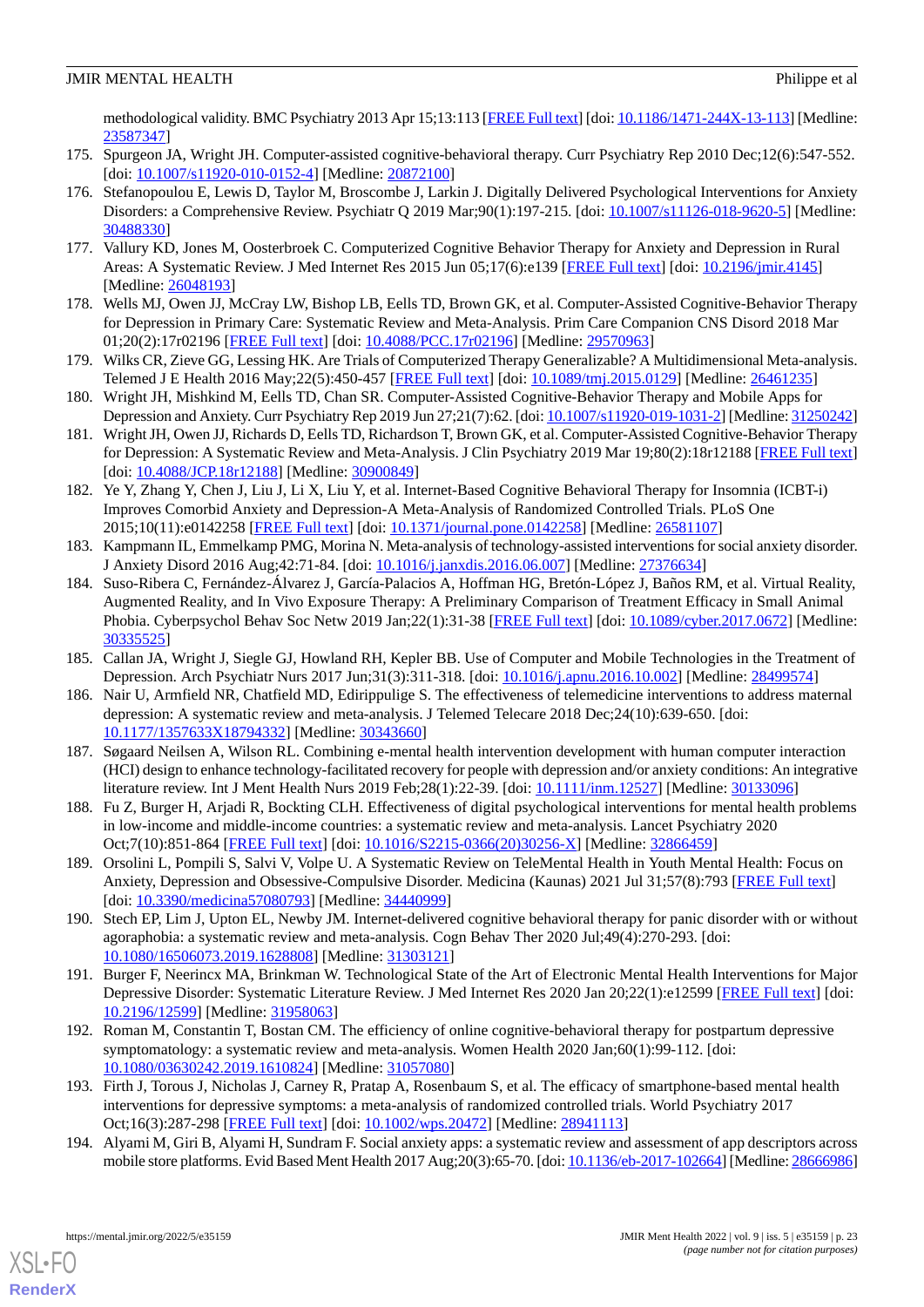- 195. Bry LJ, Chou T, Miguel E, Comer JS. Consumer Smartphone Apps Marketed for Child and Adolescent Anxiety: A Systematic Review and Content Analysis. Behav Ther 2018 Mar;49(2):249-261 [[FREE Full text](http://europepmc.org/abstract/MED/29530263)] [doi: [10.1016/j.beth.2017.07.008\]](http://dx.doi.org/10.1016/j.beth.2017.07.008) [Medline: [29530263](http://www.ncbi.nlm.nih.gov/entrez/query.fcgi?cmd=Retrieve&db=PubMed&list_uids=29530263&dopt=Abstract)]
- <span id="page-23-6"></span>196. Decker V, Valenti M, Montoya V, Sikorskii A, Given CW, Given BA. Maximizing New Technologies to Treat Depression. Issues Ment Health Nurs 2019 Mar;40(3):200-207. [doi: [10.1080/01612840.2018.1527422\]](http://dx.doi.org/10.1080/01612840.2018.1527422) [Medline: [30620622](http://www.ncbi.nlm.nih.gov/entrez/query.fcgi?cmd=Retrieve&db=PubMed&list_uids=30620622&dopt=Abstract)]
- 197. Firth J, Torous J, Carney R, Newby J, Cosco TD, Christensen H, et al. Digital Technologies in the Treatment of Anxiety: Recent Innovations and Future Directions. Curr Psychiatry Rep 2018 May 19;20(6):44 [[FREE Full text](http://europepmc.org/abstract/MED/29779065)] [doi: [10.1007/s11920-018-0910-2\]](http://dx.doi.org/10.1007/s11920-018-0910-2) [Medline: [29779065](http://www.ncbi.nlm.nih.gov/entrez/query.fcgi?cmd=Retrieve&db=PubMed&list_uids=29779065&dopt=Abstract)]
- <span id="page-23-5"></span><span id="page-23-4"></span>198. Frank E, Pong J, Asher Y, Soares CN. Smart phone technologies and ecological momentary data: is this the way forward on depression management and research? Curr Opin Psychiatry 2018 Jan;31(1):3-6. [doi: [10.1097/YCO.0000000000000382\]](http://dx.doi.org/10.1097/YCO.0000000000000382) [Medline: [29084010](http://www.ncbi.nlm.nih.gov/entrez/query.fcgi?cmd=Retrieve&db=PubMed&list_uids=29084010&dopt=Abstract)]
- <span id="page-23-7"></span>199. Loo Gee B, Griffiths KM, Gulliver A. Effectiveness of mobile technologies delivering Ecological Momentary Interventions for stress and anxiety: a systematic review. J Am Med Inform Assoc 2016 Jan;23(1):221-229 [[FREE Full text](http://europepmc.org/abstract/MED/25997643)] [doi: [10.1093/jamia/ocv043](http://dx.doi.org/10.1093/jamia/ocv043)] [Medline: [25997643](http://www.ncbi.nlm.nih.gov/entrez/query.fcgi?cmd=Retrieve&db=PubMed&list_uids=25997643&dopt=Abstract)]
- <span id="page-23-2"></span>200. Van Ameringen M, Turna J, Khalesi Z, Pullia K, Patterson B. There is an app for that! The current state of mobile applications (apps) for DSM-5 obsessive-compulsive disorder, posttraumatic stress disorder, anxiety and mood disorders. Depress Anxiety 2017 Jun;34(6):526-539. [doi: [10.1002/da.22657\]](http://dx.doi.org/10.1002/da.22657) [Medline: [28569409\]](http://www.ncbi.nlm.nih.gov/entrez/query.fcgi?cmd=Retrieve&db=PubMed&list_uids=28569409&dopt=Abstract)
- 201. Basit SA, Mathews N, Kunik ME. Telemedicine interventions for medication adherence in mental illness: A systematic review. Gen Hosp Psychiatry 2020;62:28-36. [doi: [10.1016/j.genhosppsych.2019.11.004](http://dx.doi.org/10.1016/j.genhosppsych.2019.11.004)] [Medline: [31775066\]](http://www.ncbi.nlm.nih.gov/entrez/query.fcgi?cmd=Retrieve&db=PubMed&list_uids=31775066&dopt=Abstract)
- 202. Jones C, Miguel-Cruz A, Smith-MacDonald L, Cruikshank E, Baghoori D, Kaur Chohan A, et al. Virtual Trauma-Focused Therapy for Military Members, Veterans, and Public Safety Personnel With Posttraumatic Stress Injury: Systematic Scoping Review. JMIR Mhealth Uhealth 2020 Sep 21;8(9):e22079 [[FREE Full text](https://mhealth.jmir.org/2020/9/e22079/)] [doi: [10.2196/22079\]](http://dx.doi.org/10.2196/22079) [Medline: [32955456](http://www.ncbi.nlm.nih.gov/entrez/query.fcgi?cmd=Retrieve&db=PubMed&list_uids=32955456&dopt=Abstract)]
- <span id="page-23-1"></span>203. Grossman JT, Frumkin MR, Rodebaugh TL, Lenze EJ. mHealth Assessment and Intervention of Depression and Anxiety in Older Adults. Harv Rev Psychiatry 2020;28(3):203-214 [[FREE Full text](http://europepmc.org/abstract/MED/32310834)] [doi: 10.1097/HRP.000000000000255] [Medline: [32310834](http://www.ncbi.nlm.nih.gov/entrez/query.fcgi?cmd=Retrieve&db=PubMed&list_uids=32310834&dopt=Abstract)]
- <span id="page-23-8"></span><span id="page-23-0"></span>204. Hidalgo-Mazzei D, Llach C, Vieta E. mHealth in affective disorders: hype or hope? A focused narrative review. Int Clin Psychopharmacol 2020 Mar;35(2):61-68. [doi: [10.1097/YIC.0000000000000302](http://dx.doi.org/10.1097/YIC.0000000000000302)] [Medline: [31913875\]](http://www.ncbi.nlm.nih.gov/entrez/query.fcgi?cmd=Retrieve&db=PubMed&list_uids=31913875&dopt=Abstract)
- 205. Diemer J, Mühlberger A, Pauli P, Zwanzger P. Virtual reality exposure in anxiety disorders: impact on psychophysiological reactivity. World J Biol Psychiatry 2014 Aug;15(6):427-442. [doi: [10.3109/15622975.2014.892632](http://dx.doi.org/10.3109/15622975.2014.892632)] [Medline: [24666248](http://www.ncbi.nlm.nih.gov/entrez/query.fcgi?cmd=Retrieve&db=PubMed&list_uids=24666248&dopt=Abstract)]
- <span id="page-23-13"></span><span id="page-23-9"></span>206. Botella C, Fernández-Álvarez J, Guillén V, García-Palacios A, Baños R. Recent Progress in Virtual Reality Exposure Therapy for Phobias: A Systematic Review. Curr Psychiatry Rep 2017 Jul;19(7):42. [doi: [10.1007/s11920-017-0788-4\]](http://dx.doi.org/10.1007/s11920-017-0788-4) [Medline: [28540594](http://www.ncbi.nlm.nih.gov/entrez/query.fcgi?cmd=Retrieve&db=PubMed&list_uids=28540594&dopt=Abstract)]
- 207. Bouchard S. Could virtual reality be effective in treating children with phobias? Expert Rev Neurother 2011 Feb;11(2):207-213. [doi: [10.1586/ern.10.196](http://dx.doi.org/10.1586/ern.10.196)] [Medline: [21306208](http://www.ncbi.nlm.nih.gov/entrez/query.fcgi?cmd=Retrieve&db=PubMed&list_uids=21306208&dopt=Abstract)]
- <span id="page-23-10"></span>208. Deng W, Hu D, Xu S, Liu X, Zhao J, Chen Q, et al. The efficacy of virtual reality exposure therapy for PTSD symptoms: A systematic review and meta-analysis. J Affect Disord 2019 Oct 01;257:698-709. [doi: [10.1016/j.jad.2019.07.086\]](http://dx.doi.org/10.1016/j.jad.2019.07.086) [Medline: [31382122](http://www.ncbi.nlm.nih.gov/entrez/query.fcgi?cmd=Retrieve&db=PubMed&list_uids=31382122&dopt=Abstract)]
- <span id="page-23-3"></span>209. Diemer J, Zwanzger P. [Development of virtual reality as an exposure technique]. Nervenarzt 2019 Jul;90(7):715-723. [doi: [10.1007/s00115-019-0678-6](http://dx.doi.org/10.1007/s00115-019-0678-6)] [Medline: [30715554\]](http://www.ncbi.nlm.nih.gov/entrez/query.fcgi?cmd=Retrieve&db=PubMed&list_uids=30715554&dopt=Abstract)
- <span id="page-23-11"></span>210. Fernández-Álvarez J, Rozental A, Carlbring P, Colombo D, Riva G, Anderson PL, et al. Deterioration rates in Virtual Reality Therapy: An individual patient data level meta-analysis. J Anxiety Disord 2019 Jan;61:3-17. [doi: [10.1016/j.janxdis.2018.06.005](http://dx.doi.org/10.1016/j.janxdis.2018.06.005)] [Medline: [30057346](http://www.ncbi.nlm.nih.gov/entrez/query.fcgi?cmd=Retrieve&db=PubMed&list_uids=30057346&dopt=Abstract)]
- 211. Freeman D, Reeve S, Robinson A, Ehlers A, Clark D, Spanlang B, et al. Virtual reality in the assessment, understanding, and treatment of mental health disorders. Psychol Med 2017 Oct;47(14):2393-2400 [\[FREE Full text\]](http://europepmc.org/abstract/MED/28325167) [doi: [10.1017/S003329171700040X\]](http://dx.doi.org/10.1017/S003329171700040X) [Medline: [28325167](http://www.ncbi.nlm.nih.gov/entrez/query.fcgi?cmd=Retrieve&db=PubMed&list_uids=28325167&dopt=Abstract)]
- 212. Gerardi M, Cukor J, Difede J, Rizzo A, Rothbaum BO. Virtual reality exposure therapy for post-traumatic stress disorder and other anxiety disorders. Curr Psychiatry Rep 2010 Aug;12(4):298-305. [doi: [10.1007/s11920-010-0128-4](http://dx.doi.org/10.1007/s11920-010-0128-4)] [Medline: [20535592](http://www.ncbi.nlm.nih.gov/entrez/query.fcgi?cmd=Retrieve&db=PubMed&list_uids=20535592&dopt=Abstract)]
- <span id="page-23-12"></span>213. Gonçalves R, Pedrozo AL, Coutinho ESF, Figueira I, Ventura P. Efficacy of virtual reality exposure therapy in the treatment of PTSD: a systematic review. PLoS One 2012;7(12):e48469 [\[FREE Full text\]](https://dx.plos.org/10.1371/journal.pone.0048469) [doi: [10.1371/journal.pone.0048469\]](http://dx.doi.org/10.1371/journal.pone.0048469) [Medline: [23300515](http://www.ncbi.nlm.nih.gov/entrez/query.fcgi?cmd=Retrieve&db=PubMed&list_uids=23300515&dopt=Abstract)]
- 214. Ling Y, Nefs HT, Morina N, Heynderickx I, Brinkman W. A meta-analysis on the relationship between self-reported presence and anxiety in virtual reality exposure therapy for anxiety disorders. PLoS One 2014;9(5):e96144 [[FREE Full](https://dx.plos.org/10.1371/journal.pone.0096144) [text](https://dx.plos.org/10.1371/journal.pone.0096144)] [doi: [10.1371/journal.pone.0096144\]](http://dx.doi.org/10.1371/journal.pone.0096144) [Medline: [24801324](http://www.ncbi.nlm.nih.gov/entrez/query.fcgi?cmd=Retrieve&db=PubMed&list_uids=24801324&dopt=Abstract)]
- 215. Maples-Keller JL, Bunnell BE, Kim S, Rothbaum BO. The Use of Virtual Reality Technology in the Treatment of Anxiety and Other Psychiatric Disorders. Harv Rev Psychiatry 2017;25(3):103-113 [[FREE Full text\]](http://europepmc.org/abstract/MED/28475502) [doi: [10.1097/HRP.0000000000000138\]](http://dx.doi.org/10.1097/HRP.0000000000000138) [Medline: [28475502](http://www.ncbi.nlm.nih.gov/entrez/query.fcgi?cmd=Retrieve&db=PubMed&list_uids=28475502&dopt=Abstract)]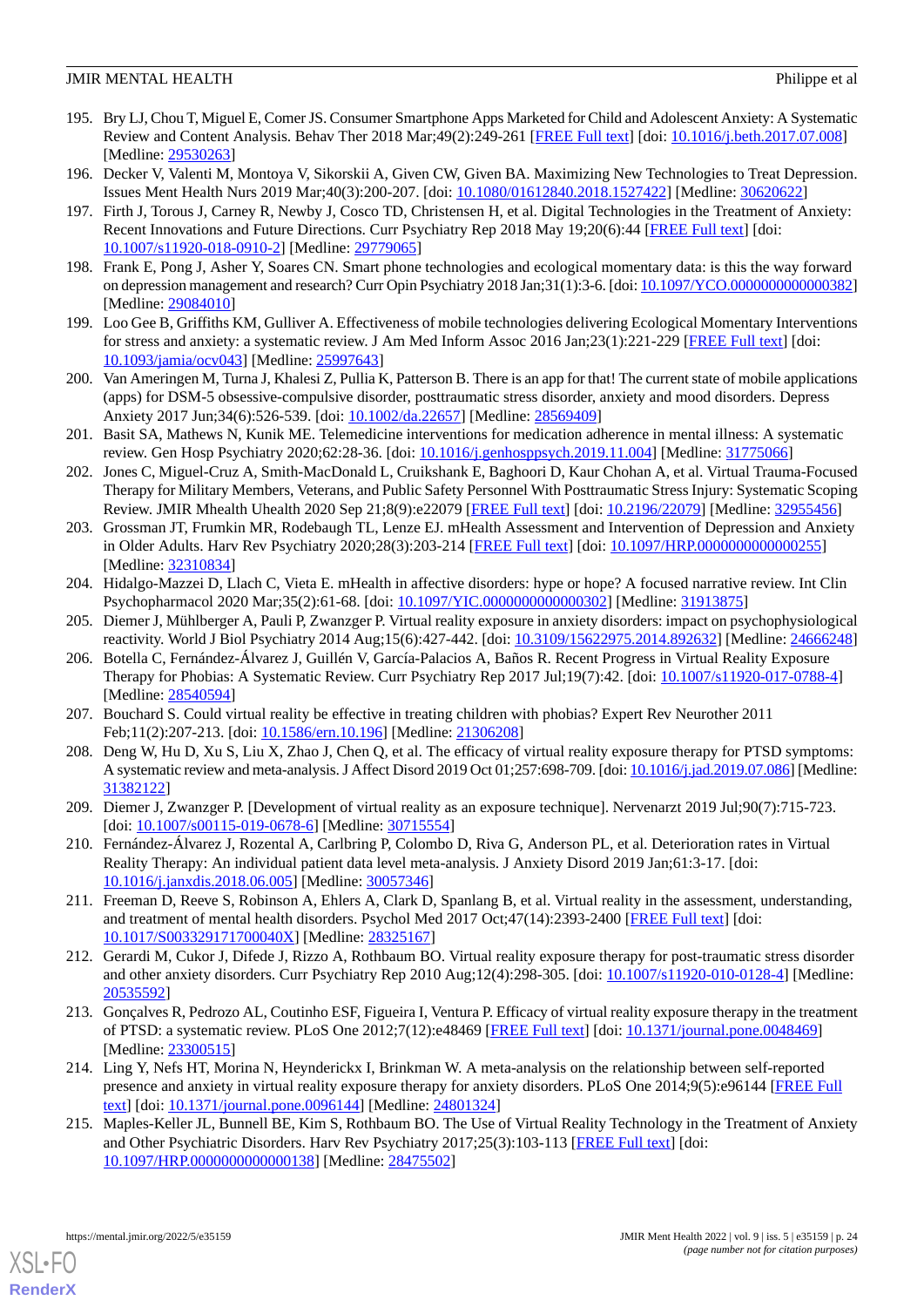- 216. McCann RA, Armstrong CM, Skopp NA, Edwards-Stewart A, Smolenski DJ, June JD, et al. Virtual reality exposure therapy for the treatment of anxiety disorders: an evaluation of research quality. J Anxiety Disord 2014 Aug;28(6):625-631. [doi: [10.1016/j.janxdis.2014.05.010](http://dx.doi.org/10.1016/j.janxdis.2014.05.010)] [Medline: [25093964](http://www.ncbi.nlm.nih.gov/entrez/query.fcgi?cmd=Retrieve&db=PubMed&list_uids=25093964&dopt=Abstract)]
- <span id="page-24-10"></span>217. Morina N, Ijntema H, Meyerbröker K, Emmelkamp PMG. Can virtual reality exposure therapy gains be generalized to real-life? A meta-analysis of studies applying behavioral assessments. Behav Res Ther 2015 Nov;74:18-24. [doi: [10.1016/j.brat.2015.08.010](http://dx.doi.org/10.1016/j.brat.2015.08.010)] [Medline: [26355646\]](http://www.ncbi.nlm.nih.gov/entrez/query.fcgi?cmd=Retrieve&db=PubMed&list_uids=26355646&dopt=Abstract)
- <span id="page-24-11"></span><span id="page-24-8"></span>218. Motraghi TE, Seim RW, Meyer EC, Morissette SB. Virtual reality exposure therapy for the treatment of posttraumatic stress disorder: a methodological review using CONSORT guidelines. J Clin Psychol 2014 Mar;70(3):197-208. [doi: [10.1002/jclp.22051](http://dx.doi.org/10.1002/jclp.22051)] [Medline: [24108479](http://www.ncbi.nlm.nih.gov/entrez/query.fcgi?cmd=Retrieve&db=PubMed&list_uids=24108479&dopt=Abstract)]
- <span id="page-24-12"></span>219. Rizzo A, Parsons TD, Lange B, Kenny P, Buckwalter JG, Rothbaum B, et al. Virtual reality goes to war: a brief review of the future of military behavioral healthcare. J Clin Psychol Med Settings 2011 Jun;18(2):176-187. [doi: [10.1007/s10880-011-9247-2\]](http://dx.doi.org/10.1007/s10880-011-9247-2) [Medline: [21553133](http://www.ncbi.nlm.nih.gov/entrez/query.fcgi?cmd=Retrieve&db=PubMed&list_uids=21553133&dopt=Abstract)]
- <span id="page-24-7"></span>220. Salehi E, Mehrabi M, Fatehi F, Salehi A. Virtual Reality Therapy for Social Phobia: A Scoping Review. Stud Health Technol Inform 2020 Jun 16;270:713-717. [doi: [10.3233/SHTI200253](http://dx.doi.org/10.3233/SHTI200253)] [Medline: [32570476\]](http://www.ncbi.nlm.nih.gov/entrez/query.fcgi?cmd=Retrieve&db=PubMed&list_uids=32570476&dopt=Abstract)
- <span id="page-24-9"></span>221. Turner WA, Casey LM. Outcomes associated with virtual reality in psychological interventions: where are we now? Clin Psychol Rev 2014 Dec;34(8):634-644. [doi: [10.1016/j.cpr.2014.10.003\]](http://dx.doi.org/10.1016/j.cpr.2014.10.003) [Medline: [25455627\]](http://www.ncbi.nlm.nih.gov/entrez/query.fcgi?cmd=Retrieve&db=PubMed&list_uids=25455627&dopt=Abstract)
- 222. Vanni F, Conversano C, Del Debbio A, Landi P, Carlini M, Fanciullacci C, et al. A survey on virtual environment applications to fear of public speaking. Eur Rev Med Pharmacol Sci 2013 Jun;17(12):1561-1568 [[FREE Full text](http://www.europeanreview.org/article/4450)] [Medline: [23832719](http://www.ncbi.nlm.nih.gov/entrez/query.fcgi?cmd=Retrieve&db=PubMed&list_uids=23832719&dopt=Abstract)]
- 223. Emmelkamp PMG, Meyerbröker K, Morina N. Virtual Reality Therapy in Social Anxiety Disorder. Curr Psychiatry Rep 2020 May 13;22(7):32 [[FREE Full text](http://europepmc.org/abstract/MED/32405657)] [doi: [10.1007/s11920-020-01156-1\]](http://dx.doi.org/10.1007/s11920-020-01156-1) [Medline: [32405657\]](http://www.ncbi.nlm.nih.gov/entrez/query.fcgi?cmd=Retrieve&db=PubMed&list_uids=32405657&dopt=Abstract)
- 224. Hussain-Shamsy N, Shah A, Vigod SN, Zaheer J, Seto E. Mobile Health for Perinatal Depression and Anxiety: Scoping Review. J Med Internet Res 2020 Apr 13;22(4):e17011 [\[FREE Full text\]](https://www.jmir.org/2020/4/e17011/) [doi: [10.2196/17011](http://dx.doi.org/10.2196/17011)] [Medline: [32281939\]](http://www.ncbi.nlm.nih.gov/entrez/query.fcgi?cmd=Retrieve&db=PubMed&list_uids=32281939&dopt=Abstract)
- 225. Horigome T, Kurokawa S, Sawada K, Kudo S, Shiga K, Mimura M, et al. Virtual reality exposure therapy for social anxiety disorder: a systematic review and meta-analysis. Psychol Med 2020 Nov;50(15):2487-2497. [doi: [10.1017/S0033291720003785](http://dx.doi.org/10.1017/S0033291720003785)] [Medline: [33070784](http://www.ncbi.nlm.nih.gov/entrez/query.fcgi?cmd=Retrieve&db=PubMed&list_uids=33070784&dopt=Abstract)]
- 226. Anderson PL, Molloy A. Maximizing the impact of virtual reality exposure therapy for anxiety disorders. Curr Opin Psychol 2020 Dec;36:153-157. [doi: [10.1016/j.copsyc.2020.10.001](http://dx.doi.org/10.1016/j.copsyc.2020.10.001)] [Medline: [33176268](http://www.ncbi.nlm.nih.gov/entrez/query.fcgi?cmd=Retrieve&db=PubMed&list_uids=33176268&dopt=Abstract)]
- 227. Lognoul M, Nasello J, Triffaux J. [Virtual reality exposure therapy for post-traumatic stress disorders, obsessive-compulsive disorders and anxiety disorders: Indications, added value and limitations]. Encephale 2020 Aug;46(4):293-300. [doi: [10.1016/j.encep.2020.01.005\]](http://dx.doi.org/10.1016/j.encep.2020.01.005) [Medline: [32151452\]](http://www.ncbi.nlm.nih.gov/entrez/query.fcgi?cmd=Retrieve&db=PubMed&list_uids=32151452&dopt=Abstract)
- <span id="page-24-1"></span>228. Kothgassner OD, Felnhofer A. Lack of research on efficacy of virtual reality exposure therapy (VRET) for anxiety disorders in children and adolescents : A systematic review. Neuropsychiatr 2021 Jun;35(2):68-75 [\[FREE Full text\]](http://europepmc.org/abstract/MED/32372291) [doi: [10.1007/s40211-020-00349-7\]](http://dx.doi.org/10.1007/s40211-020-00349-7) [Medline: [32372291\]](http://www.ncbi.nlm.nih.gov/entrez/query.fcgi?cmd=Retrieve&db=PubMed&list_uids=32372291&dopt=Abstract)
- <span id="page-24-0"></span>229. Eshuis LV, van Gelderen MJ, van Zuiden M, Nijdam MJ, Vermetten E, Olff M, et al. Efficacy of immersive PTSD treatments: A systematic review of virtual and augmented reality exposure therapy and a meta-analysis of virtual reality exposure therapy. J Psychiatr Res 2021 Nov;143:516-527 [[FREE Full text](https://linkinghub.elsevier.com/retrieve/pii/S0022-3956(20)31089-X)] [doi: [10.1016/j.jpsychires.2020.11.030\]](http://dx.doi.org/10.1016/j.jpsychires.2020.11.030) [Medline: [33248674](http://www.ncbi.nlm.nih.gov/entrez/query.fcgi?cmd=Retrieve&db=PubMed&list_uids=33248674&dopt=Abstract)]
- <span id="page-24-6"></span><span id="page-24-2"></span>230. Motter JN, Pimontel MA, Rindskopf D, Devanand DP, Doraiswamy PM, Sneed JR. Computerized cognitive training and functional recovery in major depressive disorder: A meta-analysis. J Affect Disord 2016 Jan 01;189:184-191. [doi: [10.1016/j.jad.2015.09.022\]](http://dx.doi.org/10.1016/j.jad.2015.09.022) [Medline: [26437233\]](http://www.ncbi.nlm.nih.gov/entrez/query.fcgi?cmd=Retrieve&db=PubMed&list_uids=26437233&dopt=Abstract)
- <span id="page-24-5"></span>231. Aref-Adib G, McCloud T, Ross J, O'Hanlon P, Appleton V, Rowe S, et al. Factors affecting implementation of digital health interventions for people with psychosis or bipolar disorder, and their family and friends: a systematic review. Lancet Psychiatry 2019 Mar;6(3):257-266. [doi: [10.1016/S2215-0366\(18\)30302-X\]](http://dx.doi.org/10.1016/S2215-0366(18)30302-X) [Medline: [30522979](http://www.ncbi.nlm.nih.gov/entrez/query.fcgi?cmd=Retrieve&db=PubMed&list_uids=30522979&dopt=Abstract)]
- 232. Naslund JA, Marsch LA, McHugo GJ, Bartels SJ. Emerging mHealth and eHealth interventions for serious mental illness: a review of the literature. J Ment Health 2015;24(5):321-332 [[FREE Full text](http://europepmc.org/abstract/MED/26017625)] [doi: [10.3109/09638237.2015.1019054\]](http://dx.doi.org/10.3109/09638237.2015.1019054) [Medline: [26017625](http://www.ncbi.nlm.nih.gov/entrez/query.fcgi?cmd=Retrieve&db=PubMed&list_uids=26017625&dopt=Abstract)]
- <span id="page-24-4"></span>233. Gliddon E, Barnes SJ, Murray G, Michalak EE. Online and mobile technologies for self-management in bipolar disorder: A systematic review. Psychiatr Rehabil J 2017 Sep;40(3):309-319. [doi: [10.1037/prj0000270\]](http://dx.doi.org/10.1037/prj0000270) [Medline: [28594196](http://www.ncbi.nlm.nih.gov/entrez/query.fcgi?cmd=Retrieve&db=PubMed&list_uids=28594196&dopt=Abstract)]
- <span id="page-24-3"></span>234. Hidalgo-Mazzei D, Mateu A, Reinares M, Matic A, Vieta E, Colom F. Internet-based psychological interventions for bipolar disorder: Review of the present and insights into the future. J Affect Disord 2015 Dec 01;188:1-13. [doi: [10.1016/j.jad.2015.08.005\]](http://dx.doi.org/10.1016/j.jad.2015.08.005) [Medline: [26342885\]](http://www.ncbi.nlm.nih.gov/entrez/query.fcgi?cmd=Retrieve&db=PubMed&list_uids=26342885&dopt=Abstract)
- 235. Leitan ND, Michalak EE, Berk L, Berk M, Murray G. Optimizing delivery of recovery-oriented online self-management strategies for bipolar disorder: a review. Bipolar Disord 2015 Mar;17(2):115-127. [doi: [10.1111/bdi.12258\]](http://dx.doi.org/10.1111/bdi.12258) [Medline: [25238632](http://www.ncbi.nlm.nih.gov/entrez/query.fcgi?cmd=Retrieve&db=PubMed&list_uids=25238632&dopt=Abstract)]
- 236. Biagianti B, Hidalgo-Mazzei D, Meyer N. Developing digital interventions for people living with serious mental illness: perspectives from three mHealth studies. Evid Based Ment Health 2017 Nov;20(4):98-101 [\[FREE Full text\]](http://europepmc.org/abstract/MED/29025862) [doi: [10.1136/eb-2017-102765\]](http://dx.doi.org/10.1136/eb-2017-102765) [Medline: [29025862\]](http://www.ncbi.nlm.nih.gov/entrez/query.fcgi?cmd=Retrieve&db=PubMed&list_uids=29025862&dopt=Abstract)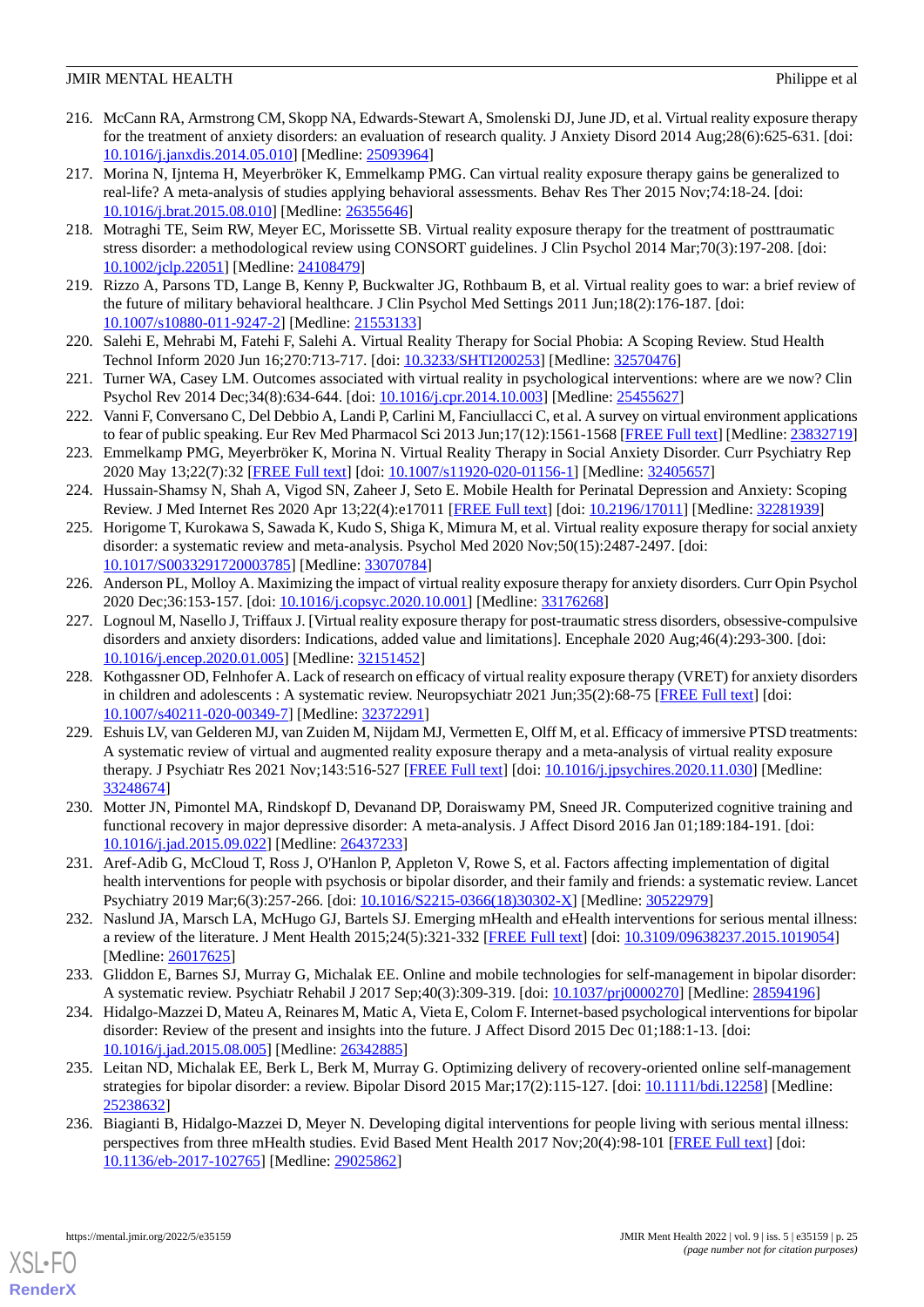- <span id="page-25-0"></span>237. Nicholas J, Larsen ME, Proudfoot J, Christensen H. Mobile Apps for Bipolar Disorder: A Systematic Review of Features and Content Quality. J Med Internet Res 2015 Aug 17;17(8):e198 [\[FREE Full text](https://www.jmir.org/2015/8/e198/)] [doi: [10.2196/jmir.4581](http://dx.doi.org/10.2196/jmir.4581)] [Medline: [26283290](http://www.ncbi.nlm.nih.gov/entrez/query.fcgi?cmd=Retrieve&db=PubMed&list_uids=26283290&dopt=Abstract)]
- <span id="page-25-8"></span>238. Brearly TW, Shura RD, Martindale SL, Lazowski RA, Luxton DD, Shenal BV, et al. Neuropsychological Test Administration by Videoconference: A Systematic Review and Meta-Analysis. Neuropsychol Rev 2017 Jun;27(2):174-186. [doi: [10.1007/s11065-017-9349-1\]](http://dx.doi.org/10.1007/s11065-017-9349-1) [Medline: [28623461](http://www.ncbi.nlm.nih.gov/entrez/query.fcgi?cmd=Retrieve&db=PubMed&list_uids=28623461&dopt=Abstract)]
- <span id="page-25-1"></span>239. Sekhon H, Sekhon K, Launay C, Afililo M, Innocente N, Vahia I, et al. Telemedicine and the rural dementia population: A systematic review. Maturitas 2021 Jan;143:105-114. [doi: [10.1016/j.maturitas.2020.09.001](http://dx.doi.org/10.1016/j.maturitas.2020.09.001)] [Medline: [33308615](http://www.ncbi.nlm.nih.gov/entrez/query.fcgi?cmd=Retrieve&db=PubMed&list_uids=33308615&dopt=Abstract)]
- 240. Costanzo MC, Arcidiacono C, Rodolico A, Panebianco M, Aguglia E, Signorelli MS. Diagnostic and interventional implications of telemedicine in Alzheimer's disease and mild cognitive impairment: A literature review. Int J Geriatr Psychiatry 2020 Jan;35(1):12-28. [doi: [10.1002/gps.5219\]](http://dx.doi.org/10.1002/gps.5219) [Medline: [31617247\]](http://www.ncbi.nlm.nih.gov/entrez/query.fcgi?cmd=Retrieve&db=PubMed&list_uids=31617247&dopt=Abstract)
- <span id="page-25-2"></span>241. Yi JS, Pittman CA, Price CL, Nieman CL, Oh ES. Telemedicine and Dementia Care: A Systematic Review of Barriers and Facilitators. J Am Med Dir Assoc 2021 Jul;22(7):1396-1402.e18. [doi: [10.1016/j.jamda.2021.03.015](http://dx.doi.org/10.1016/j.jamda.2021.03.015)] [Medline: [33887231\]](http://www.ncbi.nlm.nih.gov/entrez/query.fcgi?cmd=Retrieve&db=PubMed&list_uids=33887231&dopt=Abstract)
- <span id="page-25-16"></span>242. Gosse PJ, Kassardjian CD, Masellis M, Mitchell SB. Virtual care for patients with Alzheimer disease and related dementias during the COVID-19 era and beyond. CMAJ 2021 Mar 15;193(11):E371-E377 [\[FREE Full text](http://www.cmaj.ca/cgi/pmidlookup?view=long&pmid=33722828)] [doi: [10.1503/cmaj.201938\]](http://dx.doi.org/10.1503/cmaj.201938) [Medline: [33722828](http://www.ncbi.nlm.nih.gov/entrez/query.fcgi?cmd=Retrieve&db=PubMed&list_uids=33722828&dopt=Abstract)]
- <span id="page-25-13"></span>243. Gibson G, Newton L, Pritchard G, Finch T, Brittain K, Robinson L. The provision of assistive technology products and services for people with dementia in the United Kingdom. Dementia (London) 2016 Jul;15(4):681-701. [doi: [10.1177/1471301214532643\]](http://dx.doi.org/10.1177/1471301214532643) [Medline: [24803646\]](http://www.ncbi.nlm.nih.gov/entrez/query.fcgi?cmd=Retrieve&db=PubMed&list_uids=24803646&dopt=Abstract)
- <span id="page-25-9"></span>244. Gough N, Brkan L, Subramaniam P, Chiuccariello L, De Petrillo A, Mulsant BH, et al. Feasibility of remotely supervised transcranial direct current stimulation and cognitive remediation: A systematic review. PLoS One 2020;15(2):e0223029 [[FREE Full text](https://dx.plos.org/10.1371/journal.pone.0223029)] [doi: [10.1371/journal.pone.0223029](http://dx.doi.org/10.1371/journal.pone.0223029)] [Medline: [32092069](http://www.ncbi.nlm.nih.gov/entrez/query.fcgi?cmd=Retrieve&db=PubMed&list_uids=32092069&dopt=Abstract)]
- <span id="page-25-7"></span>245. Ruggiano N, Brown EL, Roberts L, Framil Suarez CV, Luo Y, Hao Z, et al. Chatbots to Support People With Dementia and Their Caregivers: Systematic Review of Functions and Quality. J Med Internet Res 2021 Jun 03;23(6):e25006 [\[FREE](https://www.jmir.org/2021/6/e25006/) [Full text\]](https://www.jmir.org/2021/6/e25006/) [doi: [10.2196/25006\]](http://dx.doi.org/10.2196/25006) [Medline: [34081019](http://www.ncbi.nlm.nih.gov/entrez/query.fcgi?cmd=Retrieve&db=PubMed&list_uids=34081019&dopt=Abstract)]
- <span id="page-25-11"></span><span id="page-25-5"></span>246. Yousaf K, Mehmood Z, Awan IA, Saba T, Alharbey R, Qadah T, et al. A comprehensive study of mobile-health based assistive technology for the healthcare of dementia and Alzheimer's disease (AD). Health Care Manag Sci 2020 Jun;23(2):287-309. [doi: [10.1007/s10729-019-09486-0](http://dx.doi.org/10.1007/s10729-019-09486-0)] [Medline: [31218511](http://www.ncbi.nlm.nih.gov/entrez/query.fcgi?cmd=Retrieve&db=PubMed&list_uids=31218511&dopt=Abstract)]
- <span id="page-25-6"></span>247. Díaz Pérez E, Flórez Lozano JA. Realidad virtual y demencia. RevNeurol 2018;66(10):344. [doi: [10.33588/rn.6610.2017438\]](http://dx.doi.org/10.33588/rn.6610.2017438)
- 248. Kim O, Pang Y, Kim J. The effectiveness of virtual reality for people with mild cognitive impairment or dementia: a meta-analysis. BMC Psychiatry 2019 Jul 12;19(1):219 [[FREE Full text](https://bmcpsychiatry.biomedcentral.com/articles/10.1186/s12888-019-2180-x)] [doi: [10.1186/s12888-019-2180-x](http://dx.doi.org/10.1186/s12888-019-2180-x)] [Medline: [31299921](http://www.ncbi.nlm.nih.gov/entrez/query.fcgi?cmd=Retrieve&db=PubMed&list_uids=31299921&dopt=Abstract)]
- <span id="page-25-3"></span>249. Maggio MG, Maresca G, De Luca R, Stagnitti MC, Porcari B, Ferrera MC, et al. The Growing Use of Virtual Reality in Cognitive Rehabilitation: Fact, Fake or Vision? A Scoping Review. J Natl Med Assoc 2019 Aug;111(4):457-463. [doi: [10.1016/j.jnma.2019.01.003\]](http://dx.doi.org/10.1016/j.jnma.2019.01.003) [Medline: [30739728](http://www.ncbi.nlm.nih.gov/entrez/query.fcgi?cmd=Retrieve&db=PubMed&list_uids=30739728&dopt=Abstract)]
- <span id="page-25-15"></span><span id="page-25-4"></span>250. Sitges-Maciá E, Bonete-López B, Sánchez-Cabaco A, Oltra-Cucarella J. Effects of e-Health Training and Social Support Interventions for Informal Caregivers of People with Dementia-A Narrative Review. Int J Environ Res Public Health 2021 Jul 21;18(15):7728 [[FREE Full text](https://www.mdpi.com/resolver?pii=ijerph18157728)] [doi: [10.3390/ijerph18157728\]](http://dx.doi.org/10.3390/ijerph18157728) [Medline: [34360020\]](http://www.ncbi.nlm.nih.gov/entrez/query.fcgi?cmd=Retrieve&db=PubMed&list_uids=34360020&dopt=Abstract)
- <span id="page-25-10"></span>251. Buettner LL, Yu F, Burgener SC. Evidence supporting technology-based interventions for people with early-stage Alzheimer's disease. J Gerontol Nurs 2010 Oct;36(10):15-19. [doi: [10.3928/00989134-20100831-01\]](http://dx.doi.org/10.3928/00989134-20100831-01) [Medline: [20873690](http://www.ncbi.nlm.nih.gov/entrez/query.fcgi?cmd=Retrieve&db=PubMed&list_uids=20873690&dopt=Abstract)]
- 252. Harvey PD, McGurk SR, Mahncke H, Wykes T. Controversies in Computerized Cognitive Training. Biol Psychiatry Cogn Neurosci Neuroimaging 2018 Nov;3(11):907-915 [[FREE Full text\]](https://linkinghub.elsevier.com/retrieve/pii/S2451-9022(18)30159-9) [doi: [10.1016/j.bpsc.2018.06.008](http://dx.doi.org/10.1016/j.bpsc.2018.06.008)] [Medline: [30197048\]](http://www.ncbi.nlm.nih.gov/entrez/query.fcgi?cmd=Retrieve&db=PubMed&list_uids=30197048&dopt=Abstract)
- 253. Aresti-Bartolome N, Garcia-Zapirain B. Technologies as support tools for persons with autistic spectrum disorder: a systematic review. Int J Environ Res Public Health 2014 Aug 04;11(8):7767-7802 [[FREE Full text](https://www.mdpi.com/resolver?pii=ijerph110807767)] [doi: [10.3390/ijerph110807767](http://dx.doi.org/10.3390/ijerph110807767)] [Medline: [25093654\]](http://www.ncbi.nlm.nih.gov/entrez/query.fcgi?cmd=Retrieve&db=PubMed&list_uids=25093654&dopt=Abstract)
- 254. Boisvert M, Lang R, Andrianopoulos M, Boscardin ML. Telepractice in the assessment and treatment of individuals with autism spectrum disorders: A systematic review. Dev Neurorehabil 2010;13(6):423-432. [doi: [10.3109/17518423.2010.499889\]](http://dx.doi.org/10.3109/17518423.2010.499889) [Medline: [20887200\]](http://www.ncbi.nlm.nih.gov/entrez/query.fcgi?cmd=Retrieve&db=PubMed&list_uids=20887200&dopt=Abstract)
- <span id="page-25-14"></span><span id="page-25-12"></span>255. Doyen CM, Oreve M, Desailly E, Goupil V, Zarca K, L'Hermitte Y, et al. Telepsychiatry for Children and Adolescents: A Review of the PROMETTED Project. Telemed J E Health 2018 Jan;24(1):3-10. [doi: [10.1089/tmj.2017.0041](http://dx.doi.org/10.1089/tmj.2017.0041)] [Medline: [29227200](http://www.ncbi.nlm.nih.gov/entrez/query.fcgi?cmd=Retrieve&db=PubMed&list_uids=29227200&dopt=Abstract)]
- 256. Gregory P, Alexander J, Satinsky J. Clinical telerehabilitation: applications for physiatrists. PM R 2011 Jul;3(7):647-656; quiz 656. [doi: [10.1016/j.pmrj.2011.02.024\]](http://dx.doi.org/10.1016/j.pmrj.2011.02.024) [Medline: [21777864](http://www.ncbi.nlm.nih.gov/entrez/query.fcgi?cmd=Retrieve&db=PubMed&list_uids=21777864&dopt=Abstract)]
- 257. Parsons TD, Riva G, Parsons S, Mantovani F, Newbutt N, Lin L, et al. Virtual Reality in Pediatric Psychology. Pediatrics 2017 Nov;140(Suppl 2):S86-S91. [doi: [10.1542/peds.2016-1758I\]](http://dx.doi.org/10.1542/peds.2016-1758I) [Medline: [29093039\]](http://www.ncbi.nlm.nih.gov/entrez/query.fcgi?cmd=Retrieve&db=PubMed&list_uids=29093039&dopt=Abstract)
- 258. Sutherland R, Trembath D, Roberts J. Telehealth and autism: A systematic search and review of the literature. Int J Speech Lang Pathol 2018 Jun;20(3):324-336. [doi: [10.1080/17549507.2018.1465123](http://dx.doi.org/10.1080/17549507.2018.1465123)] [Medline: [29709201\]](http://www.ncbi.nlm.nih.gov/entrez/query.fcgi?cmd=Retrieve&db=PubMed&list_uids=29709201&dopt=Abstract)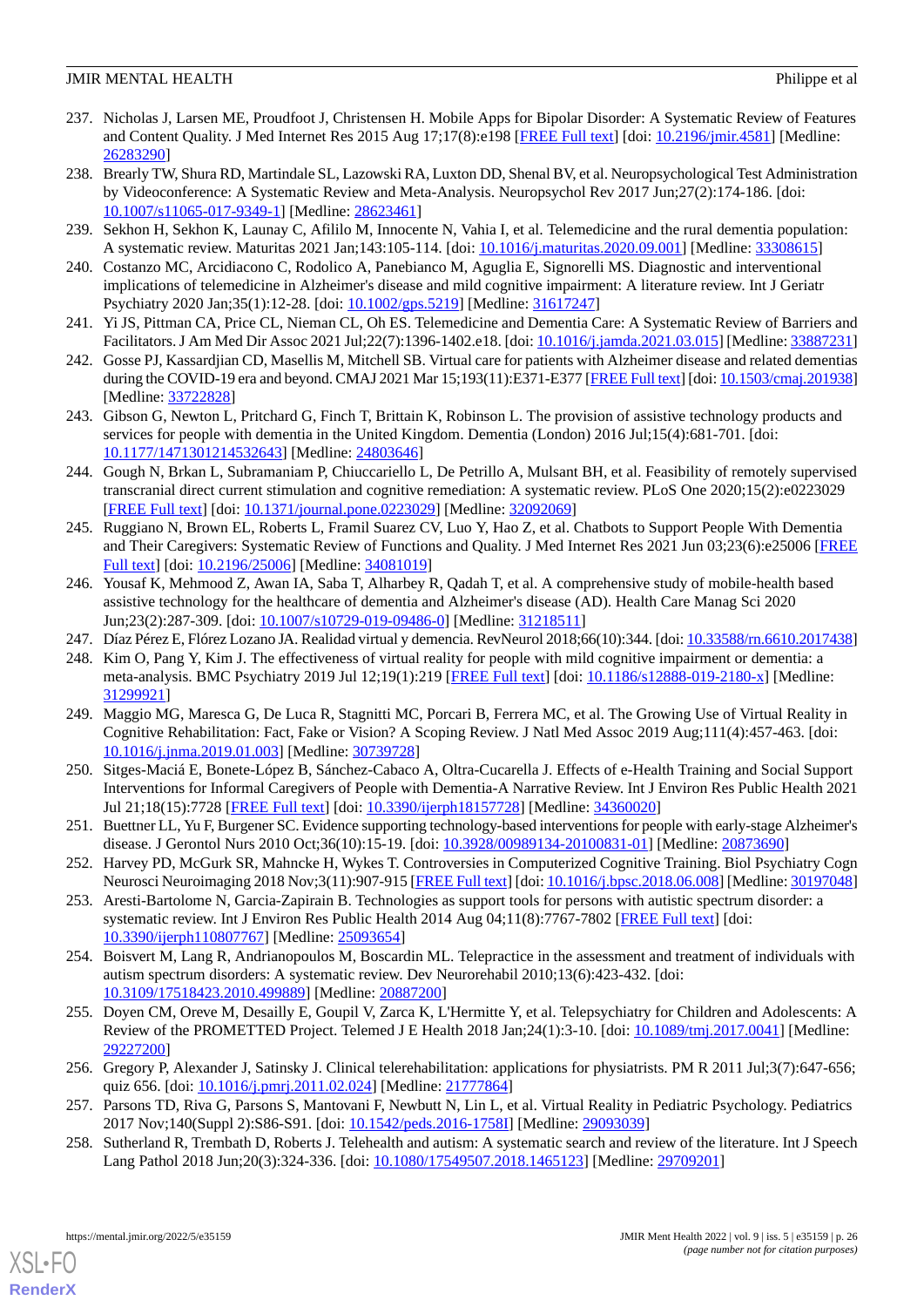- 259. Krysta K, Romańczyk M, Diefenbacher A, Krzystanek M. Telemedicine Treatment and Care for Patients with Intellectual Disability. Int J Environ Res Public Health 2021 Feb 11;18(4):1746 [\[FREE Full text\]](https://www.mdpi.com/resolver?pii=ijerph18041746) [doi: [10.3390/ijerph18041746\]](http://dx.doi.org/10.3390/ijerph18041746) [Medline: [33670152](http://www.ncbi.nlm.nih.gov/entrez/query.fcgi?cmd=Retrieve&db=PubMed&list_uids=33670152&dopt=Abstract)]
- 260. Whittingham LM, Coons-Harding KD. Connecting People with People: Diagnosing Persons with Fetal Alcohol Spectrum Disorder Using Telehealth. J Autism Dev Disord 2021 Apr;51(4):1067-1080. [doi: [10.1007/s10803-020-04607-z](http://dx.doi.org/10.1007/s10803-020-04607-z)] [Medline: [32648146](http://www.ncbi.nlm.nih.gov/entrez/query.fcgi?cmd=Retrieve&db=PubMed&list_uids=32648146&dopt=Abstract)]
- 261. Ellison KS, Guidry J, Picou P, Adenuga P, Davis TE. Telehealth and Autism Prior to and in the Age of COVID-19: A Systematic and Critical Review of the Last Decade. Clin Child Fam Psychol Rev 2021 Sep;24(3):599-630 [[FREE Full text](http://europepmc.org/abstract/MED/34114135)] [doi: [10.1007/s10567-021-00358-0](http://dx.doi.org/10.1007/s10567-021-00358-0)] [Medline: [34114135\]](http://www.ncbi.nlm.nih.gov/entrez/query.fcgi?cmd=Retrieve&db=PubMed&list_uids=34114135&dopt=Abstract)
- <span id="page-26-5"></span>262. Sivaraman M, Fahmie TA. A systematic review of cultural adaptations in the global application of ABA-based telehealth services. J Appl Behav Anal 2020 Sep;53(4):1838-1855. [doi: [10.1002/jaba.763](http://dx.doi.org/10.1002/jaba.763)] [Medline: [32954539](http://www.ncbi.nlm.nih.gov/entrez/query.fcgi?cmd=Retrieve&db=PubMed&list_uids=32954539&dopt=Abstract)]
- <span id="page-26-4"></span>263. Oudshoorn CEM, Frielink N, Nijs SLP, Embregts PJCM. Psychological eHealth interventions for people with intellectual disabilities: A scoping review. J Appl Res Intellect Disabil 2021 Jul;34(4):950-972 [\[FREE Full text\]](http://europepmc.org/abstract/MED/33704872) [doi: [10.1111/jar.12877\]](http://dx.doi.org/10.1111/jar.12877) [Medline: [33704872](http://www.ncbi.nlm.nih.gov/entrez/query.fcgi?cmd=Retrieve&db=PubMed&list_uids=33704872&dopt=Abstract)]
- <span id="page-26-2"></span>264. Moon SJ, Hwang J, Hill HS, Kervin R, Birtwell KB, Torous J, et al. Mobile device applications and treatment of autism spectrum disorder: a systematic review and meta-analysis of effectiveness. Arch Dis Child 2020 May;105(5):458-462. [doi: [10.1136/archdischild-2019-318258](http://dx.doi.org/10.1136/archdischild-2019-318258)] [Medline: [31848147](http://www.ncbi.nlm.nih.gov/entrez/query.fcgi?cmd=Retrieve&db=PubMed&list_uids=31848147&dopt=Abstract)]
- <span id="page-26-3"></span>265. Cavalcante Neto JL, de Oliveira CC, Greco AL, Zamunér AR, Moreira RC, Tudella E. Is virtual reality effective in improving the motor performance of children with developmental coordination disorder? A systematic review. Eur J Phys Rehabil Med 2019 Apr;55(2):291-300 [[FREE Full text](https://www.minervamedica.it/index2.t?show=R33Y2019N02A0291)] [doi: [10.23736/S1973-9087.18.05427-8\]](http://dx.doi.org/10.23736/S1973-9087.18.05427-8) [Medline: [30311491\]](http://www.ncbi.nlm.nih.gov/entrez/query.fcgi?cmd=Retrieve&db=PubMed&list_uids=30311491&dopt=Abstract)
- <span id="page-26-0"></span>266. Wass SV, Porayska-Pomsta K. The uses of cognitive training technologies in the treatment of autism spectrum disorders. Autism 2014 Nov;18(8):851-871. [doi: [10.1177/1362361313499827](http://dx.doi.org/10.1177/1362361313499827)] [Medline: [24129912](http://www.ncbi.nlm.nih.gov/entrez/query.fcgi?cmd=Retrieve&db=PubMed&list_uids=24129912&dopt=Abstract)]
- 267. Grynszpan O, Weiss PLT, Perez-Diaz F, Gal E. Innovative technology-based interventions for autism spectrum disorders: a meta-analysis. Autism 2014 May;18(4):346-361. [doi: [10.1177/1362361313476767](http://dx.doi.org/10.1177/1362361313476767)] [Medline: [24092843](http://www.ncbi.nlm.nih.gov/entrez/query.fcgi?cmd=Retrieve&db=PubMed&list_uids=24092843&dopt=Abstract)]
- <span id="page-26-14"></span>268. Loo JHY, Bamiou D, Campbell N, Luxon LM. Computer-based auditory training (CBAT): benefits for children with language- and reading-related learning difficulties. Dev Med Child Neurol 2010 Aug;52(8):708-717 [[FREE Full text](https://doi.org/10.1111/j.1469-8749.2010.03654.x)] [doi: [10.1111/j.1469-8749.2010.03654.x\]](http://dx.doi.org/10.1111/j.1469-8749.2010.03654.x) [Medline: [20370814\]](http://www.ncbi.nlm.nih.gov/entrez/query.fcgi?cmd=Retrieve&db=PubMed&list_uids=20370814&dopt=Abstract)
- <span id="page-26-1"></span>269. Ploog BO, Scharf A, Nelson D, Brooks PJ. Use of computer-assisted technologies (CAT) to enhance social, communicative, and language development in children with autism spectrum disorders. J Autism Dev Disord 2013 Feb;43(2):301-322. [doi: [10.1007/s10803-012-1571-3\]](http://dx.doi.org/10.1007/s10803-012-1571-3) [Medline: [22706582](http://www.ncbi.nlm.nih.gov/entrez/query.fcgi?cmd=Retrieve&db=PubMed&list_uids=22706582&dopt=Abstract)]
- <span id="page-26-10"></span>270. Ramdoss S, Machalicek W, Rispoli M, Mulloy A, Lang R, O'Reilly M. Computer-based interventions to improve social and emotional skills in individuals with autism spectrum disorders: a systematic review. Dev Neurorehabil 2012;15(2):119-135. [doi: [10.3109/17518423.2011.651655\]](http://dx.doi.org/10.3109/17518423.2011.651655) [Medline: [22494084\]](http://www.ncbi.nlm.nih.gov/entrez/query.fcgi?cmd=Retrieve&db=PubMed&list_uids=22494084&dopt=Abstract)
- <span id="page-26-8"></span>271. Duncan AB, Velasquez SE, Nelson E. Using videoconferencing to provide psychological services to rural children and adolescents: a review and case example. J Clin Child Adolesc Psychol 2014;43(1):115-127. [doi: [10.1080/15374416.2013.836452\]](http://dx.doi.org/10.1080/15374416.2013.836452) [Medline: [24079653\]](http://www.ncbi.nlm.nih.gov/entrez/query.fcgi?cmd=Retrieve&db=PubMed&list_uids=24079653&dopt=Abstract)
- <span id="page-26-13"></span><span id="page-26-12"></span>272. Albano G, Hodsoll J, Kan C, Lo Coco G, Cardi V. Task-sharing interventions for patients with anorexia nervosa or their carers: a systematic evaluation of the literature and meta-analysis of outcomes. Int Rev Psychiatry 2019 Jun;31(4):367-381. [doi: [10.1080/09540261.2019.1588711](http://dx.doi.org/10.1080/09540261.2019.1588711)] [Medline: [30950660\]](http://www.ncbi.nlm.nih.gov/entrez/query.fcgi?cmd=Retrieve&db=PubMed&list_uids=30950660&dopt=Abstract)
- 273. Barakat S, Maguire S, Smith KE, Mason TB, Crosby RD, Touyz S. Evaluating the role of digital intervention design in treatment outcomes and adherence to eTherapy programs for eating disorders: A systematic review and meta-analysis. Int J Eat Disord 2019 Oct;52(10):1077-1094. [doi: [10.1002/eat.23131\]](http://dx.doi.org/10.1002/eat.23131) [Medline: [31328815\]](http://www.ncbi.nlm.nih.gov/entrez/query.fcgi?cmd=Retrieve&db=PubMed&list_uids=31328815&dopt=Abstract)
- <span id="page-26-6"></span>274. Loucas CE, Fairburn CG, Whittington C, Pennant ME, Stockton S, Kendall T. E-therapy in the treatment and prevention of eating disorders: A systematic review and meta-analysis. Behav Res Ther 2014 Dec;63:122-131 [[FREE Full text](https://linkinghub.elsevier.com/retrieve/pii/S0005-7967(14)00162-4)] [doi: [10.1016/j.brat.2014.09.011](http://dx.doi.org/10.1016/j.brat.2014.09.011)] [Medline: [25461787\]](http://www.ncbi.nlm.nih.gov/entrez/query.fcgi?cmd=Retrieve&db=PubMed&list_uids=25461787&dopt=Abstract)
- <span id="page-26-11"></span>275. Shingleton RM, Richards LK, Thompson-Brenner H. Using technology within the treatment of eating disorders: a clinical practice review. Psychotherapy (Chic) 2013 Dec;50(4):576-582 [\[FREE Full text](http://europepmc.org/abstract/MED/23527906)] [doi: [10.1037/a0031815](http://dx.doi.org/10.1037/a0031815)] [Medline: [23527906](http://www.ncbi.nlm.nih.gov/entrez/query.fcgi?cmd=Retrieve&db=PubMed&list_uids=23527906&dopt=Abstract)]
- <span id="page-26-9"></span>276. Machado PPP, Rodrigues TF. Treatment delivery strategies for eating disorders. Curr Opin Psychiatry 2019 Nov;32(6):498-503. [doi: [10.1097/YCO.0000000000000542](http://dx.doi.org/10.1097/YCO.0000000000000542)] [Medline: [31306248](http://www.ncbi.nlm.nih.gov/entrez/query.fcgi?cmd=Retrieve&db=PubMed&list_uids=31306248&dopt=Abstract)]
- <span id="page-26-7"></span>277. Humphreys G, Evans R, Makin H, Cooke R, Jones A. Identification of Behavior Change Techniques From Successful Web-Based Interventions Targeting Alcohol Consumption, Binge Eating, and Gambling: Systematic Review. J Med Internet Res 2021 Feb 09;23(2):e22694 [\[FREE Full text\]](https://www.jmir.org/2021/2/e22694/) [doi: [10.2196/22694](http://dx.doi.org/10.2196/22694)] [Medline: [33560243](http://www.ncbi.nlm.nih.gov/entrez/query.fcgi?cmd=Retrieve&db=PubMed&list_uids=33560243&dopt=Abstract)]
- 278. Moghimi E, Davis C, Rotondi M. The Efficacy of eHealth Interventions for the Treatment of Adults Diagnosed With Full or Subthreshold Binge Eating Disorder: Systematic Review and Meta-analysis. J Med Internet Res 2021 Jul 20;23(7):e17874 [[FREE Full text](https://www.jmir.org/2021/7/e17874/)] [doi: [10.2196/17874\]](http://dx.doi.org/10.2196/17874) [Medline: [34283028\]](http://www.ncbi.nlm.nih.gov/entrez/query.fcgi?cmd=Retrieve&db=PubMed&list_uids=34283028&dopt=Abstract)
- 279. Anastasiadou D, Folkvord F, Lupiañez-Villanueva F. A systematic review of mHealth interventions for the support of eating disorders. Eur Eat Disord Rev 2018 Sep;26(5):394-416. [doi: [10.1002/erv.2609](http://dx.doi.org/10.1002/erv.2609)] [Medline: [29927004](http://www.ncbi.nlm.nih.gov/entrez/query.fcgi?cmd=Retrieve&db=PubMed&list_uids=29927004&dopt=Abstract)]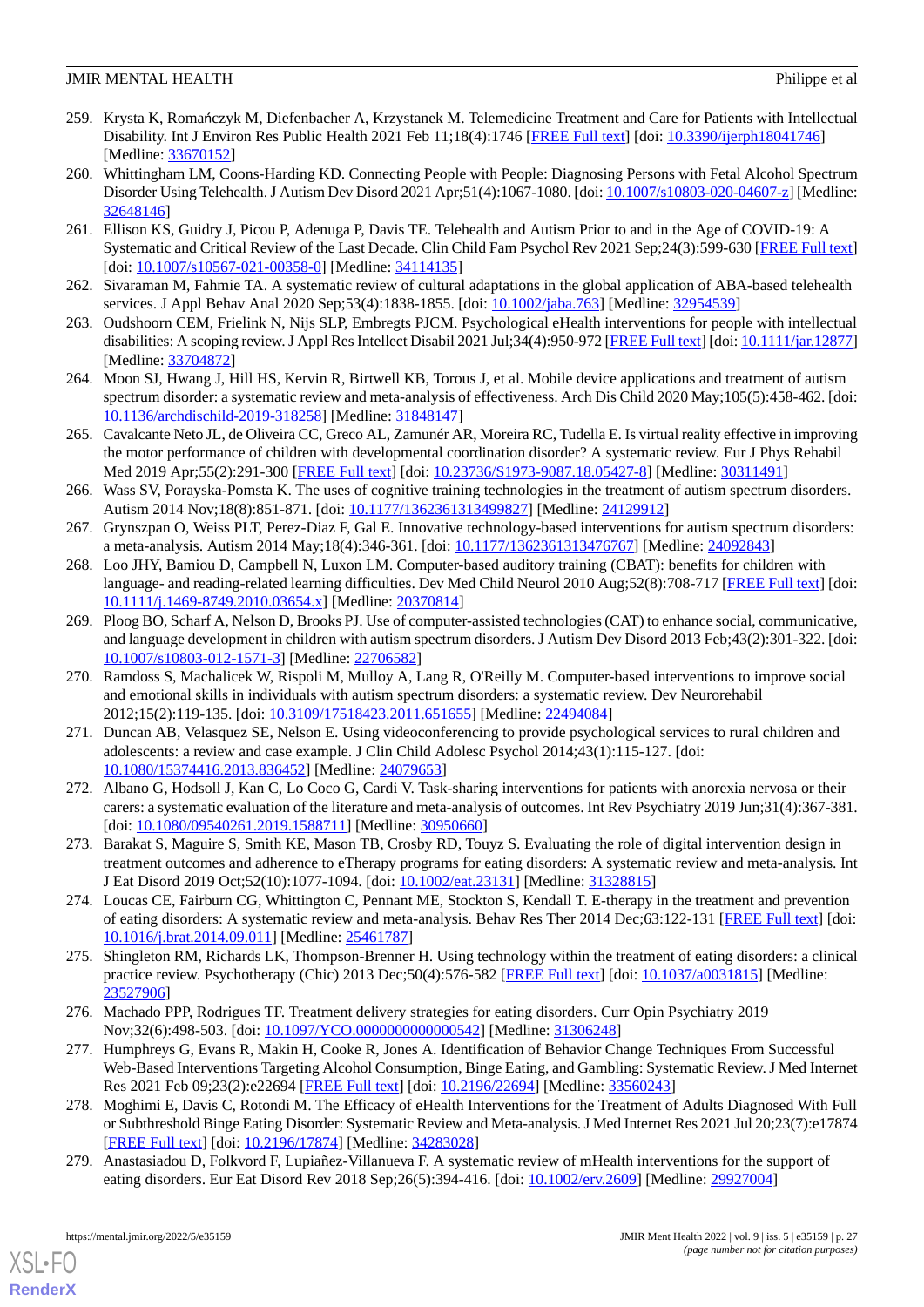- <span id="page-27-8"></span>280. Juarascio AS, Manasse SM, Goldstein SP, Forman EM, Butryn ML. Review of smartphone applications for the treatment of eating disorders. Eur Eat Disord Rev 2015 Jan;23(1):1-11 [\[FREE Full text](http://europepmc.org/abstract/MED/25303148)] [doi: [10.1002/erv.2327\]](http://dx.doi.org/10.1002/erv.2327) [Medline: [25303148](http://www.ncbi.nlm.nih.gov/entrez/query.fcgi?cmd=Retrieve&db=PubMed&list_uids=25303148&dopt=Abstract)]
- 281. Smith KE, Juarascio A. From Ecological Momentary Assessment (EMA) to Ecological Momentary Intervention (EMI): Past and Future Directions for Ambulatory Assessment and Interventions in Eating Disorders. Curr Psychiatry Rep 2019 Jun 04;21(7):53. [doi: [10.1007/s11920-019-1046-8\]](http://dx.doi.org/10.1007/s11920-019-1046-8) [Medline: [31161276](http://www.ncbi.nlm.nih.gov/entrez/query.fcgi?cmd=Retrieve&db=PubMed&list_uids=31161276&dopt=Abstract)]
- <span id="page-27-2"></span>282. Wasil AR, Patel R, Cho JY, Shingleton RM, Weisz JR, DeRubeis RJ. Smartphone apps for eating disorders: A systematic review of evidence-based content and application of user-adjusted analyses. Int J Eat Disord 2021 May;54(5):690-700. [doi: [10.1002/eat.23478](http://dx.doi.org/10.1002/eat.23478)] [Medline: [33534176](http://www.ncbi.nlm.nih.gov/entrez/query.fcgi?cmd=Retrieve&db=PubMed&list_uids=33534176&dopt=Abstract)]
- <span id="page-27-10"></span><span id="page-27-0"></span>283. Gutiérrez-Maldonado J, Ferrer-García M, Riva G. VR cue-exposure treatment for bulimia nervosa. Stud Health Technol Inform 2013;191:21-25. [Medline: [23792835\]](http://www.ncbi.nlm.nih.gov/entrez/query.fcgi?cmd=Retrieve&db=PubMed&list_uids=23792835&dopt=Abstract)
- <span id="page-27-1"></span>284. Koskina A, Campbell IC, Schmidt U. Exposure therapy in eating disorders revisited. Neurosci Biobehav Rev 2013 Feb;37(2):193-208. [doi: [10.1016/j.neubiorev.2012.11.010\]](http://dx.doi.org/10.1016/j.neubiorev.2012.11.010) [Medline: [23201859](http://www.ncbi.nlm.nih.gov/entrez/query.fcgi?cmd=Retrieve&db=PubMed&list_uids=23201859&dopt=Abstract)]
- <span id="page-27-5"></span>285. Butler RM, Heimberg RG. Exposure therapy for eating disorders: A systematic review. Clin Psychol Rev 2020 Jun;78:101851. [doi: <u>10.1016/j.cpr.2020.101851</u>] [Medline: [32224363\]](http://www.ncbi.nlm.nih.gov/entrez/query.fcgi?cmd=Retrieve&db=PubMed&list_uids=32224363&dopt=Abstract)
- <span id="page-27-7"></span>286. Mikolasek M, Berg J, Witt CM, Barth J. Effectiveness of Mindfulness- and Relaxation-Based eHealth Interventions for Patients with Medical Conditions: a Systematic Review and Synthesis. Int J Behav Med 2018 Feb;25(1):1-16. [doi: [10.1007/s12529-017-9679-7\]](http://dx.doi.org/10.1007/s12529-017-9679-7) [Medline: [28752414](http://www.ncbi.nlm.nih.gov/entrez/query.fcgi?cmd=Retrieve&db=PubMed&list_uids=28752414&dopt=Abstract)]
- 287. Mariano TY, Wan L, Edwards RR, Jamison RN. Online teletherapy for chronic pain: A systematic review. J Telemed Telecare 2021 May;27(4):195-208. [doi: [10.1177/1357633X19871746](http://dx.doi.org/10.1177/1357633X19871746)] [Medline: [31488004\]](http://www.ncbi.nlm.nih.gov/entrez/query.fcgi?cmd=Retrieve&db=PubMed&list_uids=31488004&dopt=Abstract)
- <span id="page-27-6"></span>288. Tang W, Zhang L, Ai Y, Li Z. Efficacy of Internet-delivered cognitive-behavioral therapy for the management of chronic pain in children and adolescents: A systematic review and meta-analysis. Medicine (Baltimore) 2018 Sep;97(36):e12061 [[FREE Full text](https://doi.org/10.1097/MD.0000000000012061)] [doi: [10.1097/MD.0000000000012061](http://dx.doi.org/10.1097/MD.0000000000012061)] [Medline: [30200086](http://www.ncbi.nlm.nih.gov/entrez/query.fcgi?cmd=Retrieve&db=PubMed&list_uids=30200086&dopt=Abstract)]
- <span id="page-27-3"></span>289. Vugts MAP, Joosen MCW, van der Geer JE, Zedlitz AMEE, Vrijhoef HJM. The effectiveness of various computer-based interventions for patients with chronic pain or functional somatic syndromes: A systematic review and meta-analysis. PLoS One 2018;13(5):e0196467 [\[FREE Full text\]](https://dx.plos.org/10.1371/journal.pone.0196467) [doi: [10.1371/journal.pone.0196467\]](http://dx.doi.org/10.1371/journal.pone.0196467) [Medline: [29768436\]](http://www.ncbi.nlm.nih.gov/entrez/query.fcgi?cmd=Retrieve&db=PubMed&list_uids=29768436&dopt=Abstract)
- <span id="page-27-11"></span><span id="page-27-9"></span>290. Ahmadpour N, Randall H, Choksi H, Gao A, Vaughan C, Poronnik P. Virtual Reality interventions for acute and chronic pain management. Int J Biochem Cell Biol 2019 Sep;114:105568. [doi: [10.1016/j.biocel.2019.105568\]](http://dx.doi.org/10.1016/j.biocel.2019.105568) [Medline: [31306747\]](http://www.ncbi.nlm.nih.gov/entrez/query.fcgi?cmd=Retrieve&db=PubMed&list_uids=31306747&dopt=Abstract)
- 291. Chi B, Chau B, Yeo E, Ta P. Virtual reality for spinal cord injury-associated neuropathic pain: Systematic review. Ann Phys Rehabil Med 2019 Jan;62(1):49-57 [\[FREE Full text\]](https://linkinghub.elsevier.com/retrieve/pii/S1877-0657(18)31453-2) [doi: [10.1016/j.rehab.2018.09.006\]](http://dx.doi.org/10.1016/j.rehab.2018.09.006) [Medline: [30312665](http://www.ncbi.nlm.nih.gov/entrez/query.fcgi?cmd=Retrieve&db=PubMed&list_uids=30312665&dopt=Abstract)]
- 292. Chirico A, Lucidi F, De Laurentiis M, Milanese C, Napoli A, Giordano A. Virtual Reality in Health System: Beyond Entertainment. A Mini-Review on the Efficacy of VR During Cancer Treatment. J Cell Physiol 2016 Feb;231(2):275-287. [doi: [10.1002/jcp.25117\]](http://dx.doi.org/10.1002/jcp.25117) [Medline: [26238976\]](http://www.ncbi.nlm.nih.gov/entrez/query.fcgi?cmd=Retrieve&db=PubMed&list_uids=26238976&dopt=Abstract)
- <span id="page-27-13"></span><span id="page-27-12"></span>293. Gates M, Hartling L, Shulhan-Kilroy J, MacGregor T, Guitard S, Wingert A, et al. Digital Technology Distraction for Acute Pain in Children: A Meta-analysis. Pediatrics 2020 Feb;145(2):e20191139. [doi: [10.1542/peds.2019-1139\]](http://dx.doi.org/10.1542/peds.2019-1139) [Medline: [31969473](http://www.ncbi.nlm.nih.gov/entrez/query.fcgi?cmd=Retrieve&db=PubMed&list_uids=31969473&dopt=Abstract)]
- 294. Pourmand A, Davis S, Marchak A, Whiteside T, Sikka N. Virtual Reality as a Clinical Tool for Pain Management. Curr Pain Headache Rep 2018 Jun 15;22(8):53. [doi: [10.1007/s11916-018-0708-2\]](http://dx.doi.org/10.1007/s11916-018-0708-2) [Medline: [29904806\]](http://www.ncbi.nlm.nih.gov/entrez/query.fcgi?cmd=Retrieve&db=PubMed&list_uids=29904806&dopt=Abstract)
- 295. Scapin S, Echevarría-Guanilo ME, Boeira Fuculo Junior PR, Gonçalves N, Rocha PK, Coimbra R. Virtual Reality in the treatment of burn patients: A systematic review. Burns 2018 Sep;44(6):1403-1416. [doi: [10.1016/j.burns.2017.11.002](http://dx.doi.org/10.1016/j.burns.2017.11.002)] [Medline: [29395400](http://www.ncbi.nlm.nih.gov/entrez/query.fcgi?cmd=Retrieve&db=PubMed&list_uids=29395400&dopt=Abstract)]
- 296. Smith V, Warty RR, Sursas JA, Payne O, Nair A, Krishnan S, et al. The Effectiveness of Virtual Reality in Managing Acute Pain and Anxiety for Medical Inpatients: Systematic Review. J Med Internet Res 2020 Nov 02;22(11):e17980 [[FREE Full](https://www.jmir.org/2020/11/e17980/) [text](https://www.jmir.org/2020/11/e17980/)] [doi: [10.2196/17980\]](http://dx.doi.org/10.2196/17980) [Medline: [33136055\]](http://www.ncbi.nlm.nih.gov/entrez/query.fcgi?cmd=Retrieve&db=PubMed&list_uids=33136055&dopt=Abstract)
- 297. Chuan A, Zhou JJ, Hou RM, Stevens CJ, Bogdanovych A. Virtual reality for acute and chronic pain management in adult patients: a narrative review. Anaesthesia 2021 May;76(5):695-704. [doi: [10.1111/anae.15202](http://dx.doi.org/10.1111/anae.15202)] [Medline: [32720308](http://www.ncbi.nlm.nih.gov/entrez/query.fcgi?cmd=Retrieve&db=PubMed&list_uids=32720308&dopt=Abstract)]
- 298. Ding L, Hua H, Zhu H, Zhu S, Lu J, Zhao K, et al. Effects of virtual reality on relieving postoperative pain in surgical patients: A systematic review and meta-analysis. Int J Surg 2020 Oct;82:87-94. [doi: 10.1016/j.jisu.2020.08.033] [Medline: [32882400](http://www.ncbi.nlm.nih.gov/entrez/query.fcgi?cmd=Retrieve&db=PubMed&list_uids=32882400&dopt=Abstract)]
- <span id="page-27-4"></span>299. Chow H, Hon J, Chua W, Chuan A. Effect of Virtual Reality Therapy in Reducing Pain and Anxiety for Cancer-Related Medical Procedures: A Systematic Narrative Review. J Pain Symptom Manage 2021 Feb;61(2):384-394. [doi: [10.1016/j.jpainsymman.2020.08.016\]](http://dx.doi.org/10.1016/j.jpainsymman.2020.08.016) [Medline: [32822755](http://www.ncbi.nlm.nih.gov/entrez/query.fcgi?cmd=Retrieve&db=PubMed&list_uids=32822755&dopt=Abstract)]
- 300. Austin PD, Siddall PJ. Virtual reality for the treatment of neuropathic pain in people with spinal cord injuries: A scoping review. J Spinal Cord Med 2021 Jan;44(1):8-18 [[FREE Full text\]](http://europepmc.org/abstract/MED/30707649) [doi: [10.1080/10790268.2019.1575554\]](http://dx.doi.org/10.1080/10790268.2019.1575554) [Medline: [30707649](http://www.ncbi.nlm.nih.gov/entrez/query.fcgi?cmd=Retrieve&db=PubMed&list_uids=30707649&dopt=Abstract)]
- 301. Zasadzka E, Pieczyńska A, Trzmiel T, Hojan K. Virtual Reality as a Promising Tool Supporting Oncological Treatment in Breast Cancer. Int J Environ Res Public Health 2021 Aug 19;18(16):8768 [\[FREE Full text](https://www.mdpi.com/resolver?pii=ijerph18168768)] [doi: [10.3390/ijerph18168768](http://dx.doi.org/10.3390/ijerph18168768)] [Medline: [34444513](http://www.ncbi.nlm.nih.gov/entrez/query.fcgi?cmd=Retrieve&db=PubMed&list_uids=34444513&dopt=Abstract)]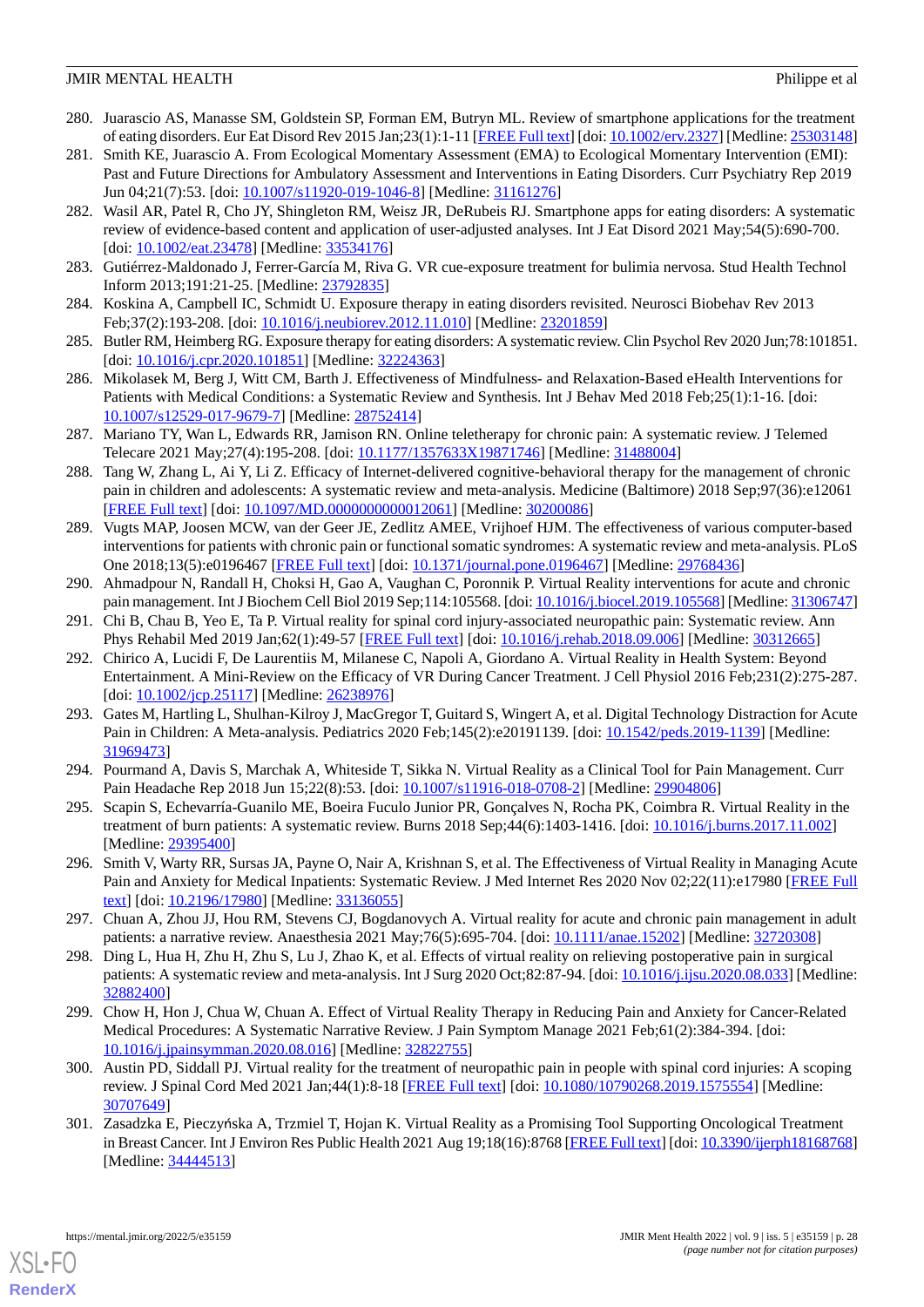- <span id="page-28-5"></span>302. Bonet L, Izquierdo C, Escartí MJ, Sancho JV, Arce D, Blanquer I, et al. Use of mobile technologies in patients with psychosis: A systematic review. Rev Psiquiatr Salud Ment 2017;10(3):168-178. [doi: [10.1016/j.rpsm.2017.01.003\]](http://dx.doi.org/10.1016/j.rpsm.2017.01.003) [Medline: [28258835](http://www.ncbi.nlm.nih.gov/entrez/query.fcgi?cmd=Retrieve&db=PubMed&list_uids=28258835&dopt=Abstract)]
- 303. Kasckow J, Felmet K, Appelt C, Thompson R, Rotondi A, Haas G. Telepsychiatry in the assessment and treatment of schizophrenia. Clin Schizophr Relat Psychoses 2014 Apr;8(1):21-27A [[FREE Full text](http://europepmc.org/abstract/MED/23428781)] [doi: [10.3371/CSRP.KAFE.021513\]](http://dx.doi.org/10.3371/CSRP.KAFE.021513) [Medline: [23428781](http://www.ncbi.nlm.nih.gov/entrez/query.fcgi?cmd=Retrieve&db=PubMed&list_uids=23428781&dopt=Abstract)]
- <span id="page-28-9"></span><span id="page-28-6"></span>304. van der Krieke L, Wunderink L, Emerencia AC, de Jonge P, Sytema S. E-mental health self-management for psychotic disorders: state of the art and future perspectives. Psychiatr Serv 2014 Jan 01;65(1):33-49. [doi: [10.1176/appi.ps.201300050\]](http://dx.doi.org/10.1176/appi.ps.201300050) [Medline: [24129842](http://www.ncbi.nlm.nih.gov/entrez/query.fcgi?cmd=Retrieve&db=PubMed&list_uids=24129842&dopt=Abstract)]
- <span id="page-28-10"></span>305. Gaebel W, Großimlinghaus I, Kerst A, Cohen Y, Hinsche-Böckenholt A, Johnson B, et al. European Psychiatric Association (EPA) guidance on the quality of eMental health interventions in the treatment of psychotic disorders. Eur Arch Psychiatry Clin Neurosci 2016 Mar;266(2):125-137. [doi: [10.1007/s00406-016-0677-6](http://dx.doi.org/10.1007/s00406-016-0677-6)] [Medline: [26874958\]](http://www.ncbi.nlm.nih.gov/entrez/query.fcgi?cmd=Retrieve&db=PubMed&list_uids=26874958&dopt=Abstract)
- <span id="page-28-7"></span>306. Biagianti B, Quraishi SH, Schlosser DA. Potential Benefits of Incorporating Peer-to-Peer Interactions Into Digital Interventions for Psychotic Disorders: A Systematic Review. Psychiatr Serv 2018 Apr 01;69(4):377-388 [\[FREE Full text](http://europepmc.org/abstract/MED/29241435)] [doi: [10.1176/appi.ps.201700283](http://dx.doi.org/10.1176/appi.ps.201700283)] [Medline: [29241435](http://www.ncbi.nlm.nih.gov/entrez/query.fcgi?cmd=Retrieve&db=PubMed&list_uids=29241435&dopt=Abstract)]
- <span id="page-28-8"></span>307. Chivilgina O, Wangmo T, Elger BS, Heinrich T, Jotterand F. mHealth for schizophrenia spectrum disorders management: A systematic review. Int J Soc Psychiatry 2020 Nov;66(7):642-665. [doi: [10.1177/0020764020933287](http://dx.doi.org/10.1177/0020764020933287)] [Medline: [32571123\]](http://www.ncbi.nlm.nih.gov/entrez/query.fcgi?cmd=Retrieve&db=PubMed&list_uids=32571123&dopt=Abstract)
- <span id="page-28-3"></span>308. Chivilgina O, Elger BS, Jotterand F. Digital Technologies for Schizophrenia Management: A Descriptive Review. Sci Eng Ethics 2021 Apr 09;27(2):25 [[FREE Full text](http://europepmc.org/abstract/MED/33835287)] [doi: [10.1007/s11948-021-00302-z\]](http://dx.doi.org/10.1007/s11948-021-00302-z) [Medline: [33835287\]](http://www.ncbi.nlm.nih.gov/entrez/query.fcgi?cmd=Retrieve&db=PubMed&list_uids=33835287&dopt=Abstract)
- <span id="page-28-13"></span>309. Rus-Calafell M, Garety P, Sason E, Craig TJK, Valmaggia LR. Virtual reality in the assessment and treatment of psychosis: a systematic review of its utility, acceptability and effectiveness. Psychol Med 2018 Feb;48(3):362-391. [doi: [10.1017/S0033291717001945](http://dx.doi.org/10.1017/S0033291717001945)] [Medline: [28735593](http://www.ncbi.nlm.nih.gov/entrez/query.fcgi?cmd=Retrieve&db=PubMed&list_uids=28735593&dopt=Abstract)]
- <span id="page-28-14"></span>310. Valmaggia LR, Day F, Rus-Calafell M. Using virtual reality to investigate psychological processes and mechanisms associated with the onset and maintenance of psychosis: a systematic review. Soc Psychiatry Psychiatr Epidemiol 2016 Jul;51(7):921-936. [doi: [10.1007/s00127-016-1245-0](http://dx.doi.org/10.1007/s00127-016-1245-0)] [Medline: [27262562](http://www.ncbi.nlm.nih.gov/entrez/query.fcgi?cmd=Retrieve&db=PubMed&list_uids=27262562&dopt=Abstract)]
- <span id="page-28-0"></span>311. Veling W, Moritz S, van der Gaag M. Brave new worlds--review and update on virtual reality assessment and treatment in psychosis. Schizophr Bull 2014 Nov;40(6):1194-1197 [[FREE Full text\]](http://europepmc.org/abstract/MED/25193975) [doi: [10.1093/schbul/sbu125\]](http://dx.doi.org/10.1093/schbul/sbu125) [Medline: [25193975\]](http://www.ncbi.nlm.nih.gov/entrez/query.fcgi?cmd=Retrieve&db=PubMed&list_uids=25193975&dopt=Abstract)
- 312. Brun G, Verdoux H, Couhet G, Quiles C. [Computer-assisted therapy and video games in psychosocial rehabilitation for schizophrenia patients]. Encephale 2018 Sep;44(4):363-371. [doi: [10.1016/j.encep.2017.12.009\]](http://dx.doi.org/10.1016/j.encep.2017.12.009) [Medline: [29501256\]](http://www.ncbi.nlm.nih.gov/entrez/query.fcgi?cmd=Retrieve&db=PubMed&list_uids=29501256&dopt=Abstract)
- 313. Bisso E, Signorelli MS, Milazzo M, Maglia M, Polosa R, Aguglia E, et al. Immersive Virtual Reality Applications in Schizophrenia Spectrum Therapy: A Systematic Review. Int J Environ Res Public Health 2020 Aug 22;17(17):6111 [\[FREE](https://www.mdpi.com/resolver?pii=ijerph17176111) [Full text\]](https://www.mdpi.com/resolver?pii=ijerph17176111) [doi: [10.3390/ijerph17176111\]](http://dx.doi.org/10.3390/ijerph17176111) [Medline: [32842579\]](http://www.ncbi.nlm.nih.gov/entrez/query.fcgi?cmd=Retrieve&db=PubMed&list_uids=32842579&dopt=Abstract)
- <span id="page-28-4"></span>314. Gainsford K, Fitzgibbon B, Fitzgerald PB, Hoy KE. Transforming treatments for schizophrenia: Virtual reality, brain stimulation and social cognition. Psychiatry Res 2020 Jun;288:112974. [doi: [10.1016/j.psychres.2020.112974\]](http://dx.doi.org/10.1016/j.psychres.2020.112974) [Medline: [32353694](http://www.ncbi.nlm.nih.gov/entrez/query.fcgi?cmd=Retrieve&db=PubMed&list_uids=32353694&dopt=Abstract)]
- <span id="page-28-1"></span>315. Kruk D, Mętel D, Gawęda Ł, Cechnicki A. Implementation of virtual reality (VR) in diagnostics and therapy of nonaffective psychoses. Psychiatr Pol 2020 Oct 31;54(5):951-975 [[FREE Full text\]](https://doi.org/10.12740/PP/OnlineFirst/113437) [doi: [10.12740/PP/OnlineFirst/113437\]](http://dx.doi.org/10.12740/PP/OnlineFirst/113437) [Medline: [33529279](http://www.ncbi.nlm.nih.gov/entrez/query.fcgi?cmd=Retrieve&db=PubMed&list_uids=33529279&dopt=Abstract)]
- <span id="page-28-15"></span>316. Chan JYC, Hirai HW, Tsoi KKF. Can computer-assisted cognitive remediation improve employment and productivity outcomes of patients with severe mental illness? A meta-analysis of prospective controlled trials. J Psychiatr Res 2015 Sep;68:293-300. [doi: [10.1016/j.jpsychires.2015.05.010](http://dx.doi.org/10.1016/j.jpsychires.2015.05.010)] [Medline: [26028551](http://www.ncbi.nlm.nih.gov/entrez/query.fcgi?cmd=Retrieve&db=PubMed&list_uids=26028551&dopt=Abstract)]
- 317. Fisher M, Herman A, Stephens DB, Vinogradov S. Neuroscience-informed computer-assisted cognitive training in schizophrenia. Ann N Y Acad Sci 2016 Feb;1366(1):90-114. [doi: [10.1111/nyas.13042\]](http://dx.doi.org/10.1111/nyas.13042) [Medline: [27111135](http://www.ncbi.nlm.nih.gov/entrez/query.fcgi?cmd=Retrieve&db=PubMed&list_uids=27111135&dopt=Abstract)]
- 318. Grynszpan O, Perbal S, Pelissolo A, Fossati P, Jouvent R, Dubal S, et al. Efficacy and specificity of computer-assisted cognitive remediation in schizophrenia: a meta-analytical study. Psychol Med 2011 Jan;41(1):163-173. [doi: [10.1017/S0033291710000607](http://dx.doi.org/10.1017/S0033291710000607)] [Medline: [20380784](http://www.ncbi.nlm.nih.gov/entrez/query.fcgi?cmd=Retrieve&db=PubMed&list_uids=20380784&dopt=Abstract)]
- <span id="page-28-2"></span>319. Prikken M, Konings MJ, Lei WU, Begemann MJH, Sommer IEC. The efficacy of computerized cognitive drill and practice training for patients with a schizophrenia-spectrum disorder: A meta-analysis. Schizophr Res 2019 Feb;204:368-374. [doi: [10.1016/j.schres.2018.07.034\]](http://dx.doi.org/10.1016/j.schres.2018.07.034) [Medline: [30097278](http://www.ncbi.nlm.nih.gov/entrez/query.fcgi?cmd=Retrieve&db=PubMed&list_uids=30097278&dopt=Abstract)]
- <span id="page-28-12"></span><span id="page-28-11"></span>320. Vass E, Fekete Z, Simon V, Simon L. Interventions for the treatment of theory of mind deficits in schizophrenia: Systematic literature review. Psychiatry Res 2018 Sep;267:37-47. [doi: [10.1016/j.psychres.2018.05.001](http://dx.doi.org/10.1016/j.psychres.2018.05.001)] [Medline: [29883859](http://www.ncbi.nlm.nih.gov/entrez/query.fcgi?cmd=Retrieve&db=PubMed&list_uids=29883859&dopt=Abstract)]
- 321. Yeh P, Yu L, Guo N, Lin W, Wu C. Observation and Imitation of Social Emotions Are Essential for Improving Cognitive and Affective Theory of Mind in Schizophrenia: A Meta-analysis. J Nerv Ment Dis 2019 Jun;207(6):474-481. [doi: [10.1097/NMD.0000000000000996\]](http://dx.doi.org/10.1097/NMD.0000000000000996) [Medline: [31157692](http://www.ncbi.nlm.nih.gov/entrez/query.fcgi?cmd=Retrieve&db=PubMed&list_uids=31157692&dopt=Abstract)]
- 322. Cheng SK, Dizon J. Computerised cognitive behavioural therapy for insomnia: a systematic review and meta-analysis. Psychother Psychosom 2012;81(4):206-216. [doi: [10.1159/000335379\]](http://dx.doi.org/10.1159/000335379) [Medline: [22585048](http://www.ncbi.nlm.nih.gov/entrez/query.fcgi?cmd=Retrieve&db=PubMed&list_uids=22585048&dopt=Abstract)]
- 323. Drerup ML, Ahmed-Jauregui S. Online Delivery of Cognitive Behavioral Therapy-Insomnia: Considerations and Controversies. Sleep Med Clin 2019 Jun;14(2):283-290. [doi: [10.1016/j.jsmc.2019.02.001](http://dx.doi.org/10.1016/j.jsmc.2019.02.001)] [Medline: [31029194](http://www.ncbi.nlm.nih.gov/entrez/query.fcgi?cmd=Retrieve&db=PubMed&list_uids=31029194&dopt=Abstract)]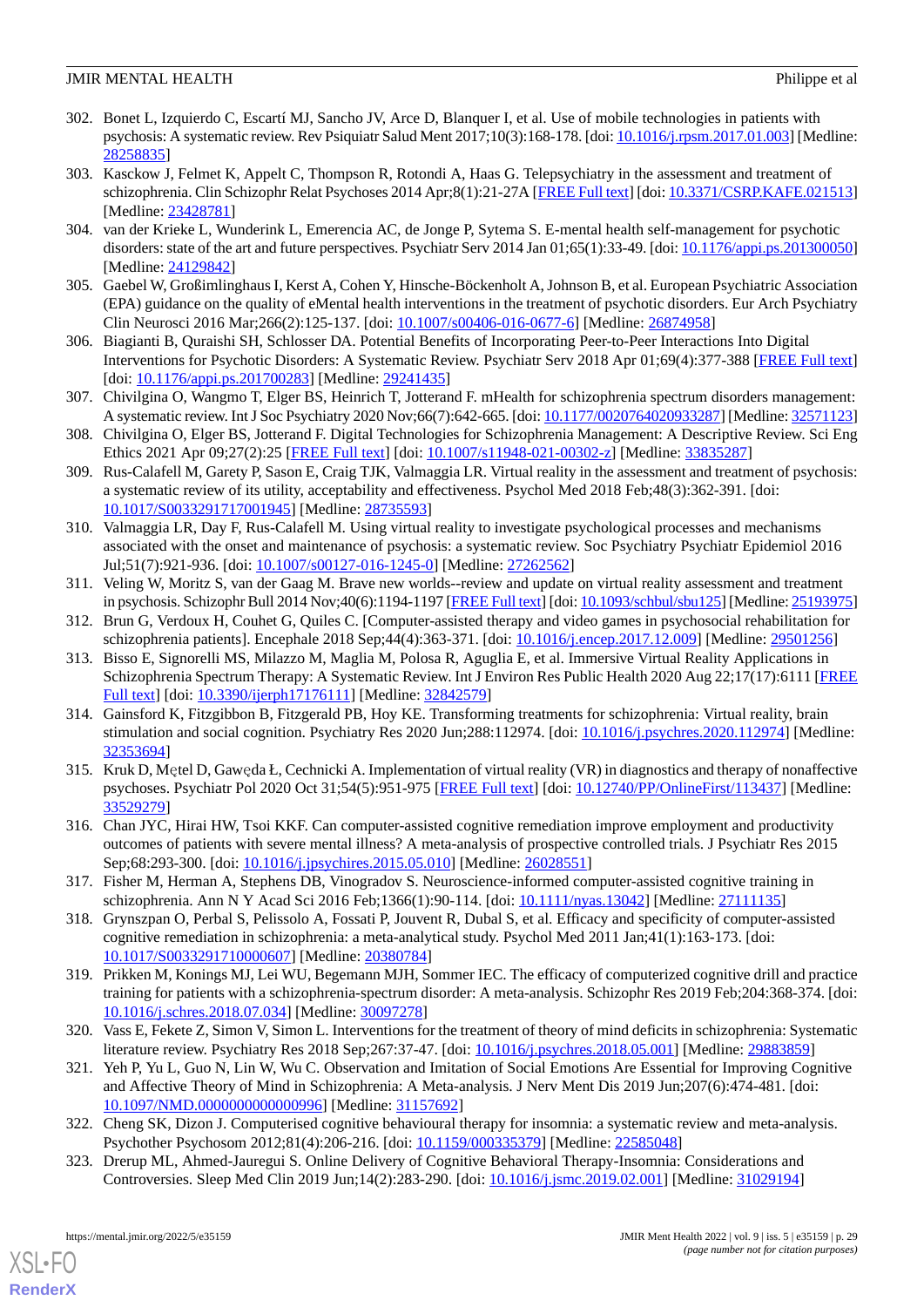- 324. Kay-Stacey M, Attarian H. Advances in the management of chronic insomnia. BMJ 2016 Jul 06;354:i2123. [doi: [10.1136/bmj.i2123\]](http://dx.doi.org/10.1136/bmj.i2123) [Medline: [27383400](http://www.ncbi.nlm.nih.gov/entrez/query.fcgi?cmd=Retrieve&db=PubMed&list_uids=27383400&dopt=Abstract)]
- 325. Seyffert M, Lagisetty P, Landgraf J, Chopra V, Pfeiffer PN, Conte ML, et al. Internet-Delivered Cognitive Behavioral Therapy to Treat Insomnia: A Systematic Review and Meta-Analysis. PLoS One 2016;11(2):e0149139 [\[FREE Full text](https://dx.plos.org/10.1371/journal.pone.0149139)] [doi: [10.1371/journal.pone.0149139\]](http://dx.doi.org/10.1371/journal.pone.0149139) [Medline: [26867139\]](http://www.ncbi.nlm.nih.gov/entrez/query.fcgi?cmd=Retrieve&db=PubMed&list_uids=26867139&dopt=Abstract)
- <span id="page-29-7"></span>326. Ye Y, Chen N, Chen J, Liu J, Lin L, Liu Y, et al. Internet-based cognitive-behavioural therapy for insomnia (ICBT-i): a meta-analysis of randomised controlled trials. BMJ Open 2016 Nov 30;6(11):e010707 [[FREE Full text](https://bmjopen.bmj.com/lookup/pmidlookup?view=long&pmid=27903557)] [doi: [10.1136/bmjopen-2015-010707\]](http://dx.doi.org/10.1136/bmjopen-2015-010707) [Medline: [27903557](http://www.ncbi.nlm.nih.gov/entrez/query.fcgi?cmd=Retrieve&db=PubMed&list_uids=27903557&dopt=Abstract)]
- <span id="page-29-0"></span>327. Hsieh C, Rezayat T, Zeidler MR. Telemedicine and the Management of Insomnia. Sleep Med Clin 2020 Sep;15(3):383-390. [doi: [10.1016/j.jsmc.2020.05.004\]](http://dx.doi.org/10.1016/j.jsmc.2020.05.004) [Medline: [32762971\]](http://www.ncbi.nlm.nih.gov/entrez/query.fcgi?cmd=Retrieve&db=PubMed&list_uids=32762971&dopt=Abstract)
- <span id="page-29-5"></span>328. Frase L, Duss SB, Gieselmann A, Penzel T, Wetter TC, Pollmächer T. [Internet-based cognitive behavioral therapy of insomnia and nightmare disorder]. Nervenarzt 2020 Jul;91(7):617-623. [doi: [10.1007/s00115-019-00803-0\]](http://dx.doi.org/10.1007/s00115-019-00803-0) [Medline: [31471620](http://www.ncbi.nlm.nih.gov/entrez/query.fcgi?cmd=Retrieve&db=PubMed&list_uids=31471620&dopt=Abstract)]
- <span id="page-29-6"></span>329. Benavides-Vaello S, Strode A, Sheeran BC. Using technology in the delivery of mental health and substance abuse treatment in rural communities: a review. J Behav Health Serv Res 2013 Jan;40(1):111-120. [doi: [10.1007/s11414-012-9299-6\]](http://dx.doi.org/10.1007/s11414-012-9299-6) [Medline: [23093443](http://www.ncbi.nlm.nih.gov/entrez/query.fcgi?cmd=Retrieve&db=PubMed&list_uids=23093443&dopt=Abstract)]
- 330. Blalock DV, Calhoun PS, Crowley MJ, Dedert EA. Telehealth Treatment for Alcohol Misuse: Reviewing Telehealth Approaches to Increase Engagement and Reduce Risk of Alcohol-Related Hypertension. Curr Hypertens Rep 2019 Jun 17;21(8):59. [doi: [10.1007/s11906-019-0966-3](http://dx.doi.org/10.1007/s11906-019-0966-3)] [Medline: [31209579](http://www.ncbi.nlm.nih.gov/entrez/query.fcgi?cmd=Retrieve&db=PubMed&list_uids=31209579&dopt=Abstract)]
- <span id="page-29-4"></span>331. Young LB. Telemedicine interventions for substance-use disorder: a literature review. J Telemed Telecare 2012 Jan;18(1):47-53. [doi: [10.1258/jtt.2011.110608](http://dx.doi.org/10.1258/jtt.2011.110608)] [Medline: [22101610](http://www.ncbi.nlm.nih.gov/entrez/query.fcgi?cmd=Retrieve&db=PubMed&list_uids=22101610&dopt=Abstract)]
- <span id="page-29-8"></span><span id="page-29-1"></span>332. Keoleian V, Polcin D, Galloway GP. Text messaging for addiction: a review. J Psychoactive Drugs 2015;47(2):158-176 [[FREE Full text](http://europepmc.org/abstract/MED/25950596)] [doi: [10.1080/02791072.2015.1009200\]](http://dx.doi.org/10.1080/02791072.2015.1009200) [Medline: [25950596](http://www.ncbi.nlm.nih.gov/entrez/query.fcgi?cmd=Retrieve&db=PubMed&list_uids=25950596&dopt=Abstract)]
- 333. Quanbeck A, Chih M, Isham A, Gustafson D. Mobile Delivery of Treatment for Alcohol Use Disorders: A Review of the Literature. Alcohol Res 2014;36(1):111-122 [[FREE Full text\]](http://europepmc.org/abstract/MED/26259005) [Medline: [26259005\]](http://www.ncbi.nlm.nih.gov/entrez/query.fcgi?cmd=Retrieve&db=PubMed&list_uids=26259005&dopt=Abstract)
- 334. Tofighi B, Abrantes A, Stein MD. The Role of Technology-Based Interventions for Substance Use Disorders in Primary Care: A Review of the Literature. Med Clin North Am 2018 Jul;102(4):715-731 [\[FREE Full text\]](http://europepmc.org/abstract/MED/29933825) [doi: [10.1016/j.mcna.2018.02.011](http://dx.doi.org/10.1016/j.mcna.2018.02.011)] [Medline: [29933825](http://www.ncbi.nlm.nih.gov/entrez/query.fcgi?cmd=Retrieve&db=PubMed&list_uids=29933825&dopt=Abstract)]
- 335. Marsch LA. Leveraging technology to enhance addiction treatment and recovery. J Addict Dis 2012;31(3):313-318 [\[FREE](http://europepmc.org/abstract/MED/22873192) [Full text\]](http://europepmc.org/abstract/MED/22873192) [doi: [10.1080/10550887.2012.694606\]](http://dx.doi.org/10.1080/10550887.2012.694606) [Medline: [22873192](http://www.ncbi.nlm.nih.gov/entrez/query.fcgi?cmd=Retrieve&db=PubMed&list_uids=22873192&dopt=Abstract)]
- 336. Marsch LA, Dallery J. Advances in the psychosocial treatment of addiction: the role of technology in the delivery of evidence-based psychosocial treatment. Psychiatr Clin North Am 2012 Jun;35(2):481-493 [[FREE Full text](http://europepmc.org/abstract/MED/22640767)] [doi: [10.1016/j.psc.2012.03.009\]](http://dx.doi.org/10.1016/j.psc.2012.03.009) [Medline: [22640767\]](http://www.ncbi.nlm.nih.gov/entrez/query.fcgi?cmd=Retrieve&db=PubMed&list_uids=22640767&dopt=Abstract)
- 337. Suffoletto B, Scaglione S. Using Digital Interventions to Support Individuals with Alcohol Use Disorder and Advanced Liver Disease: A Bridge Over Troubled Waters. Alcohol Clin Exp Res 2018 Jul;42(7):1160-1165 [[FREE Full text](http://europepmc.org/abstract/MED/29750368)] [doi: [10.1111/acer.13771](http://dx.doi.org/10.1111/acer.13771)] [Medline: [29750368](http://www.ncbi.nlm.nih.gov/entrez/query.fcgi?cmd=Retrieve&db=PubMed&list_uids=29750368&dopt=Abstract)]
- <span id="page-29-2"></span>338. Sugarman DE, Campbell ANC, Iles BR, Greenfield SF. Technology-Based Interventions for Substance Use and Comorbid Disorders: An Examination of the Emerging Literature. Harv Rev Psychiatry 2017;25(3):123-134 [[FREE Full text](http://europepmc.org/abstract/MED/28475504)] [doi: [10.1097/HRP.0000000000000148\]](http://dx.doi.org/10.1097/HRP.0000000000000148) [Medline: [28475504](http://www.ncbi.nlm.nih.gov/entrez/query.fcgi?cmd=Retrieve&db=PubMed&list_uids=28475504&dopt=Abstract)]
- 339. Kazemi DM, Borsari B, Levine MJ, Li S, Lamberson KA, Matta LA. A Systematic Review of the mHealth Interventions to Prevent Alcohol and Substance Abuse. J Health Commun 2017 May;22(5):413-432 [[FREE Full text](http://europepmc.org/abstract/MED/28394729)] [doi: [10.1080/10810730.2017.1303556\]](http://dx.doi.org/10.1080/10810730.2017.1303556) [Medline: [28394729\]](http://www.ncbi.nlm.nih.gov/entrez/query.fcgi?cmd=Retrieve&db=PubMed&list_uids=28394729&dopt=Abstract)
- 340. Oesterle TS, Kolla B, Risma CJ, Breitinger SA, Rakocevic DB, Loukianova LL, et al. Substance Use Disorders and Telehealth in the COVID-19 Pandemic Era: A New Outlook. Mayo Clin Proc 2020 Dec;95(12):2709-2718 [\[FREE Full](http://europepmc.org/abstract/MED/33276843) [text](http://europepmc.org/abstract/MED/33276843)] [doi: [10.1016/j.mayocp.2020.10.011](http://dx.doi.org/10.1016/j.mayocp.2020.10.011)] [Medline: [33276843](http://www.ncbi.nlm.nih.gov/entrez/query.fcgi?cmd=Retrieve&db=PubMed&list_uids=33276843&dopt=Abstract)]
- 341. Silang K, Sanguino H, Sohal PR, Rioux C, Kim HS, Tomfohr-Madsen LM. eHealth Interventions to Treat Substance Use in Pregnancy: A Systematic Review and Meta-Analysis. Int J Environ Res Public Health 2021 Sep 22;18(19):9952 [\[FREE](https://www.mdpi.com/resolver?pii=ijerph18199952) [Full text\]](https://www.mdpi.com/resolver?pii=ijerph18199952) [doi: [10.3390/ijerph18199952\]](http://dx.doi.org/10.3390/ijerph18199952) [Medline: [34639252\]](http://www.ncbi.nlm.nih.gov/entrez/query.fcgi?cmd=Retrieve&db=PubMed&list_uids=34639252&dopt=Abstract)
- <span id="page-29-3"></span>342. Kim S, Tesmer O. Employing telehealth strategies for opioid addiction during COVID-19: implications for social work health care. Soc Work Health Care 2021 Aug 09;60(6-7):499-508. [doi: [10.1080/00981389.2021.1953207](http://dx.doi.org/10.1080/00981389.2021.1953207)] [Medline: [34278979](http://www.ncbi.nlm.nih.gov/entrez/query.fcgi?cmd=Retrieve&db=PubMed&list_uids=34278979&dopt=Abstract)]
- 343. Li R, Zhao M. Maintaining treatment and prevention programs for opioid use disorders during the coronavirus disease 2019 pandemic. Curr Opin Psychiatry 2021 Jul 01;34(4):369-375 [[FREE Full text\]](http://europepmc.org/abstract/MED/33859127) [doi: [10.1097/YCO.0000000000000708](http://dx.doi.org/10.1097/YCO.0000000000000708)] [Medline: [33859127](http://www.ncbi.nlm.nih.gov/entrez/query.fcgi?cmd=Retrieve&db=PubMed&list_uids=33859127&dopt=Abstract)]
- 344. Kazemi DM, Troutman-Jordan M, Whitfield JE, Pappa EV. Effectiveness of eHealth Technology-Based Interventions in Reducing Substance Misuse Among Older Adults: A Systematic Review. J Gerontol Nurs 2021 Oct;47(10):23-29. [doi: [10.3928/00989134-20210908-04](http://dx.doi.org/10.3928/00989134-20210908-04)] [Medline: [34590978](http://www.ncbi.nlm.nih.gov/entrez/query.fcgi?cmd=Retrieve&db=PubMed&list_uids=34590978&dopt=Abstract)]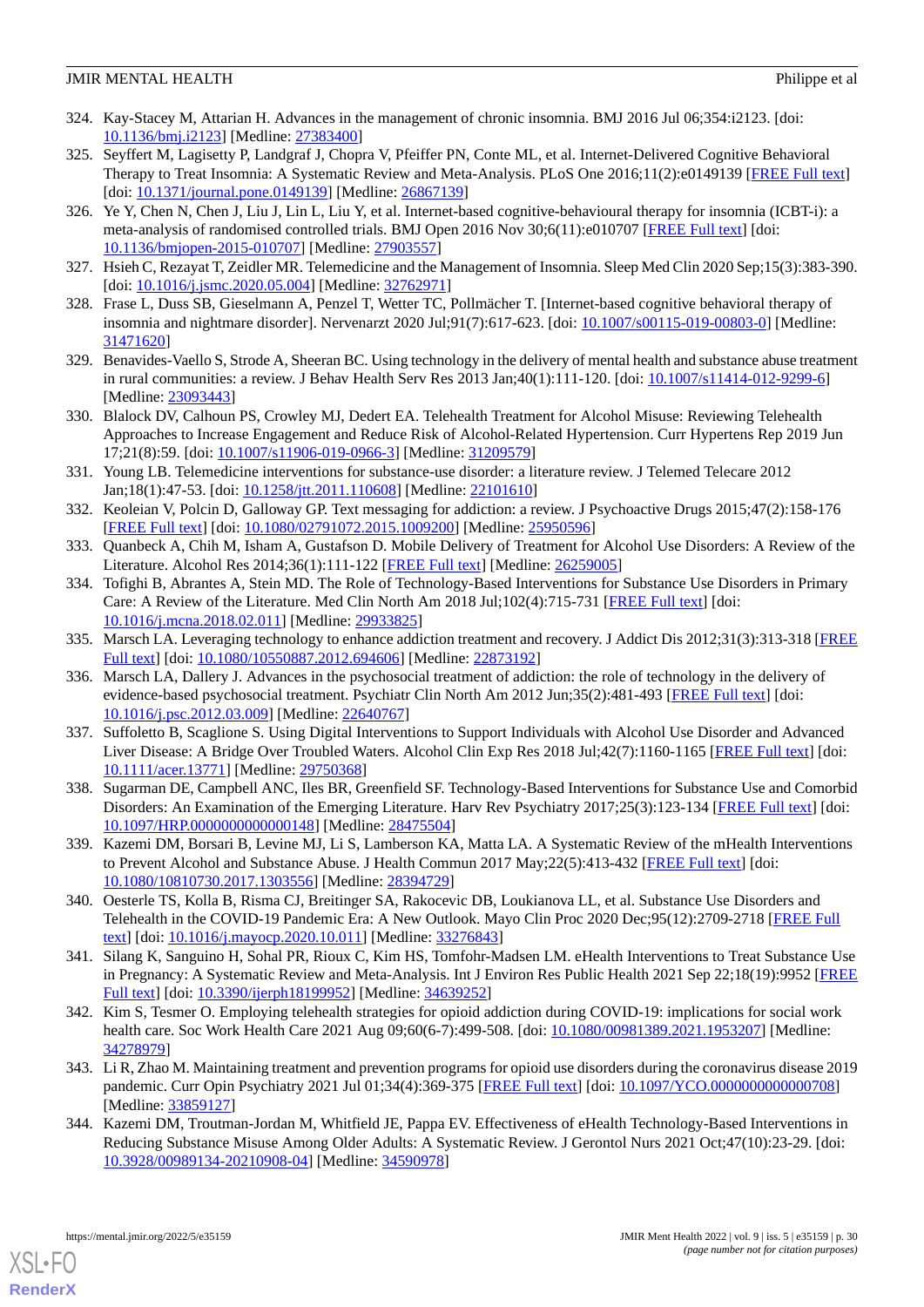- <span id="page-30-4"></span>345. Cole TO, Robinson D, Kelley-Freeman A, Gandhi D, Greenblatt AD, Weintraub E, et al. Patient Satisfaction With Medications for Opioid Use Disorder Treatment via Telemedicine: Brief Literature Review and Development of a New Assessment. Front Public Health 2020;8:557275 [\[FREE Full text\]](https://doi.org/10.3389/fpubh.2020.557275) [doi: [10.3389/fpubh.2020.557275\]](http://dx.doi.org/10.3389/fpubh.2020.557275) [Medline: [33553083](http://www.ncbi.nlm.nih.gov/entrez/query.fcgi?cmd=Retrieve&db=PubMed&list_uids=33553083&dopt=Abstract)]
- <span id="page-30-0"></span>346. Das S, Tonelli M, Ziedonis D. Update on Smoking Cessation: E-Cigarettes, Emerging Tobacco Products Trends, and New Technology-Based Interventions. Curr Psychiatry Rep 2016 May;18(5):51. [doi: [10.1007/s11920-016-0681-6](http://dx.doi.org/10.1007/s11920-016-0681-6)] [Medline: [27040275](http://www.ncbi.nlm.nih.gov/entrez/query.fcgi?cmd=Retrieve&db=PubMed&list_uids=27040275&dopt=Abstract)]
- <span id="page-30-1"></span>347. Muench F. The Promises and Pitfalls of Digital Technology in Its Application to Alcohol Treatment. Alcohol Res 2014;36(1):131-142 [[FREE Full text](http://europepmc.org/abstract/MED/26259008)] [Medline: [26259008](http://www.ncbi.nlm.nih.gov/entrez/query.fcgi?cmd=Retrieve&db=PubMed&list_uids=26259008&dopt=Abstract)]
- <span id="page-30-7"></span>348. Holmes NA, van Agteren JE, Dorstyn DS. A systematic review of technology-assisted interventions for co-morbid depression and substance use. J Telemed Telecare 2019 Apr;25(3):131-141. [doi: [10.1177/1357633X17748991](http://dx.doi.org/10.1177/1357633X17748991)] [Medline: [29310532](http://www.ncbi.nlm.nih.gov/entrez/query.fcgi?cmd=Retrieve&db=PubMed&list_uids=29310532&dopt=Abstract)]
- 349. Boumparis N, Loheide-Niesmann L, Blankers M, Ebert DD, Korf D, Schaub MP, et al. Short- and long-term effects of digital prevention and treatment interventions for cannabis use reduction: A systematic review and meta-analysis. Drug Alcohol Depend 2019 Jul 01;200:82-94 [\[FREE Full text\]](https://linkinghub.elsevier.com/retrieve/pii/S0376-8716(19)30149-8) [doi: [10.1016/j.drugalcdep.2019.03.016](http://dx.doi.org/10.1016/j.drugalcdep.2019.03.016)] [Medline: [31112834](http://www.ncbi.nlm.nih.gov/entrez/query.fcgi?cmd=Retrieve&db=PubMed&list_uids=31112834&dopt=Abstract)]
- <span id="page-30-13"></span>350. Hser Y, Mooney LJ. Integrating Telemedicine for Medication Treatment for Opioid Use Disorder in Rural Primary Care: Beyond the COVID Pandemic. J Rural Health 2021 Jan;37(1):246-248 [\[FREE Full text](http://europepmc.org/abstract/MED/32579751)] [doi: [10.1111/jrh.12489](http://dx.doi.org/10.1111/jrh.12489)] [Medline: [32579751](http://www.ncbi.nlm.nih.gov/entrez/query.fcgi?cmd=Retrieve&db=PubMed&list_uids=32579751&dopt=Abstract)]
- 351. Nair NK, Newton NC, Shakeshaft A, Wallace P, Teesson M. A Systematic Review of Digital and Computer-Based Alcohol Intervention Programs in Primary Care. Curr Drug Abuse Rev 2015;8(2):111-118. [doi: [10.2174/1874473708666150916113538\]](http://dx.doi.org/10.2174/1874473708666150916113538) [Medline: [26373848\]](http://www.ncbi.nlm.nih.gov/entrez/query.fcgi?cmd=Retrieve&db=PubMed&list_uids=26373848&dopt=Abstract)
- <span id="page-30-12"></span>352. Ondersma SJ, Ellis JD, Resko SM, Grekin E. Technology-Delivered Interventions for Substance Use Among Adolescents. Pediatr Clin North Am 2019 Dec;66(6):1203-1215. [doi: [10.1016/j.pcl.2019.08.009](http://dx.doi.org/10.1016/j.pcl.2019.08.009)] [Medline: [31679608](http://www.ncbi.nlm.nih.gov/entrez/query.fcgi?cmd=Retrieve&db=PubMed&list_uids=31679608&dopt=Abstract)]
- <span id="page-30-2"></span>353. Zhang MW, Ying JB, Song G, Fung DSS, Smith HE. Recent Advances in Attention Bias Modification for Substance Addictions. Int J Environ Res Public Health 2018 Apr 04;15(4):676 [\[FREE Full text\]](https://www.mdpi.com/resolver?pii=ijerph15040676) [doi: [10.3390/ijerph15040676](http://dx.doi.org/10.3390/ijerph15040676)] [Medline: [29617325](http://www.ncbi.nlm.nih.gov/entrez/query.fcgi?cmd=Retrieve&db=PubMed&list_uids=29617325&dopt=Abstract)]
- 354. Hutton A, Prichard I, Whitehead D, Thomas S, Rubin M, Sloand E, et al. mHealth Interventions to Reduce Alcohol Use in Young People: A Systematic Review of the Literature. Compr Child Adolesc Nurs 2020 Sep;43(3):171-202 [[FREE Full](http://europepmc.org/abstract/MED/31192698) [text](http://europepmc.org/abstract/MED/31192698)] [doi: [10.1080/24694193.2019.1616008\]](http://dx.doi.org/10.1080/24694193.2019.1616008) [Medline: [31192698\]](http://www.ncbi.nlm.nih.gov/entrez/query.fcgi?cmd=Retrieve&db=PubMed&list_uids=31192698&dopt=Abstract)
- <span id="page-30-11"></span>355. Colbert S, Thornton L, Richmond R. Smartphone apps for managing alcohol consumption: a literature review. Addict Sci Clin Pract 2020 May 07;15(1):17 [[FREE Full text](https://ascpjournal.biomedcentral.com/articles/10.1186/s13722-020-00190-x)] [doi: [10.1186/s13722-020-00190-x](http://dx.doi.org/10.1186/s13722-020-00190-x)] [Medline: [32381062](http://www.ncbi.nlm.nih.gov/entrez/query.fcgi?cmd=Retrieve&db=PubMed&list_uids=32381062&dopt=Abstract)]
- 356. Ghassemlou S, Marini C, Chemi C, Ranjit YS, Tofighi B. Harmful smartphone applications promoting alcohol and illicit substance use: a review and content analysis in the United States. Transl Behav Med 2020 Oct 12;10(5):1233-1242 [\[FREE](http://europepmc.org/abstract/MED/33044528) [Full text\]](http://europepmc.org/abstract/MED/33044528) [doi: [10.1093/tbm/ibz135](http://dx.doi.org/10.1093/tbm/ibz135)] [Medline: [33044528\]](http://www.ncbi.nlm.nih.gov/entrez/query.fcgi?cmd=Retrieve&db=PubMed&list_uids=33044528&dopt=Abstract)
- 357. Carreiro S, Newcomb M, Leach R, Ostrowski S, Boudreaux ED, Amante D. Current reporting of usability and impact of mHealth interventions for substance use disorder: A systematic review. Drug Alcohol Depend 2020 Oct 01;215:108201 [[FREE Full text](http://europepmc.org/abstract/MED/32777691)] [doi: [10.1016/j.drugalcdep.2020.108201](http://dx.doi.org/10.1016/j.drugalcdep.2020.108201)] [Medline: [32777691](http://www.ncbi.nlm.nih.gov/entrez/query.fcgi?cmd=Retrieve&db=PubMed&list_uids=32777691&dopt=Abstract)]
- <span id="page-30-5"></span><span id="page-30-3"></span>358. Staiger PK, O'Donnell R, Liknaitzky P, Bush R, Milward J. Mobile Apps to Reduce Tobacco, Alcohol, and Illicit Drug Use: Systematic Review of the First Decade. J Med Internet Res 2020 Nov 24;22(11):e17156 [[FREE Full text\]](https://www.jmir.org/2020/11/e17156/) [doi: [10.2196/17156\]](http://dx.doi.org/10.2196/17156) [Medline: [33231555\]](http://www.ncbi.nlm.nih.gov/entrez/query.fcgi?cmd=Retrieve&db=PubMed&list_uids=33231555&dopt=Abstract)
- <span id="page-30-6"></span>359. Kazemi DM, Li S, Levine MJ, Auten B, Granson M. Systematic Review of Smartphone Apps as a mHealth Intervention to Address Substance Abuse in Adolescents and Adults. J Addict Nurs 2021;32(3):180-187. [doi: [10.1097/JAN.0000000000000416](http://dx.doi.org/10.1097/JAN.0000000000000416)] [Medline: [34473447\]](http://www.ncbi.nlm.nih.gov/entrez/query.fcgi?cmd=Retrieve&db=PubMed&list_uids=34473447&dopt=Abstract)
- <span id="page-30-8"></span>360. Evangelatos G, Andrew Valasquez G, Hilty DM. Lessons Learned on Telehealth in Inpatient Psychiatric Facilities: Quality, Continuity, and Models of Care. J Technol Behav Sci 2018 May 23;3(4):221-225. [doi: [10.1007/s41347-018-0056-4](http://dx.doi.org/10.1007/s41347-018-0056-4)]
- <span id="page-30-10"></span><span id="page-30-9"></span>361. Lawes-Wickwar S, McBain H, Mulligan K. Application and Effectiveness of Telehealth to Support Severe Mental Illness Management: Systematic Review. JMIR Ment Health 2018 Nov 21;5(4):e62 [[FREE Full text](https://mental.jmir.org/2018/4/e62/)] [doi: [10.2196/mental.8816](http://dx.doi.org/10.2196/mental.8816)] [Medline: [30463836](http://www.ncbi.nlm.nih.gov/entrez/query.fcgi?cmd=Retrieve&db=PubMed&list_uids=30463836&dopt=Abstract)]
- 362. Mogoa e C, Cobeanu O, David O, Giosan C, Szentagotai A. Internet-Based Psychotherapy for Adult Depression: What About the Mechanisms of Change? J Clin Psychol 2017 Jan;73(1):5-64. [doi: [10.1002/jclp.22326\]](http://dx.doi.org/10.1002/jclp.22326) [Medline: [27684405\]](http://www.ncbi.nlm.nih.gov/entrez/query.fcgi?cmd=Retrieve&db=PubMed&list_uids=27684405&dopt=Abstract)
- 363. Bauer MS, Krawczyk L, Miller CJ, Abel E, Osser DN, Franz A, et al. Team-Based Telecare for Bipolar Disorder. Telemed J E Health 2016 Oct;22(10):855-864. [doi: [10.1089/tmj.2015.0255](http://dx.doi.org/10.1089/tmj.2015.0255)] [Medline: [26906927\]](http://www.ncbi.nlm.nih.gov/entrez/query.fcgi?cmd=Retrieve&db=PubMed&list_uids=26906927&dopt=Abstract)
- 364. Barceló-Soler A, Baños RM, López-Del-Hoyo Y, Mayoral F, Gili M, García-Palacios A, et al. Interventions of computerized psychotherapies for depression in Primary Care in Spain. Actas Esp Psiquiatr 2019 Nov;47(6):236-246 [\[FREE Full text](https://www.actaspsiquiatria.es/repositorio//21/122/ENG/21-122-ENG-236-46-459497.pdf)] [Medline: [31869424](http://www.ncbi.nlm.nih.gov/entrez/query.fcgi?cmd=Retrieve&db=PubMed&list_uids=31869424&dopt=Abstract)]
- 365. Capon H, Hall W, Fry C, Carter A. Realising the technological promise of smartphones in addiction research and treatment: An ethical review. Int J Drug Policy 2016 Oct;36:47-57. [doi: [10.1016/j.drugpo.2016.05.013](http://dx.doi.org/10.1016/j.drugpo.2016.05.013)] [Medline: [27455467\]](http://www.ncbi.nlm.nih.gov/entrez/query.fcgi?cmd=Retrieve&db=PubMed&list_uids=27455467&dopt=Abstract)
- 366. Fichter MM, Quadflieg N, Nisslmüller K, Lindner S, Voderholzer U, Wünsch-Leiteritz W, et al. [Internet-based approaches in the therapy of eating disorders]. Nervenarzt 2011 Sep;82(9):1107-1117. [doi: [10.1007/s00115-010-3228-9](http://dx.doi.org/10.1007/s00115-010-3228-9)] [Medline: [21755336](http://www.ncbi.nlm.nih.gov/entrez/query.fcgi?cmd=Retrieve&db=PubMed&list_uids=21755336&dopt=Abstract)]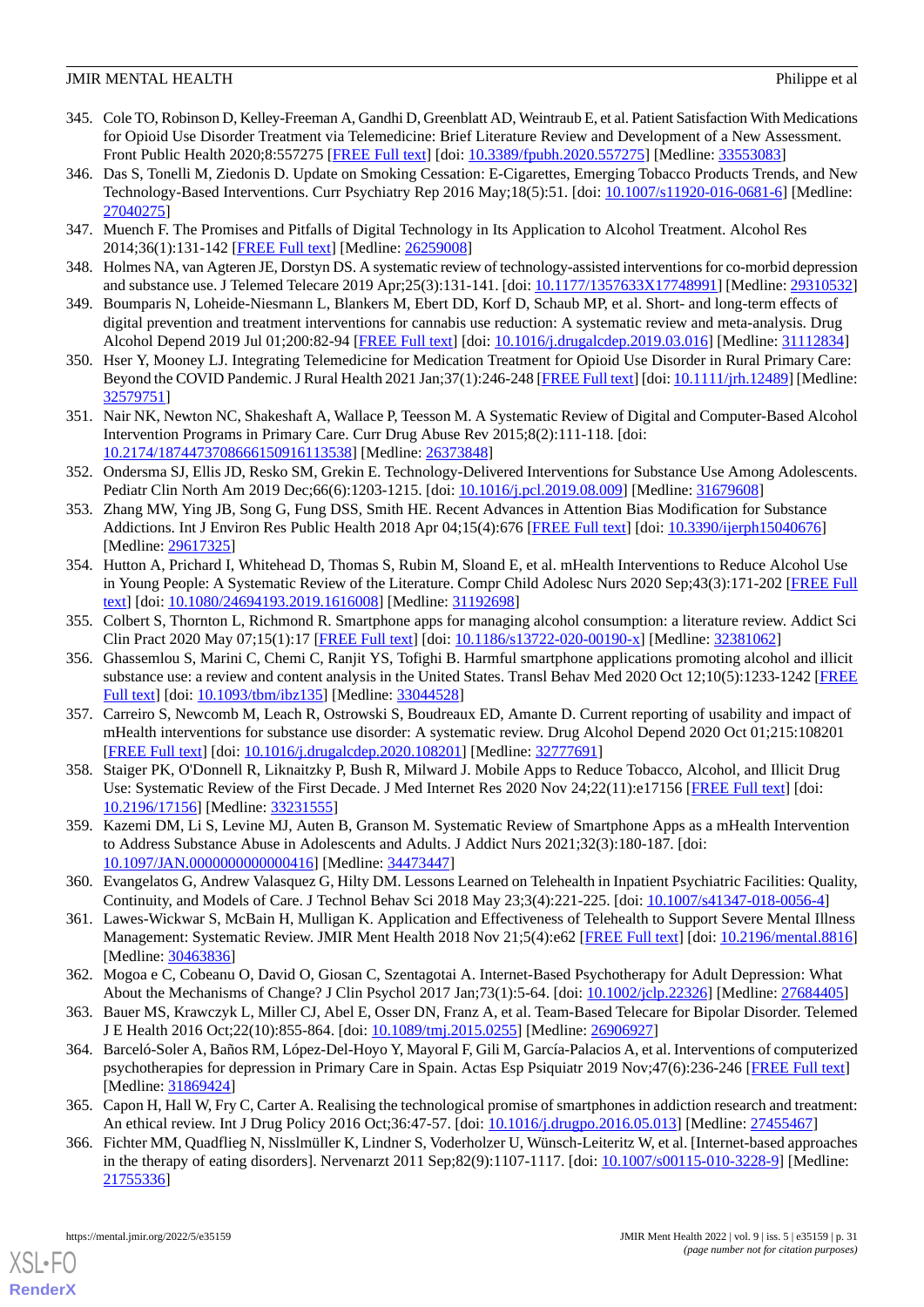- <span id="page-31-0"></span>367. Gustafson DH, Boyle MG, Shaw BR, Isham A, McTavish F, Richards S, et al. An e-health solution for people with alcohol problems. Alcohol Res Health 2011;33(4):327-337 [\[FREE Full text\]](http://europepmc.org/abstract/MED/23293549) [Medline: [23293549\]](http://www.ncbi.nlm.nih.gov/entrez/query.fcgi?cmd=Retrieve&db=PubMed&list_uids=23293549&dopt=Abstract)
- <span id="page-31-1"></span>368. Huguet A, Rao S, McGrath PJ, Wozney L, Wheaton M, Conrod J, et al. A Systematic Review of Cognitive Behavioral Therapy and Behavioral Activation Apps for Depression. PLoS One 2016;11(5):e0154248 [[FREE Full text](https://dx.plos.org/10.1371/journal.pone.0154248)] [doi: [10.1371/journal.pone.0154248\]](http://dx.doi.org/10.1371/journal.pone.0154248) [Medline: [27135410](http://www.ncbi.nlm.nih.gov/entrez/query.fcgi?cmd=Retrieve&db=PubMed&list_uids=27135410&dopt=Abstract)]
- <span id="page-31-3"></span><span id="page-31-2"></span>369. Stetz MC, Folen RA, Yamanuha BK. Technology complementing military behavioral health efforts at tripler army medical center. J Clin Psychol Med Settings 2011 Jun;18(2):188-195. [doi: [10.1007/s10880-011-9246-3\]](http://dx.doi.org/10.1007/s10880-011-9246-3) [Medline: [21643963](http://www.ncbi.nlm.nih.gov/entrez/query.fcgi?cmd=Retrieve&db=PubMed&list_uids=21643963&dopt=Abstract)]
- <span id="page-31-4"></span>370. Riva G, Wiederhold BK, Mantovani F. Neuroscience of Virtual Reality: From Virtual Exposure to Embodied Medicine. Cyberpsychol Behav Soc Netw 2019 Jan;22(1):82-96 [\[FREE Full text\]](http://europepmc.org/abstract/MED/30183347) [doi: [10.1089/cyber.2017.29099.gri](http://dx.doi.org/10.1089/cyber.2017.29099.gri)] [Medline: [30183347](http://www.ncbi.nlm.nih.gov/entrez/query.fcgi?cmd=Retrieve&db=PubMed&list_uids=30183347&dopt=Abstract)]
- <span id="page-31-5"></span>371. Wiederhold BK, Riva G, Gutiérrez-Maldonado J. Virtual Reality in the Assessment and Treatment of Weight-Related Disorders. Cyberpsychol Behav Soc Netw 2016 Feb;19(2):67-73. [doi: [10.1089/cyber.2016.0012](http://dx.doi.org/10.1089/cyber.2016.0012)] [Medline: [26882323\]](http://www.ncbi.nlm.nih.gov/entrez/query.fcgi?cmd=Retrieve&db=PubMed&list_uids=26882323&dopt=Abstract)
- <span id="page-31-6"></span>372. Gwynette MF, Sidhu SS, Ceranoglu TA. Electronic Screen Media Use in Youth With Autism Spectrum Disorder. Child Adolesc Psychiatr Clin N Am 2018 Apr;27(2):203-219. [doi: [10.1016/j.chc.2017.11.013](http://dx.doi.org/10.1016/j.chc.2017.11.013)] [Medline: [29502747](http://www.ncbi.nlm.nih.gov/entrez/query.fcgi?cmd=Retrieve&db=PubMed&list_uids=29502747&dopt=Abstract)]
- 373. Moreno C, Wykes T, Galderisi S, Nordentoft M, Crossley N, Jones N, et al. How mental health care should change as a consequence of the COVID-19 pandemic. Lancet Psychiatry 2020 Sep;7(9):813-824 [[FREE Full text](http://europepmc.org/abstract/MED/32682460)] [doi: [10.1016/S2215-0366\(20\)30307-2\]](http://dx.doi.org/10.1016/S2215-0366(20)30307-2) [Medline: [32682460](http://www.ncbi.nlm.nih.gov/entrez/query.fcgi?cmd=Retrieve&db=PubMed&list_uids=32682460&dopt=Abstract)]
- 374. Smith K, Ostinelli E, Macdonald O, Cipriani A. COVID-19 and Telepsychiatry: Development of Evidence-Based Guidance for Clinicians. JMIR Ment Health 2020 Aug 28;7(8):e21108 [[FREE Full text](https://mental.jmir.org/2020/8/e21108/)] [doi: [10.2196/21108\]](http://dx.doi.org/10.2196/21108) [Medline: [32658857](http://www.ncbi.nlm.nih.gov/entrez/query.fcgi?cmd=Retrieve&db=PubMed&list_uids=32658857&dopt=Abstract)]
- 375. Samuels EA, Clark SA, Wunsch C, Jordison Keeler LA, Reddy N, Vanjani R, et al. Innovation During COVID-19: Improving Addiction Treatment Access. J Addict Med 2020;14(4):e8-e9 [[FREE Full text](http://europepmc.org/abstract/MED/32404652)] [doi: [10.1097/ADM.0000000000000685](http://dx.doi.org/10.1097/ADM.0000000000000685)] [Medline: [32404652](http://www.ncbi.nlm.nih.gov/entrez/query.fcgi?cmd=Retrieve&db=PubMed&list_uids=32404652&dopt=Abstract)]
- <span id="page-31-7"></span>376. Barney A, Buckelew S, Mesheriakova V, Raymond-Flesch M. The COVID-19 Pandemic and Rapid Implementation of Adolescent and Young Adult Telemedicine: Challenges and Opportunities for Innovation. J Adolesc Health 2020 Aug;67(2):164-171 [\[FREE Full text](http://europepmc.org/abstract/MED/32410810)] [doi: [10.1016/j.jadohealth.2020.05.006](http://dx.doi.org/10.1016/j.jadohealth.2020.05.006)] [Medline: [32410810](http://www.ncbi.nlm.nih.gov/entrez/query.fcgi?cmd=Retrieve&db=PubMed&list_uids=32410810&dopt=Abstract)]
- <span id="page-31-8"></span>377. Chen JA, Chung W, Young SK, Tuttle MC, Collins MB, Darghouth SL, et al. COVID-19 and telepsychiatry: Early outpatient experiences and implications for the future. Gen Hosp Psychiatry 2020;66:89-95 [[FREE Full text](http://europepmc.org/abstract/MED/32750604)] [doi: [10.1016/j.genhosppsych.2020.07.002](http://dx.doi.org/10.1016/j.genhosppsych.2020.07.002)] [Medline: [32750604](http://www.ncbi.nlm.nih.gov/entrez/query.fcgi?cmd=Retrieve&db=PubMed&list_uids=32750604&dopt=Abstract)]
- 378. Hoffman L, Wisniewski H, Hays R, Henson P, Vaidyam A, Hendel V, et al. Digital Opportunities for Outcomes in Recovery Services (DOORS): A Pragmatic Hands-On Group Approach Toward Increasing Digital Health and Smartphone Competencies, Autonomy, Relatedness, and Alliance for Those With Serious Mental Illness. J Psychiatr Pract 2020 Mar;26(2):80-88 [[FREE Full text\]](http://europepmc.org/abstract/MED/32134881) [doi: [10.1097/PRA.0000000000000450](http://dx.doi.org/10.1097/PRA.0000000000000450)] [Medline: [32134881](http://www.ncbi.nlm.nih.gov/entrez/query.fcgi?cmd=Retrieve&db=PubMed&list_uids=32134881&dopt=Abstract)]
- 379. Hoffman, Liza J., Vaidyam, Aditya, Wisniewski, Hannah, Henson, Phil, Hays, Ryan, Hendel, Victoria, Keshavan, Matcheri, Torous, John B.. Digital Opportunities for Outcomes in Recovery Services. Beth Israel Deaconess Medical Center. URL: [https://uploads-ssl.webflow.com/5d321d55bdb594133bc03c07/](https://uploads-ssl.webflow.com/5d321d55bdb594133bc03c07/5db8f45e6f2f7660f86437c1_190924%20DOORS%20Manual-compressed.pdf) [5db8f45e6f2f7660f86437c1\\_190924%20DOORS%20Manual-compressed.pdf](https://uploads-ssl.webflow.com/5d321d55bdb594133bc03c07/5db8f45e6f2f7660f86437c1_190924%20DOORS%20Manual-compressed.pdf) [accessed 2020-04-23]
- 380. Practice Standard: Telemedicine. College of Physicians and Surgeons of British Columbia. URL: [https://www.cpsbc.ca/](https://www.cpsbc.ca/files/pdf/PSG-Virtual-Care.pdf) [files/pdf/PSG-Virtual-Care.pdf](https://www.cpsbc.ca/files/pdf/PSG-Virtual-Care.pdf) [accessed 2020-04-23]
- <span id="page-31-9"></span>381. Virtual Care Toolkit. Doctors Technology Office. URL: [https://www.doctorsofbc.ca/sites/default/files/dto\\_virtual\\_care\\_toolkit.](https://www.doctorsofbc.ca/sites/default/files/dto_virtual_care_toolkit.pdf) [pdf](https://www.doctorsofbc.ca/sites/default/files/dto_virtual_care_toolkit.pdf) [accessed 2020-04-19]
- <span id="page-31-11"></span><span id="page-31-10"></span>382. Ganapathy K. Telemedicine and Neurological Practice in the COVID-19 Era. Neurol India 2020;68(3):555-559 [[FREE](http://www.neurologyindia.com/article.asp?issn=0028-3886;year=2020;volume=68;issue=3;spage=555;epage=559;aulast=Ganapathy) [Full text\]](http://www.neurologyindia.com/article.asp?issn=0028-3886;year=2020;volume=68;issue=3;spage=555;epage=559;aulast=Ganapathy) [doi: [10.4103/0028-3886.288994](http://dx.doi.org/10.4103/0028-3886.288994)] [Medline: [32643663](http://www.ncbi.nlm.nih.gov/entrez/query.fcgi?cmd=Retrieve&db=PubMed&list_uids=32643663&dopt=Abstract)]
- 383. Virtual care in Canada: Discussion paper. Canadian Medical Association. URL: [https://www.cma.ca/](https://www.cma.ca/virtual-care-canada-discussion-paper) [virtual-care-canada-discussion-paper](https://www.cma.ca/virtual-care-canada-discussion-paper) [accessed 2020-04-20]
- <span id="page-31-12"></span>384. Overdose Deaths Accelerating During COVID-19. Centers for Disease Control and Prevention. 2020. URL: [https://www.](https://www.cdc.gov/media/releases/2020/p1218-overdose-deaths-covid-19.html) [cdc.gov/media/releases/2020/p1218-overdose-deaths-covid-19.html](https://www.cdc.gov/media/releases/2020/p1218-overdose-deaths-covid-19.html) [accessed 2020-04-21]
- 385. Shams F, Wong JSH, Nikoo M, Outadi A, Moazen-Zadeh E, Kamel MM, et al. Understanding eHealth Cognitive Behavioral Therapy Targeting Substance Use: Realist Review. J Med Internet Res 2021 Jan 21;23(1):e20557 [\[FREE Full text\]](https://www.jmir.org/2021/1/e20557/) [doi: [10.2196/20557\]](http://dx.doi.org/10.2196/20557) [Medline: [33475520\]](http://www.ncbi.nlm.nih.gov/entrez/query.fcgi?cmd=Retrieve&db=PubMed&list_uids=33475520&dopt=Abstract)
- <span id="page-31-14"></span><span id="page-31-13"></span>386. Lawrie K, Charow R, Giuliani M, Papadakos J. Homelessness, Cancer and Health Literacy: A Scoping Review. J Health Care Poor Underserved 2020;31(1):81-104. [doi: [10.1353/hpu.2020.0010\]](http://dx.doi.org/10.1353/hpu.2020.0010) [Medline: [32037319\]](http://www.ncbi.nlm.nih.gov/entrez/query.fcgi?cmd=Retrieve&db=PubMed&list_uids=32037319&dopt=Abstract)
- 387. Parker S, Prince A, Thomas L, Song H, Milosevic D, Harris MF, IMPACT Study Group. Electronic, mobile and telehealth tools for vulnerable patients with chronic disease: a systematic review and realist synthesis. BMJ Open 2018 Aug 29;8(8):e019192 [\[FREE Full text](https://bmjopen.bmj.com/lookup/pmidlookup?view=long&pmid=30158214)] [doi: [10.1136/bmjopen-2017-019192\]](http://dx.doi.org/10.1136/bmjopen-2017-019192) [Medline: [30158214](http://www.ncbi.nlm.nih.gov/entrez/query.fcgi?cmd=Retrieve&db=PubMed&list_uids=30158214&dopt=Abstract)]
- 388. Stone B, Dowling S, Cameron A. Cognitive impairment and homelessness: A scoping review. Health Soc Care Community 2019 Jul;27(4):e125-e142 [[FREE Full text](http://europepmc.org/abstract/MED/30421478)] [doi: [10.1111/hsc.12682\]](http://dx.doi.org/10.1111/hsc.12682) [Medline: [30421478\]](http://www.ncbi.nlm.nih.gov/entrez/query.fcgi?cmd=Retrieve&db=PubMed&list_uids=30421478&dopt=Abstract)
- 389. Lopez A, Schwenk S, Schneck CD, Griffin RJ, Mishkind MC. Technology-Based Mental Health Treatment and the Impact on the Therapeutic Alliance. Curr Psychiatry Rep 2019 Jul 08;21(8):76. [doi: [10.1007/s11920-019-1055-7\]](http://dx.doi.org/10.1007/s11920-019-1055-7) [Medline: [31286280](http://www.ncbi.nlm.nih.gov/entrez/query.fcgi?cmd=Retrieve&db=PubMed&list_uids=31286280&dopt=Abstract)]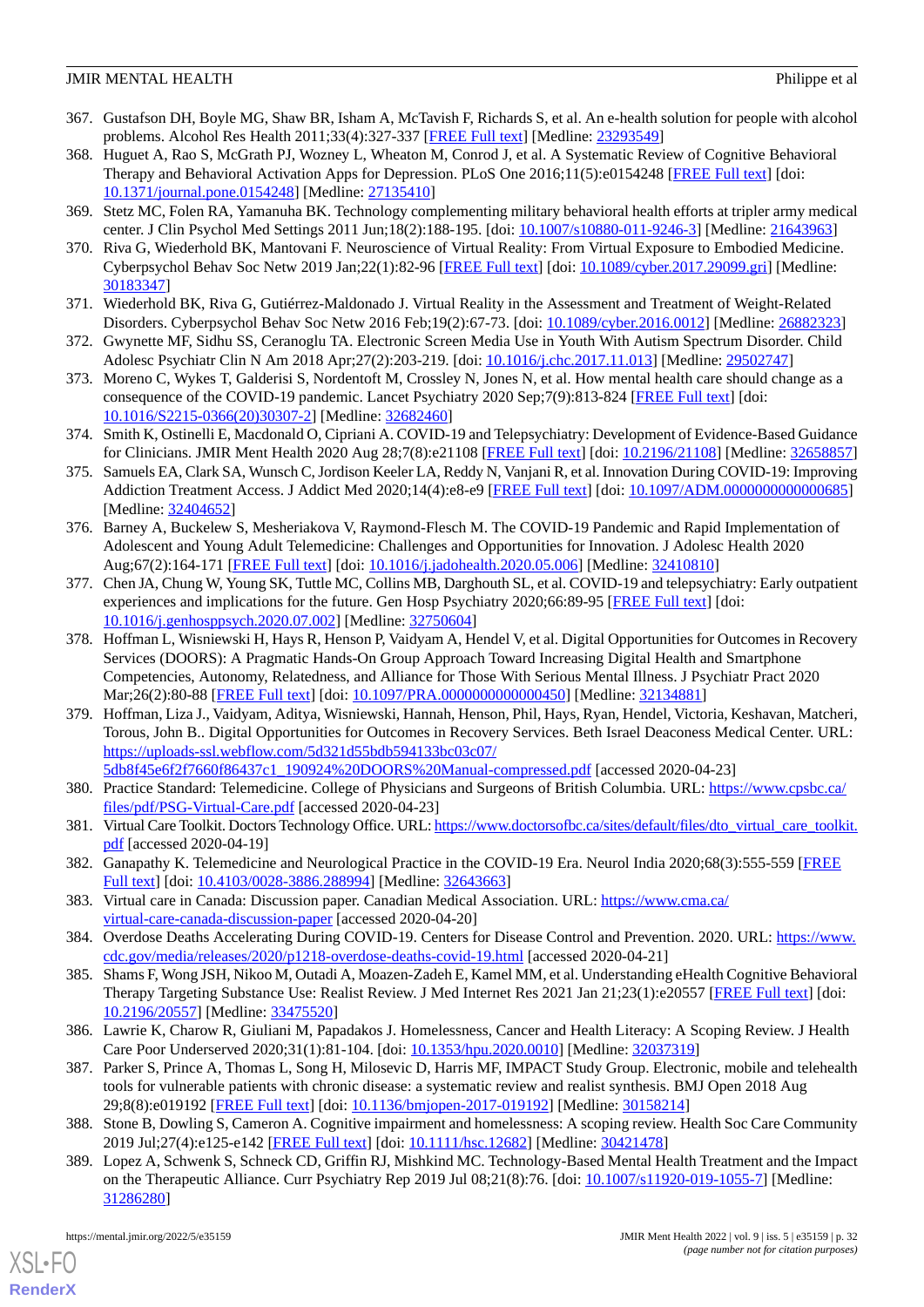- <span id="page-32-0"></span>390. Henry BW, Block DE, Ciesla JR, McGowan BA, Vozenilek JA. Clinician behaviors in telehealth care delivery: a systematic review. Adv Health Sci Educ Theory Pract 2017 Oct;22(4):869-888. [doi: [10.1007/s10459-016-9717-2](http://dx.doi.org/10.1007/s10459-016-9717-2)] [Medline: [27696102\]](http://www.ncbi.nlm.nih.gov/entrez/query.fcgi?cmd=Retrieve&db=PubMed&list_uids=27696102&dopt=Abstract)
- <span id="page-32-1"></span>391. Chan S, Li L, Torous J, Gratzer D, Yellowlees PM. Review of Use of Asynchronous Technologies Incorporated in Mental Health Care. Curr Psychiatry Rep 2018 Aug 28;20(10):85. [doi: [10.1007/s11920-018-0954-3\]](http://dx.doi.org/10.1007/s11920-018-0954-3) [Medline: [30155593](http://www.ncbi.nlm.nih.gov/entrez/query.fcgi?cmd=Retrieve&db=PubMed&list_uids=30155593&dopt=Abstract)]
- 392. Hilty DM, Chan S, Hwang T, Wong A, Bauer AM. Advances in Mobile Mental Health: Opportunities and Implications for the Spectrum of E-Mental Health Services. Focus (Am Psychiatr Publ) 2018 Jul;16(3):314-327 [[FREE Full text](http://europepmc.org/abstract/MED/32015712)] [doi: [10.1176/appi.focus.16301\]](http://dx.doi.org/10.1176/appi.focus.16301) [Medline: [32015712](http://www.ncbi.nlm.nih.gov/entrez/query.fcgi?cmd=Retrieve&db=PubMed&list_uids=32015712&dopt=Abstract)]
- <span id="page-32-3"></span><span id="page-32-2"></span>393. Hilty DM, Randhawa K, Maheu MM, McKean AJS, Pantera R, Mishkind MC, et al. A Review of Telepresence, Virtual Reality, and Augmented Reality Applied to Clinical Care. J Technol Behav Sci 2020 Feb 20;5(2):178-205. [doi: [10.1007/s41347-020-00126-x\]](http://dx.doi.org/10.1007/s41347-020-00126-x)
- <span id="page-32-4"></span>394. Vogt EL, Mahmoud H, Elhaj O. Telepsychiatry: Implications for Psychiatrist Burnout and Well-Being. Psychiatr Serv 2019 May 01;70(5):422-424. [doi: [10.1176/appi.ps.201800465](http://dx.doi.org/10.1176/appi.ps.201800465)] [Medline: [30813863\]](http://www.ncbi.nlm.nih.gov/entrez/query.fcgi?cmd=Retrieve&db=PubMed&list_uids=30813863&dopt=Abstract)
- <span id="page-32-5"></span>395. Gardner KL, Thrivikraman KV, Lightman SL, Plotsky PM, Lowry CA. Early life experience alters behavior during social defeat: focus on serotonergic systems. Neuroscience 2005;136(1):181-191. [doi: [10.1016/j.neuroscience.2005.07.042](http://dx.doi.org/10.1016/j.neuroscience.2005.07.042)] [Medline: [16182451](http://www.ncbi.nlm.nih.gov/entrez/query.fcgi?cmd=Retrieve&db=PubMed&list_uids=16182451&dopt=Abstract)]
- <span id="page-32-6"></span>396. Langarizadeh M, Tabatabaei MS, Tavakol K, Naghipour M, Rostami A, Moghbeli F. Telemental Health Care, an Effective Alternative to Conventional Mental Care: a Systematic Review. Acta Inform Med 2017 Dec;25(4):240-246 [[FREE Full](http://europepmc.org/abstract/MED/29284913) [text](http://europepmc.org/abstract/MED/29284913)] [doi: [10.5455/aim.2017.25.240-246\]](http://dx.doi.org/10.5455/aim.2017.25.240-246) [Medline: [29284913\]](http://www.ncbi.nlm.nih.gov/entrez/query.fcgi?cmd=Retrieve&db=PubMed&list_uids=29284913&dopt=Abstract)
- <span id="page-32-7"></span>397. Hilty DM, Seritan AL, Rabinowitz T. Telemedicine and IT: Use of Digital Technology on Inpatient Units. In: Inpatient Geriatric Psychiatry. Cham: Springer; 2019:373-392.
- <span id="page-32-9"></span><span id="page-32-8"></span>398. Biehl M, Sese D. Post-intensive care syndrome and COVID-19 - Implications post pandemic. Cleve Clin J Med 2020 Aug 05 [\[FREE Full text\]](https://www.ccjm.org/cgi/pmidlookup?view=long&pmid=32759175) [doi: [10.3949/ccjm.87a.ccc055](http://dx.doi.org/10.3949/ccjm.87a.ccc055)] [Medline: [32759175](http://www.ncbi.nlm.nih.gov/entrez/query.fcgi?cmd=Retrieve&db=PubMed&list_uids=32759175&dopt=Abstract)]
- <span id="page-32-10"></span>399. Jaffri A, Jaffri UA. Post-Intensive care syndrome and COVID-19: crisis after a crisis? Heart Lung 2020;49(6):883-884 [[FREE Full text](http://europepmc.org/abstract/MED/32690219)] [doi: [10.1016/j.hrtlng.2020.06.006](http://dx.doi.org/10.1016/j.hrtlng.2020.06.006)] [Medline: [32690219](http://www.ncbi.nlm.nih.gov/entrez/query.fcgi?cmd=Retrieve&db=PubMed&list_uids=32690219&dopt=Abstract)]
- 400. Haimi M, Brammli-Greenberg S, Waisman Y, Baron-Epel O. Physicians' experiences, attitudes and challenges in a Pediatric Telemedicine Service. Pediatr Res 2018 Nov;84(5):650-656. [doi: [10.1038/s41390-018-0117-6\]](http://dx.doi.org/10.1038/s41390-018-0117-6) [Medline: [30120402](http://www.ncbi.nlm.nih.gov/entrez/query.fcgi?cmd=Retrieve&db=PubMed&list_uids=30120402&dopt=Abstract)]
- <span id="page-32-12"></span>401. El-Hage W, Hingray C, Lemogne C, Yrondi A, Brunault P, Bienvenu T, et al. [Health professionals facing the coronavirus disease 2019 (COVID-19) pandemic: What are the mental health risks?]. Encephale 2020 Jun;46(3S):S73-S80 [[FREE Full](http://europepmc.org/abstract/MED/32370984) [text](http://europepmc.org/abstract/MED/32370984)] [doi: [10.1016/j.encep.2020.04.008\]](http://dx.doi.org/10.1016/j.encep.2020.04.008) [Medline: [32370984\]](http://www.ncbi.nlm.nih.gov/entrez/query.fcgi?cmd=Retrieve&db=PubMed&list_uids=32370984&dopt=Abstract)
- <span id="page-32-13"></span><span id="page-32-11"></span>402. Chen Q, Liang M, Li Y, Guo J, Fei D, Wang L, et al. Mental health care for medical staff in China during the COVID-19 outbreak. Lancet Psychiatry 2020 Apr;7(4):e15-e16 [\[FREE Full text\]](http://europepmc.org/abstract/MED/32085839) [doi: [10.1016/S2215-0366\(20\)30078-X](http://dx.doi.org/10.1016/S2215-0366(20)30078-X)] [Medline: [32085839](http://www.ncbi.nlm.nih.gov/entrez/query.fcgi?cmd=Retrieve&db=PubMed&list_uids=32085839&dopt=Abstract)]
- <span id="page-32-14"></span>403. Lu W, Wang H, Lin Y, Li L. Psychological status of medical workforce during the COVID-19 pandemic: A cross-sectional study. Psychiatry Res 2020 Jun;288:112936 [[FREE Full text](http://europepmc.org/abstract/MED/32276196)] [doi: [10.1016/j.psychres.2020.112936](http://dx.doi.org/10.1016/j.psychres.2020.112936)] [Medline: [32276196](http://www.ncbi.nlm.nih.gov/entrez/query.fcgi?cmd=Retrieve&db=PubMed&list_uids=32276196&dopt=Abstract)]
- <span id="page-32-15"></span>404. Pignatiello A, Stasiulis E, Solimine C, Ayad O, Boydell KM. Lessons Learned in a Physician Referral to Pediatric Telemental Health Services Program. J Can Acad Child Adolesc Psychiatry 2019 Nov;28(3):99-104 [[FREE Full text](http://europepmc.org/abstract/MED/31798648)] [Medline: [31798648](http://www.ncbi.nlm.nih.gov/entrez/query.fcgi?cmd=Retrieve&db=PubMed&list_uids=31798648&dopt=Abstract)]
- <span id="page-32-16"></span>405. Drissi N, Ouhbi S, Ghogho M, Janati IM. Connected Mental Health Solutions to Assist Healthcare Workers with their Mental Health during COVID-19: A Literature Review. JMIR Preprints Preprint posted online 2020. [doi: [10.2196/preprints.20917\]](http://dx.doi.org/10.2196/preprints.20917)
- 406. American Psychiatric Association. Diagnostic and Statistical Manual of Mental Disorders, Fifth Edition (DSM-5). Washington, DC: American Psychiatric Publishing; 2013.
- 407. Odibo IN, Wendel PJ, Magann EF. Telemedicine in obstetrics. Clin Obstet Gynecol 2013 Sep;56(3):422-433. [doi: [10.1097/GRF.0b013e318290fef0](http://dx.doi.org/10.1097/GRF.0b013e318290fef0)] [Medline: [23903374](http://www.ncbi.nlm.nih.gov/entrez/query.fcgi?cmd=Retrieve&db=PubMed&list_uids=23903374&dopt=Abstract)]

# **Abbreviations**

**ADHD:** attention-deficit/hyperactivity disorder **DSM-5:** Diagnostic and Statistical Manual of Mental Disorders, Fifth Edition **MeSH:** Medical Subject Headings PRISMA: Preferred Reporting Items for Systematic Reviews and Meta-Analyses **PTSD:** post-traumatic stress disorder **TAU:** treatment as usual